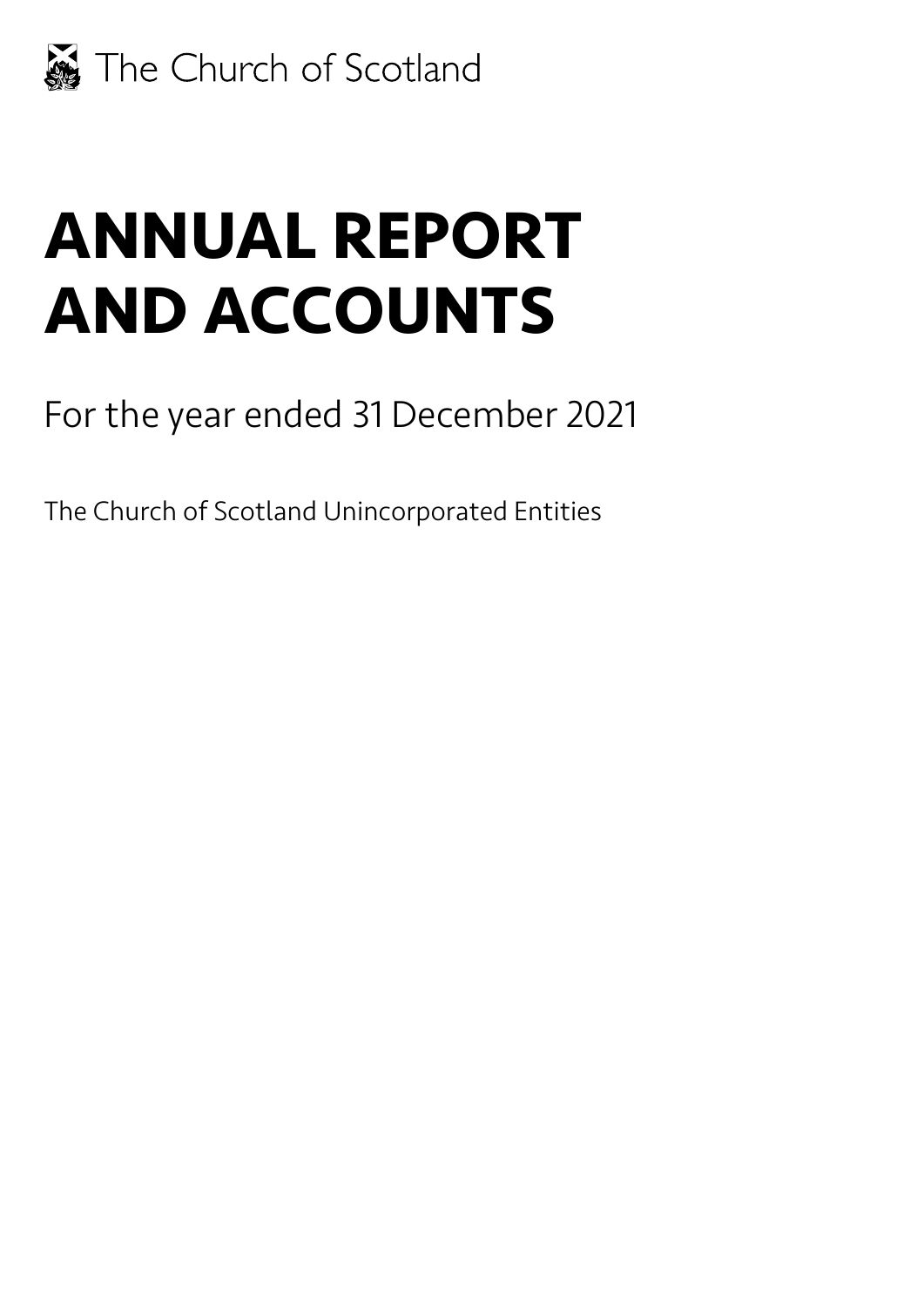### **Contents**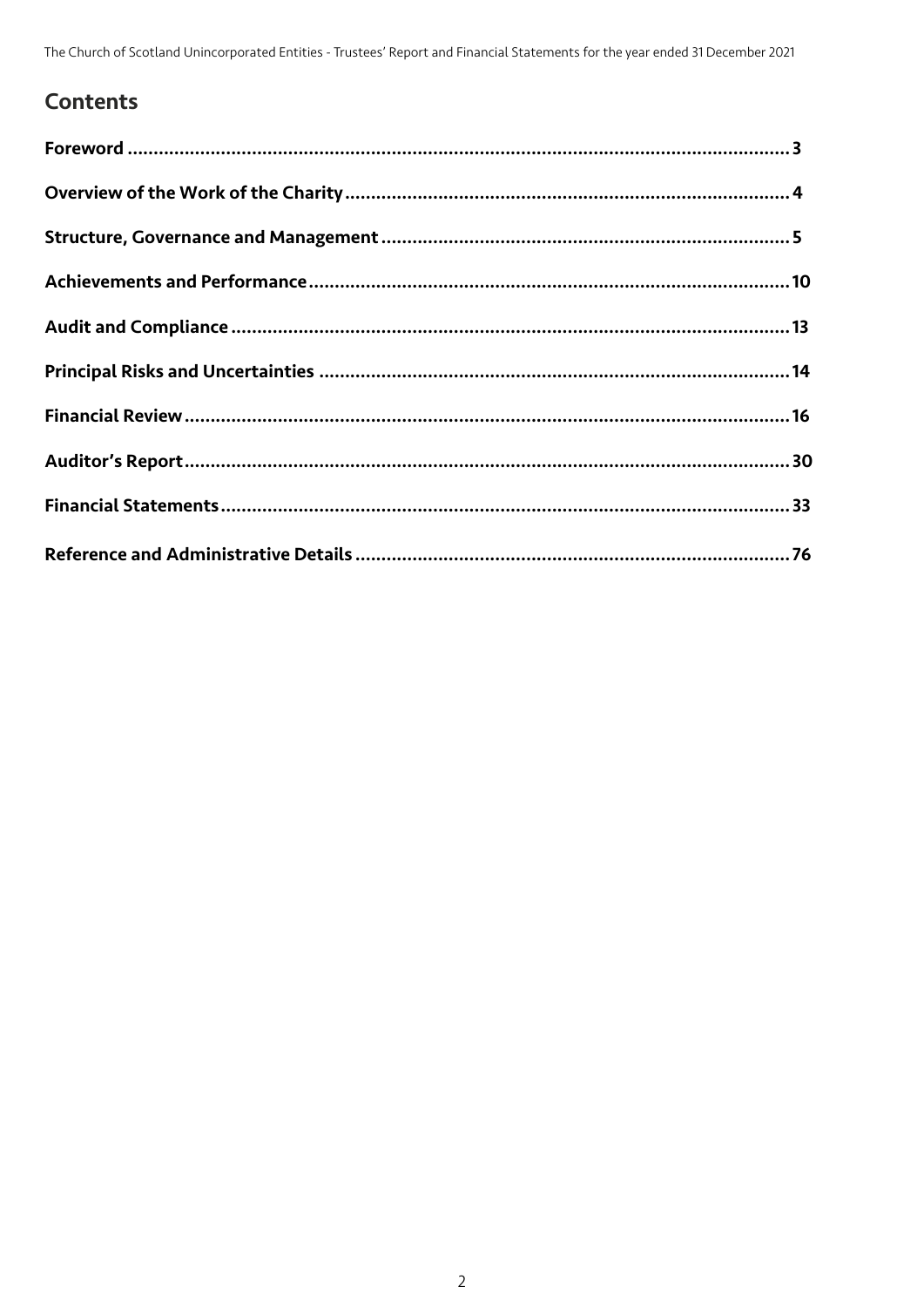## **Foreword**

#### Letter from Very Rev Dr John Chalmers: Convener

It has been both a challenge and a privilege to have convened the Assembly Trustees over the past three years.

Even without the advent of the Covid-19 pandemic, life for the Assembly Trustees was going to be complicated. The General Assembly of 2019 had instructed a radical overhaul of every part of the life of the Church of Scotland. It also instructed an end to deficit budgeting and a transfer of resources to grow the local Church. These accounts show the extent to which the Trustees have tightened the purse strings while bending the available resources in the direction of establishing new presbyteries and local Mission Plans designed to place an emphasis on pioneer mission and new expressions of Church life.

These accounts, however, also show the way in which the pandemic has adversely affected the income of the Church to the extent that we have had no choice but to use reserves in order to meet our overall commitments. Some of our plans for the future, including the introduction of a growth fund, were derailed, but as a result of facing these challenges we now have a focus in a single Faith Action Plan and an integrated programme for supporting the vital work which the Church of Scotland is doing across the country.

It has therefore been my privilege to see at first hand the commitment of people across the whole of the Church rising to overcome every complexity that the pandemic threw at them. In parishes across the country ministers and members learned new skills which increased the reach of their worship and service in the community. Our caring services in CrossReach were stretched to the limits but emerged as an exemplar of how to care in Christ's name for those who were amongst the most vulnerable. Across every department people have stretched themselves to the limits and all of these together make up the story which lies behind the figures.

This is the story of a Church of Scotland facing some of the most challenging times in its history but facing these times with deep faith and real hope. The world is crying out for moral leadership and too many people in our own society are being left behind – it is into this space that we must speak the Good News of the Gospel of Jesus Christ.

I encourage you to see past the figures and read the good news stories of a Church which is still making a difference in the lives of people across the world.

Very Rev Dr John Chalmers Convener of the Assembly Trustees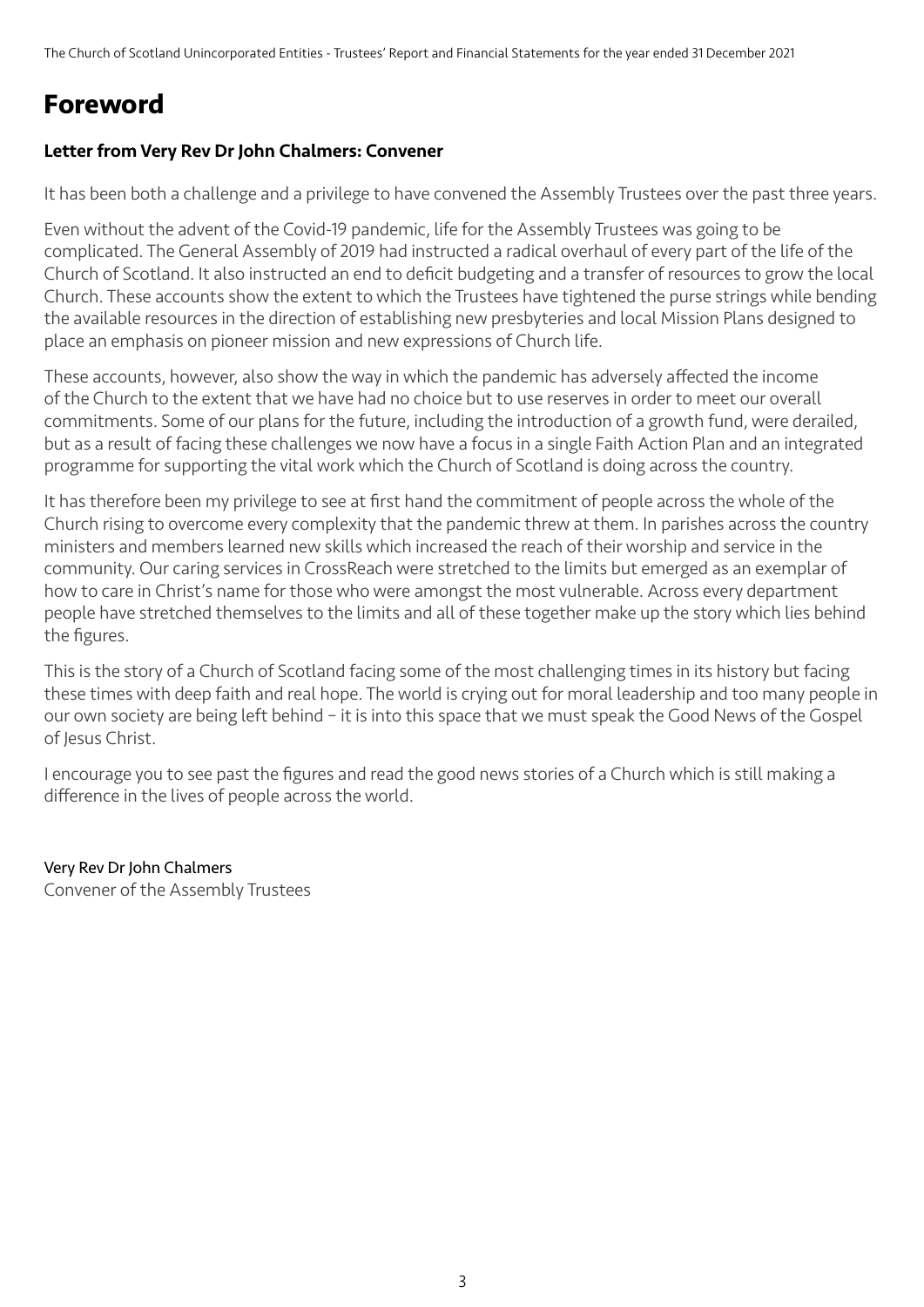## **Overview of the work of the Charity**

#### The Church of Scotland is a national Church providing ministry, care, witness and service across the whole of Scotland and engaging in other parts of the UK and across the world.

The General Assembly of the Church of Scotland (the "General Assembly") is the supreme court of the Church and meets annually to make laws and set the national agenda for the Church. The Unincorporated Councils and Committees of the Church of Scotland (the "Unincorporated Entities" and the "UE") implement policy decisions of the General Assembly.

The work of the UE has charitable status under the name of The Church of Scotland, the Unincorporated Entities, Scottish Charity No. SC011353 (the "Charity"). The Assembly Trustees (the "Trustees") are the Trustees of the Charity.

The objectives of the Charity are:

- 1) to offer Christian worship, fellowship, instruction, mission and service;
- 2) to bring the ordinances of religion to the people in every parish of Scotland through a territorial ministry; and
- 3) to labour for the advancement of the Kingdom of God throughout the world.

In accordance with the Constitution and Remit from the General Assembly of 2019, the principal work of the Charity Trustees, in using the Charity's assets for its charitable objects, is to:

- seek to build and strengthen local congregations as centres of worship, care, nurture, service, witness and mission;
- promote, in partnership with other churches, the ministry and mission of the Church throughout all of Scotland, with particular reference to its poorest and most remote areas; and
- support the work of ecumenical bodies and other agencies in Scotland and elsewhere in the world.

The Charity is one of Scotland's largest institutions and, in 2021, the Trustees were responsible for expenditure of £112.4 million.

Today the Church works in partnership with others, including churches from around the world, ecumenical partners, interfaith networks, charities and individuals and engages with Government and civic society, believing that the Good News of Jesus is relevant within the spheres of politics and decision-making, as well as in our local communities and congregations.

The UE support, resource and serve the Church in its work including the promotion and resourcing of worship, prayer and discipleship; the recruitment, support, training and development of ministers and staff; engagement with society, the world church and ecumenical partners; theological reflection and creative thinking; delivery of social care; provision of financial and legal services; church law advice and related judicial procedures; and regulatory compliance, audit and safeguarding services. The Trustees monitor the activities of the UE to ensure that their work provides public benefit and consider that, in particular, this is achieved through the facilitation of the contributions made by thousands of volunteers, the operation of grant-making activities which benefit communities and the outward engagement of our staff. Volunteers are part of every area of the charity and include volunteers from overseas as part of our Young Adult Volunteer Programme; individuals involved with fundraising for the charity as a whole; volunteer members of committees and working groups within the charity; and volunteers within CrossReach, particularly during the pandemic crisis.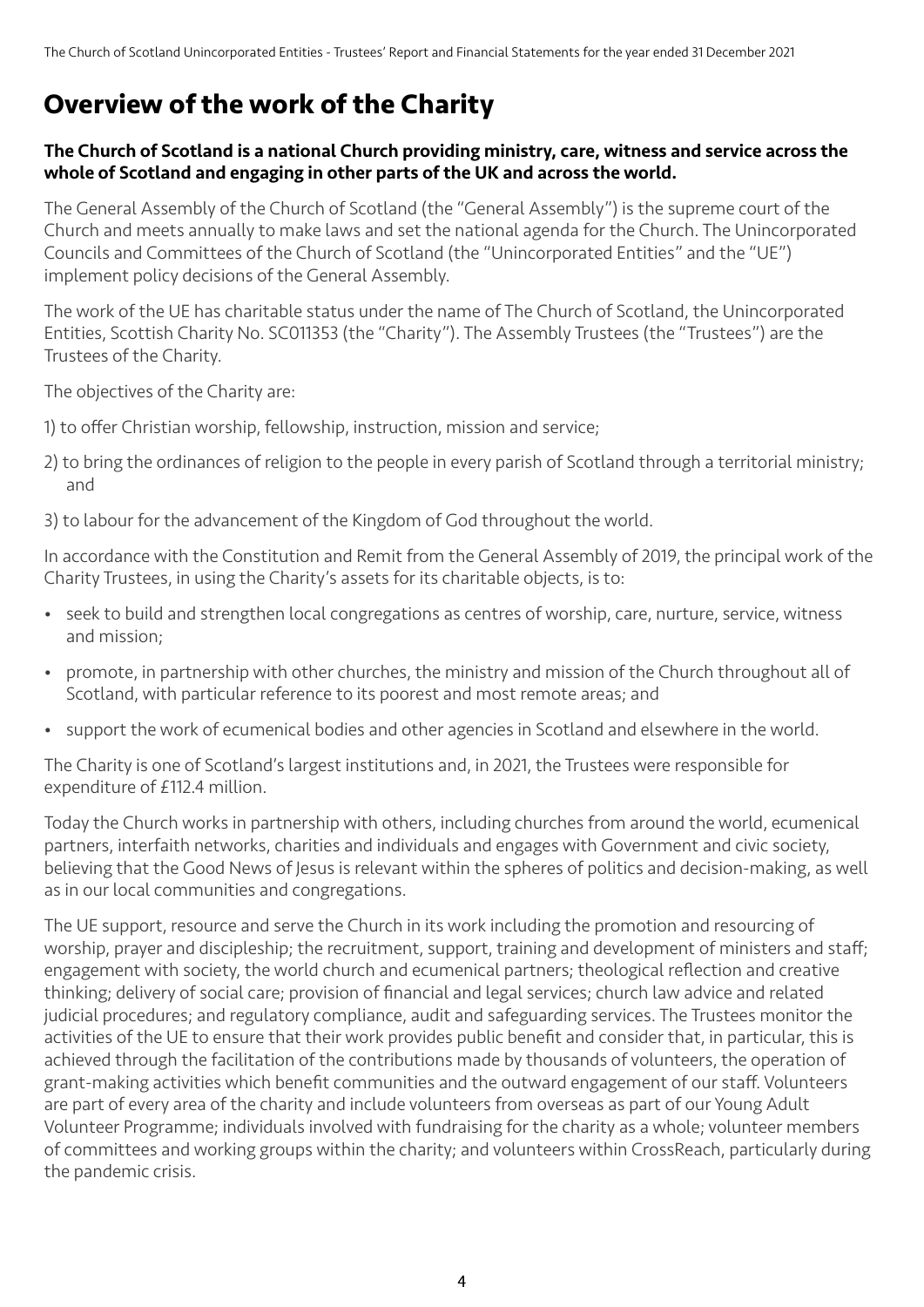## **Structure, Governance and Management**

#### Constitution

The Church of Scotland, part of the One Holy, Catholic and Apostolic Church, is a national Church in Scotland, recognised by the State but independent in spiritual matters. In one sense, its constitution cannot be written down in precise terms, as the Church has developed over time. In another sense, the Church's constitution may be said to be set out in certain important instruments. These include the Articles Declaratory of the Constitution of the Church of Scotland in Matters Spiritual (1921), the Act anent Spiritual Independence of the Church (1906) and the Act of Union (1929).

#### **Structure**

The UE comprise groups of Church members (the "Agencies"), appointed through an objective churchwide system, and headed by Conveners and Viceconveners. The Agencies support ministers and local congregations in carrying out the tasks of ministry, in exercising pastoral care, in engaging in mission and evangelism, in Christian education work, and in managing the Church's direct social care service ("CrossReach") throughout Scotland. They also act as a channel for expressing practical and vocal support at a national, international and ecumenical level, and ensure that legal requirements are being met by the whole organisation. The Agencies have permanent staff to carry out their work. Following the Commission of Assembly held in November 2019, the two Agencies responsible for the work of the UE, from 1 January 2020, were the Faith Nurture Forum (a merger of the Ministries Council and the Mission and Discipleship Council) and the Faith Impact Forum (a merger of the Church and Society Council and the World Mission Council). The Trustees, through a Central Services Committee (the "CSC"), are responsible overall for staff in the national offices.

The Ministries Council remains as a sub-committee of the Faith Nurture Forum, with members appointed from amongst the membership of the Forum and with specific responsibility as an employing agency and for acting as the statutory employer of individuals who are members of the Church of Scotland Pension Scheme for Ministers and Overseas Missionaries or the Church of Scotland Pension Scheme for Ministries Development Staff.

The World Mission Council remains as a sub-committee of the Faith Impact Forum, with members appointed from amongst the membership of the Forum and with specific responsibility as an employing agency and for acting as the statutory employer of certain individuals who are members of the Church of Scotland Pension Scheme for Ministers and Overseas Missionaries.

The Chief Officer (Dave Kendall) oversees management within the UE and provides executive leadership to the work of the Trustees. With overall executive responsibility for CSC employees and budgets, the Chief Officer is accountable to the Trustees for the effective and efficient organisational implementation of vision, strategy and policy as determined by the Trustees and the General Assembly.

As from January 2020 the principal elements of the UE structure are:

#### The Faith Nurture Forum, embracing –

- new ways of supporting all of the various ministries within the Church; and
- new ways of ensuring continuity and change in worship, mission and discipleship.

#### The Faith Impact Forum, embracing –

- engagement in the national, political and social issues affecting Scotland and the world today; and
- working internationally to share the gospel, building relationships and learning from Church communities across the world.

#### The Social Care Council ("CrossReach"), embracing –

• the offering of services in Christ's name to further the caring work of the Church to people in need.

#### The Central Services Committee, responsible for -

• the managing of the Church offices and its service departments along with the employment of the operational staff based at 121 George Street, Edinburgh and elsewhere.

#### Other constituent elements are:

• The Ecumenical Relations Committee, previously sitting within the departmental structure of the Faith Nurture Forum and from May 2021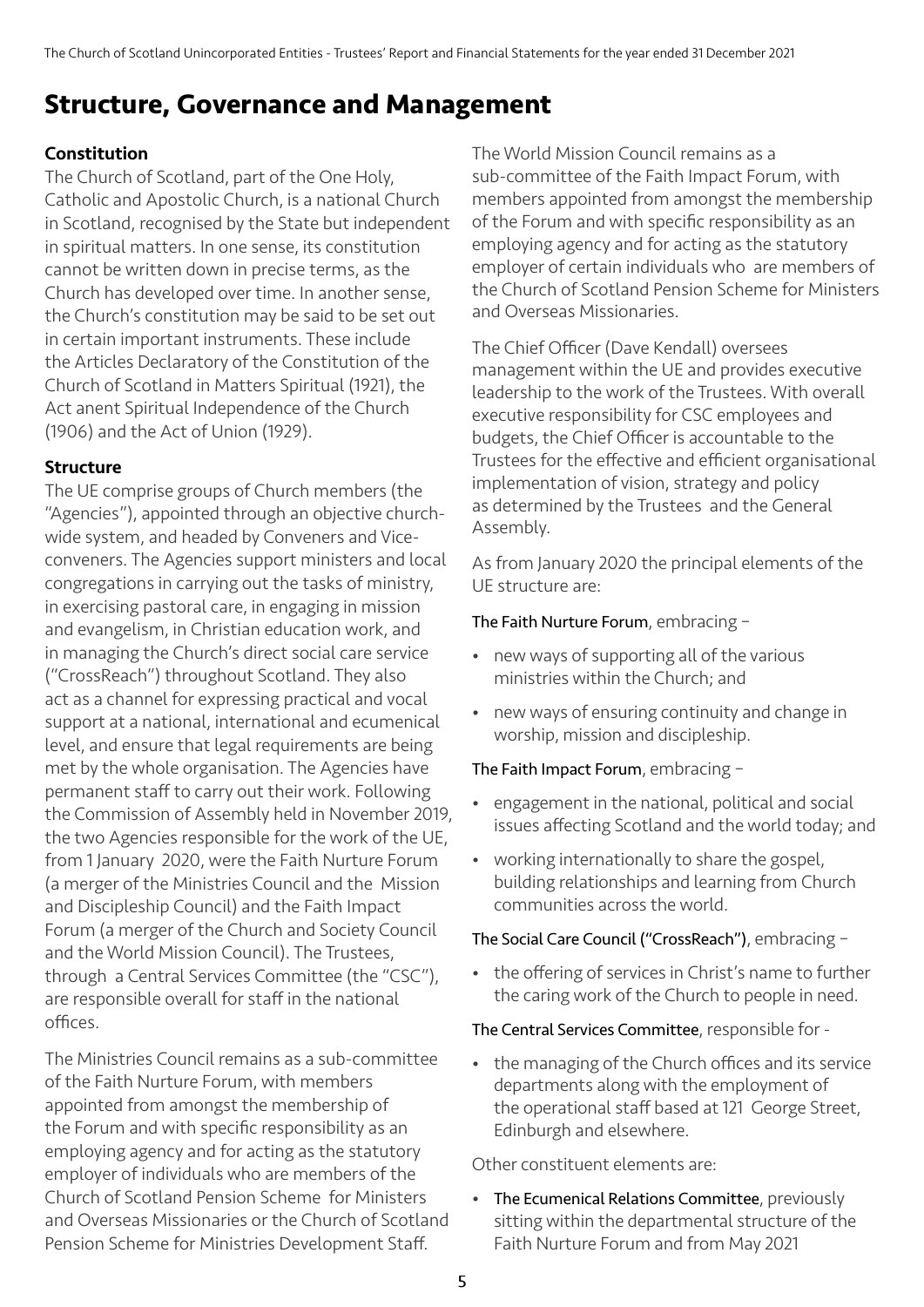transferred within the departmental structure of the Office of General Assembly.

- The Theological Forum, previously sitting within the departmental structure of the Faith Nurture Forum and from May 2021 transferred within the departmental structure of the Office of General Assembly.
- The Interfaith Office, sitting within the departmental structure of the Faith Impact Forum.

Other agencies within the UE which report directly to the General Assembly are:

- The Chaplains to HM Forces
- The Safeguarding Committee
- Assembly Business Committee
- Legal Questions Committee

There are also certain associated elements which are operationally autonomous but use assets which, ultimately, are to some extent under the supervision of the Trustees. Their financial results are incorporated in the consolidated financial statements of the Unincorporated Entities.

#### Subsidiary Companies:

- St Andrew's Galilee Limited is a limited liability company, incorporated in Israel, which manages the Scots Hotel in Tiberias, Israel. The Church of Scotland Trust is the sole shareholder on behalf of the UE. The World Mission Council, and now the Faith Impact Forum, takes responsibility to manage and run the company and provides the voting directors.
- St Andrew's Scottish Centre Limited is a limited liability company, incorporated in Israel, which manages St Andrew's Scottish Guesthouse in Jerusalem. The Church of Scotland Trust is the sole shareholder on behalf of the UE. The Faith Impact Forum, takes responsibility to manage and run the company and provides the voting directors.
- Tabeetha School, Jaffa, Israel, is an Amuta (Not for Profit Association) in Israel which has its own independent Board of Governors, made up of Church of Scotland appointees from Scotland. The Board of Governors is responsible for the

strategic direction of Tabeetha and the oversight of the day to day operations.

All major strategic decisions will require the approval of the Faith Impact Forum. Title to the school property is held by the Church of Scotland Trust on behalf of the UE.

#### Significant Funds

The UE holds a substantial number of individual funds, in many cases the purpose for which they may be used is restricted. In such cases that restriction is observed. Two funds within the UE, the assets of which are part of the charitable estate, are held by separate trustees.

- The Housing and Loan Fund is held by trustees, separate from the Assembly Trustees, for the purpose of providing support to retired Church of Scotland ministers, and widows, widowers, separated or divorced spouses and separated or former civil partners of Church of Scotland ministers, in need of help with housing. Whilst those trustees report directly to the General Assembly, the assets held for the Fund are assets of the Charity and the Trustees have a supervisory role. The value of the Fund as at 31 December 2021 was £52 million. The Assembly Trustees continue to work with the Housing and Loan Fund Trustees on their Strategic Overview. Working also with the Chief Officer both sets of Trustees seek to identify how, in compliance with the Fund's purposes, assets which currently outstrip the Fund's anticipated obligations can be best applied for the benefit of the Fund's Beneficiaries and the wider benefit of the Church.
- The F G Salvesen Trust was a bequest, the purposes of which, as varied by the Court of Session in 1991, are "for any purposes (including, where appropriate, the rendering of financial assistance to indigenous Churches) which, in the opinion of the [Salvesen trustees] provide or assist in providing the ordinances of religion to Scots in any part of the world outwith the United Kingdom of Great Britain and Northern Ireland." Whilst these trust purposes are separate from those in the Constitution and Remit for the Trustees, the funds are treated as part of the overall assets of the Charity and accordingly the Trustees have a supervisory role. The Salvesen trustees comprise the members of the Faith Impact Forum. The value of the Fund as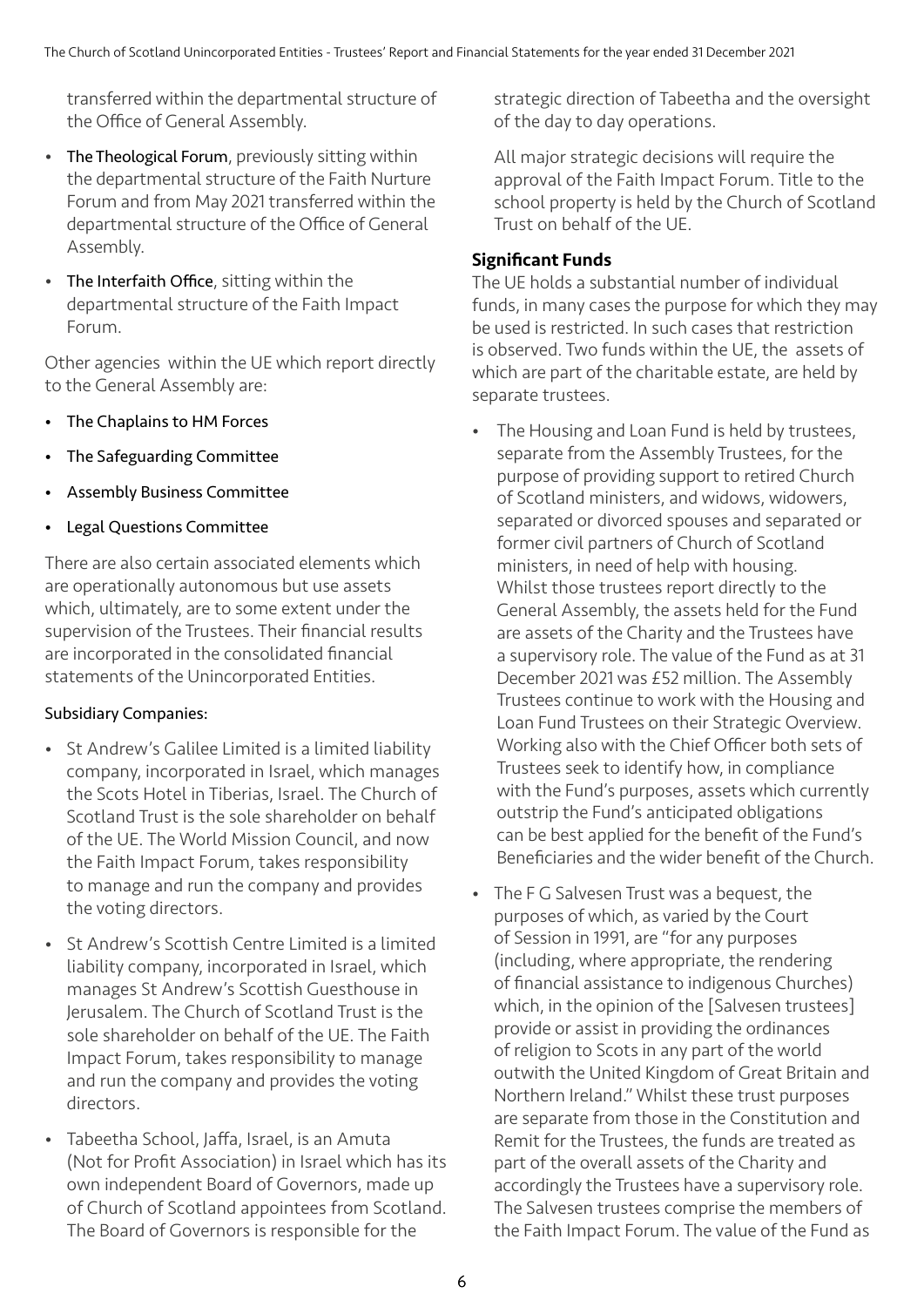at 31 December 2021 was £18 million. Having regard to a less pressing demand for the provision of worship to Scots abroad and with a view to being more inclusive, the Trustees and the Salvesen trustees have agreed appropriate terms in which to seek a further variation of the trust purposes.

#### Related Parties

The Church of Scotland Investors Trust was incorporated by Act of Parliament in 1994 to manage the investments of the Church and connected bodies. All of the investments of the UE are made through the investment funds provided by the Trust.

The Church of Scotland General Trustees was incorporated by Act of Parliament in 1921 to manage the properties of the Church. The General Trustees hold the titles to the properties in Scotland of the UE.

The Church of Scotland Trust was incorporated by Act of Parliament in 1932 to hold the titles to the properties out with Scotland.

The Church of Scotland Pension Trustees, an unincorporated body constituted by the General Assembly, administers the closed defined benefit pension schemes for the UE.

St Andrew's Galilee Limited was incorporated in Israel in 1993. The share capital is held in total by The Church of Scotland Trust on behalf of the Faith Impact Forum.

St Andrew's Scottish Centre Limited was incorporated in Israel in 1993. The share capital is held in total by The Church of Scotland Trust on behalf of the Faith Impact Forum.

The Tabeetha School in Jaffa was registered as an Amuta, an Israeli not for profit association, in 2008 and commenced operations under the new arrangement in 2009. The school has operated under the supervision of the Faith Impact Forum. Accordingly it is considered that the Church of Scotland has control of the entity.

CrossReach Trading Limited is a private company limited by shares incorporated in Scotland to sell CrossReach branded calendars and cards.

CrossReach Community Connections SCIO (Scottish Charitable Incorporated Organisation). The SCIO passes grants on to CrossReach under the same

terms and conditions that apply to the initial award to the SCIO.

#### Governance

The General Assembly of 2019 appointed the new trustee body (the "Trustees") to be the Charity Trustees of the Church's charitable funds and assets. The Trustees comprise twelve appointed Trustees together with the Convener of the Assembly Business Committee and the Chair of the General Trustees by virtue of office. There is a Convener, a Vice-convener and an Administrative Trustee, each being one of the appointed Trustees.

A list of the Trustees during 2021 can be found under Reference and Administrative Details on page 76.

The Trustees are accountable to the General Assembly for the proper use of the Church's funds and assets (other than those held by the Church of Scotland General Trustees, by the Church of Scotland Investors Trust and by the Church of Scotland Trust) in accordance with the policies and deliverances of the General Assembly. They are also accountable to the Office of the Scottish Charity Regulator.

The first Trustees were appointed by the General Assembly of 2019. Those Trustees and their successors must be members of the Church; and in all selection processes, due consideration is given to attempting to ensure that there is a reasonable reflection of the diversity of Church membership, including consideration of an appropriate gender balance and level of youth representation. Trustees are required to have an understanding of the life of the Church and of Scotland's contemporary culture and should be committed to developing the vision and mission of the General Assembly. The expertise of the Trustees must include finance, human resources, management, communications, civil law, strategic planning and theology. There is a formal induction process, agreed with the Solicitor of the Church and the Head of HR.

Each member is provided with copies of the Constitution and Remit, the Report of the Special Commission on Structural Reform to the General Assembly 2019, the Minutes of recent Trustee meetings, a plan for the anticipated work over the ensuing twelve months with proposed meeting dates, the Code of Conduct for the Trustees, and a link to OSCR Guidance on being a Charity Trustee.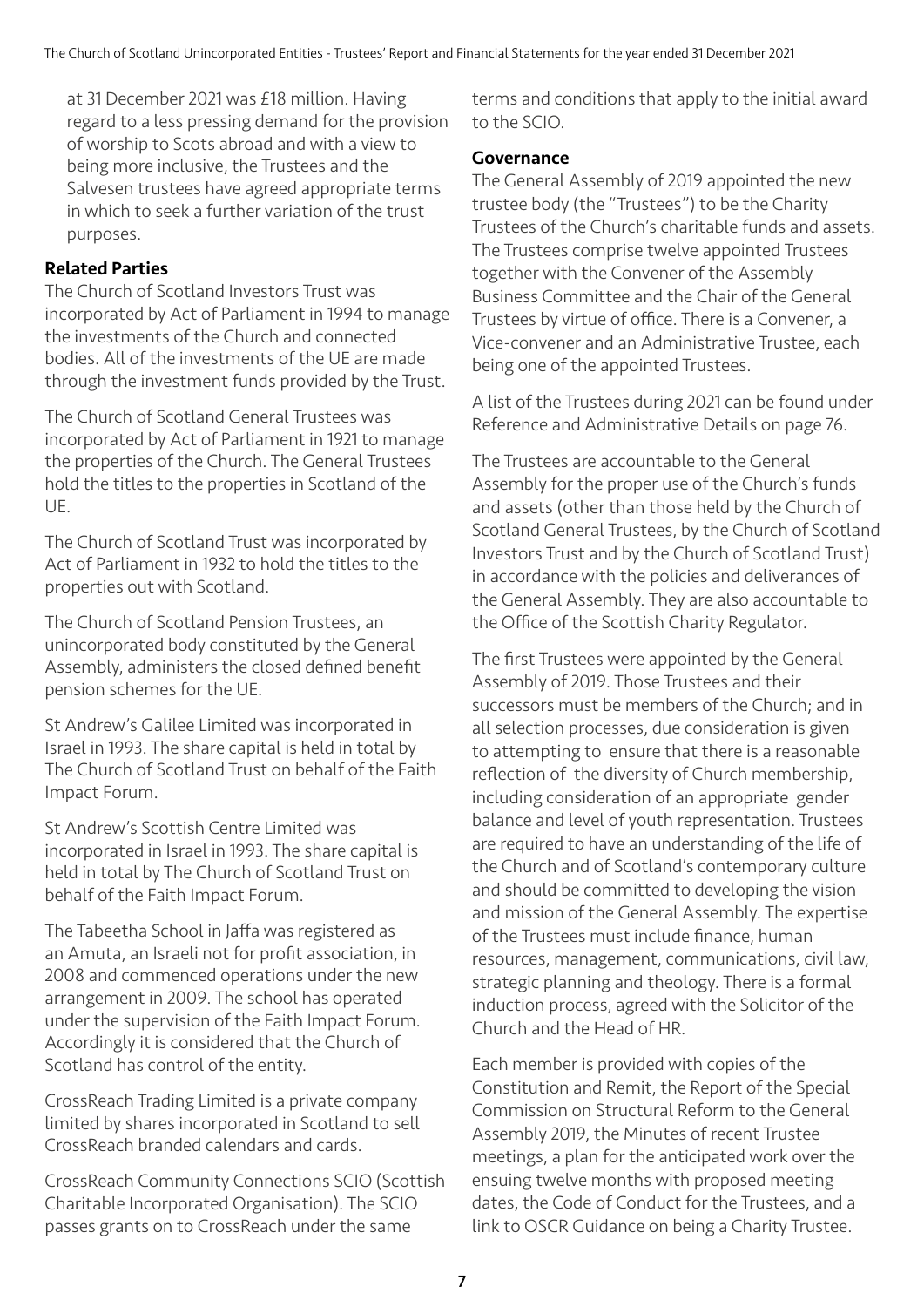A separate induction meeting is held at which presentations are made by members of the Core Management Team and the Principal Clerk on matters including (a) the charitable purpose of the Church of Scotland and related Charity trustee duties, roles and liabilities, (b) the Church's Designated Religious Charity status, (c) avoiding and dealing with conflicts of interest, (d) the organisational structure of the Church and the UE, (e) important aspects of the Constitution and (f) the Church's finances.

In 2021, the Trustees revised the meeting arrangements and remit of the Trustees' Governance Group. The group, comprising seven members of the Trustees, is charged with advising and assisting the full body of Trustees in the exercise of the supervisory function of the component elements of the church as required by the Churches Designated Religious Charity Status. The remit also includes a greater focus around the Church's Risk Management arrangements.

The Trustees have adopted, implemented, and will keep under review a Trustee Appraisal System, facilitated by the Head of HR. Each year, between September and November, all Trustees who have been in office for more than twelve months engage in a systematic appraisal of their individual trusteeship. Separately, the Trustees set aside time for a facilitated corporate appraisal of their joint trusteeship. All Trustees are expected to attend the annual induction meetings, the content of which is reviewed each year. In addition, a more detailed focus on individual aspects of the work of the Trustees is arranged for all Trustees during the year.

The Trustees exercise the supervisory function required by the Church's Designated Religious Charity status, oversee Codes of Conduct, ensure the operation of internal audits and maintain risk management strategies.

The Trustees seek to ensure that the work of the UE is in accordance with the policies, priorities and strategic objectives of the General Assembly and the financial strategy of the Trustees.

The Trustees approve the reports to the General Assembly of all UE prior to submission to the General Assembly; discussing with individual Agencies any apparent inconsistencies with the policies, priorities and strategic objectives of the General Assembly, with the financial strategy of the Trustees and as between or among reports of various Agencies.

The Trustees attend the sittings of the General Assembly as corresponding members.

As required by the Constitution, the Trustees maintain a system of liaison trustees for each of the elements of the work of the UE in order better to understand the development needs of each agency.

There have been new approaches to budgeting, as provided for in the Constitution and Remit. Here, the Trustees have given the utmost support to the Chief Officer, General Treasurer and the Stewardship and Finance Department in preparing for zero-budgeting and sustainable five-year plans. A continued restriction on new expenditure or on the reallocation of authorised expenditure continues to be imposed unless with the authorisation of Heads of Department, the Chief Officer and the General Treasurer as necessary.

2022 is the last year of the current Ministries and Mission scheme. Approval was given at the General Assembly in 2021 to collect £42m in total from congregations in 2022. This is an amount between the reduced contribution requested in 2021 (£38.2m) and the level in the last year before the pandemic (£46.6m). The new Ministries and Mission scheme 'Giving to Grow' was created by an independent panel, convened by the Very Rev. Dr Russell Barr. It was approved at the 2021 General Assembly for implementation in 2023 and addresses various concerns related to the current arrangements, with a view to applying a system that builds and strengthens the local Church. The detailed regulations of the new scheme will be presented to the General Assembly in May 2022. Giving to Grow is based on the actual cost of a Minister of Word and Sacrament and will make it clear to members locally what their congregation will contribute towards the cost of the ministry it is receiving. It includes some provision for transitional funding for those congregations which will have an increase in the level of their contribution.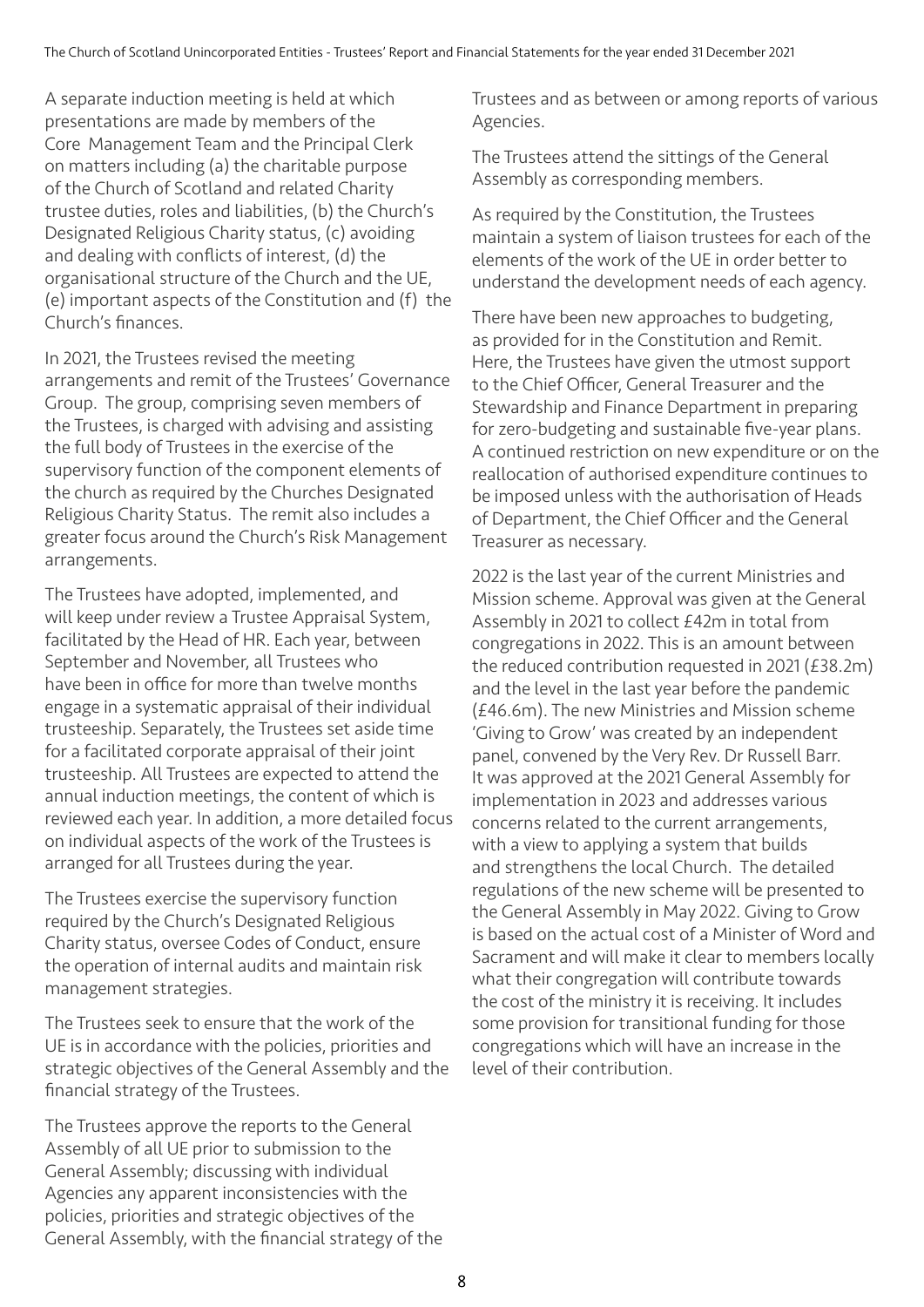#### Management

The Core Management Team ("CMT") exists to ensure that our work towards strategic goals for the Church and operational goals are aligned and since January 2021, comprises:

- The Chief Officer
- The Interim Head of the Faith Impact Forum (until 30 June 2021)
- The Interim Head of the Faith Nurture Forum (until 30 June 2021)
- The Head of Faith Action Programme (from 1 May 2021)
- The Solicitor of the Church
- The Head of Human Resources
- The General Treasurer
- The Head of Communications
- The Head of Estates
- IT Manager
- The Head of Analysis and Programme Development

All members of the CMT are Key Management Personnel – defined as those members of staff who are the senior management personnel who have delegated significant authority or responsibility in the day to day running of the charity. Management meetings incorporate two specific sets of arrangements to ensure that strategic and operational areas are appropriately addressed.

The Delegates Team, a group from the CMT to whom the Chief Officer delegates authority when unavailable. The team comprises:

- The Head of Faith Action Programme
- The Solicitor of the Church
- The Head of Human Resources
- The General Treasurer

Staff pay is based on a comprehensive job evaluation system with staff placed on one of 10 bands. The 2019 Special Commission recommended that this be reviewed. This process commenced in 2021 and is expected to be completed by mid 2022. The review is considering benchmarks and parameters for the pay levels of these bands.

CrossReach have their own separate Chief Executive Officer who has formal interface arrangements with the Chief Officer and General Treasurer of the Church on the finances of CrossReach and any operational matters which might impact on the Church either financially or in terms of potential risk, and the Chief Executive Officer is included within Key Management Personnel.

#### General

Further information about the activities of the Church of Scotland and its constituent elements can be found on the Church of Scotland website. More detailed reports and information can be found in each year's Reports to the General Assembly which are issued to all General Assembly Commissioners and are available publicly.

The Church also publishes a Yearbook with contact details for its presbyteries, congregations, ministers and senior officials and this also contains useful general information about the Church. The Yearbook is available for purchase on-line from St Andrew Press.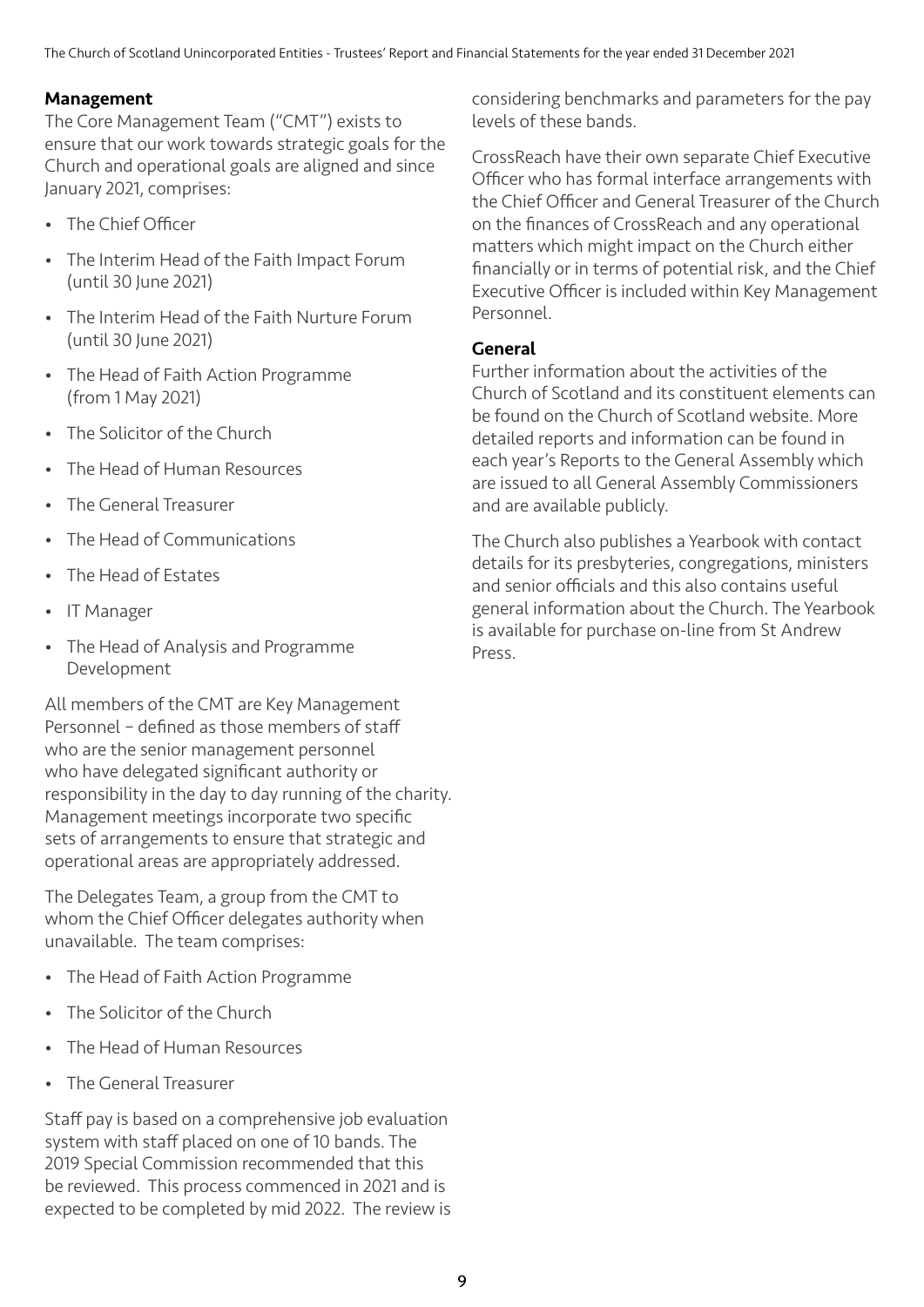## **Achievements and Performance**

The Assembly Trustees noted in the 2020 Annual Report that it had been an 'extraordinary year' with the onset of the pandemic; 2021 has however proven to be equally challenging as Covid-19 has continued to dominate. The work of the Church of Scotland, in our provision of ministry, care, service and witness, has however continued to strengthen.

Whilst congregations have learnt to worship with the mandatory requirements for mask wearing and social distancing, making at times very limited opportunity for 'face to face' fellowship, our Churches have reopened, worship has been delivered in creative and innovative ways and outreach to the wider worldwide community has never been stronger because of our increased online presence. Throughout this period, the Church has continued to support the increasing social needs within our communities with food banks, outreach support, and, at times, vaccination centres.

Undoubtedly the adoption of technology over the last eighteen months has been one of the biggest changes for the Church. Technology is now used in all aspects of Church life, from worship, to fellowship, to governance practices and for all Courts of the Church, from Kirk Session meetings to the 2021 General Assembly meeting on-line. As the Listening Project, a research project designed to understand how faith has been impacted during the time of the pandemic, reported in 2021, there had been strong feedback that great comfort has been taken by many who had been able to access Church services from their own homes.

#### Achievements against objectives

Internally within the structures of the Church, the pace of change has been accelerating as we move further into the reform program outlined by the General Assembly of 2019. Considerable work has been ongoing at presbytery level in respect of the presbytery reform and presbytery planning processes. The Church welcomed the second new presbytery, the Presbytery of Fife, in 2021 which, alongside the Presbytery of Clyde, now has a full time Clerk and staff appointed.

Work on the presbytery planning process is supported by the new Presbytery Mission Plan Implementation Group within Faith Nurture, as presbyteries work hard to ensure that the configuration of parish life is at its most effective at a time of dwindling numbers in congregations and of recruitment of candidates for ministry not keeping pace with the numbers of full time ministers taking retirement. The Trustees' plans for 2022 include a determined drive on ministerial recruitment, which

like all other aspects of church life, was significantly impacted by the pandemic.

The work of the Social Care Council and CrossReach has continued against a very challenging backdrop in terms of the conditions presented by the pandemic and financing within the social care sector. Much however has to be celebrated. Prince William, the Lord High Commissioner for 2021, visited Queen's Bay Lodge Care Home in May, shortly after care homes had begun to open up, having been closed to families for over a year other than for essential visits. Staff at CrossReach, during the annual awards ceremony, this year on-line, were thanked for the incredible work that they have delivered in all service areas over the last year with 140 members of staff achieving qualification in social care between 2019 and 2021. CrossReach, in line with other employing agencies of the Church, is particularly focusing on the mental well-being of staff, with 40 Wellbeing Champions launched in April 2021.

COP26 saw the world's focus upon Glasgow with the Church playing an active part in welcoming those from across the world and enabling opportunities for people from congregations and Christian Aid to network and meet people in person after so long. The Moderator, who during this time hosted a reception for the President of Malawi, a country with which the Church of Scotland has long had close links, was involved in a number of events including preaching during the ecumenical service at Glasgow Cathedral and meeting with other faith groups to highlight concern around climate issues. The Faith Impact Forum has been heavily engaged in work around the issues of climate change with a Net Zero Group being launched in January 2021 following the instruction from the General Assembly for the Church of Scotland to use the "Net Zero by 2030" framework to develop plans and activities to work towards meeting this ambition.

Within the National Offices, reform has continued apace. A Head of Faith Action Programme was appointed in May 2021. This is enabling an accelerated progress in bringing the staff within the Faith Impact and Faith Nurture Departments into one staff group, the Faith Action Programme, which will support the work of the associated Forums.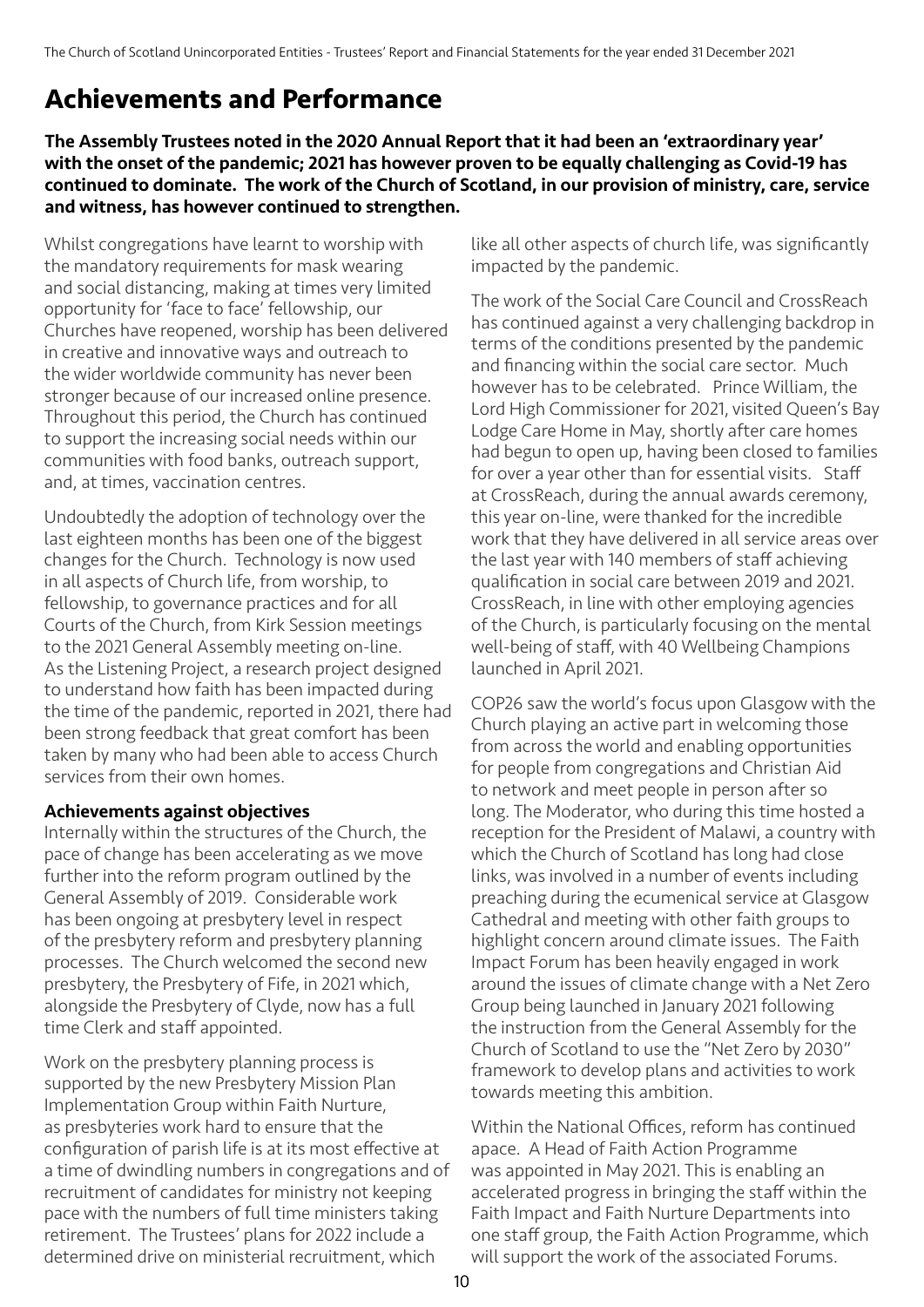This group has been designed to ensure the achievement of both clarity of priorities and removal of areas of duplication in the work of the Faith Action Plan. The Head of Faith Action has been working in close co-ordination with both Forums and the Trustees. Particular areas of focus, as the work of these groups has developed across the last year, have been on an Integrated Training Programme and on the development of the work of the Equality, Diversity and Inclusion Group.

During 2021, the Trustees addressed two of the 2019 Special Commission's recommendations in relation to the creation of a centralised Analysis and Research function and undertaking a review of the Pay and Grading system in respect of Central Services Committee staff. The latter is due to report back in summer 2022 . The work of the Analytical Unit to date has reflected the changes being experienced within the Church and has included the development of a financial model, used to assist with the Faith Action Plan and with future forecasting in respect of financial income and ministerial retirement and recruitment figures.

Alongside other Church buildings, the Central Offices in George Street have gradually started to open to more staff. The Central Services Committee have developed and consulted upon a hybrid working policy that will come into operation when offices can again fully open. Scottish Government advice on Covid-19 restrictions is followed at all times as the safety of all colleagues remains the highest of priorities for the Chief Officer and Trustees. Throughout the year, essential maintenance work has continued on the George Street buildings.

In May 2021, the Trustees launched the Church of Scotland Small Grants Fund, which offers congregations grants of up to £1,000 to meet an identified purpose. This work is co-ordinated through the recently established Grants Unit, which provides help, support and advice to congregations in respect of grant applications. In 2022, the Trustees will be launching the Pioneer Mission Fund to support work in the area of Pioneering within congregations and the newly formed presbyteries.

#### Measures of Success

The Task Group format, which the Trustees created, has evolved into a number of established meeting groups. The Finance Group (formally the Economic and Financial Oversight Task Group) has become a standing committee of the Trustees. An IT Programme Board is now established and has drawn up the IT strategy which will be used as the driver for the IT operational plan. A review of our external communications completed for General Assembly of 2020 has led to the establishment of the Communications Strategy Board which now meets on a monthly basis.

In line with strengthening the governance processes of the Church, the work of the Trustees' Governance Group has now been revised. As part of this and a wider focus on Management Information, all departments within the Church now report operational information to the Chief Officer on a monthly basis, a sub-set of which is presented to the Trustees. This supports the increasing focus on evidence-based decision making. Over the forthcoming year, as outcomes for the Faith Action Programme are established, performance indicators will be created in order for progress to be monitored.

The four Trustees appointed during 2021 brought highly honed skills from a variety of backgrounds and these along with those to be accepted by General Assembly 2022 are providing both continuity and the successors for the Convener, Vice-Convener and Administrative Trustee.

The Covid-19 pandemic has imposed ever-changing financial landscapes for the Trustees as local congregational and investment income dropped. Cost controls continued to be tightened, work programmes prioritised and a limited number of staff continued to be furloughed; all of which have contributed to central cost savings. The 'Donate' button on our Church of Scotland website, which was implemented in 2020, continues to support both local congregations and national efforts and in 2021 attracted donations of £0.2 million. A detailed explanation of the background to our accounts can be found in the Financial Review section of this report.

#### Fundraising

Given the ongoing exigencies of 2021, the Trustees have also continued to consider the appropriate focus of the Stewardship Team, with an emphasis on generosity in adversity. There is advice on how congregations can maintain income as part of the Covid–19 guidance on the Church's website and the Stewardship Team have also hosted a series of webinars this year on topics such as Enabling Giving in a Digital Age, and Funding and Fundraising.

#### **Investments**

The investments of the UE remain with the Church of Scotland Investors Trust and the Trustees meet with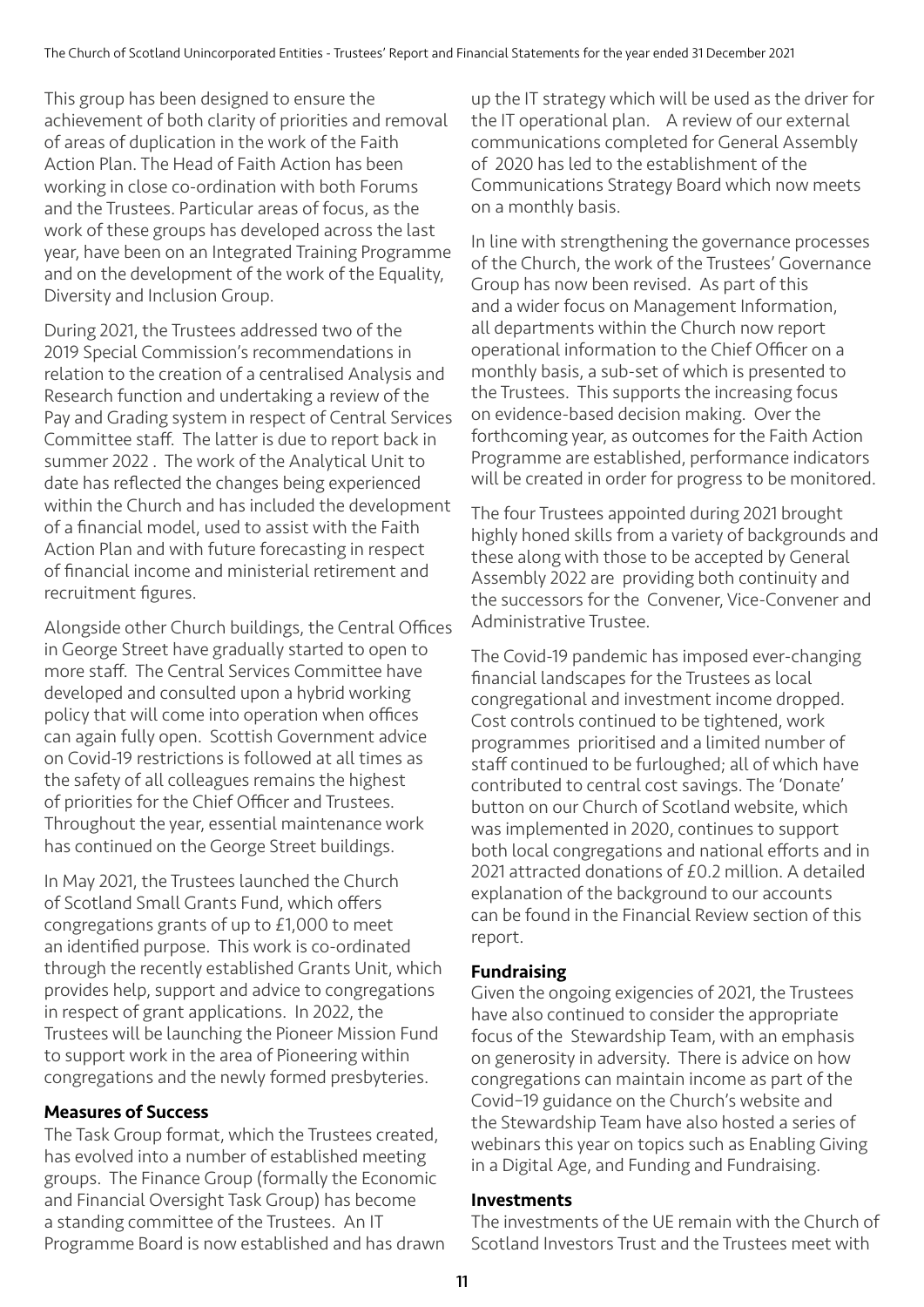the Chair of the Investors Trust to discuss investment policy. The Special Committee appointed by General Assembly 2021 to consult with the Faith Impact Forum, the Church of Scotland Investors Trust and the Assembly Trustees to consider the best framework for future recommendations about the ethics of investment practice has begun its meetings.

In what continued to be a challenging year, the Trustees are content that the performance of the Investors Trust Funds is within acceptable range.

#### Plans for the future

The principal focus for the Trustees must be on the use of funds to support the primary aims of the Church as set out in Clauses 17 and 18 of their Constitution and Remit. Given the effects of the pandemic on congregations and the changes in anticipated finances, in 2022 and 2023, the principal goal will be that of better sustaining the local Church. Further information is provided on page 25 - Plans for Future Periods.

This will be achieved by:

- Developing a strategic framework for the Church and development of an operational plan;
- Supporting the presbytery reform process and formation of the new presbyteries;
- Focussing on presbytery planning and achieving the 2025 targets for ministry numbers;
- Recruiting to ministries posts to address the demographic challenge with a focus on identifying inspirational leaders well grounded in theology;
- Seeking to develop a fast-track recruitment programme into ministry;
- Building on the information from existing steps and further research in gathering data to better inform decision-making and
- Developing and implementing, as required by the Constitution and remit, a communications strategy across and for the work of the Church.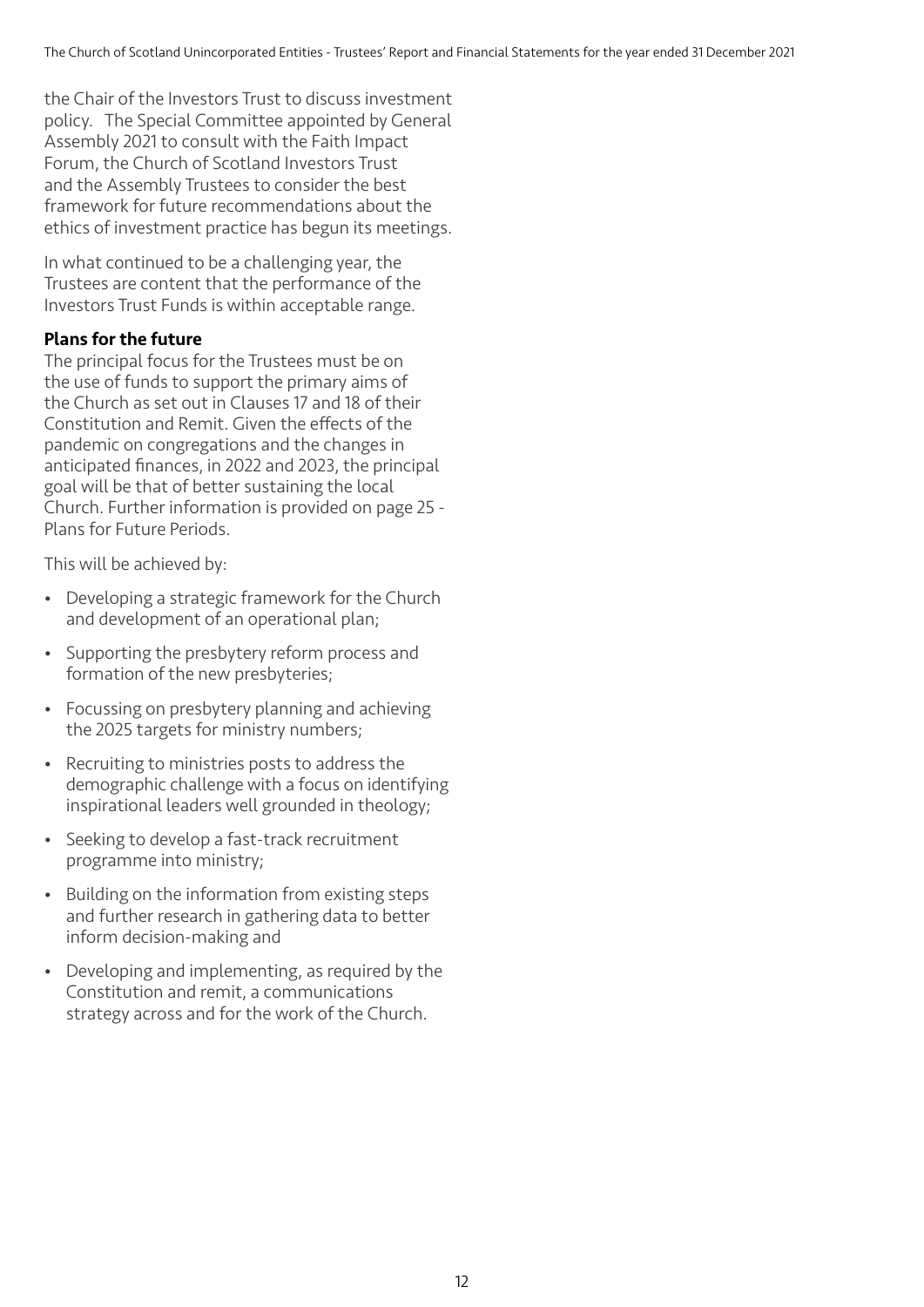# **Audit and Compliance**

The Church of Scotland has an Audit Committee to advise and assist the Trustees in the oversight of financial reporting, systems of internal control and risk management and processes related to these systems. The principal requirements of the remit are to oversee the financial and other relevant reporting processes implemented by management, to consider the integrity of the annual accounts, and accounting policies, to keep under review the adequacy and effectiveness of internal financial controls and procedures, to oversee the relationship with the external auditors, and to review procedures established by management for detecting fraud and whistle blowing.

The Internal Audit function was delivered in 2021 by Azets and the Church's own Audit and Compliance Officer. The internal auditors produce an annual programme of work based on an assessment of audit risk which seeks to ensure that all of the main areas of activity are periodically reviewed. Audit reports are submitted at the end of each assignment and an annual audit report is made to the Audit Committee expressing an opinion on the systems of internal control in place in the UE based upon the work undertaken in the year to which the audit opinion relates.

Azets conducted four reviews in their 2021 work programme covering Financial Planning and Budgeting, Strategic and Corporate Planning, Workforce Planning (CrossReach), and a Validated Self-Assessment of Trustee Board. Overall, Azet's opinion is that the Church of Scotland has a framework of internal controls in place that provides adequate assurance regarding the organisation's governance, risk management and achievement of objectives, subject to the implementation of a range of continuous improvement actions, addressing the higher-graded matters arising from internal audit reviews. This also applies to historic/ backlog action implementation.

The Audit and Compliance Officer conducted two reviews in 2021 covering Governance and Accountability Reporting and a Financial Control Framework review of the key financial processes within the National Offices. Overall, the Audit and Compliance Officer considers that the Unincorporated Entities of the Church of Scotland generally had an adequate framework of controls over the systems that the Audit and Compliance function examined during the period.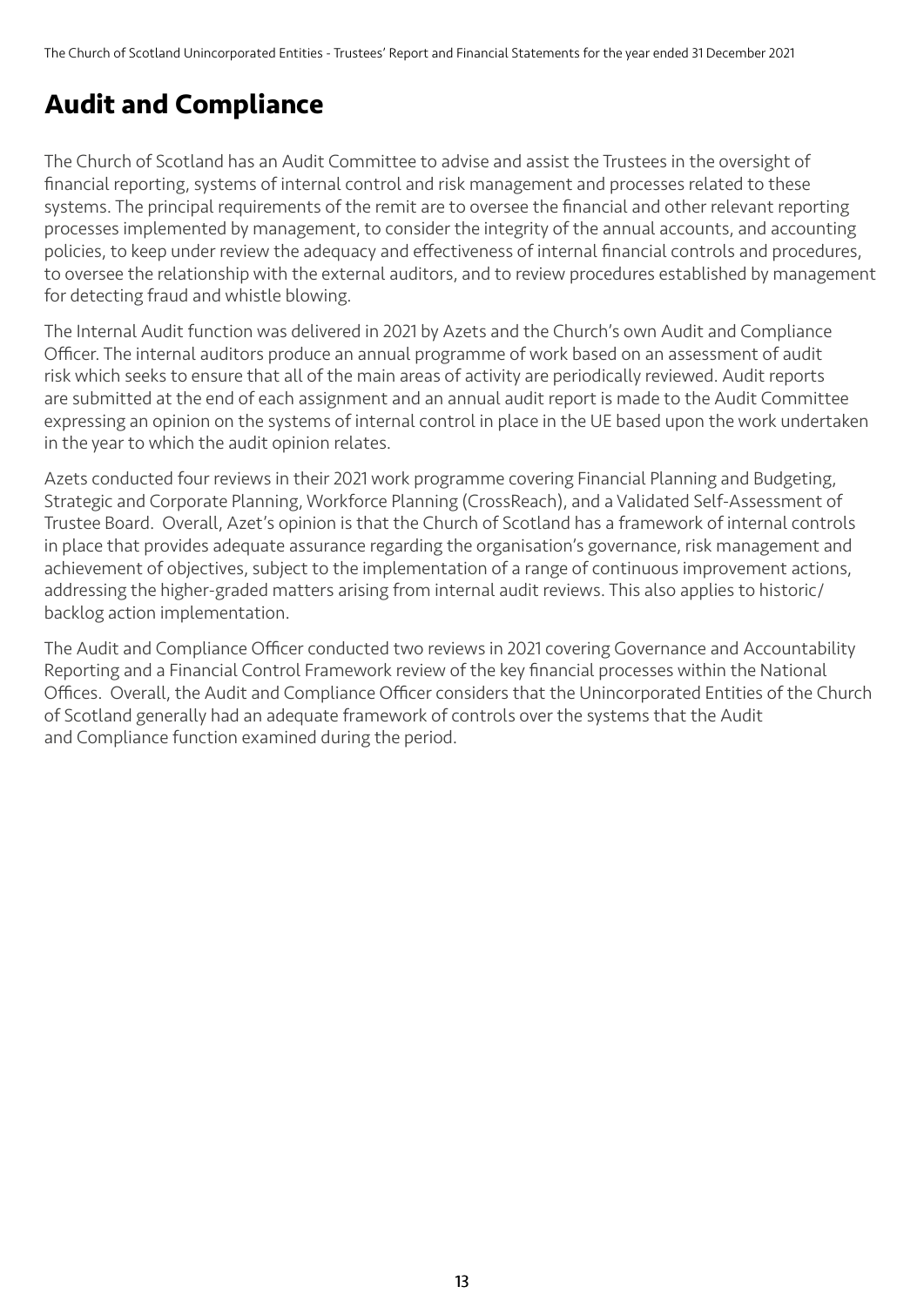## **Principal Risks and Uncertainties**

The area of Risk Management is now part of the focus of the revised Governance Group. The Trustees, through the Chief Officer, continue to review the approaches to Risk and Resilience but are of the opinion that the majority of the principal risks highlighted in the Annual Report for 2020 remain.

The ability of the Church to address its challenges is probably the key risk. These exist at national level, at presbytery level and within congregations. The national structure must be a sustainable, affordable organisation that is fit for the future. Work on this has progressed through 2021 with tighter governance arrangements, the bringing together of various staff groups under one programme head and in the use of analytical modelling to provide a firmer understanding of the effect on national finances of different modes of operation at congregational level. Presbytery reform, resulting in reducing the number by about three-quarters, has continued apace with new presbyteries having been formed and these now establishing working practices. Presbytery planning, at the local level, has rapidly advanced through 2021 with the exercise due to conclude by December 2022. Change of this magnitude brings with it risks, but also opportunities, and these structural reforms, all enacted as a result of the General Assembly of 2019 mark a significant point in the continuing development of the Church.

A material risk can be seen in changes to membership. The falling number of members – at least at a formal level – has two principal impacts for trust governance: an income which is likely to continue to decrease and a reduction in the number of individuals able to take a leadership role at all levels. Following the instructions given by the General Assembly of 2019, the Trustees have been exercising greater financial control over expenditure, and determining the best ways of approaching connection with the Under 40s and New Ways of Church as part of the Faith Action Plan.

The Trustees remain ever mindful of the number of congregations who are struggling financially or who simply do not have enough members to function. As part of a strategy to address this, the Trustees established the Congregational Task Force, which, working alongside presbyteries, is able to offer bespoke support on request. Key to the Trustees' objectives in 2022 has to be the recruitment of more to ministry, as the demographics in terms of retirement numbers for ministers remains a key area of concern.

IT provision and Information Security. Whilst considerable work has been ongoing in relation to IT provision over the last year, continued vigilance remains over the issues of IT provision within the Church, particularly due to the reliance that the organisation now has in terms of on-line operations and the increased threats emerging from cyber criminals. The Church is also mindful of potential Information Security issues which may present. Through the establishment of the IT Programme Board and the recent appointment of a new post of Head of Information Technology (as of March 2022), the Trustees' focus remains on moving forwards with the Church's IT provision and on ensuring adequate provision is in place in respect of Information Security arrangements. Email roll out to office holders within congregations has continued through the year, as have improvements and enhancements to our security systems.

Social Care. The key challenge relates to the ongoing difficulties in the recruitment and retention of staff which ultimately impacts all service areas. The ongoing effects of the pandemic continue to impact both the financial and emotional wellbeing within the organisation. The Trustees have worked with the Social Care Council to implement a more effective model of governance and, through the Chief Officer and General Treasurer, are working more closely with the CEO of CrossReach, in continuing more stringent financial controls and budgeting.

Historic Child Abuse payments. The Social Care Council remains a core participant in the Scottish Child Abuse Inquiry with the potential to civil claims for compensation relating to past abuse in care. The Redress Scheme is a separate provision, through which organisations can now make payments to allow reparation to be made to survivors of abuse in care without recourse to civil action. Ongoing discussions with the Scottish Government are likely to result in payment into the Scheme by CrossReach as part of the national collective endeavour to acknowledge the harms of the past.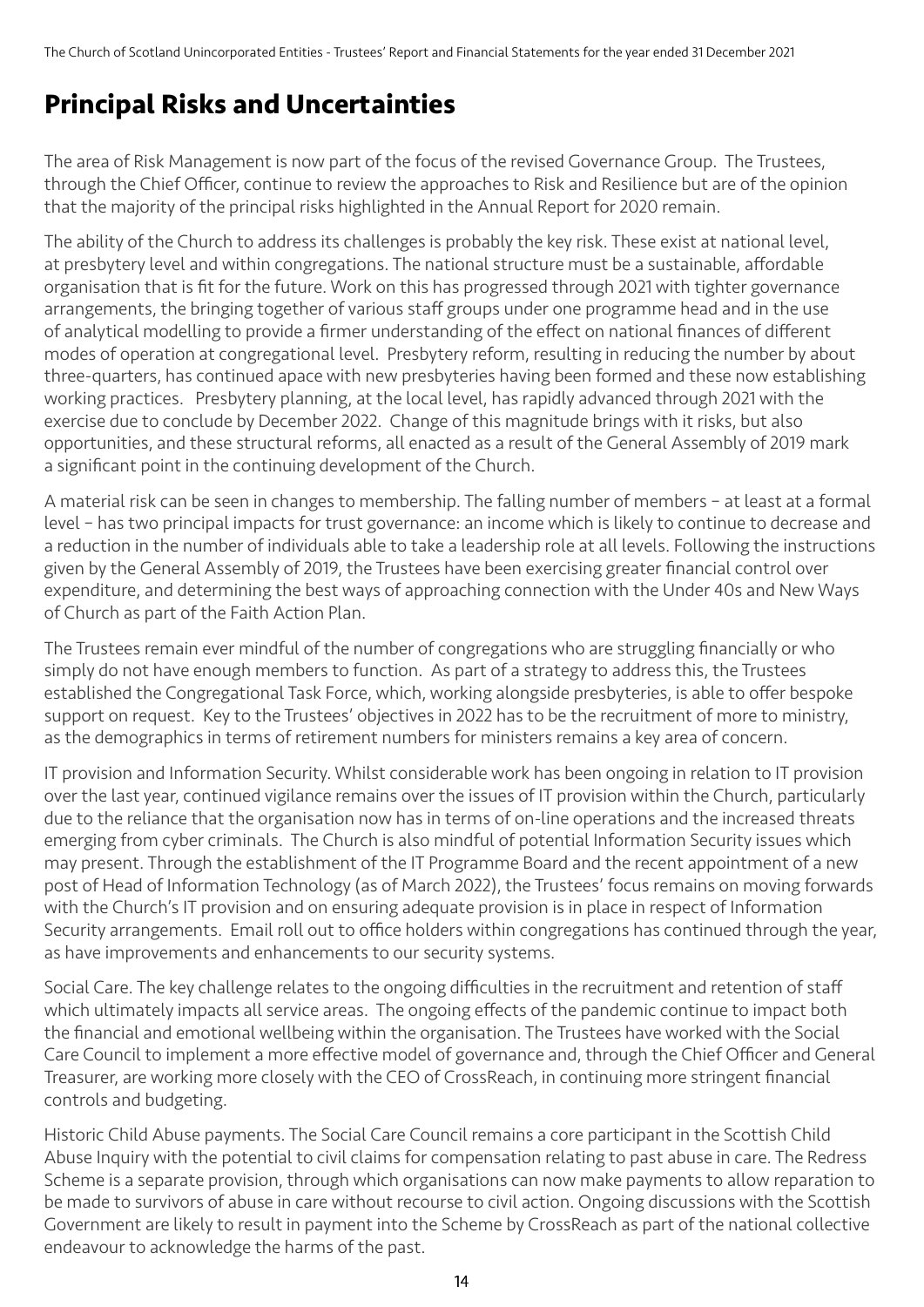Whilst Covid-19 presented as a new risk in 2020, the Church's ability to operate alongside the virus has vastly improved over the last twelve months. The impact that the pandemic has had on the work and finances of the Church continues to be monitored. As with all other organisations, the Trustees are increasingly focused on the wellbeing of our ministers, staff and committee members. In the last year significant focus and resources have been and will continue to be made available during this time to support the mental, physical and spiritual health of all as we continue to work under these difficult circumstances.

The Trustees are mindful that GA2020 set a highly ambitious target in instructing the use of the "Net Zero by 2030" framework to develop plans and activities for the Church to work towards meeting this ambition. The Church has an extensive and aging building stock, itself an area of considerable work for congregations and the General Trustees. Work therefore will be commencing in 2022 to establish a road map on following the instruction from the General Assembly.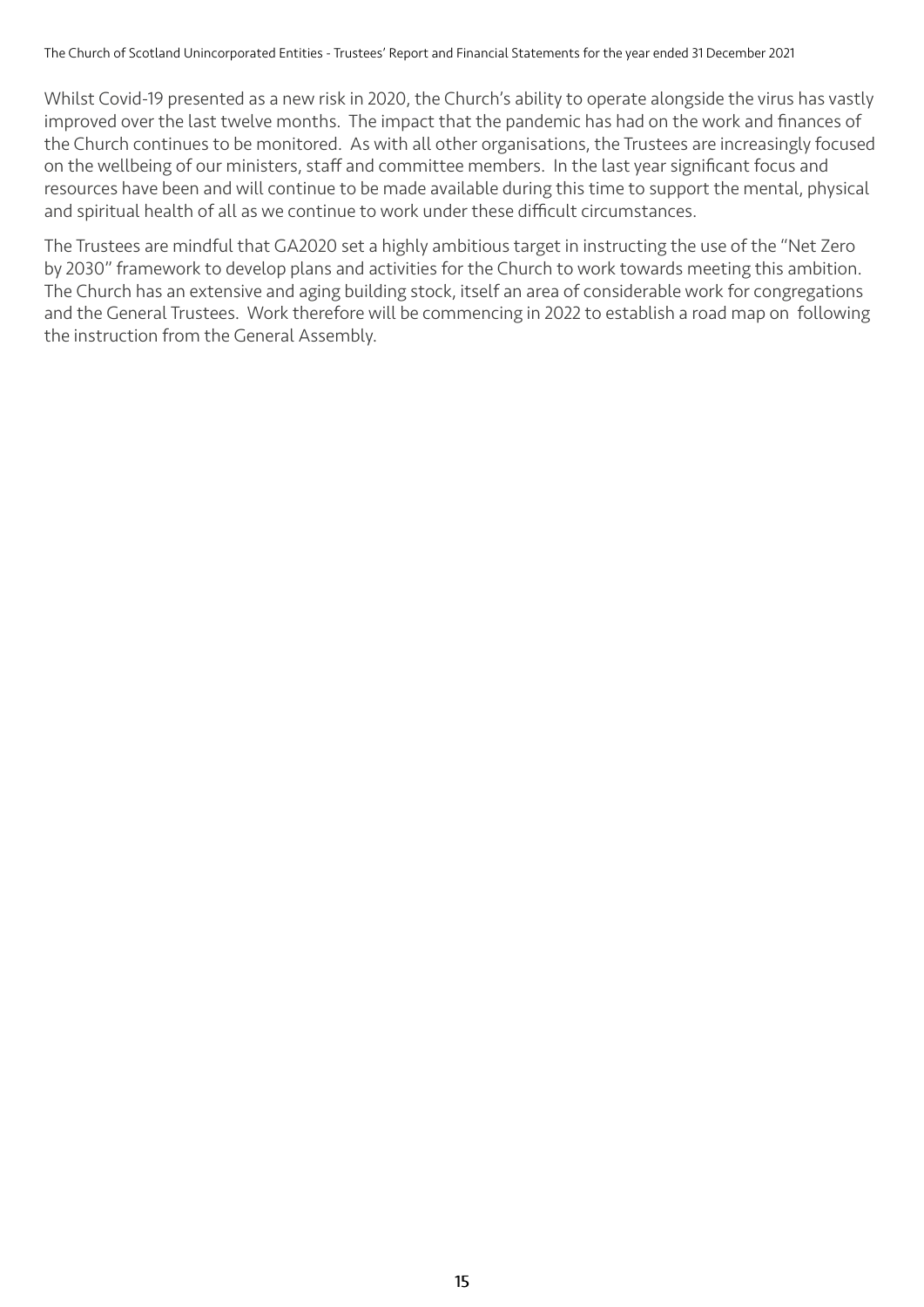## **Financial Review**

The Church works in partnership with others, including churches from around the world, ecumenical partners, interfaith networks, charities and individuals and engages with Government and civic society, believing that the Good News of Jesus is relevant within the spheres of politics and decision-making, as well as in our local communities and congregations.

The Church's Vision Statement gives scope for the life of the Church to be expressed in a variety of ways:

#### The Church of Scotland seeks to inspire the people of Scotland and beyond with the Good News of Jesus Christ through enthusiastic worshipping, witnessing, nurturing and serving communities.

The activities carried out by the Church in furtherance of the overall charitable purpose - the advancement of religion – have always been diverse. In furthering mission throughout Scotland in the years immediately ahead the Church must ally financial soundness and proactiveness to its missional purpose.

The General Assembly 2021:

- Approved aggregate congregational Ministry and Mission contributions in 2022 of £42 million.
- Noted the 2022 expenditure budgets and acknowledged the necessity of setting a Covid-19 recovery budget for 2022.
- Approved Giving to Grow as the new Ministries and Mission Allocation scheme to replace the current Ministries and Mission scheme from 1 January 2023.
- Noted the aim that presbyteries should seek to implement, by 2025, presbytery plans based around 600 full time equivalent ministries and a target of no more than 60 further charges vacant at any one time.
- Agreed to the establishment, as part of the Faith Action Plan, a Pioneer Mission Fund aimed at supporting local church growth, with particular emphasis on church planting.

The pandemic continues to bring financial challenges, but the need to focus on the urgent and essential has led to enhanced processes in budget planning, approval and controls.

Since the General Assembly in May 2021, an important focus for the Trustees, together with the Chief Officer and his staff in consultation with the Principal Clerk, has been to hone as accurate as possible an overall picture as to the impact of the pandemic on the life of our Church, both locally and nationally, and to apply the Church's human and economic resources for the strengthening of local congregations.

Congregations have been affected in different ways by the pandemic. Some have been able to avoid potential losses, with members having kept up or even increased their offerings. Others, however, who depended heavily on funding from sources such as hall lets or café income, have been hit hard. Analysis of 2020 congregational accounts revealed that assessable income of congregations decreased by 15% overall. It must be recorded that some individual congregations have been generous in trying to share their means with others.

Two specific areas stand out from 2021:

- In 2021 there was an overall reduction in aggregate Ministries and Mission contributions of 18% to relieve the pressure locally. Assessed congregational contributions for 2021 presented a reduction of 16.7% compared with those in 2020.
- The pressures on CrossReach continued in 2021 with additional costs and enforced restrictions. However, these have been offset in part by increased support through Social Care Sustainability Payments.

The focus on cost reduction continued through 2021 and results returned a much smaller deficit than was budgeted for.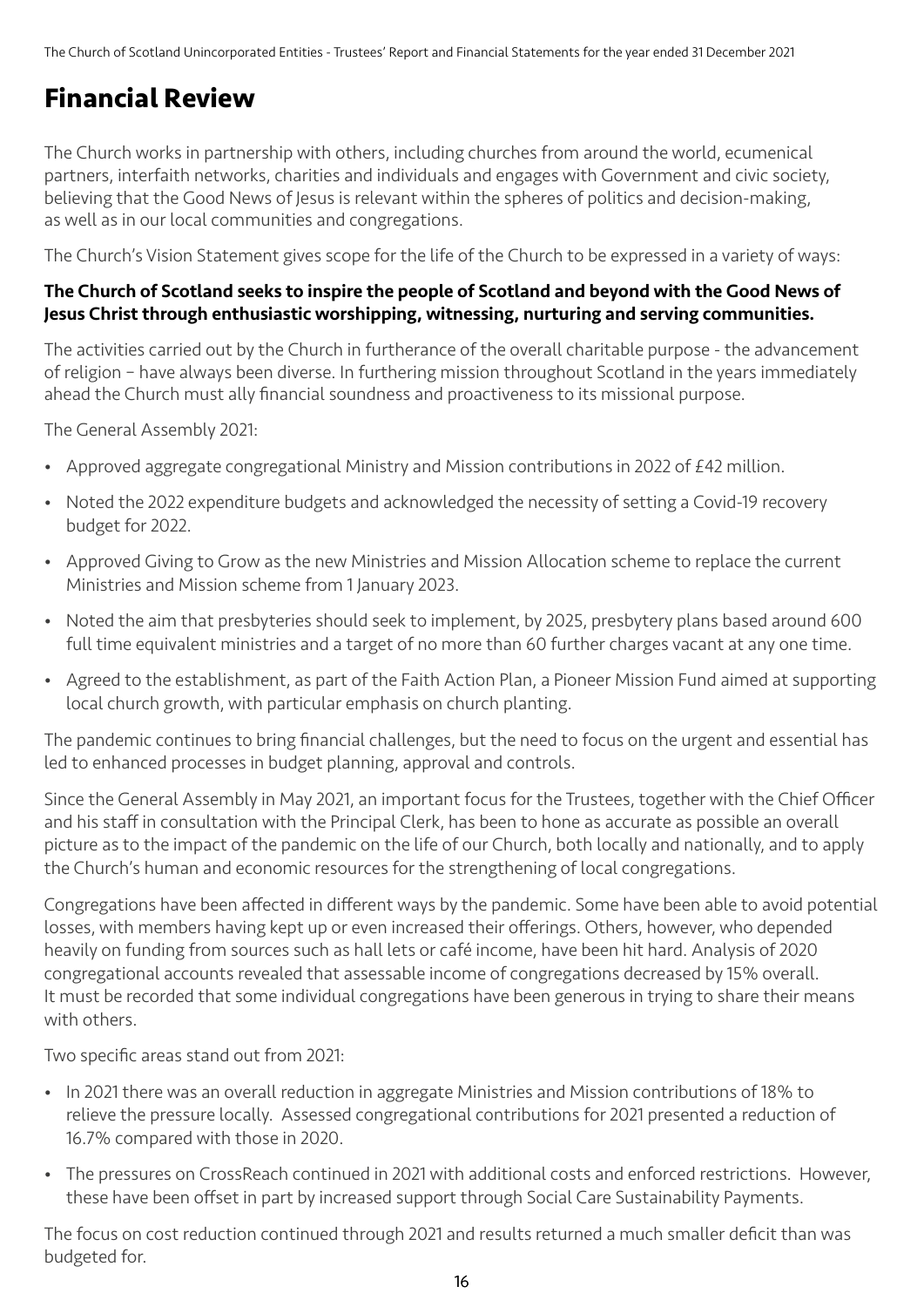Due to the ongoing restrictions of Covid-19, some costs were naturally reduced – such as travel and conference costs. The Job Retention Scheme continued during 2021 and provided income of £0.3 million to cover the salary costs of those furloughed.

CrossReach received income of £1.9 million in the year from Social Care Sustainability Payments to cover additional costs incurred as a result of Covid-19.

The Trustees continued to support CrossReach in discussions on financial sustainability but efforts became more focussed on management of the immediate financial position resulting from the pandemic.

Financially, CrossReach accounts for almost half of the Church's income and expenditure due to the range and depth of its activities in Older People's Services, Children and Families and Adult Care and is the single largest category of the Church's expenditure.

Expenditure on parish ministry costs accounts for the majority of the Church's other expenditure, and should be funded by congregational contributions. During 2021 the accounting for reserves was amended. Funds are now recognised/classified as restricted by their purpose rather than by allocation to a specific Agency, and all unrestricted funds have been transferred to the General Fund in the year. The purpose of a fund is no longer tied to a specific Agency, and all funds are directly controlled by the Trustees.

This Financial Review refers to the consolidated financial results which also include certain trading operations in Israel, carried out under the aegis of the Faith Impact Forum.

#### Headline results for 2021 were:

- Income for the Group was £110.6 million and expenditure was £112.4 million, giving a deficit of £1.8 million before investment gains. This compared to income of £104.3 million, expenditure of £114.0 million and a deficit of £9.7million in the previous financial year.
- Expenditure included a charge of £2.4 million (2020: £8.5 million) as a result of discretionary increases to Ministries' pensioners in the closed defined benefit scheme.
- CrossReach's operational surplus before gains on investment assets was £0.1 million compared to an operational deficit of £3.1 million in the previous financial year.
- The trading results of the Israeli operations showed an improved position in 2021 with a total operating profit of £0.4 million compared to an operating profit of £0.3 million the previous year.
- Improved market conditions at the year end resulted in an unrealised gain of £12.7 million (2020: loss of £4.2 million) on investment assets.
- The Church's system for allocating budgets to congregations is a key element in ensuring that its ministry and mission can be paid for and income from congregational contributions was £39.2 million in 2021 compared to £45.5 million in 2020, with the decrease being due to the overall reduction in aggregate Ministries and Mission contributions for 2021.
- Legacies received amounted to £3.0 million, of which unrestricted legacies were just over £1.2 million. In 2020 legacies of £1.1 million were received.
- Gains of £12.7 million on investments, net expenditure of £1.8 million and positive pension scheme adjustments of £7.5 million meant that the funds of the Group increased by £18.4 million to £215.7 million.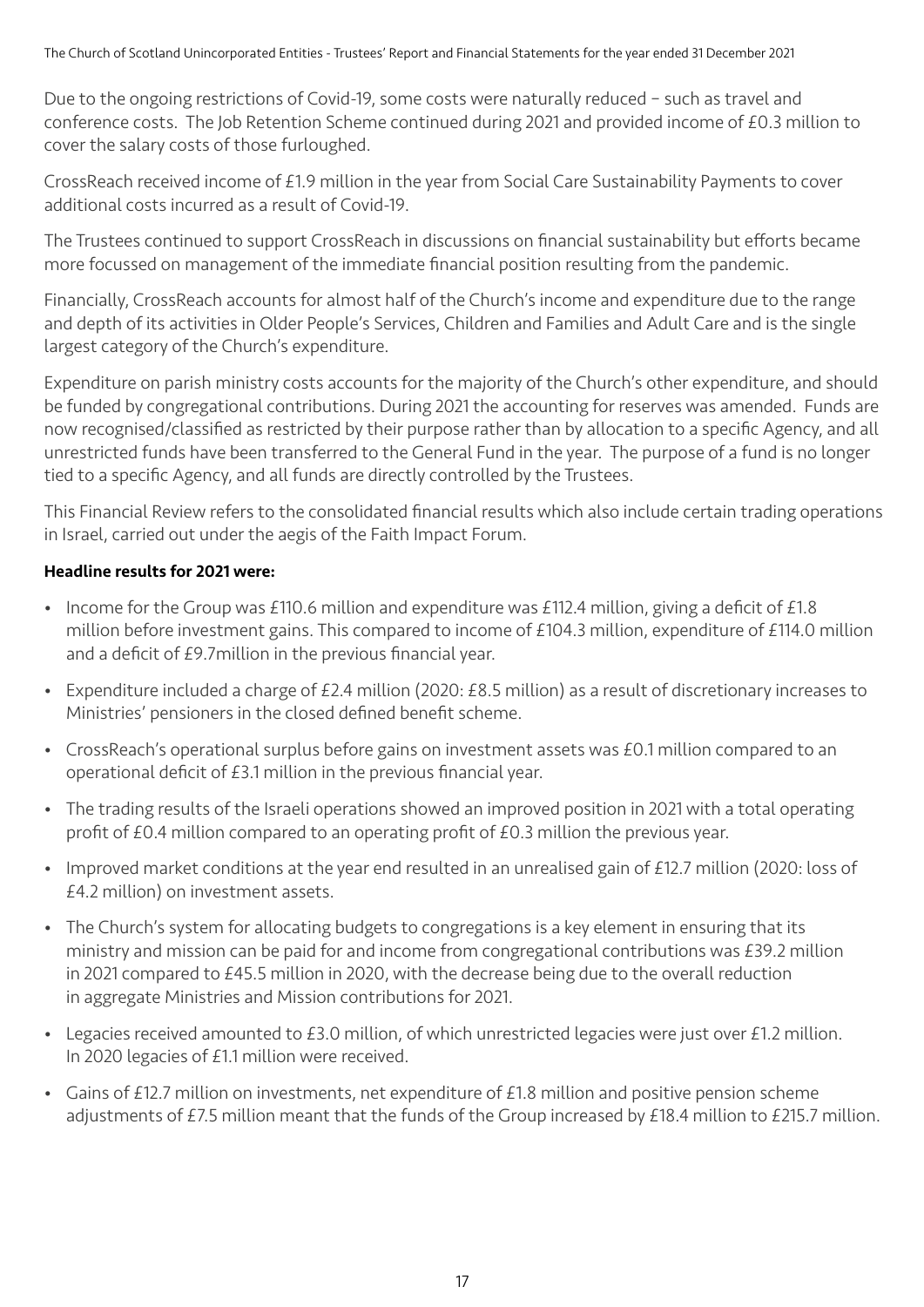#### How our activities were funded







- Congregational Contributions are amounts receivable from all Church of Scotland congregations based on their average assessable income over three years using a scale to calculate an amount of Ministries and Mission contribution for each congregation. Most of this funds the provision of ministers and others providing ministry at a local level, as well as funding the wider mission and support costs needed to enable this work to be carried out.
- Social Service Income supports the charitable activities of CrossReach, the Church's Social Care arm, and comes mainly from care contracts with local authorities, as well as self-funding clients.
- Other charitable activities are programmes with charitable aims which also provide the Church with income such as the production of publications such as Life and Work.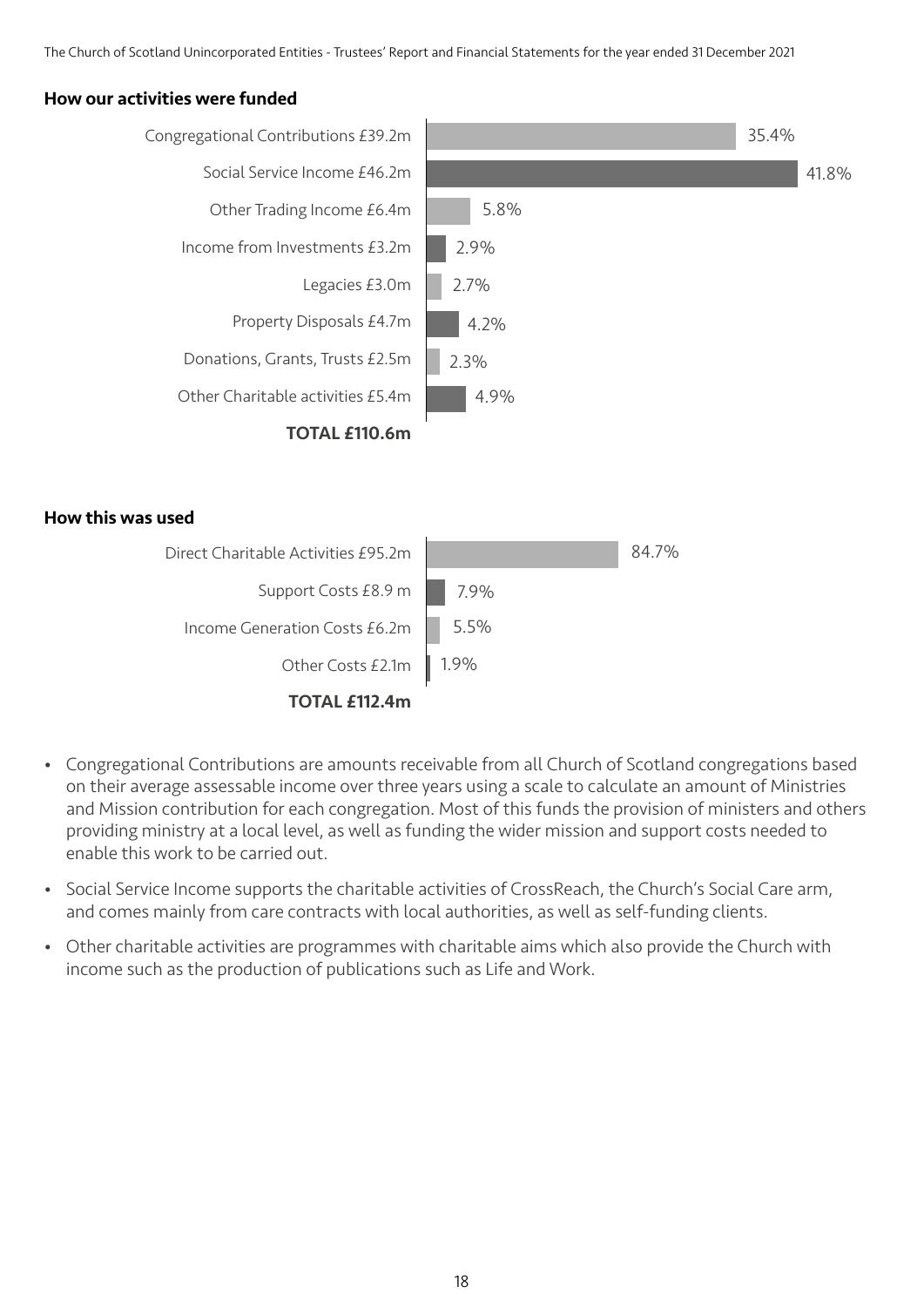#### Direct Charitable Activities



#### Charitable Grant Making Activities

#### Grants to Institutions: Community Projects including Go For It £0.5m Theological Education and Partner Churches £0.3m Payments to Support Individual Congregations £0.4m For the Relief of Poverty and Other Grants to Organisations £0.1m Grants to Individuals: Bursaries and Educational Purposes £0.7m Cases of Hardship and Project Work of the Charity £0.1m TOTAL £2.1m 23.8% 14.3% 19.0% 4.8% 33.3% 4.8%

#### Geographical Spread of Grants

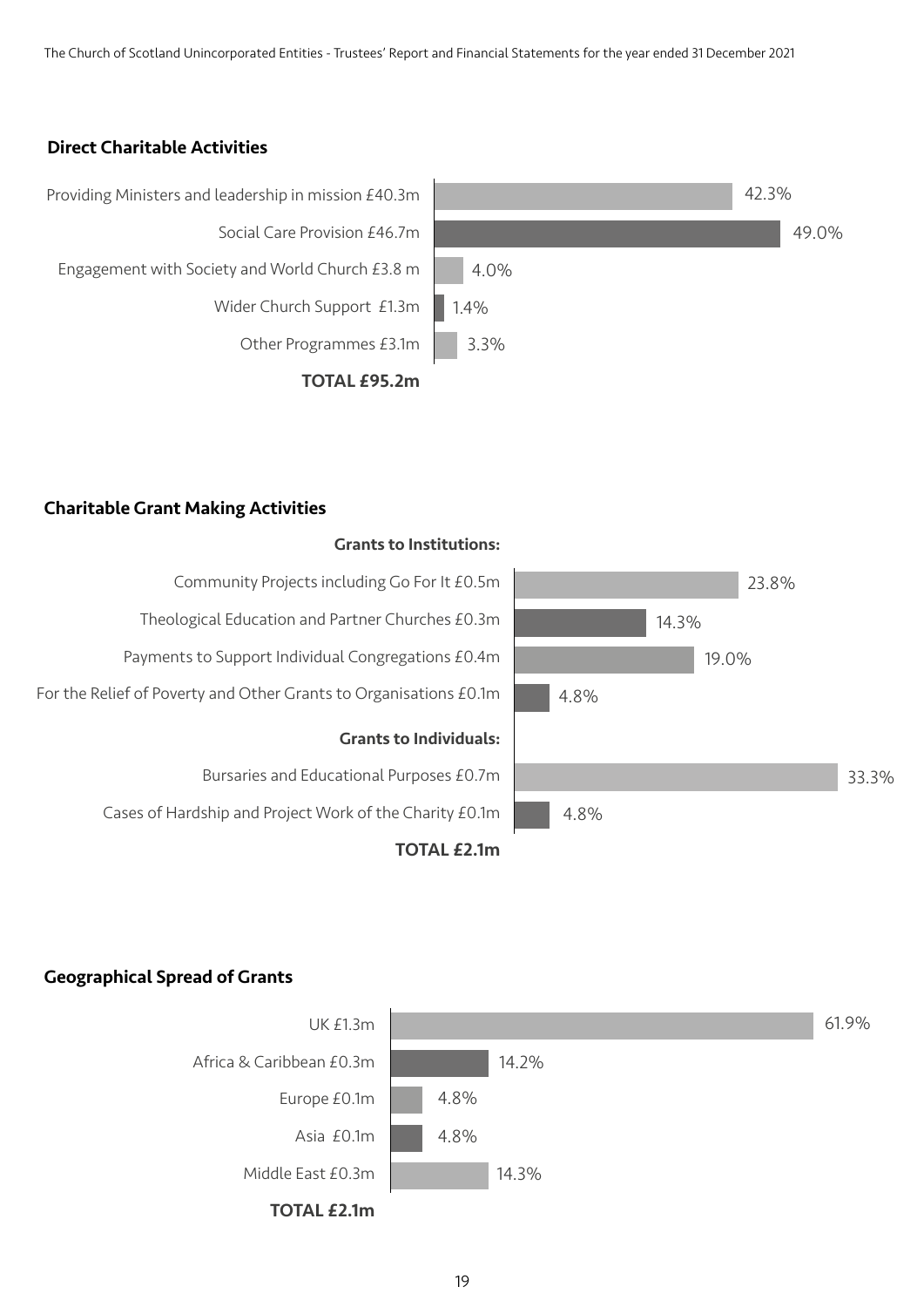#### Income Overview

Income from all sources in 2021 was £110.6 million, an increase of £6.3 million on the previous year. Income from congregations recognised in the accounts was £6.3 million less than in 2020, at £39.2 million. This represents the overall reduction in aggregate Ministries and Mission contributions by 18% during 2021.

Legacies received were higher than in 2020 at £3.0 million. Other trading income increased by over £3.0 million to £6.4 million with the increase in revenue due to the Israeli subsidiaries.

The table below outlines the trends in the Church's main categories of income over a five year period.

|                                    | 2021<br>£m | 2020<br>£m | 2019<br>£m | 2018<br>£m | 2017<br>£m |
|------------------------------------|------------|------------|------------|------------|------------|
| <b>Income by Type</b>              |            |            |            |            |            |
| Congregational Contributions       | 39.2       | 45.5       | 47.2       | 46.3       | 46.8       |
| Social Care                        | 46.2       | 42.8       | 43.4       | 43.0       | 43.4       |
| <b>Other Charitable Activities</b> | 5.4        | 3.1        | 3.4        | 4.5        | 4.0        |
| Legacies                           | 3.0        | 1.1        | 2.5        | 2.3        | 2.1        |
| Donations, Trusts, Grants          | 2.5        | 2.4        | 2.2        | 1.8        | 1.7        |
| <b>Other Trading Activities</b>    | 6.4        | 4.5        | 8.4        | 7.4        | 7.3        |
| Investment & Other                 | 7.9        | 4.9        | 7.0        | 6.2        | 7.4        |
| Total                              | 110.6      | 104.3      | 114.1      | 111.5      | 112.7      |

#### Trends in Congregational Income

The General Assembly 2020 approved the 18% reduction in aggregate congregational Ministry and Mission contributions in 2021 to relieve the pressure on congregations, experienced as a result of Covid-19. This has led to the reduction in congregational income received in the year. The General Assembly of 2021 agreed to lift the moratorium on increasing Ministries and Mission contributions imposed by the General Assembly of 2019. The congregations have continued to pay their contributions due and it is encouraging that amounts still receivable from congregations at the year end in 2021 have significantly reduced from the previous year as shown in Note 18 (£2.0 million compared to £3.1 million in 2020).

The Trustees recognise the continued effect of the Covid-19 restrictions on congregational finances and understand the variability across congregations in their ability to contribute to Ministries and Mission. Some may not have returned to a sustainable position. Others may have made savings and maintained or even increased giving, meaning that their reserves have not been impacted as badly as they might have been. Against this financial backdrop, £42 million is the total amount requested from congregations for 2022 which is an amount somewhere between the reduced contribution requested in 2021 of £38.2 million and the level in the last pre Covid-19 year, of £46.6 million.

The Presbytery Discretionary Allowance against income, which is available to presbyteries to support missional projects and congregations with financial difficulties, has been continued at the rate of 5%.

The income recorded in the Statement of Financial Activities (SOFA) represents contributions required from congregations, less 5% reductions given by presbyteries and vacancy allowances to eligible congregations. Presbyteries can use all or part of their Discretionary Allowance to assist congregations in paying their contributions. Whilst this has supported the collection of congregational contributions due there has been an increase in the provision required against congregational debts in 2020. 97.8% of the contributions due for 2021 had been received by the 2021 year end. As shown in Note 4 to the financial statements, stipend endowment and glebe rental income totalling £3.6 million was also received from the General Trustees, giving the total congregational income recorded of £39.2 million.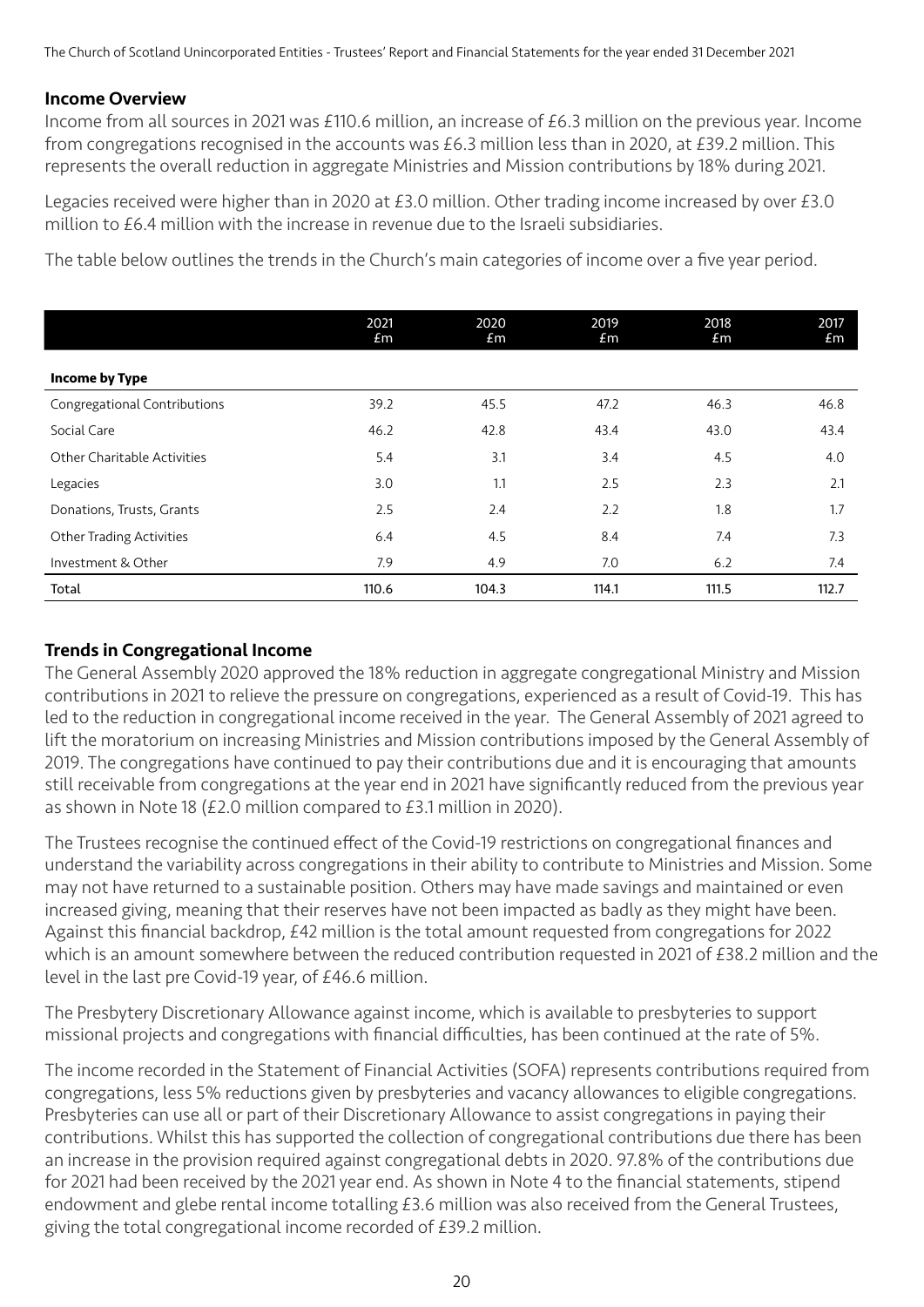There was an increase in stipend endowment income received in 2021 due to the maintenance of endowment income for 2021 by the General Trustees.

A review of the Ministries and Mission contribution system has been carried out by an independent working group and was presented to the General Assembly in May 2021. The Ministries and Mission scheme will be replaced by the new Giving to Grow scheme in 2023.

As a result of the pandemic, church premises were closed for worship after 23 March 2020 and, recognising the potential loss of congregational income and resulting impact on their contributions to the National Budget, the Trustees took action to quantify this if no mitigating actions were taken. Mitigating actions have been taken by congregations, including setting up online donation facilities; encouraging further giving by standing order; and collecting Free Will offering envelopes from members when safe to do so.

The Stewardship Team continues to provide guidance to congregations on setting up and maintaining alternative ways of giving. The Trustees have been very encouraged by the initiatives and resourcefulness shown in maintaining congregational giving during this very challenging period. However, there are other areas including the impact on church hall letting where it has not been possible to mitigate the lost income and increasing numbers of churches are reliant on the use of reserves whilst at the same time facing uncertainty on the time frame for a return to normal operations.

An online donation facility continues to be available on the Church's website to allow individuals to provide offerings and donate to specific congregations electronically. During 2021 £0.2 million was donated through this method, of which the majority was given for specific congregations and much of the balance for the general purposes within the Church. These donations are transferred directly to the beneficiary congregation.

#### Generosity of our Supporters

Our members and supporters have continued to be committed to funding projects of the Church, as reflected in voluntary donations from individuals and congregations remaining at about £1 million over several years. The work of CrossReach, and to some degree other projects of the Church, also attracts significant funding from external trusts. The donations received are spread over many separate projects within the Church. Given that congregations and individuals have faced their own financial pressures during the challenging economic environment, this is again very encouraging and demonstrates the potential for our projects to enthuse donors. The bigger challenge is to receive unrestricted donations and the Stewardship team is currently working on ways of promoting these.

#### Legacies Making a Lasting Difference

For many people, leaving a legacy in their will is a significant opportunity to make a real difference to the Church. Legacies gifted to support the UE enable work which might not otherwise be possible. Income from legacies of earlier years is still being put to good use. In 2021, income from legacies was over £3.0 million (2020: £1.1 million). Legacies without restrictions are vital to our work, providing flexibility to be used where most needed. In 2021, unrestricted legacies for any work of the Church were £1.2 million (2020: £0.59 million). These were used to reduce the amount required for mission work which might otherwise require to be funded by congregational contributions. Unrestricted legacies provide a vital source of funding for the General Fund (previously the Mission and Renewal Fund), the only fund the Church has available for wider application. In 2021, CrossReach benefited from total legacy income of £1.4 million. The Trustees are deeply grateful for the generosity of those who provide for the Church in their wills.

#### Trading Activities

Income from Other Trading Activities of £3.4 million comprises trading income from the Israeli entities of £6.2 million (2020: £3.1 million) and fundraising income of £0.2 million (2020: £0.2 million). The Israeli operations were significantly impacted by the pandemic in 2020 and 2021. Both St Andrew's Galilee Limited, which operates The Scots Hotel at Tiberias and St Andrew's Scottish Centre, which operates The St Andrew's Guesthouse in Jerusalem have reported improved revenues for the year.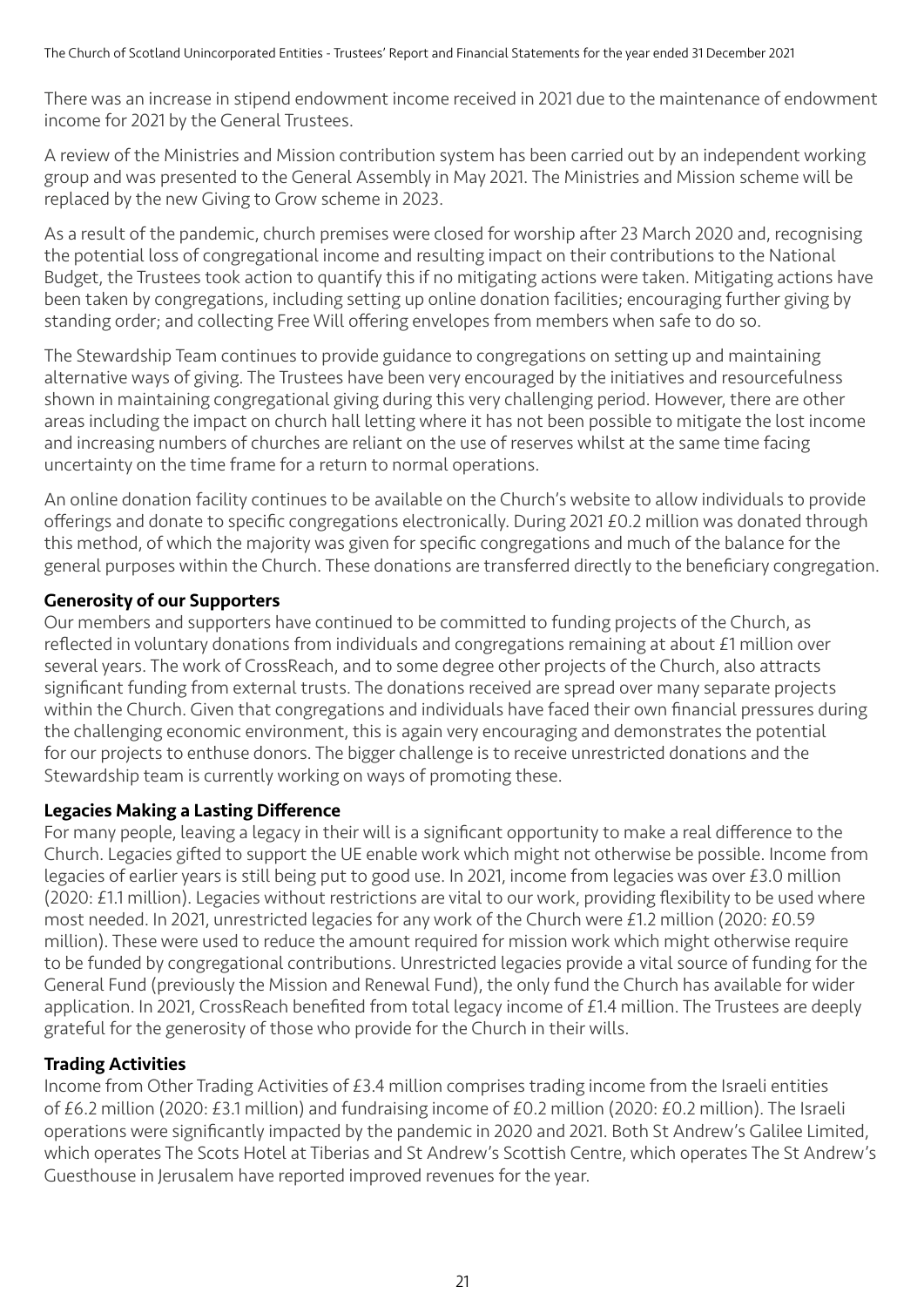St Andrew's Galilee Limited recorded a surplus of £0.6 million (2020: deficit £0.3 million) and St Andrew's Scottish Centre recorded a deficit of £0.02 million (2020: deficit £0.4 million).

The Israeli Operations continued to be affected by the pandemic in 2021 and were closed during the start of 2021. St Andrew's Guesthouse in Jerusalem had been closed for refurbishment and could not re-open as planned; eventually opening in May 2021. With cost reductions in the entities, Cash Flow forecasts by the Scots Hotel and St Andrew's Guesthouse demonstrated that its operations could be maintained without any additional financial input from the National Church budget. Neither the Hotel, nor the Guesthouse were able to make rental payments to the Church of Scotland Trust in 2021. The Trust agreed to forgive the £0.4 million rent in 2021 due to the impact of the pandemic, therefore the Trust was unable to donate the rental income to the Faith Impact Forum.

#### Investment Income Funding the Church's Work

Investments provide a source of income for the Agencies as well as safeguarding the future of the Church. Reflecting the broader external environment, investment income of £3.2 million was reduced compared to 2020 (£3.8 million). The Agencies have been working hard to identify other, mainly Restricted, Funds (funds which are not available for general purposes) which can be invested to provide higher returns while interest rates remain low. Dividend distribution rates paid by the Investors Trust were reduced in 2020 and continued at the reduced rate through 2021.

Other income was from Gains on Disposal of Property of £4.7 million, mainly relating to the Housing and Loan Fund. As a result of the pandemic, some staff remained on furlough and the Church submitted claims through the Job Retention Scheme. £0.3 million was received and recorded in Other Income. Also recorded in Other Income is £1.9 million received by CrossReach for Social Care Sustainability Payments to cover additional reasonable costs as a result of Covid-19.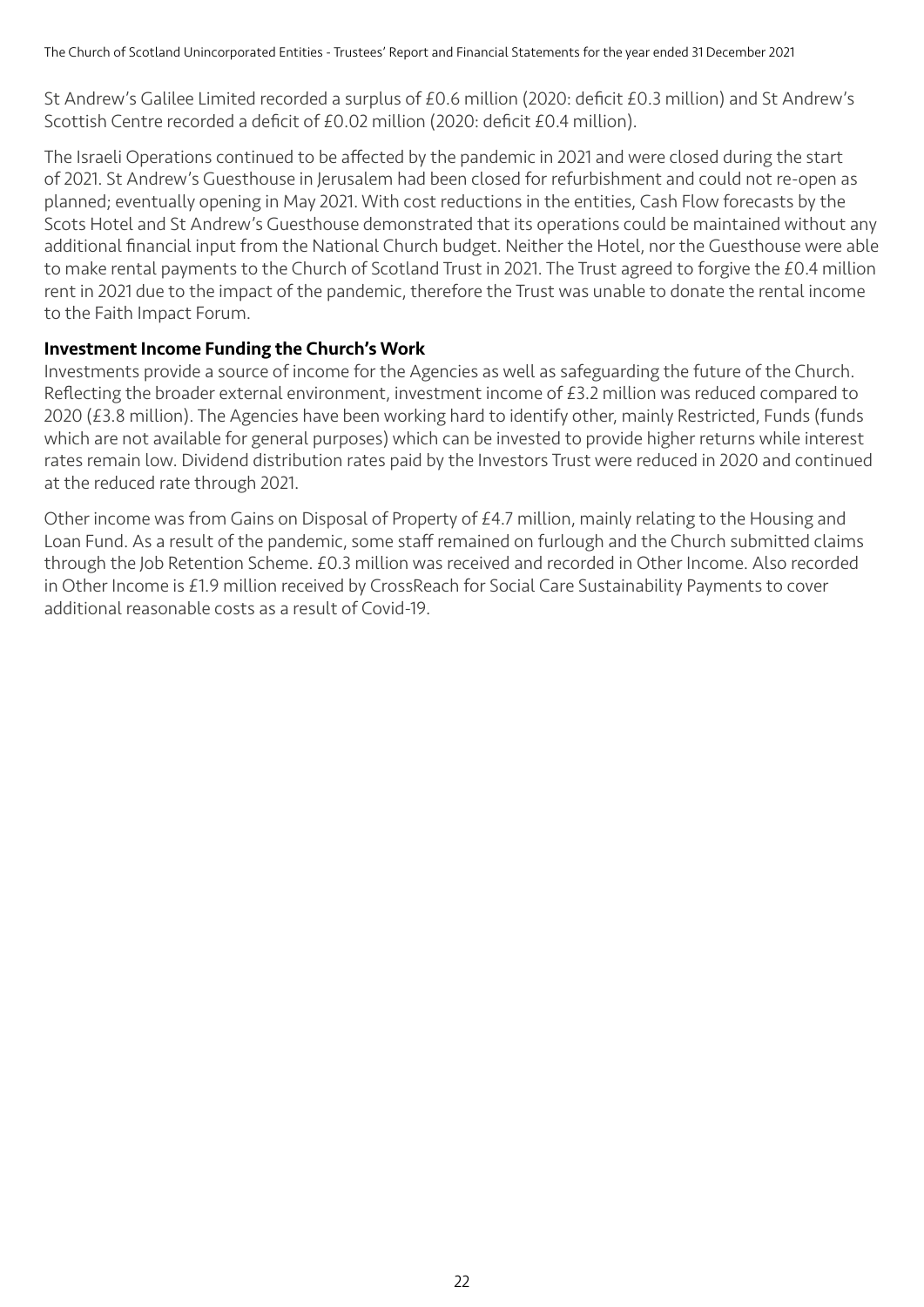#### Expenditure overview

#### Supporting our activities

The Church's most valuable earthly resource is its people, members and leaders, and these must be financed. Over 71% of our spending is on stipend and salary costs. This includes almost 830 (2020: over 850) (full time equivalent) ministers and Ministries Development Staff, overseas Mission Partners, almost 1,100 (2020: almost 1,100) (full time equivalent) Social Care staff, and support staff. There are other costs associated with the running of such a large and complex charity, outlined in the table below.

|                          | 2021<br>Em | 2020<br>Em | 2019<br>£m | 2018<br>£m | 2017<br>£m |
|--------------------------|------------|------------|------------|------------|------------|
| <b>Expenditure</b>       |            |            |            |            |            |
| Charitable               | 95.2       | 98.7       | 97.6       | 98.1       | 97.6       |
| Support                  | 8.9        | 8.4        | 8.8        | 8.4        | 8.0        |
| Grants                   | 2.1        | 3.0        | 4.7        | 4.2        | 4.8        |
| <b>Fundraising Costs</b> | 6.2        | 3.9        | 7.6        | 10.5       | 1.5        |
| Total                    | 112.4      | 114.0      | 118.7      | 121.2      | 111.9      |

#### Charitable Expenditure

#### Continuing Challenge of Providing, Supporting and Funding Ministries

The present demographic of the retirement of ministers is such that the combination of current numbers of candidates together with ordained individuals coming from other denominations will not keep pace with the decrease in numbers in the next few years, even with the reduced number of ministries approved by the General Assembly of 2021, The Faith Nurture Forum is identifying training initiatives for the future provision of ministries and this work must be a fundamental focus of our use of the sacramental and sacrificial giving from congregations.

#### Priority Areas

The Church must continue to support the funding of a range of incentives directly in support of the poorest parishes in Scotland. These congregations are also contributors to the Church, in some cases very significantly, and one Trustee is minister in a Priority Area Parish.

#### Social Care

CrossReach's total expenditure in 2021 was £50.8 million, representing 48% of the Church's charitable and support costs. The regulated nature of most of these activities meant that difficulties in recruiting staff in a number of areas and particularly in services to older people had to be compensated for by the use of more expensive agency staff.

During the restrictions imposed by the pandemic, CrossReach have taken the appropriate actions for its care homes and other residential and community services. The ongoing restrictions have resulted in continual increased costs and reduced income, but support has been received through Social Care Sustainability Payments which amounted to £1.9 million in 2021.

#### Grant Making Activities

Pursuit of the Church's objectives has always included the making of external grants. The overall level of grants made in 2020 and 2021 has been reduced and in 2021 amounted to £2.1 million.

All grants are awarded in accordance with set criteria and evaluation systems which are in place to ensure full accountability. As the work of the Forums and Faith Action Plan will have to be prioritised within the funds available, grant-making activities will continue to come under review.

Capacity building in local congregations has been facilitated by the payment of grants from the Go for It Fund, which paid £0.4 million of grants in 2021, with many of these attracting matched funding for congregations. The Scheme ended in 2019 and all payments therefore relate to historic awards.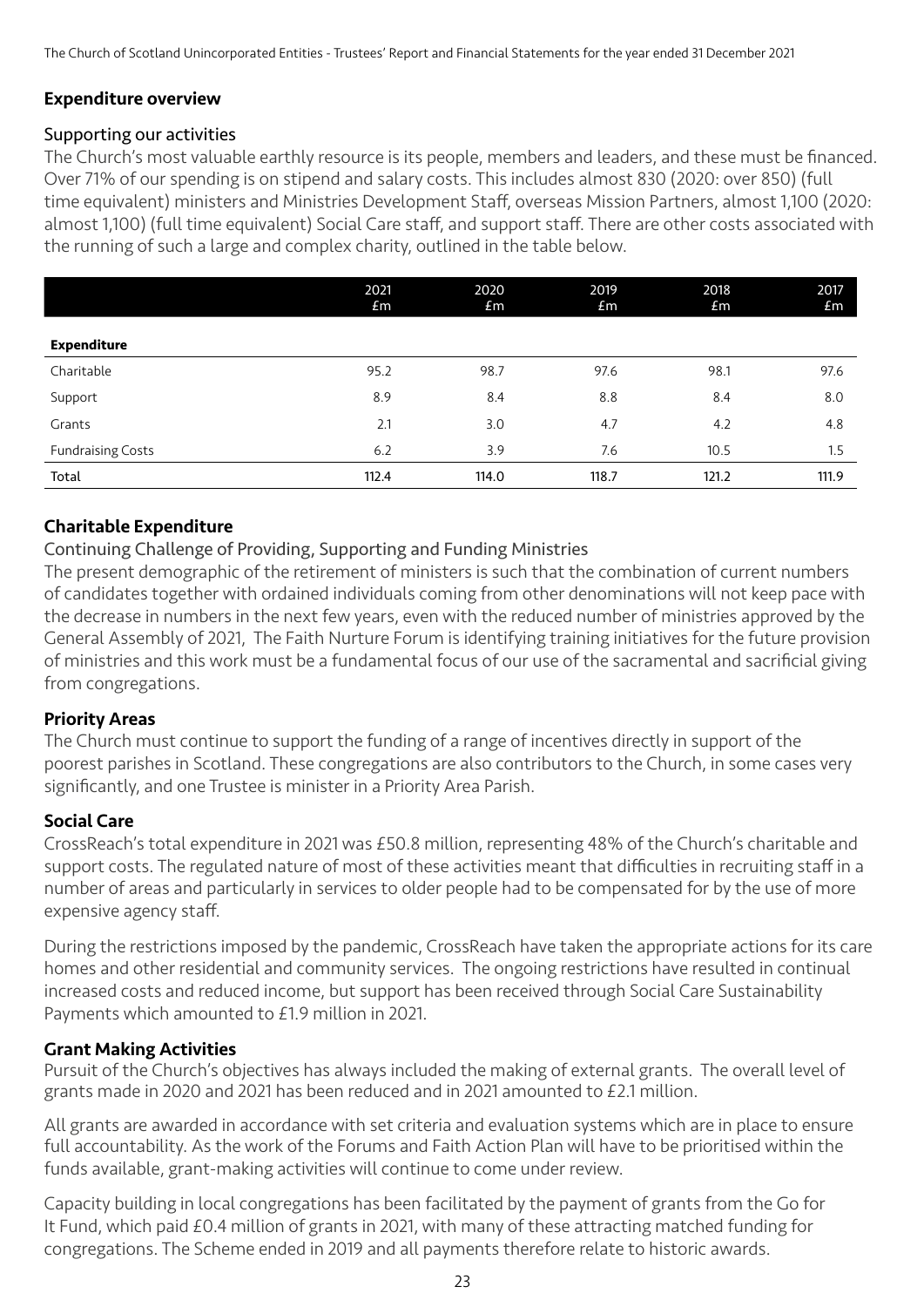The Small Grants Fund was created in 2021 - it provided grants for short term projects (less than 12 months) and could be claimed by congregations and presbyteries. £0.04 million of grants were awarded in 2021 from this scheme. The Faith Nurture Forum provided £0.41 million of grant funding to Funded Partners in 2021, including Workplace Chaplaincy Scotland and Faith in Community Scotland. The Faith Impact Forum spent £0.14m on Local Development Programmes – this was reduced from previous years due to the impact of the pandemic on the possibility of overseas travel. Faith Impact Forum also invested £0.1 million in Project Funding and Partner work in Europe, Asia, Africa and the Caribbean.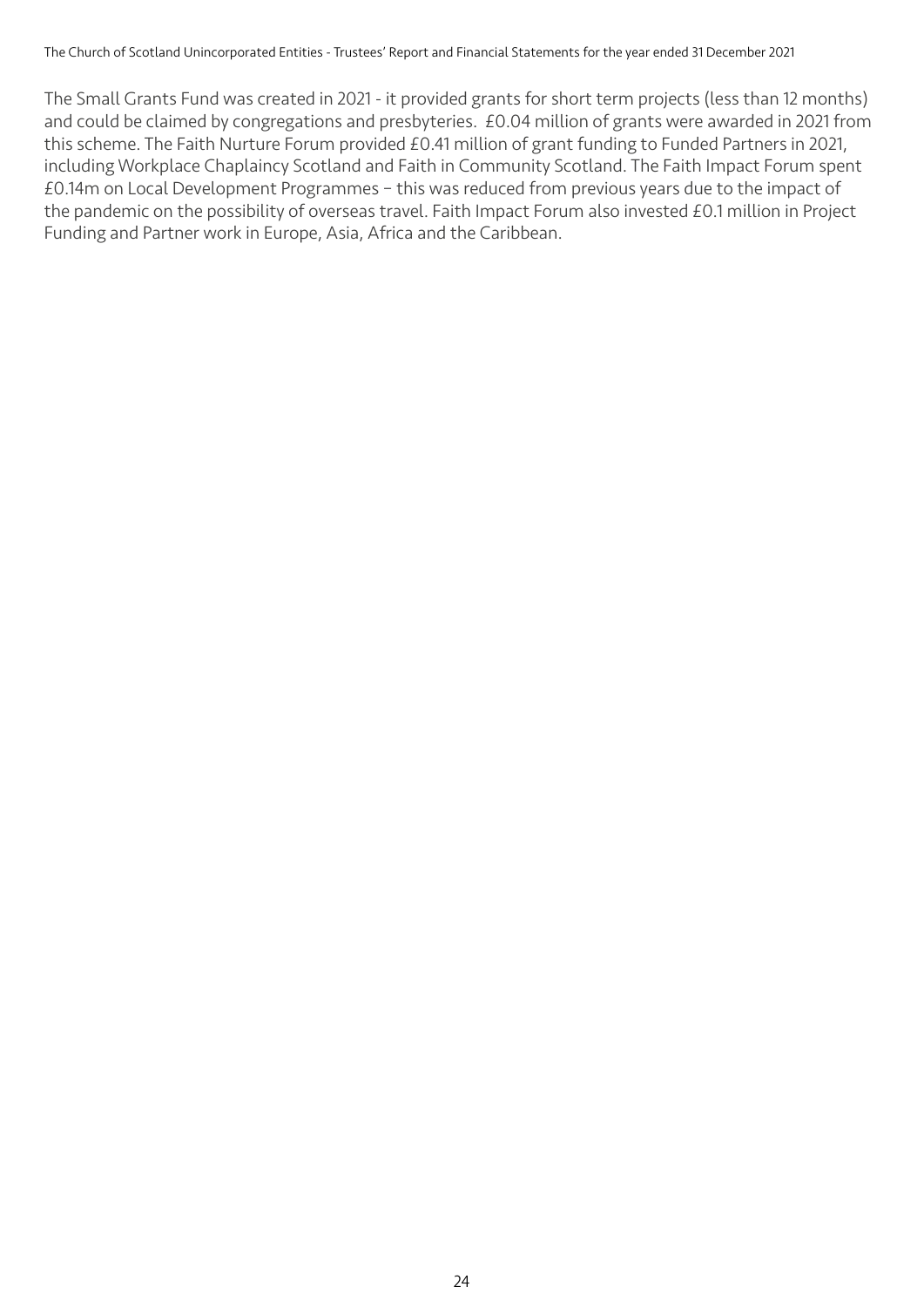#### Plans for Future Periods

Despite the ongoing impact of the Covid-19 pandemic, work has continued on progressing the changes that are necessary for the future sustainability of the Church. During 2020 and 2021 initiatives have continued, and in some instances have been accelerated, in order to support the strategic direction of the Church. Cost reduction targets in 2020 and 2021 have been achieved and supporting new presbyteries as they form continues.

Work has commenced on the implementation plans for the new Giving to Grow scheme, and on a funding strategy for the new presbyteries. Faced with these changes and continued financial uncertainty the operations and strategy of the Church must ensure an appropriate level of reserves are maintained.

The Special Commission asked for the elimination of deficit budgeting, however the Church is in a transition period which, along with the Covid-19 pandemic, means there will be deficit budgets for at least the next two to three years. The transition funding for the new Giving to Grow scheme will be drawn down from reserves during this time to allow presbyteries and congregations time and resources to adapt to the new ways of working.

Whilst the National Budget for 2021 returned a much smaller deficit than was budgeted, it still remains a deficit at operational level (before gains). The budget for 2022 shows a deficit of £6.4 million and there needs to be careful control to ensure this is maintained, and an improved position achieved in the year.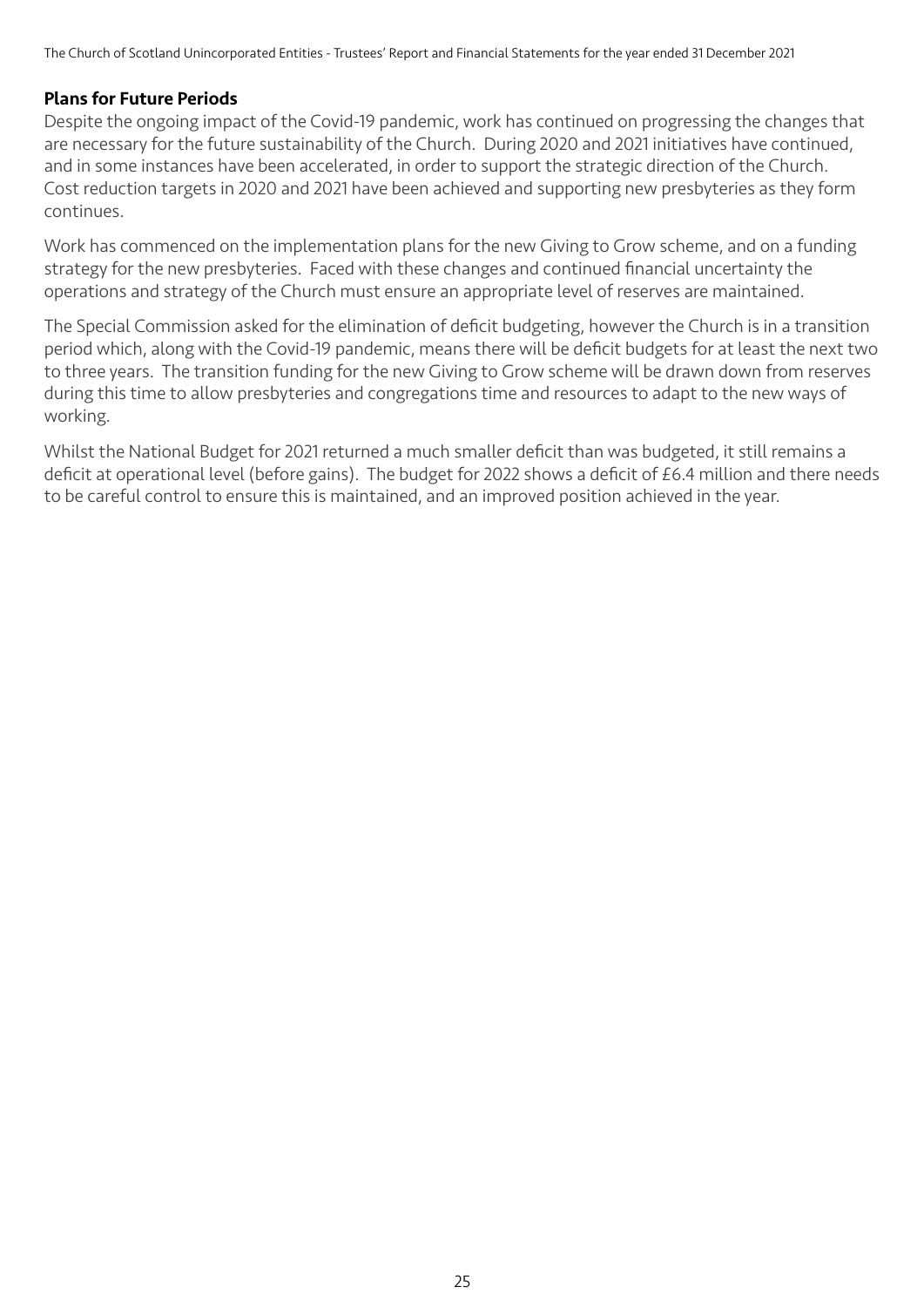#### Reserves

Historically, most reserves have been held almost entirely at Agency level. As instructed by General Assembly in 2018, the accounting for reserves has been reviewed and amended. Previously funds had been internally allocated by the Trustees to a specific agency and therefore classified as restricted to that agency. These funds, however, were not restricted in the legal sense/for a particular purpose as stipulated by a donor, and therefore should have been shown as unrestricted. This treatment has been amended in the year. Funds are now recognised/classified as restricted by their purpose rather than by allocation to a specific Agency, and all unrestricted funds have been transferred to the General Fund in the year. The purpose of a fund is no longer tied to a specific Agency, and all funds are directly controlled by the Trustees.

This has released over £46 million back into the unrestricted General Fund which had a balance of £67.2 million at the end of 2021.

Research into the restricted funds began in 2018 and over the period actions have included removing what had been thought to be permanent endowment status and reclassifying from formally restricted by the settlor to merely designated by the Church (and therefore able to be used more generally). A number of funds have also been reorganised through application to the Scottish Charities Regulator ("OSCR"). The specific research work has slowed down somewhat, partly due to the impact of the pandemic, but also due to prioritising the work in 2021 to clarify the accounting for reserves.

The Trustees have set a target to maintain free reserves representing approximately three month's expenditure of the UE of £26 million (2020: £27 million); and this target is currently being met and free reserves currently represent over six month's expenditure of the UE.

As at 31 December 2021 reserves for the ongoing work, categorised as being total funds excluding tangible and intangible fixed assets, endowments and programme related investments but including some Restricted Funds, were £134 million (2020: £117.9 million). This equates to over 12 months of expenditure.

The Trustees consider that this is an appropriate level of reserves taking into account the following factors:

- the level of congregational income upon which half of the income is based can, under normal circumstances, be reasonably estimated; but uncertainty currently exists as to the financial health of a proportion of congregations and their ability to contribute financially;
- a relatively high level of reserves is required to meet the stipends of ordained ministers due to the nature of ministerial tenure and the broad range of the Church's operations;
- the ongoing structural changes relating to Presbytery Funding, the new Giving to Grow system from 2023 and Presbytery Mission Planning;
- the Assembly Trustees monitor the reserves and have strategies in place to balance budgets and use reserves appropriately; and
- ongoing research into the restrictions on reserves.

As at 31 December 2021, total funds for the UE were £215.7 million, of which £116.9 million was in Restricted Funds, £3.0 million in the Pension Reserve Deficit, £25.9 million in Endowment Funds and £75.9 million in Unrestricted Funds.

#### Investment Policy – Unlisted Investments

Under powers given by the Church of Scotland (Properties and Investments) Order Confirmation Act 1994, the Unincorporated Entities are permitted to invest, to an unlimited extent, in the funds provided by The Church of Scotland Investors Trust. Any investment outwith the Trust is subject to the provisions of the Charities and Trustee Investment (Scotland) Act 2005.

The UE investments are managed to maximise the overall return on funds. The Trustees' predecessors had a policy of using only the Investors Trust and protocols were put in place to ensure proper governance and accountability.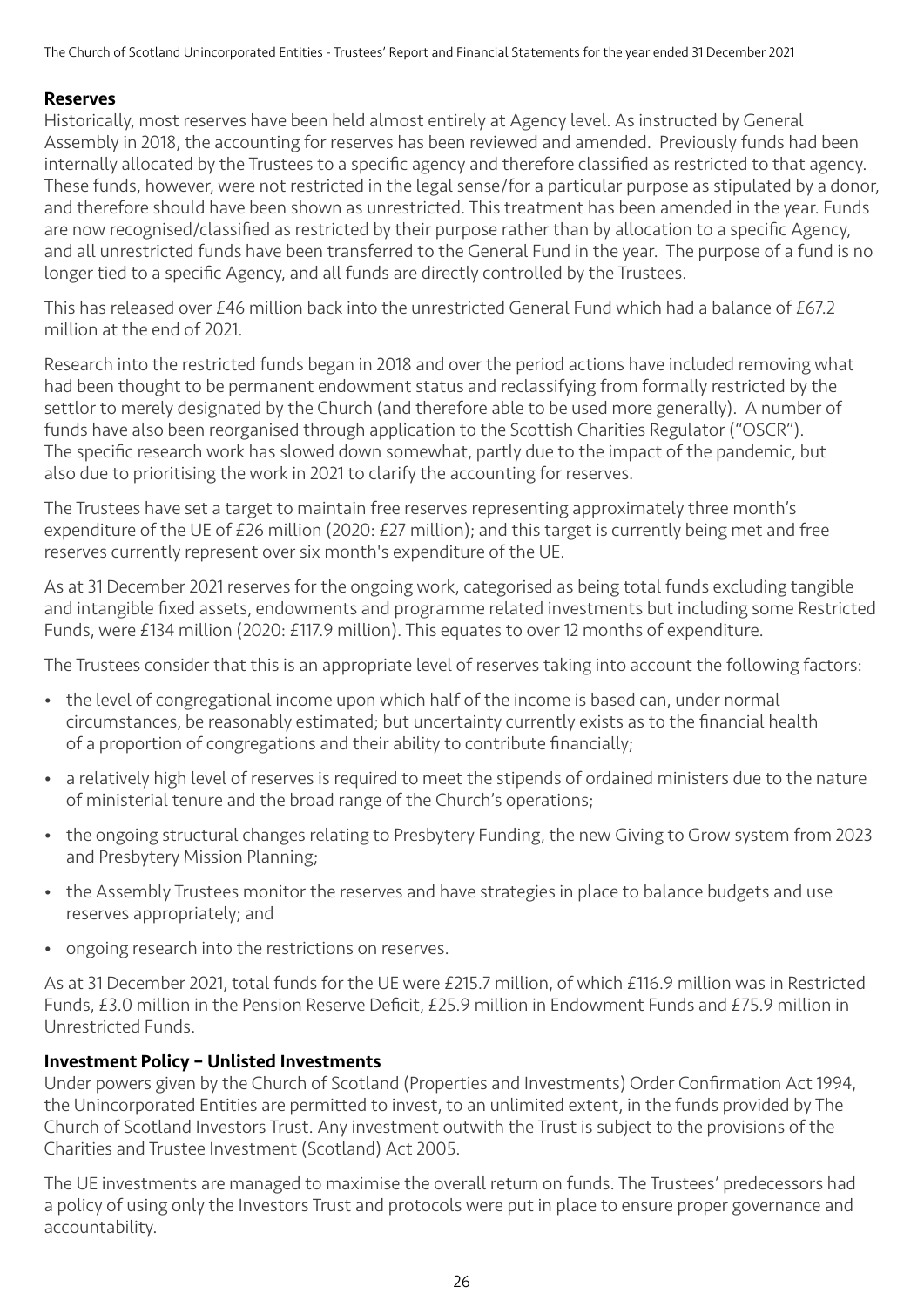The Investors Trust has an ethical investment policy under which investment is avoided in any company whose management practices are judged by it to be unacceptable. In particular, investment is avoided in any company substantially involved in gambling, tobacco products, alcohol, armaments and, since 2016, in the extraction and/or sale of thermal coal and/or oil extracted from tar sands. In general, investment is sought in companies that demonstrate responsible employment and good governance practices, have regard to environmental performance and human rights and act with sensitivity to the communities in which they operate.

The Investors Trust offers three funds - the Growth, Income and Deposit Funds - and investors obtain the benefits of professional management, continuous portfolio supervision, spread of investment risk and economies of scale.

The Growth Fund aims to provide good total returns over the long term, generated by diversified global investments in growing economies. Total returns are received from the combination of capital growth and income. The Fund is managed by Newton Investment Management Limited.

The Income Fund is mainly invested in fixed interest securities and aims to provide sustainable income and to protect the nominal value of capital. The Fund is managed by Royal London Asset Management.

The Deposit Fund is intended for short-term investment and aims to provide a competitive rate of interest, whilst preserving nominal capital value. The Fund is invested in short-term deposits with banks and building societies and is managed by Thomas Miller Investment Limited. The short term cash of the Charity is deposited with the Investors Trust or on overnight deposit with the Royal Bank of Scotland.

None of the Investors Trust's funds are exposed to complex instruments such as derivatives or interest rate swaps. The Investors Trust's statement of investment policy is also reviewed annually and issued to each Manager to ensure the objectives of each fund are clear and any restrictions complied with.

The ethical policy of the Investors Trust has been informed over the years by the General Assembly; and the Assembly Trustees follow a policy which was approved in 2018. The 2021 General Assembly appointed a Special Committee on Ethical Investment to determine how ethical investment decisions should be made within the Church.

#### Investment Performance – Unlisted Investments

An internal benchmark, reflecting ethical constraints, has been agreed with the Managers of the Growth Fund in order to allow objective assessment of investment performance. In 2021 the total return was +14.9% (2020: -0.61%) against the composite benchmark of +16.2% (2020: +3.06%). The Income Fund's total investment return was +0.88% (2020: +6.90%) compared with the composite benchmark return of -3.55% (2020: +7.20%). The Deposit Fund's average rate of interest paid for 2021 was +0.08% (2020: +0.54%).

#### Mixed Motive Investments

The Housing and Loan Fund makes loans to retired ministers, widows and widowers. Loans are repayable upon sale of the property. Interest is charged at rates between 1.25% to 4% to provide the Fund with an income to maintain its property portfolio.

#### Pension Schemes

As described in Note 32 to the Financial Statements, the Church closed its defined benefit pension schemes to future accrual from 31 December 2013 (1 August 2013 for CrossReach) and in its place, ministers and staff are now able to join a defined contribution group personal pension plan with Legal and General. CrossReach had already operated a defined contribution plan for new staff since 2003. The CrossReach defined benefit scheme reached surplus position and deficit payments ceased early in 2021.

In addition to a triennial valuation, the Scheme Actuary carries out a separate annual valuation in line with the requirements of Financial Reporting Standard (FRS102), which, through the application of differing assumptions, may result in a different funding position for financial reporting purposes. In 2021 there was a net increase of £14.6 million in the irrecoverable surpluses in the defined benefit schemes over the previous year.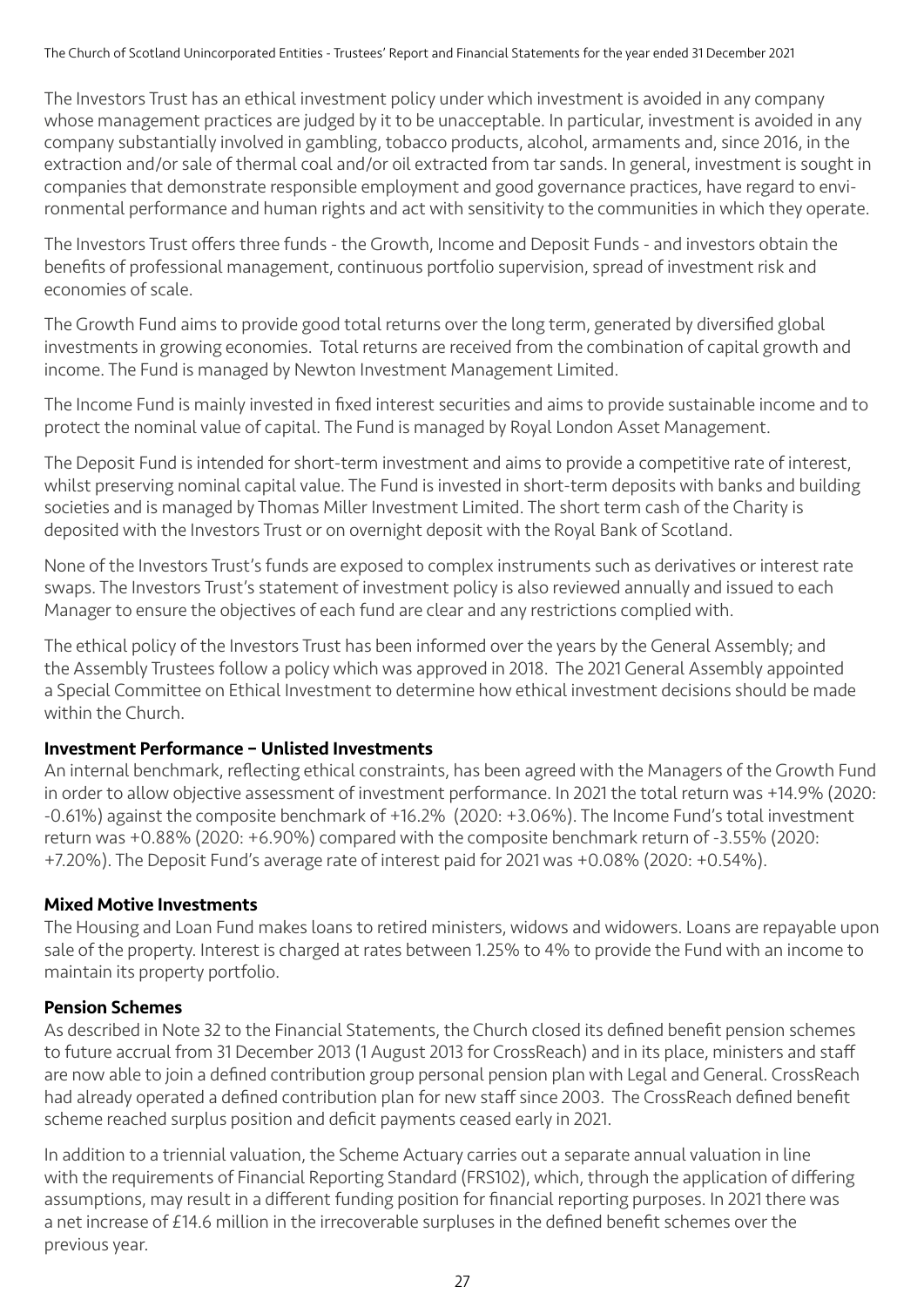Certain employees of CrossReach are members of Local Government Pension Schemes (LGPS) and since 2014 valuations have been included in the Financial Statements. At 31 December 2021 the Church's share of the deficits was £3.0 million (2020: £6.7 million). As the other defined benefit schemes are in surplus to varying levels (although the surpluses are not recognised as assets), the combined defined benefit pension scheme deficit shown on the balance sheet is therefore £3.0 million (2020: £6.7 million). Note 32 to the Financial Statements gives full disclosures as required by FRS102 and includes a charge for Past Service Cost in one of the schemes of £2.4 million (2020: £8.5 million) resulting from increased benefits as awarded by the trustees of the pension scheme.

#### Gains and Losses

FRS102 requires the disclosure of actuarial gains or losses during the year and the combined gain of £7.5 million(2020: £6.2 million) on all defined benefit schemes is disclosed under Other Recognised Gains and Losses.

Each year the Church's investments are revalued at the unit price published by the Church of Scotland Investors Trust and the resulting unrealised gain for 2021 was £12.8 million (2020: loss £4.0 million).

#### Going Concern

The Trustees do not consider that the effects of the pandemic will cause any material uncertainty as to the ability of the Charity and Group to operate as a going concern for the foreseeable future. Cashflow forecasts have been prepared for the twelve months following the date of signing of the accounts, which show that activities budgeted for 2023 can be maintained. Mitigating actions have been taken to control expenditure and maintain income and this will continue during 2022 and into 2023. As noted above, the Church holds reserves to cover at least one year of operation, with substantial amounts held as investments and other assets which may be readily liquidated.

#### Effects of Covid–19 on Future Financial Performance

The Trustees consider that their revised budgeting methodology and strict accountability measures will enable them to contain costs.

Apart from the works of CrossReach, congregational contributions are by far the major income to the national budget. The proposed new Ministries and Mission Contribution system (Giving to Grow), will be effective from 2023 and will include a review process to mitigate the effects of any major changes, subject to General Assembly Approval.

There is a risk that congregational contributions will be further reduced due to the ongoing impact of the pandemic; but our new capability for financial modelling will mean that we can plan for a wide range of economic circumstances. In addition, the Stewardship team will be progressing the broadening of approaches to increasing income through entrepreneurship and novel fund raising.

#### Responsibilities of Trustees

#### Statement of Trustees' Responsibilities

The Trustees are responsible for preparing the Trustees' Report and the financial statements in accordance with applicable law and United Kingdom Accounting Standards (United Kingdom Generally Accepted Accounting Practice). The law applicable to charities in Scotland requires the Trustees to prepare financial statements for each financial year which give a true and fair view of the state of affairs of the Charity and Group and of the incoming resources and application of resources for that period. In preparing these financial statements, the Trustees are required to:

- select suitable accounting policies and then apply them consistently;
- observe the methods and principles in the Charities SORP;
- make judgments and estimates that are reasonable and prudent;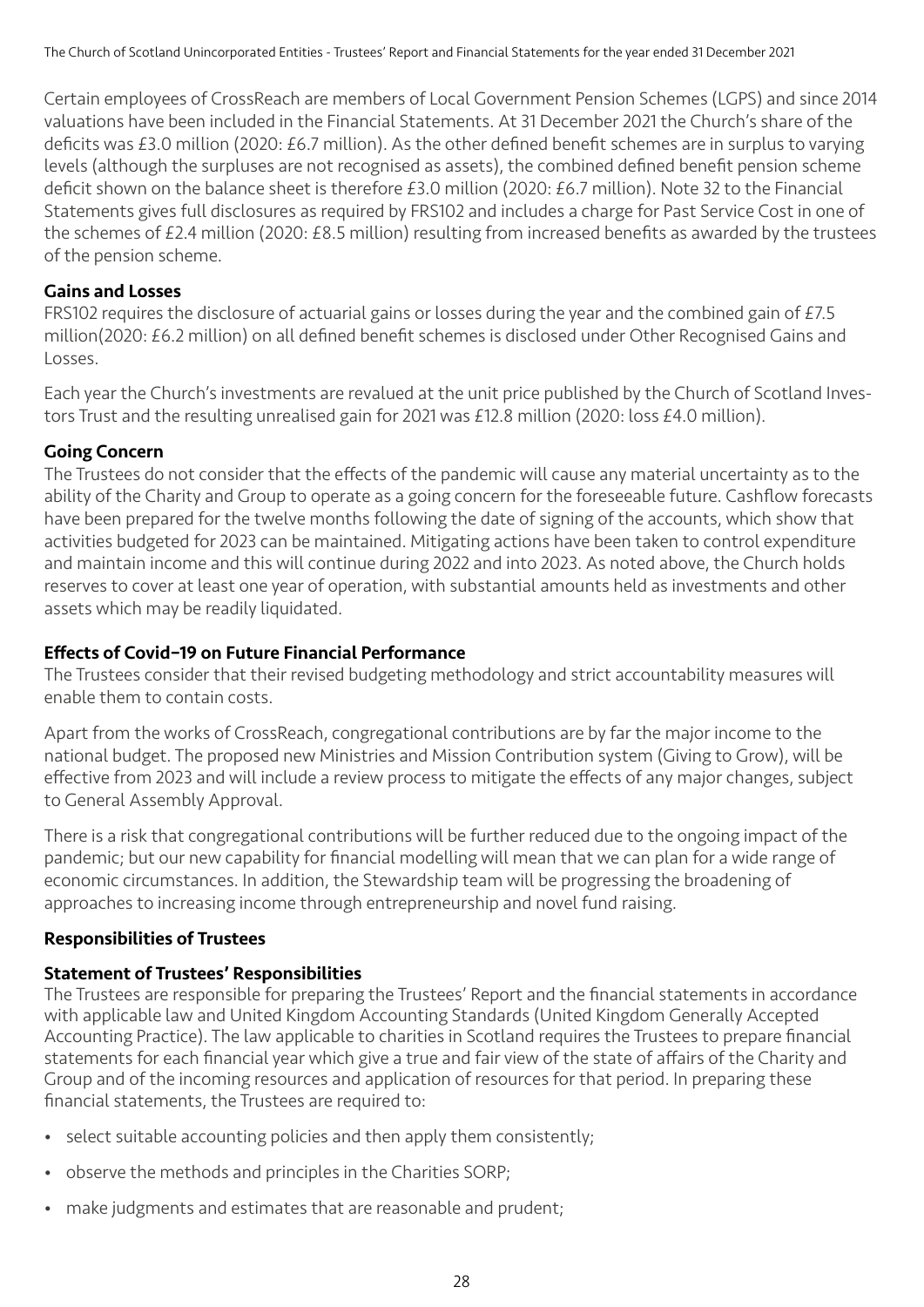- state whether applicable accounting standards have been followed, subject to any material departures disclosed and explained in the financial statements; and
- prepare the financial statements on the going concern basis unless it is inappropriate to presume that the Charity will continue in business.

The Trustees are responsible for keeping proper accounting records that disclose with reasonable accuracy at any time the financial position of the Charity and enable them to ensure that the financial statements comply with the Charities and Trustee Investment (Scotland) Act 2005, the Charities Accounts (Scotland) Regulations 2006 (as amended) and the provisions of the Constitution and Remit of the Trustees. They are also responsible for safeguarding the assets of the Charity and the Group and hence for taking reasonable steps for the prevention and detection of fraud and other irregularities. The Trustees are responsible for the maintenance and integrity of the Charity and financial information included on the Charity's website. Legislation in the United Kingdom governing the preparation and dissemination of financial statements may differ from legislation in other jurisdictions.

Approved by the Trustees and signed on their behalf by:

Very Rev Dr John Chalmers BD Convener of the Assembly Trustees

Dave S Kendall BSc FRSC Chief Officer

Edinburgh 28 April 2022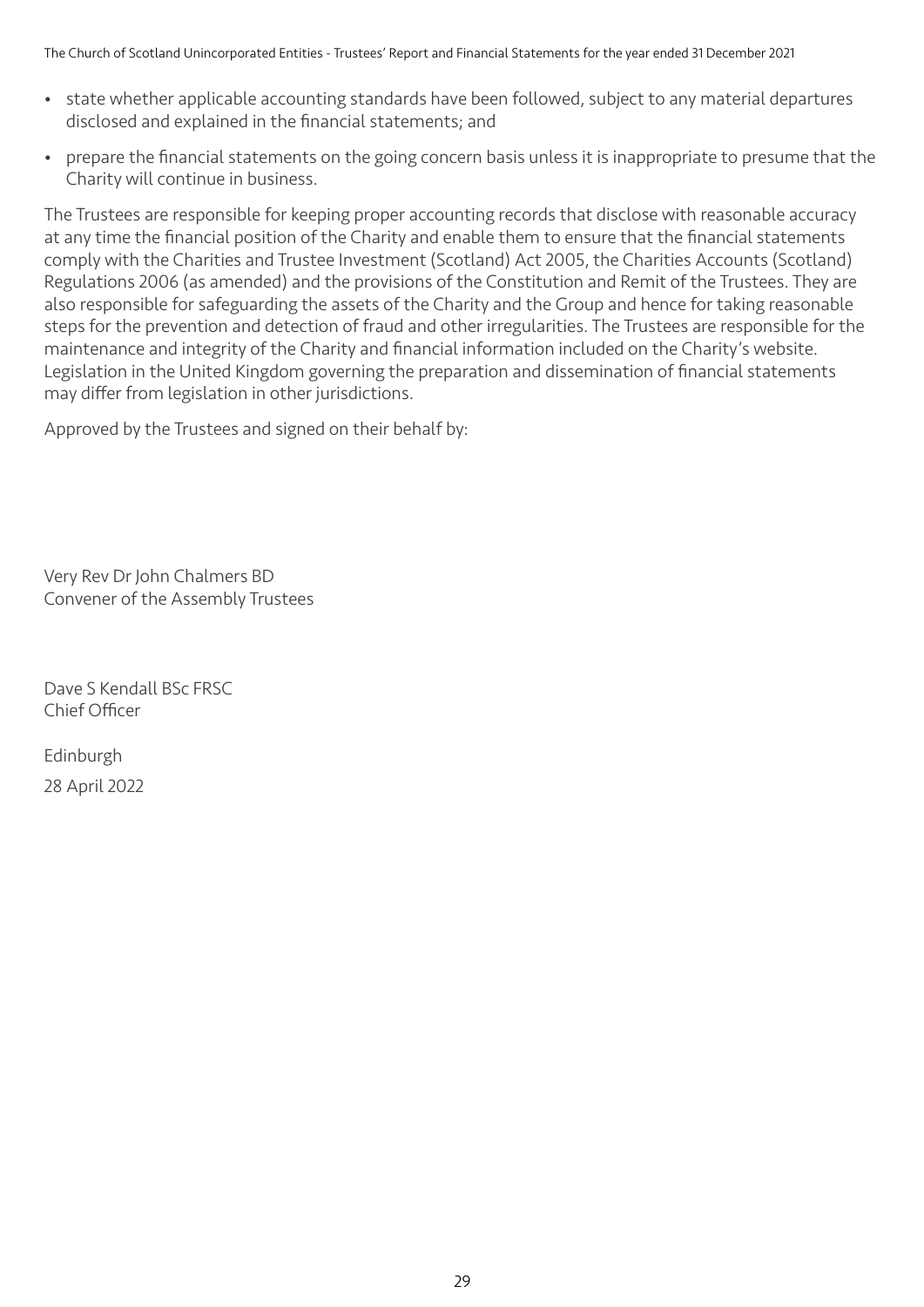## **Auditor's Report**

#### Independent auditor's report to the Trustees of The Church of Scotland (also referred to as The Church of Scotland Unincorporated Entities)

#### Opinion

We have audited the financial statements of The Church of Scotland Unincorporated Entities (the 'parent charity') and its subsidiaries (the 'group') for the year ended 31 December 2021 which comprise the Consolidated Statement of Financial Activities, the Charity Statement of Financial Activities, the Group and Parent Charity Balance Sheets, the Consolidated and Parent Charity Statement of Cash Flows, and notes to the financial statements, including a summary of significant accounting policies. The financial reporting framework that has been applied in their preparation is applicable law and United Kingdom Accounting Standards, including FRS 102 "The Financial Reporting Standard applicable in the UK and Republic of Ireland" (United Kingdom Generally Accepted Accounting Practice).

In our opinion the financial statements:

- **>** give a true and fair view of the state of the group's and parent charity's affairs as at 31 December 2021 and of the group's and parent charity's incoming resources and application of resources, for the year then ended;
- **>** have been properly prepared in accordance with United Kingdom Generally Accepted Accounting Practice; and
- **>** have been prepared in accordance with the requirements of the Charities and Trustee Investment (Scotland) Act 2005 and regulation 8 of the Charities Accounts (Scotland) Regulations 2006 (as amended).

#### Basis for opinion

We have been appointed as auditor under section 44(1)(c) of the Charities and Trustee Investment (Scotland) Act 2005 and report in accordance with regulations made under that Act.

We conducted our audit in accordance with International Standards on Auditing (UK) (ISAs (UK)) and applicable law. Our responsibilities under those standards are further described in the Auditor's responsibilities for the audit of the financial statements section of our report. We are independent of the group and parent charity in accordance with the ethical requirements that are relevant to our audit of the financial statements in the UK, including the FRC's Ethical Standard and we have fulfilled our ethical responsibilities in accordance with these requirements. We believe that the audit evidence we have obtained is sufficient and appropriate to provide a basis for our opinion.

#### Conclusions relating to going concern

In auditing the financial statements, we have concluded that the Trustees' use of the going concern basis of accounting in the preparation of the financial statements is appropriate.

Based on the work we have performed, we have not identified any material uncertainties relating to events or conditions that, individually or collectively, may cast significant doubt on the group's ability to continue as a going concern for a period of at least twelve months from when the financial statements are authorised for issue.

Our responsibilities and the responsibilities of the Trustees with respect to going concern are described in the relevant sections of this report.

#### Other information

The other information comprises the information included in the Annual Report and Accounts other than the financial statements and our auditor's report thereon. The Trustees are responsible for the other information contained within the Annual Report and Accounts. Our opinion on the financial statements does not cover the other information and, we do not express any form of assurance conclusion thereon.

Our responsibility is to read the other information and, in doing so, consider whether the other information is materially inconsistent with the financial statements or our knowledge obtained in the course of the audit or otherwise appears to be materially misstated. If we identify such material inconsistencies or apparent material misstatements, we are required to determine whether this gives rise to a material misstatement in the financial statements themselves. If, based on the work we have performed, we conclude that there is a material misstatement of this other information, we are required to report that fact.

We have nothing to report in this regard.

#### Matters on which we are required to report by exception

We have nothing to report in respect of the following matters where the Charities Accounts (Scotland) Regulations 2006 (as amended) require us to report to you if, in our opinion:

**>** the information given in the financial statements is inconsistent in any material respect with the Trustees' Annual Report; or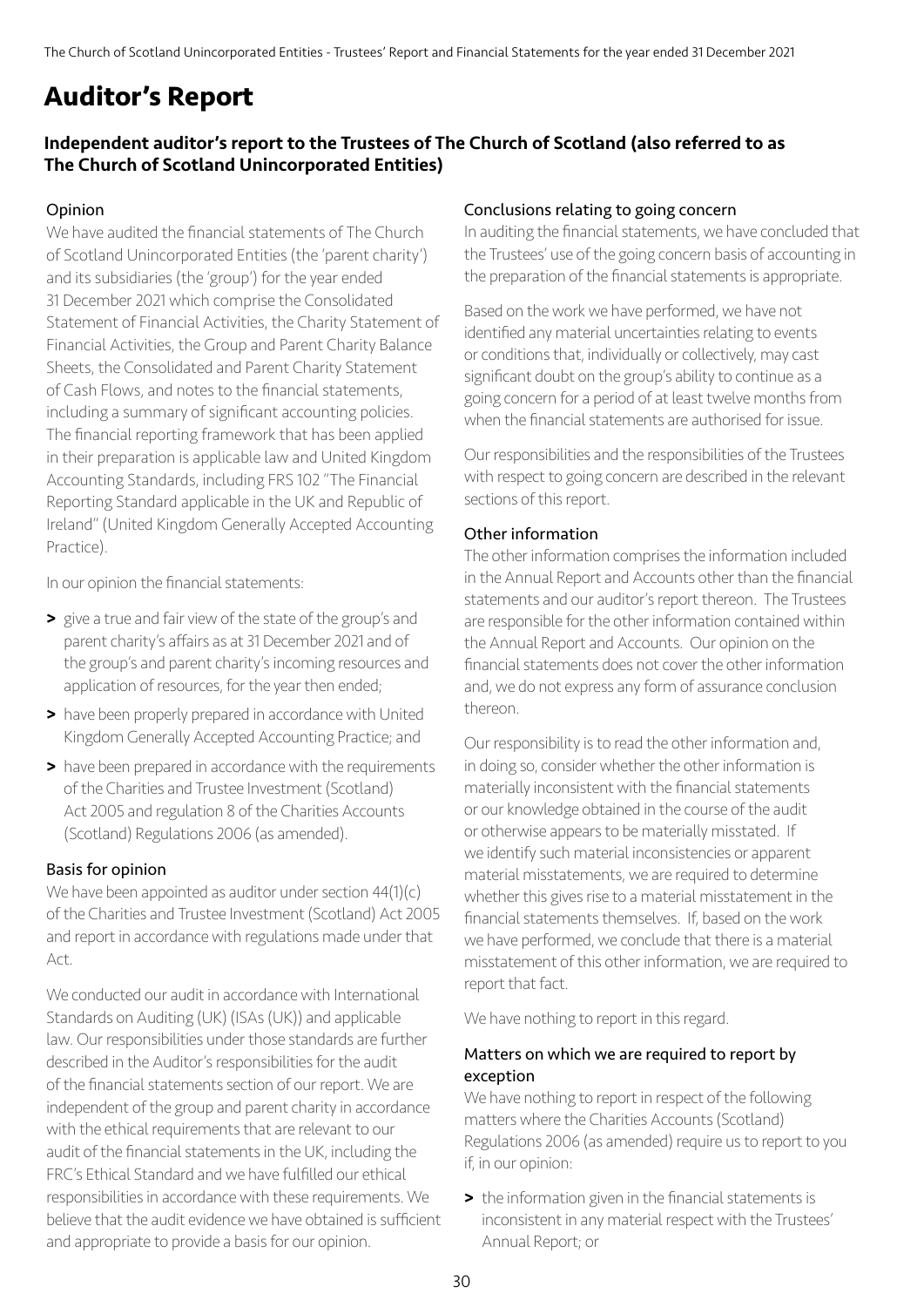#### Independent auditor's report to the Trustees of The Church of Scotland (also referred to as The Church of Scotland Unincorporated Entities) (continued)

- **>** proper accounting records have not been kept; or
- **>** the financial statements are not in agreement with the accounting records; or
- **>** we have not received all the information and explanations we require for our audit.

#### Responsibilities of Trustees

As explained more fully in the statement of Trustees' responsibilities set out on page 28 the Trustees are responsible for the preparation of the financial statements and for being satisfied that they give a true and fair view, and for such internal control as the Trustees determine is necessary to enable the preparation of financial statements that are free from material misstatement, whether due to fraud or error.

In preparing the financial statements, the Trustees are responsible for assessing the group and parent charity's ability to continue as a going concern, disclosing, as applicable, matters related to going concern and using the going concern basis of accounting unless the Trustees either intend to liquidate the group or parent charity or to cease operations, or have no realistic alternative but to do so.

#### Auditors' responsibilities for the audit of the financial statements

Our objectives are to obtain reasonable assurance about whether the financial statements as a whole are free from material misstatement, whether due to fraud or error, and to issue an auditor's report that includes our opinion. Reasonable assurance is a high level of assurance, but is not a guarantee that an audit conducted in accordance with ISAs (UK) will always detect a material misstatement when it exists. Misstatements can arise from fraud or error and are considered material if, individually or in the aggregate, they could reasonably be expected to influence the economic decisions of users taken on the basis of these financial statements.

#### The extent to which the audit was considered capable of detecting irregularities, including fraud

Irregularities are instances of non-compliance with laws and regulations. The objectives of our audit are to obtain sufficient appropriate audit evidence regarding compliance with laws and regulations that have a direct effect on the determination of material amounts and disclosures in the financial statements, to perform audit procedures to help identify instances of noncompliance with other laws and regulations that may have a material effect on the financial statements, and to respond appropriately to identified or suspected non-compliance with laws and regulations identified during the audit.

In relation to fraud, the objectives of our audit are to identify and assess the risk of material misstatement of the financial statements due to fraud, to obtain sufficient appropriate audit evidence regarding the assessed risks of material misstatement due to fraud through designing and implementing appropriate responses and to respond appropriately to fraud or suspected fraud identified during the audit.

However, it is the primary responsibility of management, with the oversight of those charged with governance, to ensure that the entity's operations are conducted in accordance with the provisions of laws and regulations and for the prevention and detection of fraud.

In identifying and assessing risks of material misstatement in respect of irregularities, including fraud, the group audit engagement team:

- **>** obtained an understanding of the nature of the sector, including the legal and regulatory frameworks, that the group and parent charity operates in and how the group and parent charity is complying with the legal and regulatory frameworks;
- **>** inquired of management, and those charged with governance, about their own identification and assessment of the risks of irregularities, including any known actual, suspected or alleged instances of fraud;
- **>** discussed matters about non-compliance with laws and regulations and how fraud might occur including assessment of how and where the financial statements may be susceptible to fraud.

As a result of these procedures we consider the most significant laws and regulations that have a direct impact on the financial statements are FRS 102, the Charities SORP (FRS 102)" effective 01 January 2019, the Charities and Trustee Investment (Scotland) Act 2005, regulation 8 of the Charities Accounts (Scotland) Regulations 2006 (as amended) and tax and VAT legislation. We performed audit procedures to detect non-compliances which may have a material impact on the financial statements which included reviewing the financial statements including the Trustees' Report.

The most significant laws and regulations that have an indirect impact on the financial statements are Data Protection Act 2018, Disclosure (Scotland) Act 2020, Social Work Act 1968, Regulation of Care (Scotland) Act 2001, The Social Care and Social Work Improvement Scotland (Requirements for Care Services) Regulations 2011, and all employment related laws and regulations. We performed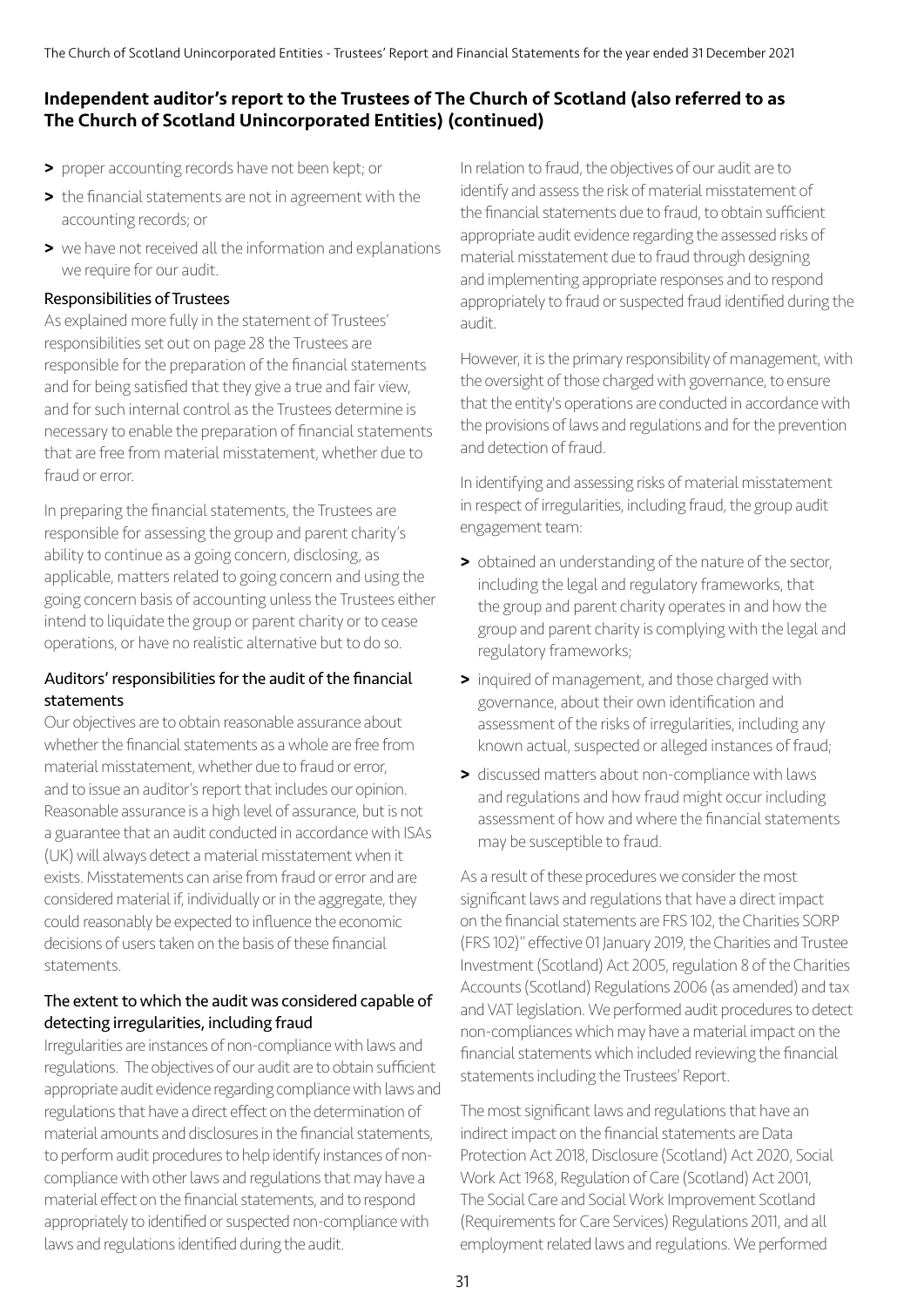audit procedures to inquire of management and those charged with governance whether the charity and group are in compliance with these law and regulations.

The audit engagement team identified the risk of management override of controls as the area where the financial statements were most susceptible to material misstatement due to fraud. Audit procedures performed included but were not limited to testing manual journal entries and other adjustments, evaluating the business rationale in relation to any significant, unusual transactions and transactions entered into outside the normal course of business and challenging judgments and estimates.

A further description of our responsibilities for the audit of the financial statements is located on the Financial Reporting Council's website at http://www.frc.org.uk/ auditorsresponsibilities. This description forms part of our auditor's report.

#### Use of this report

This report is made solely to the charity's Trustees, as a body, in accordance with section 44(1)(c) of the Charities and Trustee Investment (Scotland) Act 2005, and regulation 10 of the Charities Accounts (Scotland) Regulations 2006 (as amended. Our audit work has been undertaken so that we might state to the charity's Trustees those matters we are required to state to them in an auditor's report and for no other purpose. To the fullest extent permitted by law, we do not accept or assume responsibility to anyone other than the charity and its Trustees as a body, for our audit work, for this report, or for the opinions we have formed.

RSM UK Audit LLP Statutory Auditor Chartered Accountants First Floor, Quay 2 139 Fountainbridge Edinburgh EH3 9QG

3 May 2022

RSM UK Audit LLP is eligible to act as an auditor in terms of section 1212 of the Companies Act 2006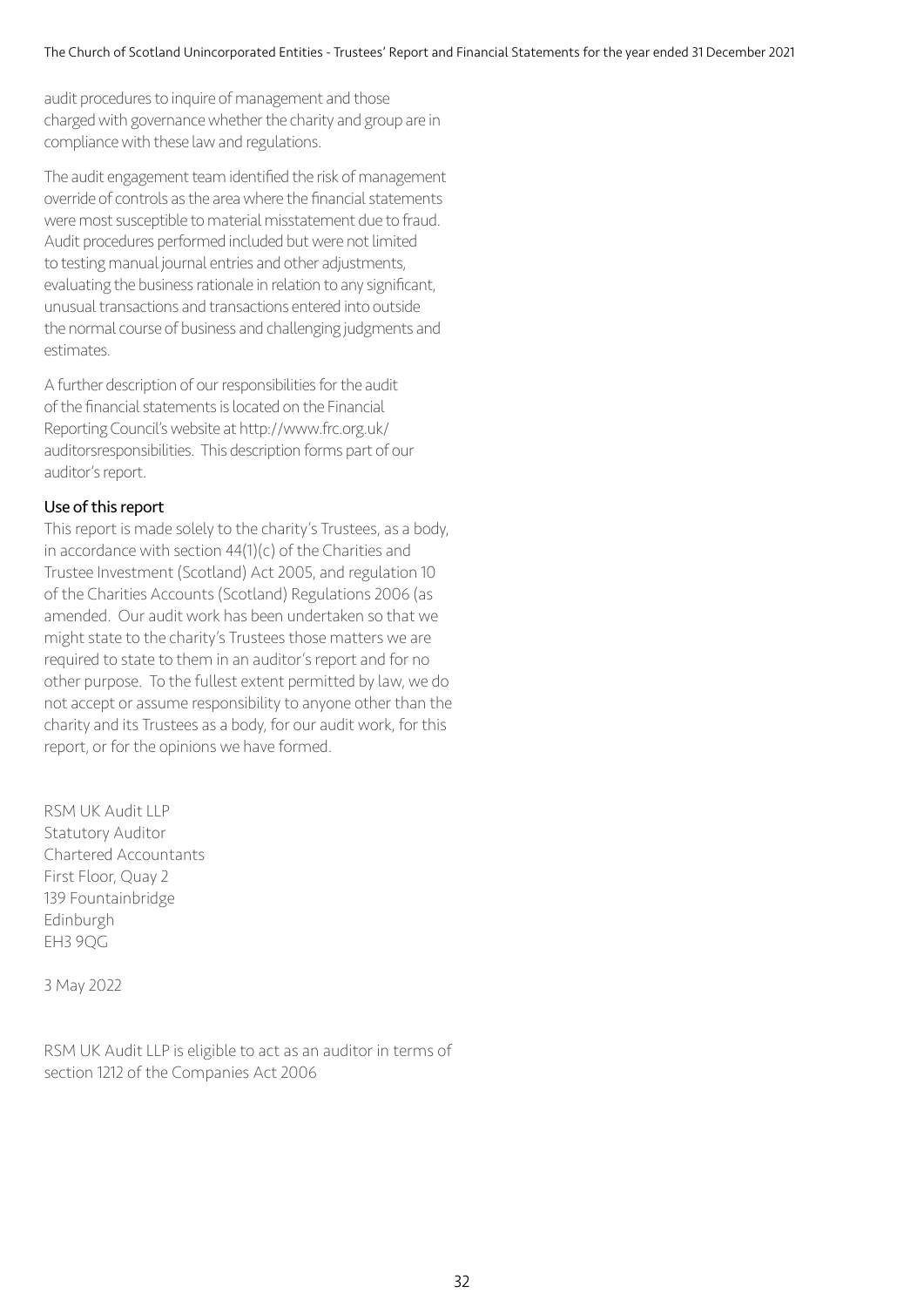Consolidated Statement of Financial Activities for the year ended 31 December 2021 Consolidated Statement of Financial Activities for the year ended 31 December 2021

| Note            |                                                                           | Unrestricted<br>Funds<br>E000 | Restricted<br>Funds<br>E000 | Endowment<br>Funds<br>E000<br>E000 | $\begin{array}{c}\n\hline\n\text{total} \\ \hline\n2020 \\ \hline\n\end{array}$ | Unrestricted<br>Funds<br>E000<br>E000 | Restricted<br>Funds<br>£000 | Endowment<br>Funds<br>E000 | <b>Total</b><br>2020<br>£000 |
|-----------------|---------------------------------------------------------------------------|-------------------------------|-----------------------------|------------------------------------|---------------------------------------------------------------------------------|---------------------------------------|-----------------------------|----------------------------|------------------------------|
|                 | Income from:                                                              |                               |                             |                                    |                                                                                 |                                       |                             |                            |                              |
| 4               | Donations and Legacies                                                    | 41,877                        | 2,816                       |                                    | 44,693                                                                          | 999                                   | 48,023                      |                            | 49,022                       |
| Ln.             | Other Trading Activities                                                  | 6,378                         | S                           |                                    | 6,381                                                                           | 3,290                                 | 8 <sup>o</sup>              | ٠                          | 3,356                        |
| $\circ$         | Investments                                                               | 1,190                         | 2,056                       |                                    | 3,246                                                                           |                                       | 3,753                       | $\mathbf{I}$               | 3,753                        |
|                 | Charitable Activities                                                     | 3,536                         | 45,872                      |                                    | 49,408                                                                          | 3,946                                 | 41,944                      |                            | 45,890                       |
| $\infty$        | Other                                                                     | 962                           | 5,953                       |                                    | 6,915                                                                           | 1,521                                 | 760                         |                            | 2,281                        |
|                 | Total Income                                                              | 53,943                        | 56,700                      | $\mathbf{I}$                       | 110,643                                                                         | 9,756                                 | 94,546                      | T.                         | 104,302                      |
|                 | <b>Expenditure on:</b>                                                    |                               |                             |                                    |                                                                                 |                                       |                             |                            |                              |
| Ō               | Raising Funds                                                             | 5,852                         | 316                         | $\mathbf{I}$                       | 6,168                                                                           | 3,340                                 | 559                         | $\mathbf{I}$               | 3,899                        |
| $\overline{a}$  | Charitable Activities                                                     | 49,882                        | 56,402                      |                                    | 106,284                                                                         | 4,607                                 | 105,470                     | ٠                          | 110,077                      |
| Fo              | Realised (Gain)/Loss on Foreign Currency                                  | $\circledcirc$                |                             | $\mathbf{I}$                       | $\circledcirc$                                                                  |                                       | $\overline{Q}$              | $\mathbf{I}$               | $\overline{Q}$               |
|                 | <b>Total Expenditure</b>                                                  | 55,726                        | 56,718                      | J,                                 | 112,444                                                                         | 7,947                                 | 106,069                     | J,                         | 114,016                      |
|                 | Net (Expenditure)/Income before Investment Gains                          | (1,783)                       | (18)                        |                                    | (1, 801)                                                                        | 1,809                                 | (11, 523)                   |                            | (9,714)                      |
| 14, 16          | Net Gains/(Losses) on Investment Assets                                   | 4,631                         | 5,348                       | 2,753                              | 12,732                                                                          |                                       | (3,232)                     | (922)                      | (4,154)                      |
|                 | Net Income/(Expenditure) before Transfers                                 | 2,848                         | 5,330                       | 2,753                              | 10,931                                                                          | 1,809                                 | (14, 755)                   | (922)                      | (13, 868)                    |
| 27, 28 & 29     | Transfers                                                                 | 66,726                        | (66, 655)                   | (71)                               |                                                                                 | (1,526)                               | 4,913                       | (3,387)                    |                              |
|                 | Net Income/(Expenditure) after Transfers                                  | 69,574                        | (61,325)                    | 2,682                              | 10,931                                                                          | 283                                   | (9, 842)                    | (4,309)                    | (13, 868)                    |
|                 | Other Recognised Gains and Losses                                         |                               |                             |                                    |                                                                                 |                                       |                             |                            |                              |
| 'nд             | Foreign currency gain/(loss) on consolidation of<br>overseas subsidiaries | ७                             |                             |                                    | ७                                                                               | (512)                                 | (53)                        | п                          | (565)                        |
| $\overline{32}$ | Actuarial Gains on Defined Benefit<br>Pension Schemes                     | I.                            | 7,476                       | J.                                 | 7,476                                                                           | J.                                    | 6,177                       | 1                          | 6,177                        |
|                 | Total Other Recognised Gains and Losses                                   | $\circ$                       | 7,476                       |                                    | 7,482                                                                           | (512)                                 | 6,124                       |                            | 5,612                        |
|                 | Net Movement in Funds                                                     | 69,580                        | (53, 849)                   | 2,682                              | 18,413                                                                          | (229)                                 | (3,718)                     | (4,309)                    | (8,256)                      |
|                 | Fund Balances brought forward at 1 January                                | 6,327                         | 167,744                     | 23,263                             | 197,334                                                                         | 6,556                                 | 171,462                     | 27,572                     | 205,590                      |
| 27, 28 & 29     | Fund Balances carried forward at 31 December                              | 75,907                        | 113,895                     | 25,945                             | 215,747                                                                         | 6,327                                 | 167,744                     | 23,263                     | 197,334                      |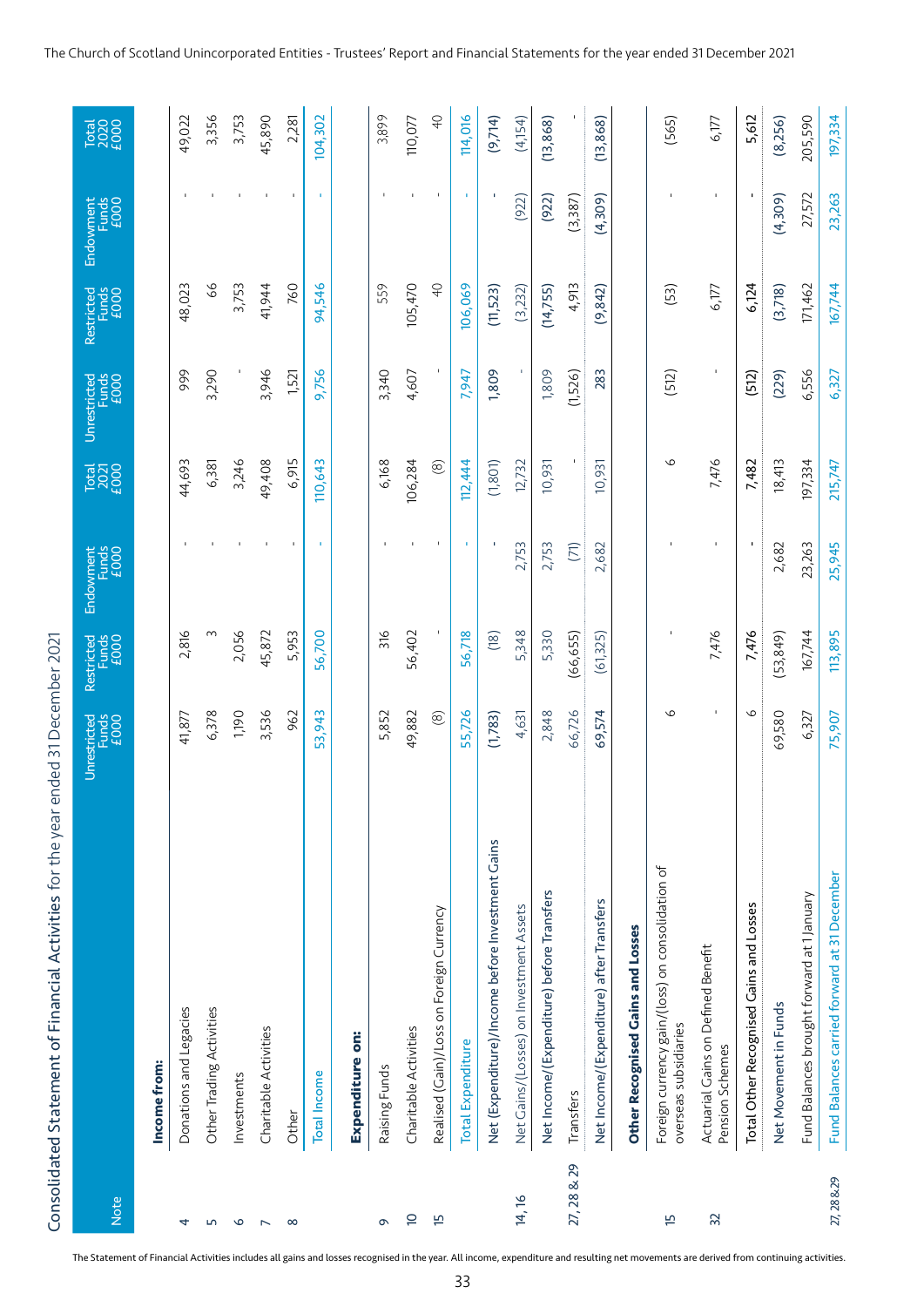| Note                                                                                                                                                                                                   |                                                    | Unrestricted<br>Funds<br>E000 | Restricted<br>Funds<br>£000 | Endowment<br>Funds<br>E000<br>E000 | $\begin{array}{c} \text{Total} \\ \text{2021} \\ \text{E000} \end{array}$ | Unrestricted<br>Funds<br>£000 | Restricted<br>Funds<br>£000 | Endowment<br>Funds<br>EOOO | $\begin{array}{c}\n\text{Total} \\ 2020 \\ \text{E000}\n\end{array}$ |
|--------------------------------------------------------------------------------------------------------------------------------------------------------------------------------------------------------|----------------------------------------------------|-------------------------------|-----------------------------|------------------------------------|---------------------------------------------------------------------------|-------------------------------|-----------------------------|----------------------------|----------------------------------------------------------------------|
|                                                                                                                                                                                                        | Income from:                                       |                               |                             |                                    |                                                                           |                               |                             |                            |                                                                      |
| 4                                                                                                                                                                                                      | Donations and Legacies                             | 41,105                        | 2,816                       |                                    | 43,921                                                                    | 979                           | 48,023                      |                            | 49,002                                                               |
| Ln.                                                                                                                                                                                                    | Other Trading Activities                           | 160                           | 3                           |                                    | 163                                                                       | 144                           | 8 <sup>o</sup>              |                            | 210                                                                  |
| $\circ$                                                                                                                                                                                                | Investments                                        | 0611                          | 2,056                       |                                    | 3,246                                                                     |                               | 3,753                       |                            | 3,753                                                                |
| $\overline{ }$                                                                                                                                                                                         | Charitable Activities                              | 2,199                         | 45,872                      |                                    | 48,071                                                                    | 1,885                         | 41,944                      |                            | 43,829                                                               |
| $\infty$                                                                                                                                                                                               | Other                                              | 962                           | 5,953                       |                                    | 6,915                                                                     | 1,521                         | 760                         |                            | 2,281                                                                |
|                                                                                                                                                                                                        | <b>Total Income</b>                                | 45,616                        | 56,700                      |                                    | 102,316                                                                   | 4,529                         | 94,546                      |                            | 99,075                                                               |
|                                                                                                                                                                                                        | Expenditure on:                                    |                               |                             |                                    |                                                                           |                               |                             |                            |                                                                      |
| $\sigma$                                                                                                                                                                                               | Raising Funds                                      | 183                           | 316                         |                                    | 499                                                                       |                               | 559                         |                            | 559                                                                  |
| $\overline{a}$                                                                                                                                                                                         | Charitable Activities                              | 47,669                        | 56,402                      |                                    | 104,071                                                                   | 2,409                         | 105,449                     |                            | 107,858                                                              |
| fp.                                                                                                                                                                                                    | Realised (Gain)/Loss on Foreign Currency           | $\circledR$                   |                             | $\mathbf{I}$                       | $\circledS$                                                               |                               | $\overline{Q}$              | $\mathbf{I}$               | $\overline{Q}$                                                       |
|                                                                                                                                                                                                        | <b>Total Expenditure</b>                           | 47,844                        | 56,718                      |                                    | 104,562                                                                   | 2,409                         | 106,048                     |                            | 108,457                                                              |
|                                                                                                                                                                                                        | Net (Expenditure)/Income before Investment Gains   | (2,228)                       | (18)                        |                                    | (2,246)                                                                   | 2,120                         | (11,502)                    |                            | (9,382)                                                              |
| 14, 16                                                                                                                                                                                                 | Net gains/(losses) on Investment Assets            | 4,631                         | 5,348                       | 2,753                              | 12,732                                                                    |                               | (3,232)                     | (922)                      | (4,154)                                                              |
|                                                                                                                                                                                                        | Net Income before transfers                        | 2,403                         | 5,330                       | 2,753                              | 10,486                                                                    | 2,120                         | (14, 734)                   | (922)                      | (13, 536)                                                            |
| 27, 28 & 29<br>The Statement of Financial Activities includes all gains and losses recognised in the year. All income, expenditure and resulting net movements are derived from continuing activities. | Transfers                                          | 66,800                        | (66, 729)                   | (71)                               |                                                                           | (1,526)                       | 4,913                       | (3,387)                    |                                                                      |
|                                                                                                                                                                                                        | Net Income/(Expenditure) after transfers           | 69,203                        | (61,399)                    | 2,682                              | 10,486                                                                    | 594                           | (9, 821)                    | (4,309)                    | (13, 536)                                                            |
|                                                                                                                                                                                                        | Other Recognised Gains and Losses                  |                               |                             |                                    |                                                                           |                               |                             |                            |                                                                      |
|                                                                                                                                                                                                        | (Losses)/Gains on Revaluation of Foreign Assets    | (18)                          |                             |                                    | (18)                                                                      |                               |                             |                            |                                                                      |
| $\overline{32}$                                                                                                                                                                                        | Actuarial Gains on Defined Benefit Pension Schemes |                               | 7,476                       |                                    | 7,476                                                                     | $\mathbf{I}$                  | 6,177                       |                            | 6,177                                                                |
|                                                                                                                                                                                                        | Total Other Recognised Gains and Losses            | (18)                          | 7,476                       |                                    | 7,458                                                                     |                               | 6,177                       |                            | 6,177                                                                |
|                                                                                                                                                                                                        | Net Movement in Funds                              | 69,185                        | [54,923]                    | 2,682                              | 17,944                                                                    | 594                           | (3, 644)                    | (4,309)                    | (7,359)                                                              |
|                                                                                                                                                                                                        | Fund Balances brought forward at 1 January         | 8,460                         | 167,818                     | 23,263                             | 199,541                                                                   | 7,866                         | 171,462                     | 27,572                     | 206,900                                                              |
| 27, 28 & 29                                                                                                                                                                                            | Fund Balances carried forward at 31 December       | 77,645                        | 113,895                     | 25,945                             | 217,485                                                                   | 8,460                         | 167,818                     | 23,263                     | 199,541                                                              |
|                                                                                                                                                                                                        |                                                    |                               |                             |                                    |                                                                           |                               |                             |                            |                                                                      |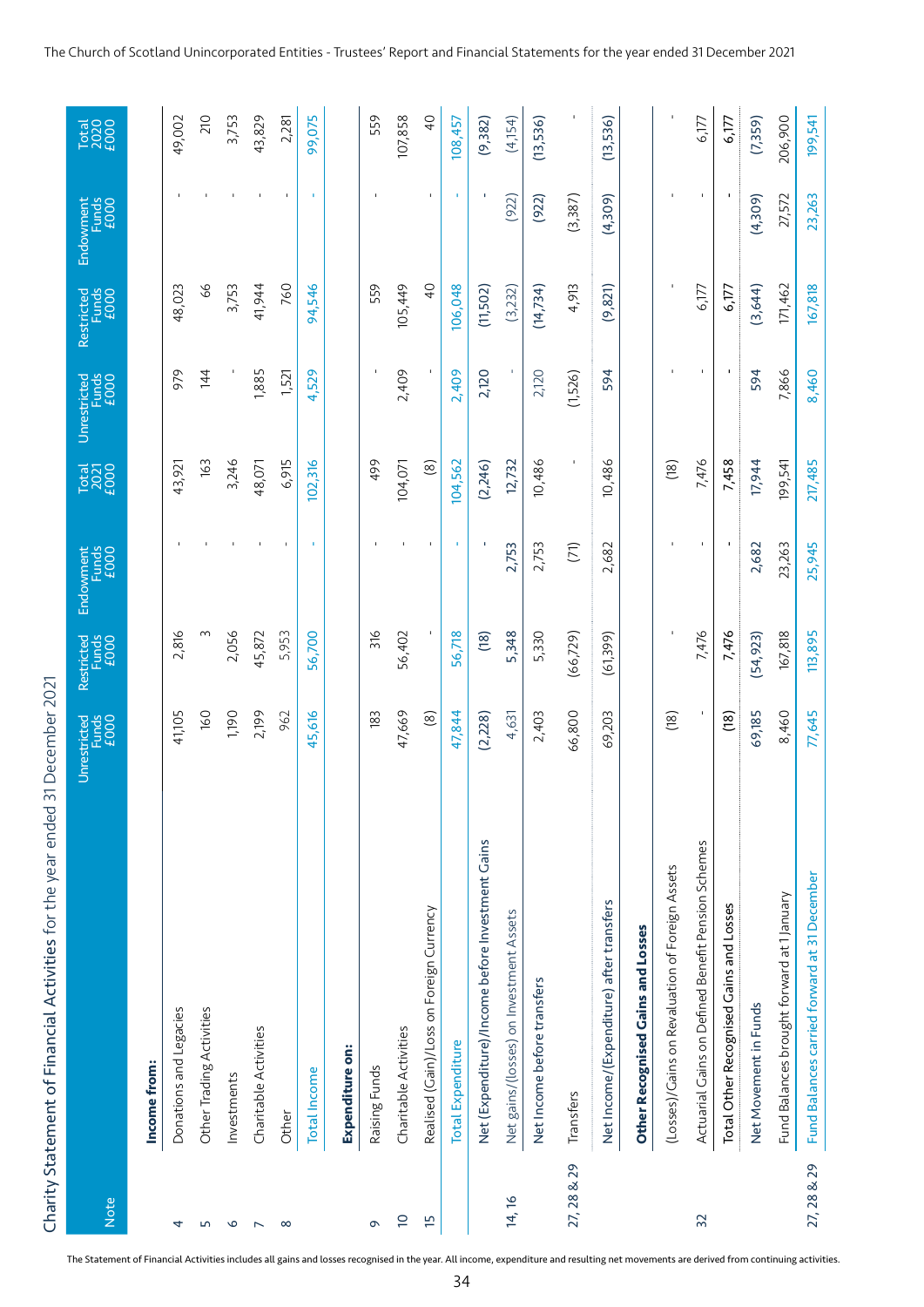#### Balance Sheets as at 31 December 2021

|                 |                                                | Group        |              | Charity      |              |
|-----------------|------------------------------------------------|--------------|--------------|--------------|--------------|
| Note            |                                                | 2021<br>£000 | 2020<br>£000 | 2021<br>£000 | 2020<br>£000 |
|                 | <b>Fixed Assets</b>                            |              |              |              |              |
| 12              | Intangible Assets                              | 117          | 187          | 117          | 187          |
| 13              | Tangible Assets                                | 46,190       | 46,332       | 35,937       | 35,988       |
| 14              | Investments                                    | 149,394      | 134,475      | 150,922      | 136,021      |
| 16a             | Mixed Motive Investments                       | 6,725        | 6,967        | 6,725        | 6,967        |
| 16 <sub>b</sub> | Programme Related Investments                  | 9,539        | 9,612        | 9,539        | 9,612        |
|                 | <b>Total Fixed Assets</b>                      | 211,965      | 197,573      | 203,240      | 188,775      |
|                 | <b>Current Assets</b>                          |              |              |              |              |
| 17              | Mixed Motive Investments                       | 102          | 136          | 754          | 760          |
|                 | Stocks and Work in Progress                    | 101          | 79           | 37           | 42           |
| 18              | Debtors: Amounts receivable within one year    | 11,621       | 8,530        | 10,169       | 7,654        |
| 19              | Short Term Deposits                            | 11,868       | 11,877       | 11,868       | 11,877       |
|                 | Cash at Bank and in Hand                       | 7,851        | 9,614        | 6,881        | 8,584        |
|                 | <b>Total Current Assets</b>                    | 31,543       | 30,236       | 29,709       | 28,917       |
| 20              | Creditors: Amounts falling due within one year | (12, 472)    | (12, 305)    | (10, 309)    | (10, 270)    |
|                 | <b>Net Current Assets</b>                      | 19,071       | 17,931       | 19,400       | 18,647       |
|                 | <b>Total Assets less Current Liabilities</b>   | 231,036      | 215,504      | 222,640      | 207,422      |
| 21              | Creditors: Amounts falling due after one year  | (9,558)      | (9, 726)     | (85)         | (37)         |
| 22              | Provision for Liabilities and Charges          | (2,775)      | (1,697)      | (2, 114)     | (1,097)      |
|                 |                                                | (12, 333)    | (11, 423)    | (2, 199)     | (1, 134)     |
|                 | <b>Net Assets excluding Pension Liability</b>  | 218,703      | 204,081      | 220,441      | 206,288      |
| 32              | Defined Benefit Pension Liability              | (2,956)      | (6,747)      | (2,956)      | (6, 747)     |
| 24 & 25         | Net Assets including Pension Liability         | 215,747      | 197,334      | 217,485      | 199,541      |
|                 | The Funds of the Group and Charity:            |              |              |              |              |
| 29              | <b>Endowment Funds</b>                         | 25,945       | 23,263       | 25,945       | 23,263       |
| 27              | Unrestricted Income Funds                      | 75,907       | 6,327        | 77,645       | 8,460        |
| 28              | Restricted Funds:                              |              |              |              |              |
|                 | Pension Reserve                                | (2,956)      | (6,747)      | (2,956)      | (6,747)      |
|                 | Restricted Income Funds                        | 116,851      | 174,491      | 116,851      | 174,565      |
|                 | <b>Total Restricted Funds</b>                  | 113,895      | 167,744      | 113,895      | 167,818      |
|                 | <b>Total Funds of the Group and Charity</b>    | 215,747      | 197,334      | 217,485      | 199,541      |

The Financial Statements were approved and authorised by the Assembly Trustees on 28 April 2022 and signed on its behalf by : VERY REV DR JOHN CHALMERS BD Convener of the Assembly Trustees ANNE F MACINTOSH BA CA General Treasurer

The Notes on pages 38 to 75 form part of these Financial Statements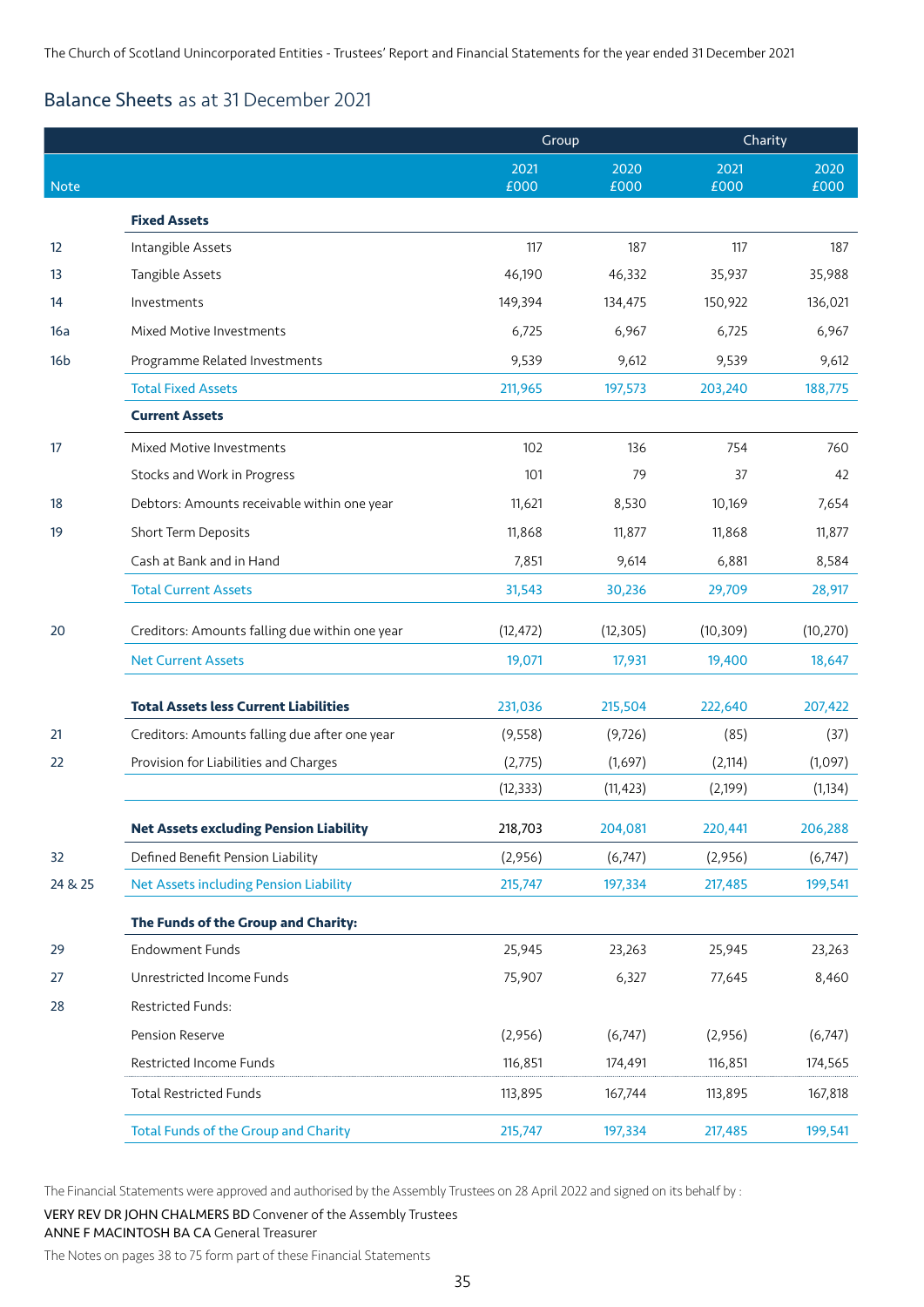## Statements of Cash Flows for the year ended 31 December 2021

|                                                                                    | Group     |          |           | Charity   |
|------------------------------------------------------------------------------------|-----------|----------|-----------|-----------|
|                                                                                    | 2021      | 2020     | 2021      | 2020      |
|                                                                                    | £000      | £000     | £000      | £000      |
| <b>Cash Flows from operating activities:</b>                                       |           |          |           |           |
| Net cash (used in)/provided by operating activities                                | (6, 239)  | 734      | (6,790)   | (3,857)   |
| <b>Cash flows from investing activities</b>                                        |           |          |           |           |
| Dividends, and rents from investments                                              | 3,232     | 3,789    | 3,232     | 3,789     |
| Interest received                                                                  | 14        | 92       | 14        | 92        |
| Proceeds from sale of property, plant and equipment                                | 6,073     | 2,626    | 6,073     | 2,626     |
| Purchase of property, plant and equipment                                          | (2,677)   | (7,576)  | (2, 347)  | (2,052)   |
| Loans granted                                                                      | (84)      | (313)    | (112)     | (694)     |
| Loans repaid                                                                       | 433       | 498      | 433       | 498       |
| Proceeds from sale of investments                                                  | 8,861     | 4,192    | 8,861     | 4,192     |
| Purchase of investments                                                            | (11,058)  | (2,205)  | (11,058)  | (2, 288)  |
| Net cash provided by investing activities                                          | 4,794     | 1,103    | 5,096     | 6,163     |
| Change in cash and cash equivalents in the reporting year                          | (1, 445)  | 1,837    | (1,694)   | 2,306     |
| Cash and cash equivalents at the beginning of the reporting year                   | 21,491    | 20,179   | 20,461    | 18,115    |
| Change in cash equivalents due to exchange rate movements                          | (327)     | (525)    | (18)      | 40        |
| Cash and cash equivalents at the end of the reporting year                         | 19,719    | 21,491   | 18,749    | 20,461    |
| Reconciliation of net income/(expenditure) to net cash flow for the reporting year |           |          |           |           |
| Net income/(expenditure) for the year per the Statement of Financial Activities    | 10,931    | (13,868) | 10,486    | (13, 536) |
| Adjustments for:                                                                   |           |          |           |           |
| Depreciation charges (net of foreign currency adjustments) and impairment          | 1,860     | 5,775    | 1,124     | 848       |
| Dividends interest and rents from investments (including pension schemes)          | (3,232)   | (3,753)  | (3, 232)  | (3,753)   |
| Profit on sale of fixed assets                                                     | (4,718)   | (761)    | (4,718)   | (761)     |
| Realised gains on foreign currency                                                 | (14)      | (40)     | (14)      | (40)      |
| Net (gains)/losses on investment assets                                            | (12, 715) | 4,154    | (12, 715) | 4,154     |
| (Increase)/decrease in stock                                                       | (22)      | 13       | 5         | (15)      |
| (Increase)/decrease in debtors receivable within one year                          | (3,091)   | (1,240)  | (2, 515)  | (1, 369)  |
| Increase/(decrease) in creditors                                                   | 167       | (7, 791) | 39        | 1,751     |
| Increase/(decrease) in provisions                                                  | 1,078     | (308)    | 1,017     |           |
| (Decrease)/increase in long term liabilities                                       | (168)     | 9,511    | 48        | (178)     |
| Increase in pension deficit                                                        | 3,685     | 9,042    | 3,685     | 9,042     |
| Net cash (used in)/provided by operating activities                                | (6,239)   | 734      | (6,790)   | (3,857)   |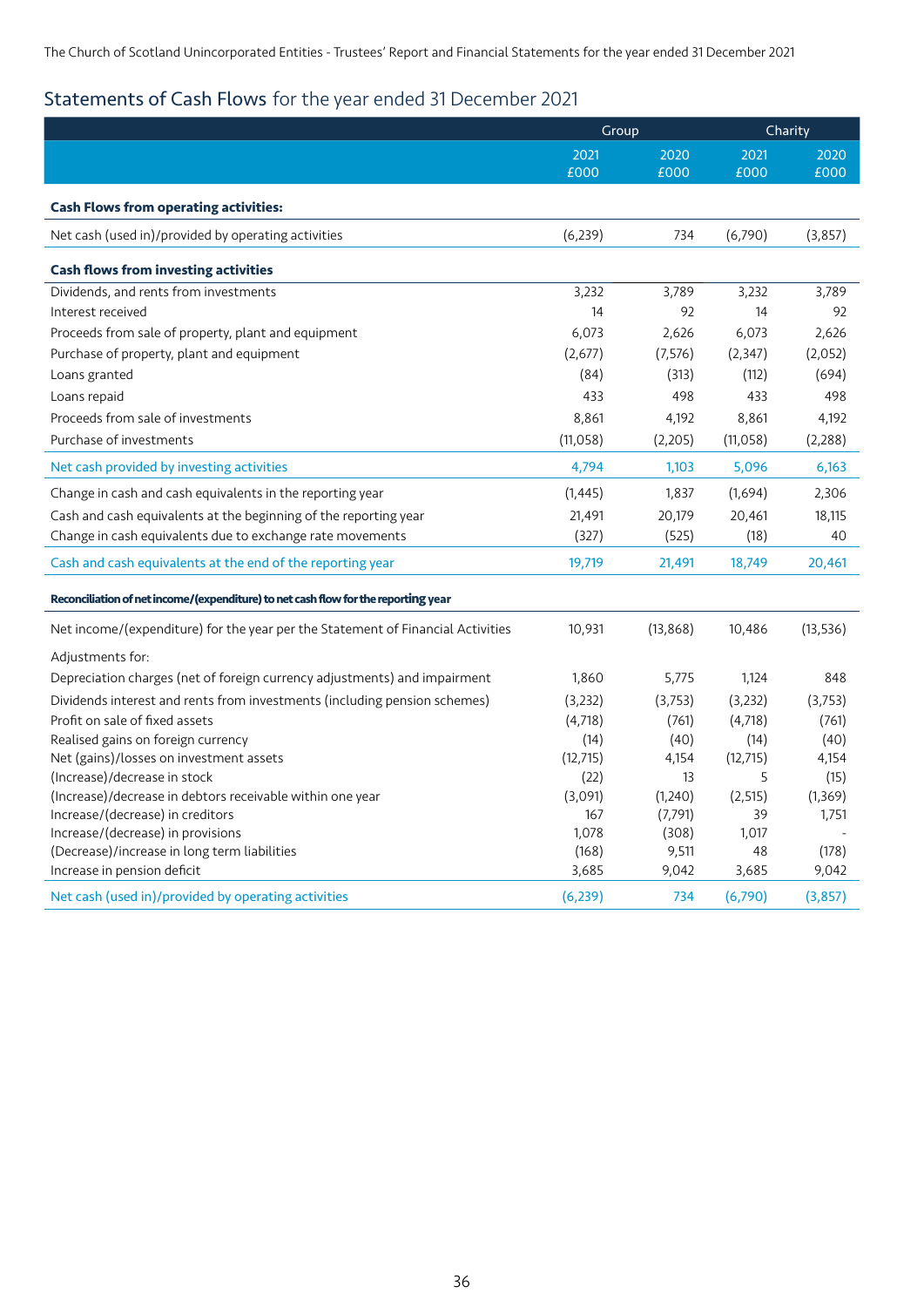# Statements of Cash Flows for the year ended 31 December 2021 (continued)

| Analysis of changes in net cash and cash equivalents<br><b>Group</b> | <b>Balance</b><br>1 Jan 2021<br>£000 | <b>Movements</b><br>£000 | <b>Balance</b><br>31 Dec 2021<br>£000 |
|----------------------------------------------------------------------|--------------------------------------|--------------------------|---------------------------------------|
| Short term deposits                                                  | 11,877                               | (9)                      | 11,868                                |
| Cash at Bank and in Hand                                             | 9,614                                | (1,763)                  | 7,851                                 |
|                                                                      | 21,491                               | (1, 772)                 | 19,719                                |
| Charity                                                              |                                      |                          |                                       |
| Short term deposits                                                  | 11,877                               | (9)                      | 11,868                                |
| Cash at Bank and in Hand                                             | 8,584                                | (1,703)                  | 6,881                                 |
|                                                                      | 20,461                               | (1,712)                  | 18.749                                |

| Analysis of changes in net debt | <b>Balance</b>           | Cash flows               | Other non-cash               | <b>Balance</b>      |
|---------------------------------|--------------------------|--------------------------|------------------------------|---------------------|
| <b>Group</b>                    | 1 Jan 2021<br>£000       | £000                     | changes<br>£000              | 31 Dec 2021<br>£000 |
| Cash and cash equivelents       |                          |                          |                              |                     |
| Short term deposits             | 11,877                   | (9)                      |                              | 11,868              |
| Cash at Bank and in Hand        | 9,614                    | (1,763)                  |                              | 7,851               |
|                                 | 21,491                   | (1, 772)                 |                              | 19,719              |
| Borrowings                      |                          |                          |                              |                     |
| Debt due within one year        |                          |                          | 49                           | 49                  |
| Debt due after one year         | 9,689                    | (167)                    | (49)                         | 9,473               |
|                                 | 9,689                    | (167)                    | ÷                            | 9,522               |
| <b>Total</b>                    | 11,802                   | (1,605)                  |                              | 10,197              |
| Charity                         |                          |                          |                              |                     |
| Cash and cash equivalents       |                          |                          |                              |                     |
| Short term deposits             | 11,877                   | (9)                      |                              | 11,868              |
| Cash at Bank and in Hand        | 8,584                    | (1,685)                  | (18)                         | 6,881               |
|                                 | 20,461                   | (1,694)                  | (18)                         | 18,749              |
| Borrowings                      |                          |                          |                              |                     |
| Debt due within one year        |                          |                          |                              |                     |
| Debt due after year             | $\overline{\phantom{a}}$ | $\overline{\phantom{a}}$ | $\qquad \qquad \blacksquare$ |                     |
|                                 |                          |                          |                              |                     |
| <b>Total</b>                    | 20,461                   | (1,694)                  | (18)                         | 18,749              |
|                                 |                          |                          |                              |                     |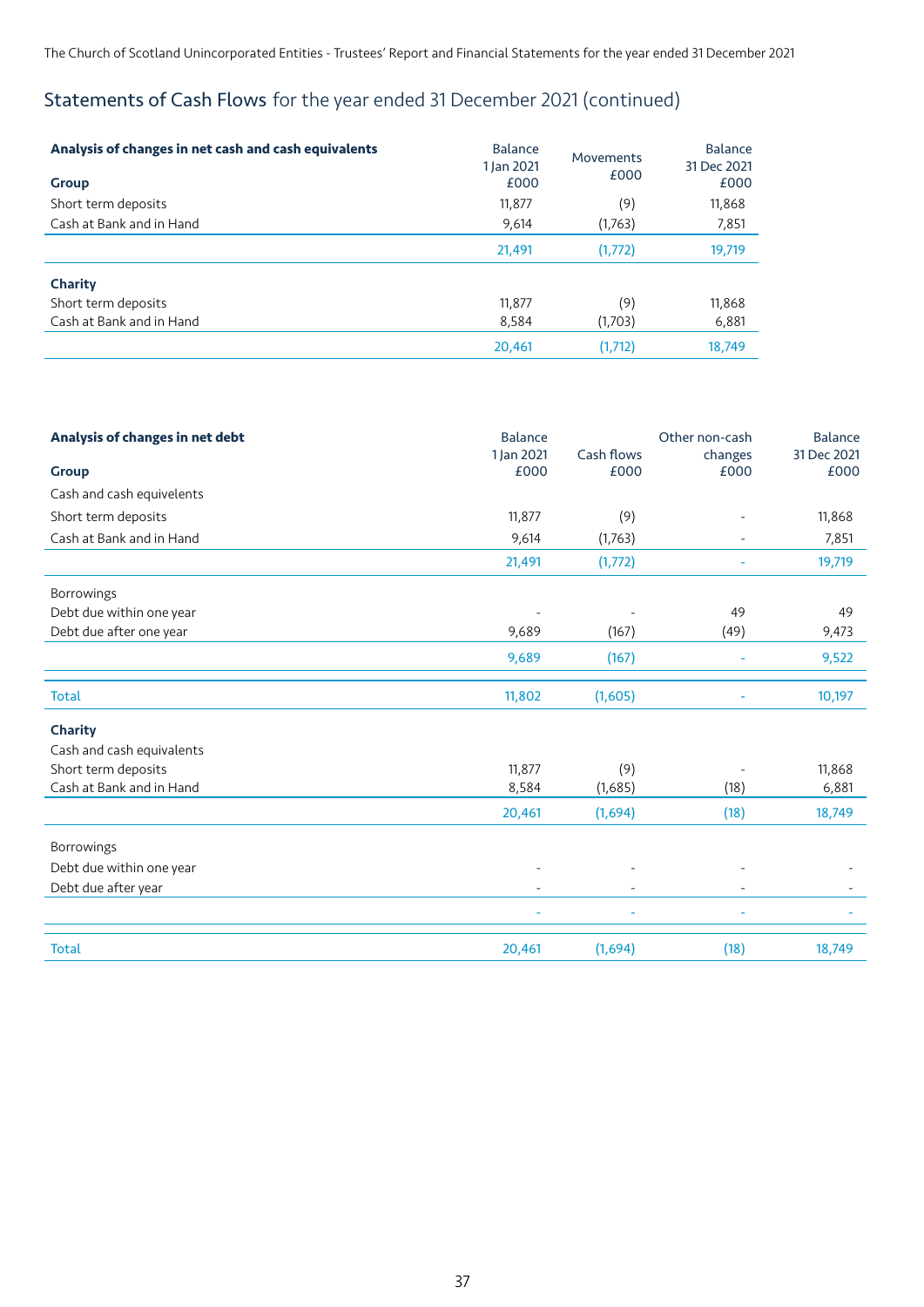### Notes to the Financial Statements for the year ended 31 December 2021

### 1. Accounting Policies

### Legal Status

The Church of Scotland is the National Church in Scotland and is recognised by the State as such. The Church's legal status is set out in certain important instruments, including the Articles Declaratory of the Constitution of the Church of Scotland in Matters Spiritual 1921, the Act anent Spiritual Independence of the Church 1906 and the Act of Union 1929.

The Principal Office of the charity is 121 George Street, Edinburgh EH2 4YN. The principal activities of the charity are as described in the Trustees' Report. These financial statements are presented in £000 Sterling.

### Basis of Preparation

The financial statements have been prepared on the historical cost basis as modified by the revaluation of investments and on the accruals basis, and in accordance with the Statement of Recommended Practice: Accounting and Reporting by Charities preparing their accounts in accordance with the Financial Reporting Standard applicable in the UK and Republic of Ireland (FRS 102) ('the SORP') and Financial Reporting Standard 102: the Financial Reporting Standard applicable in the United Kingdom and Republic of Ireland ('FRS 102'), the Charities and Trustee Investment (Scotland) Act 2005 and the Charities Accounts (Scotland) Regulations 2006 (as amended).

The charity meets the definition of a public benefit entity ('PBE') as set out in FRS 102 and therefore applies the PBE prefixed paragraphs in FRS 102.

These financial statements have been prepared on a going concern basis. The impact of Covid-19 is set out on page 28 of the Trustees' Report. The Trustees have considered the impact of Covid-19 on the charity's current and future financial position and have revisited the budgets and cashflow forecasts to take account of this. Based on the budgets and cashflow forecasts, which cover a period of more than 12 months, the Trustees have a reasonable expectation that the charity has adequate resources to continue in operational existence for the foreseeable future. Thus, they continue to adopt the going concern basis of accounting in preparing these financial statements.

#### Judgements and Estimates

The preparation of the financial statements requires the Trustees to make judgements, estimates and assumptions that affect the amounts reported for assets and liabilities as at the balance sheet date and the amounts reported for income and expenditure during the year. The following judgements and estimates have had the most significant effect on amounts recognised in the financial statements:

#### Pensions

The cost of defined benefit pension plans are determined using actuarial valuations. The actuarial valuation involves making assumptions about discount rates, future salary increases, mortality rates and future pension increases. Due to the complexity of the valuations, the underlying assumptions and the long term nature of these plans, such estimates are subject to significant uncertainty. Further details are given in Note 32.

#### Impairment of non-financial assets

Assets are reviewed for indicators of impairment, and where there are indicators of impairment of individual assets, the Charity performs impairment reviews and will reduce the carrying value of the asset to its recoverable amount which will be the higher of the future expected cash flows (value in use) or fair value. The fair value less costs to sell calculation is based on available data from binding sales transactions in an arm's length transaction on similar assets less incremental costs of disposing of the asset.

#### Useful lives and residual values

Management reviews its estimates of the useful life and residual values of depreciable assets at each reporting date, using both internal and external information. If factors such as a change in how an asset is used, significant unexpected wear and tear and changes in market prices indicate that the residual value or useful life of an asset has changed since the most recent annual reporting date, management review its previous estimates and, if current expectations differ, amend the residual value, depreciation method or useful life. Useful lives are summarised later in this note. Residual values are the scrap or net realisable value at the end of the assets' expected economic useful life.

The Trustees continue to monitor key performance indicators in residential units operated by the Social Care Council including occupancy rates, unit financial results and measures which management have put in place to improve performance and have concluded that there are no such indicators which would require impairment provisions to be applied.

#### Basis of Consolidation and Subsidiary Undertakings

The consolidated statement of financial activities (SOFA) and balance sheet include the activities of the charity's two trading subsidiaries and its school in Israel, the activities of which have been consolidated on a line by line basis for each year in accordance with FRS 102. Intra-Group transactions are eliminated on consolidation. There may be local reasons in Israel for departing from these policies and where these are identified they are adjusted for the purposes of the consolidated results. The consolidated financial statements exclude the trading activities of the trading subsidiaries CrossReach Trading Limited and CrossReach Community Connections which are considered immaterial to the overall results. For a full description and listing of the Charity's material subsidiary companies, please refer to Note 30 to the Financial Statements.

#### Funds

The accounting for funds was amended in 2021. Funds are now recognised/classified as restricted by their purpose rather than by allocation to a specific Agency, and all unrestricted funds have been transferred to the General Fund in the year. The purpose of a fund is no longer tied to a specific Agency, and all funds are directly controlled by the Trustees.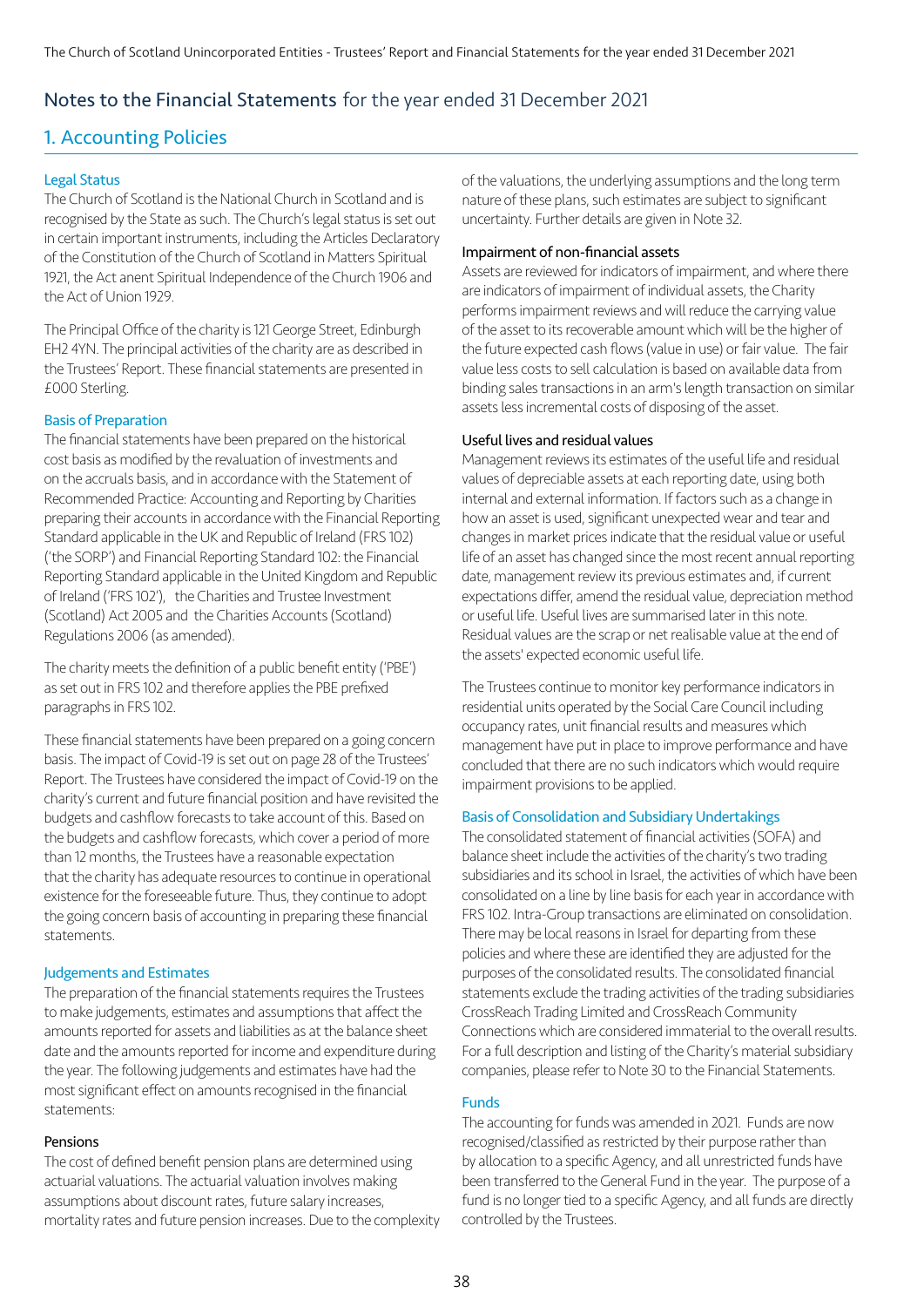Funds held by the Unincorporated Entities of the Church of Scotland are categorised as follows:

#### i Unrestricted Funds

These are funds which are spent or applied at the discretion of the Trustees in furtherance of any of the purposes of the Church of Scotland. Unrestricted funds may be used to supplement expenditure made from restricted funds.

### **>** Designated Funds

These are unrestricted funds which are expendable on the work of specific projects as decided by the Trustees.

### ii Restricted Funds

These are funds which are subject to donor restrictions or may result from the terms of an appeal for funds or may only be used for a specific purpose or project.

### **>** Permanent Endowment Funds

These are restricted Capital funds where there is no power to convert the capital into income, i.e. the capital must be held in perpetuity and only the fund income can be expended. Income from these funds is treated as restricted.

### **>** Expendable Endowment Funds

These are restricted Capital funds where there is discretion to convert all or part of the capital into income. When the Trustees exercise their power to spend or apply the capital of the expendable endowment, the relevant funds become unrestricted funds or restricted income funds depending on whether the terms of the gift permit expenditure for any of the charity's purposes, or only for specific purposes.

#### Income

All incoming resources including voluntary income, income from activities for generating funds and investment income, is recognised in the SOFA when there is legal entitlement to the income, any performance conditions attached to the income have been met, it is probable that the income will be received and the amount can be quantified with reasonable accuracy.

For legacy income, entitlement is taken as the earlier of the date on which either: the charity is aware that confirmation (or equivalent) has been granted, the estate has been finalised and notification has been made by the executor(s) to the Trust that a distribution will be made, or when a distribution is received from the estate. Receipt of a legacy, in whole or in part, is only considered probable when the amount can be measured reliably and the charity has been notified of the executor's intention to make a distribution. Where legacies have been notified to the charity, or the charity is aware of the grant of confirmation (or equivalent) and the criteria for income recognition have not been met, then the legacy is treated as a contingent asset and disclosed if material.

Income received from fundraising activities organised by volunteers and fund raising managers, excluding merchandised sales which are separately accounted for through Crossreach Trading Ltd, is included at the value remitted.

No amount has been included for services donated by volunteers in accordance with the SORP. The Trustees' annual report contains more information about the contributions of volunteers to the work of the charity.

All grants (whether revenue or capital grants) and contractual payments under funding arrangements from central and local government and their agencies are recognised in the SOFA on a receivable basis. Incoming resources from grants, where there are service or performance deliverables required as conditions of the terms of the grant, are accounted for as the charity earns the right to payment through its performance, when the charity has entitlement to the funds, it is probable that the income will be received and the amount can be measured reliably and it is not deferred.

Income received for expenditure in future accounting periods is deferred and included in creditors.

Entitlement to recognise Congregational Contributions as income is considered to be at the point which contributions statements for the current financial year have been issued to congregations. Adjustments to such income are subsequently made throughout the year. Contributions are disclosed net of Presbytery Allowances and any provision for bad debts.

Other income includes claims made for Coronavirus Job Retention Scheme and Social Care Sustainability Payments.

#### **Expenditure**

Expenditure is accounted for in the SOFA on an accruals basis and is presented on an activity basis against the appropriate heading in the Financial Statements. Expenditure and liabilities are recognised when a legal or constructive obligation exists.

The costs of generating funds include the costs incurred in generating voluntary income and fundraising trading costs. These costs are regarded as necessary to generate funds that are needed to finance our charitable activities.

Expenditure on charitable activities enables the Church of Scotland to meet its charitable aims and objectives.

Under these headings are costs of employing staff to carry out the charitable activities, grants paid and other programme costs, as well as associated support costs. Salary costs are recognised as expenditure on an accruals basis. Grants payable in furtherance of our charitable objectives are recognised as expenditure when the criteria for a constructive obligation are met, payment is probable, it can be measured reliably, and there are no conditions attaching to its payment that limit its recognition. Agreements are typically for one year but may span several years.

Where a grant is payable over more than one year, a liability is recognised for the full amount of the constructive obligation unless conditions apply to payments falling after the Balance Sheet date. Where conditions remain within the control of UE, a liability is not recognised. Where a condition falls outside the control of UE, a liability arises and expenditure is recognised in full.

For capital contracts in place at the year end which include payments to be made in future years, such payments are disclosed in Note 31 to the Financial Statements as a Capital Commitment.

Support costs include finance, payroll administration, legal advice, human resources, information technology, communication and property management costs. These support costs are all allocated to charitable activities and to the relevant Forum based on direct expenditure, which is considered to be in a similar proportion to salary costs.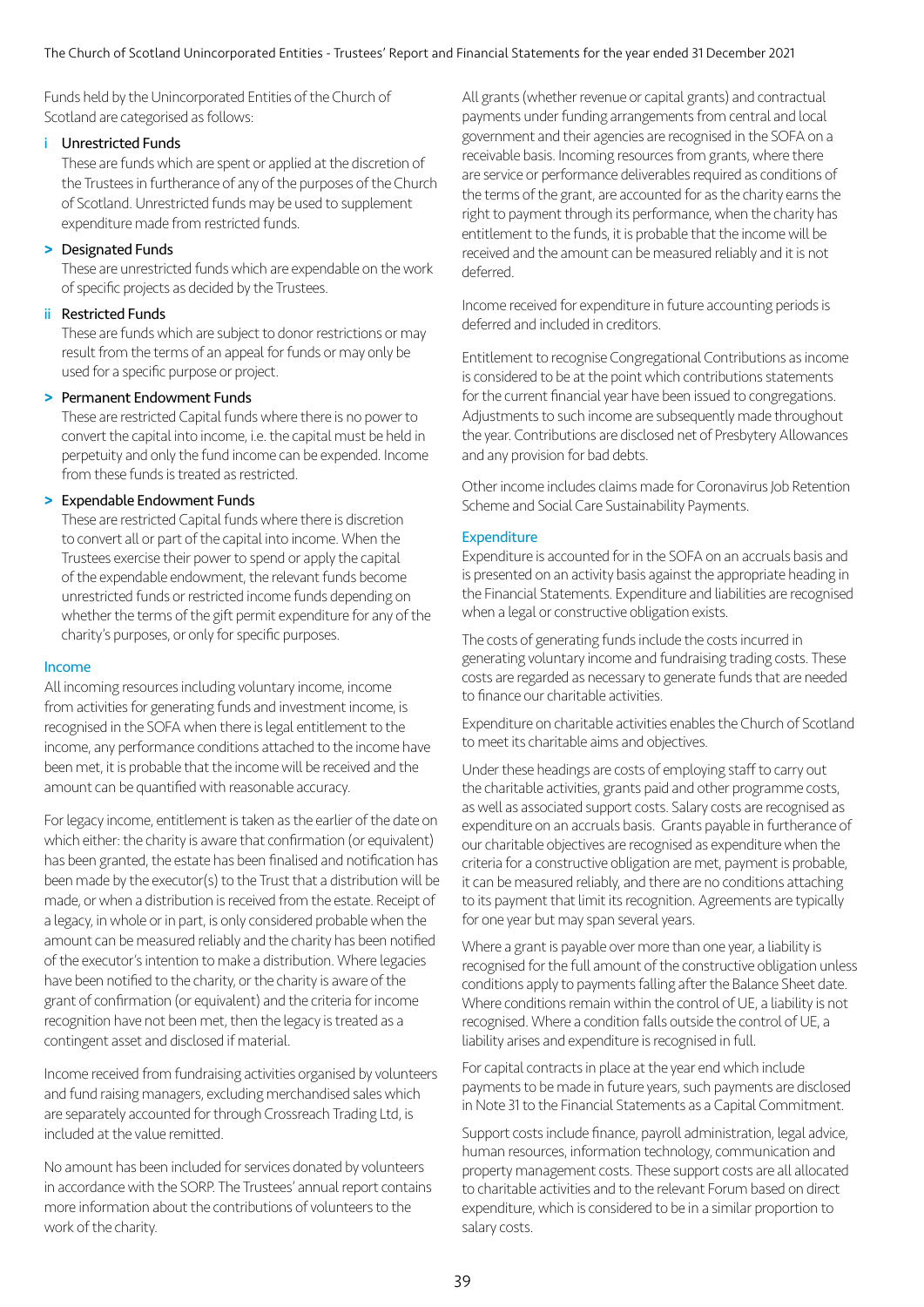### Recognition of Liabilities

Liabilities are recognised as resources expended as soon as there is a legal or constructive obligation committing the charity to the expenditure, it is probable that settlement will be required and the amount of the obligation can be measured reliably.

### Contingent Liabilities

A contingent liability is identified and disclosed where it results from a possible obligation which will only be confirmed by the occurrence of one or more uncertain future events not wholly within the Trustees' control.

### Operating Leases

Costs in respect of operating leases where substantially all of the benefits and risks of ownership remain with the lessor, are charged on a straight line basis over the term of the lease.

### Value Added Tax

Incoming resources and resources expended are shown in the financial statements inclusive of VAT where appropriate. All Forums, Committees and Departments receive a partial recovery of input tax; in most cases this is immaterial. VAT recovered is adjusted against resources expended as appropriate.

#### Investments

Unlisted investments are initially recognised at cost and are subsequently stated at fair value at the Balance Sheet date. The changes in fair value are recognised in the SOFA. In the case of unitised investments, the valuation basis is the unit price as advised by The Church of Scotland Investors Trust. The underlying assets held in these unitised funds are publicly quoted securities and collective investment schemes. These investments are valued at their mid-market price at each month end to arrive at the fund unit price. Realised gains and losses on disposal are recorded in the SOFA at the difference between the sales price and carrying value of the investments. Unrealised gains and losses are recorded in the SOFA at the difference between fair value at the start and end of the financial year.

Investments in subsidiary companies are held at cost less any impairment.

### Intangible Fixed Assets

#### Computer Software

Bought-in Computer Software is initially recorded at cost and is amortised over three years on a straight line basis from the date it is available for use.

#### Website

The cost of the website relating to the Social Care Council is recorded at cost and written off over ten years on a straight line basis from the date at which it is available for use.

Amortisation for intangible assets for the year is within Other Expenditure on Charitable Activities in the SOFA.

### Tangible Fixed Assets

#### Heritable and Other Properties

The titles to properties in Scotland belonging to the Unincorporated Entities are held by The Church of Scotland General Trustees with beneficiary nominees being the Unincorporated Entities. The titles to properties outwith Scotland are held by The Church of Scotland Trust with beneficiary nominees being the Faith Impact Forum.

All costs incurred on acquiring, improving or adding to properties (including residential properties) are capitalised. Other overseas

properties are included at cost or a reasonable approximation of cost. Certain overseas properties were donated or constructed in the 19th century and costs have been estimated by comparing these to similar overseas properties whose costs were reliably documented. The values are not considered to be material relative to either cost or depreciated cost.

Repair and maintenance costs on all properties are charged to the SOFA in the period in which they are incurred.

Operational properties include care homes and other properties operated by the Social Care Council, office premises and other specialist properties such as the Scottish Storytelling Centre.

Where there are indicators of impairment of individual assets, the Group performs reviews based on a fair value less costs to sell calculation. The Group considers whether such indicators are present on an annual basis. Where the recoverable amount is materially less than historic cost, the asset is impaired to the lower amount.

#### Other Tangible Fixed Assets

Other Tangible Fixed Assets are Motor Vehicles and Equipment & Furniture. These assets are recorded at cost.

Donated fixed assets are included at fair market value having regard to the age and condition of the assets concerned.

#### **Depreciation**

Depreciation is provided on Tangible Fixed Assets at rates calculated to write off the cost, less estimated residual value, of each asset evenly over its expected useful life as follows :

#### Heritable and Other Properties

| Residential Properties, Churches and Manses        | 50 years  |
|----------------------------------------------------|-----------|
| Operational Constructed Properties - traditional   | 50 years  |
| Operational Constructed Properties - prefabricated | 20 years  |
| Operational Refurbished Properties                 | 25 years  |
| Limited Lifespan Properties                        | 15 years  |
| Motor Vehicles                                     | 4 years   |
| Leasehold Property Improvements                    | 10 years  |
| <b>Equipment and Furniture:</b>                    |           |
| Computer Equipment                                 | 3-5 years |
| Office Equipment and Plant and Machinery           | 5 years   |
| <b>Furniture and Fittings</b>                      | 10 years  |
|                                                    |           |

Assets under construction are not depreciated.

One property is held as a social investment and is stated at valuation. This property is not depreciated.

#### Programme Related Investments

Programme Related Investments include funding provided to The Church of Scotland Trust. It is an unsecured loan which is repayable over 39 years. No interest is charged on the loan. These assets contribute to the Church's stated purposes. The value is measured at the amount of the loan provided to the Church of Scotland Trust net of any repayments made to date.

#### Mixed Motive Investments

Mixed Motive Investments include Housing Loans, property and certain other loans. These assets generate a financial return to the Charity and also contribute to the Church's stated purposes. Neither the investment nor the contribution to the Church's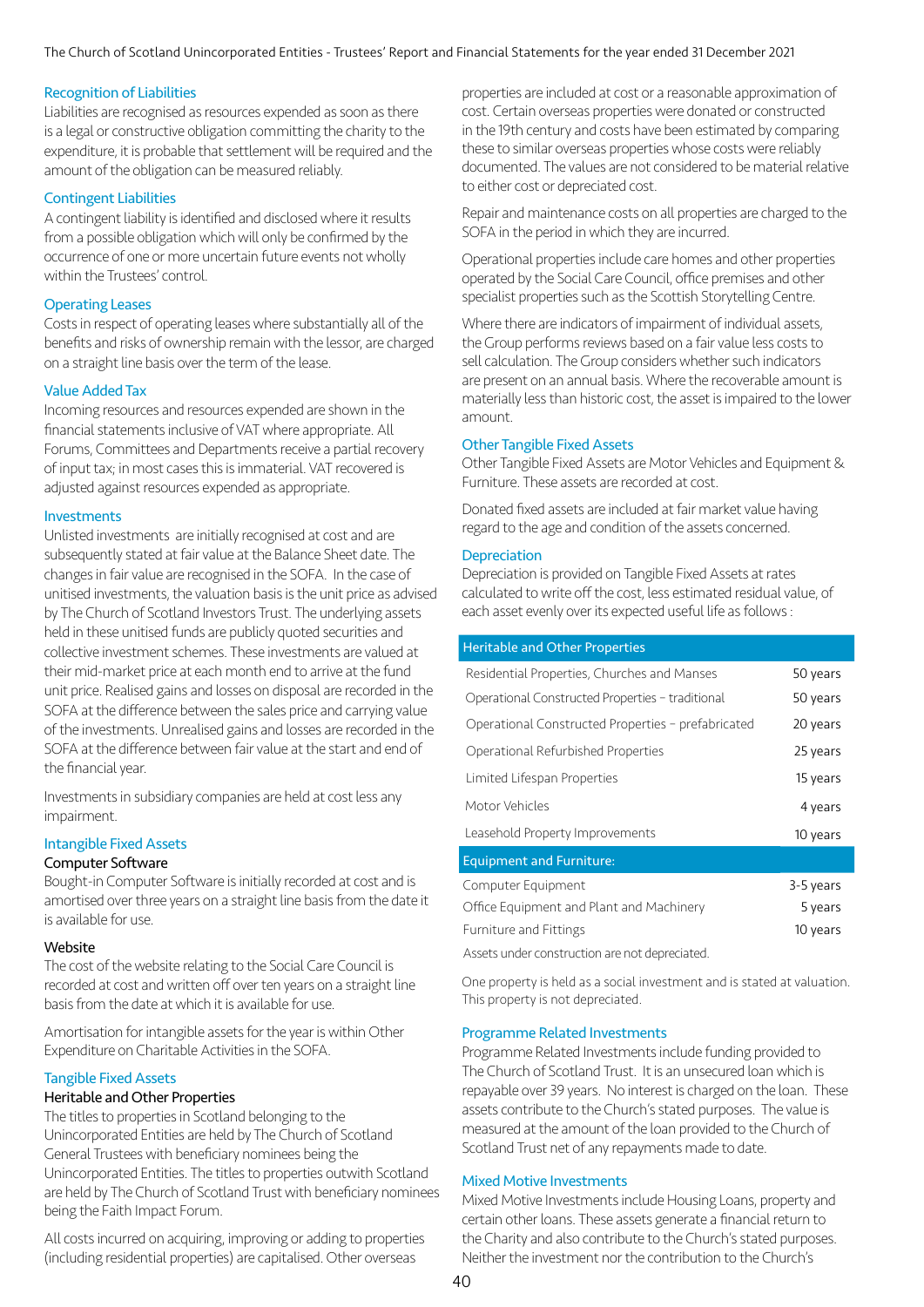purposes is sufficient on its own to justify the investment decision.

The Charity considers that the investment is, however, justified by the combination of these two factors.

Loans which are secured against housing for retired ministers, their dependents and former dependents are either;

a) Standard loans are subject to a minimum and a maximum loan amount which at 31 December 2021 was £5,000 and £25,000 respectively. The interest rate on such loans is currently two percent for ministers and one per cent for widows, widowers or bereaved civil partners of ministers. The amount which the borrower is due to repay does not change, regardless of whether the property appreciates or falls in value over the term of the loan.

Standard loans are accounted for as basic financial instruments and are measured initially at fair value and subsequently at amortised cost.

or

b) Shared Appreciation loans, which may be granted for up to seventy per cent of a house purchase price, subject to a minimum loan amount (currently £25,000) and a maximum loan amount which at 31 December 2021 was £128,000. The interest rate on such loans is currently one and a half per cent for ministers and three quarters per cent for widows, widowers or bereaved civil partners of ministers.

The total sum required to be repaid at the end of the term of a Shared Appreciation loan is the amount of the original loan plus a proportionate share of any rise in value of the house over the period of that loan. If there is a drop in value of the property over the period, or no growth in value, the amount of the original loan must be repaid in full.

Shared Appreciation loans are accounted for as concessionary loans and are recognised at cost with the carrying amount adjusted in subsequent years to reflect repayments and any accrued interest and are adjusted as necessary for any impairment.

Car loans are provided to ministers and overseas missionaries and are stated at amortised cost. Other loans are provided to ministers to assist with various costs.

#### **Stocks**

Stocks are stated at the lower of cost and net realisable value.

### **Debtors**

Trade and other debtors are recognised at the settlement amount due after any trade discount offered. Prepayments are valued at the amount prepaid net of any trade discounts due.

#### Cash and Liquid Resources

Cash comprises cash in hand and deposits repayable on demand. Liquid resources comprise term deposits of less than one year. Cash and liquid resources are measured at fair value.

### Overseas Operations/Foreign Currencies

Transactions in foreign currencies are translated at rates prevailing at the date of the transaction. Monetary assets of the Charity which are denominated in foreign currencies are translated at the year end rate of exchange. The consolidation of the assets and liabilities of the subsidiaries in Israel has been incorporated at the year end rate of exchange. The income and expenditure has been translated at

an average rate for the year. Exchange gains and losses are treated as unrestricted except where restricted by contract and are taken to the SOFA.

### **Creditors**

Creditors are normally recognised at their settlement amount after allowing for any trade discounts due.

### **Provisions**

Provisions are recognised where the charity has a present obligation resulting from a past event which will probably result in the transfer of funds to a third party and the amount due to settle the obligation can be measured or estimated reliably.

### Pensions

The Church of Scotland operates both defined benefit and defined contribution pension schemes. In addition, certain employees of the Social Care Council are members of Local Government Pension Schemes. The assets of all the schemes are held separately from those of the Unincorporated Entities of The Church of Scotland.

Defined benefit pension assets are measured at fair value.

These scheme assets are measured using bid price values at the balance sheet date. Pension scheme liabilities are measured using a projected unit method and discounted using reference to market yields at the reporting date on high quality corporate bonds.

The pension scheme surplus (to the extent that it is recoverable) or deficit is recognised in full. The movement in the scheme surplus or deficit is included in the SOFA.

The Scheme for Ministers and Overseas Missionaries (for employees of the Faith Nurture and Faith Impact Forums and office holders) has three separate funds, the Main Pension Fund, The Contributors' Pension Fund and the Widows' and Orphans' Fund. Both the Contributors' and the Widows' and Orphans' Funds are in surplus and are not included in these financial statements.

Other than in the Social Care Council, defined benefit pension costs cannot be accurately allocated to individual Councils and department expense categories, as it is not possible to identify with which employee the pension cost lies. In order to recognise the costs per Forum of providing a pension, a charge has been included based on the contributions made for that Forum's employees and an overall credit shown for the total contributions paid.

For the defined contribution schemes, the amount charged to the SOFA in respect of pension costs and other post-retirement benefits is the contributions payable in the year. Differences between contributions payable in the year and contributions actually paid are shown as either accruals or prepayments in the Balance Sheet.

### Taxation

The Church of Scotland Unincorporated Entities is exempt from taxation on the income and gains falling within Part 11 of the Corporation Tax Act 2010 or section 256 of the Taxation of Chargeable Gains Act 1992 insofar as such income or gains are applied exclusively to charitable purposes.

The UK subsidiary undertaking is a non-charitable subsidiary and is subject to taxation, but it does not usually pay UK Corporation Tax as its policy is to pay taxable profits as Gift Aid to the Trustees. Foreign tax incurred by subsidiaries operating overseas is charged as it is incurred.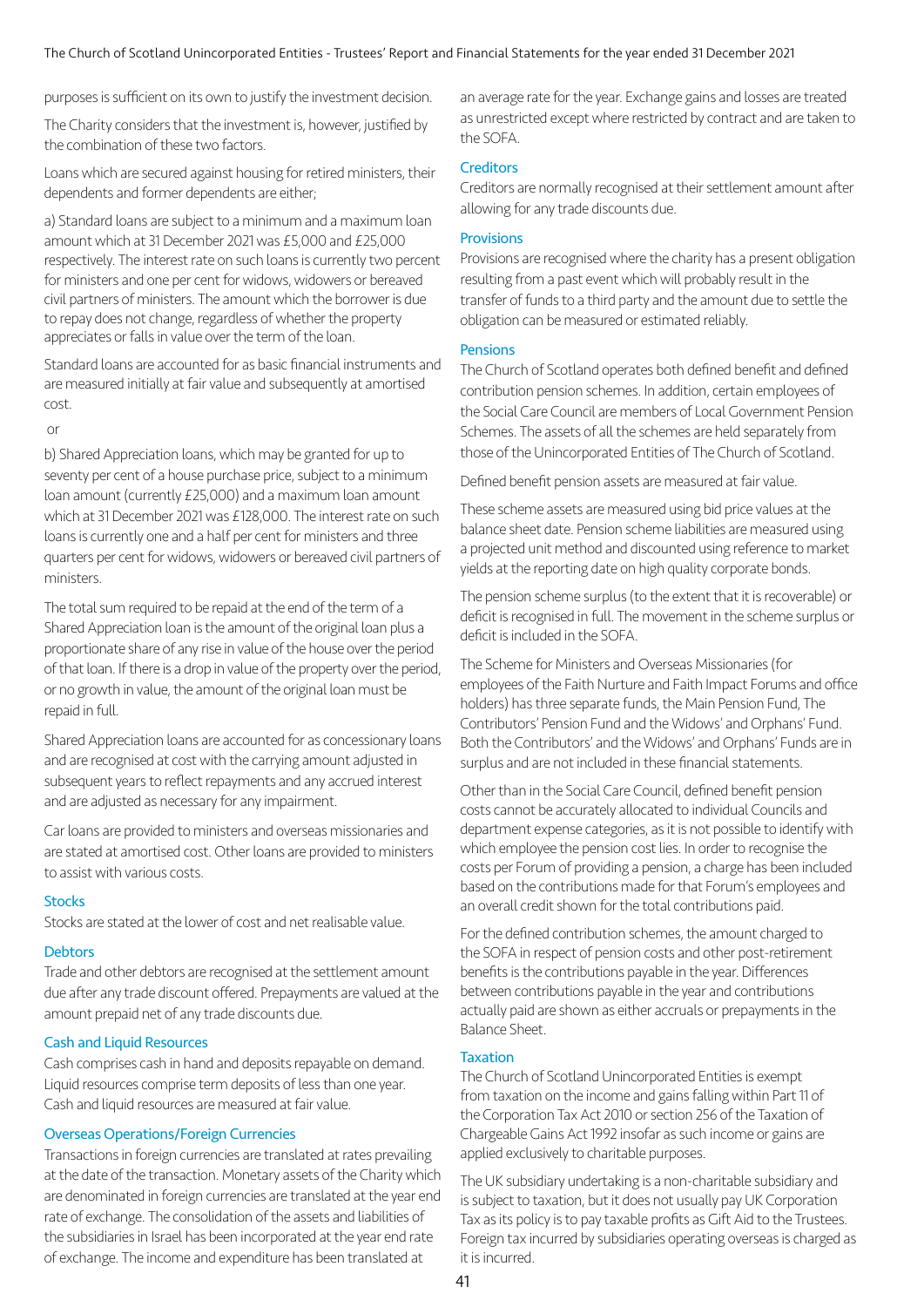### 2. Related Parties

Each of the related parties reports annually to the General Assembly and, because of their independent legal status, produce separate financial statements and appoint their own Auditors where required.

The three subsidiary undertakings in Israel are consolidated in full in the group accounts. In the charity results there are transactions and balance at the year end between the Unincorporated Entities and the subsidiary undertakings, all related balances are eliminated on consolidation.

|                                                   |                                |                                                                 | Value of<br>transactions<br>during year |        |                                                               | <b>Amounts owed</b><br>from/(to) at year |                |
|---------------------------------------------------|--------------------------------|-----------------------------------------------------------------|-----------------------------------------|--------|---------------------------------------------------------------|------------------------------------------|----------------|
|                                                   |                                | Nature of                                                       | 2021                                    | 2020   | Nature of                                                     | 2021                                     | 2020           |
| <b>Related party</b>                              | <b>Group entity</b>            | transactions                                                    | £000                                    | £000   | balance                                                       | £000                                     | £000           |
| The Church of<br>Scotland Investors Trust         | The Church of Scotland         | Management<br>charges received                                  | 110                                     | 110    | Creditor (note 20)                                            | (2,943)                                  | (1,086)        |
| The Church of Scotland<br>Trust                   | The Church of Scotland         | Donation received                                               | 374                                     | 380    | Programme related<br>investment (note 16b)                    | 9,539                                    | 9,612          |
|                                                   |                                | Grant paid                                                      | (53)                                    | (50)   | Debtor (note 18)                                              | 5                                        | $\overline{4}$ |
|                                                   |                                | Finance and legal<br>service charges<br>received                | 47                                      | 44     | Accrued income -<br>loan repayments and<br>interest (note 18) |                                          | 323            |
|                                                   |                                | Loan recovered                                                  | 73                                      | 13     |                                                               |                                          |                |
|                                                   |                                | Loan repayment<br>adjustment                                    |                                         | 60     |                                                               |                                          |                |
| The Church of Scotland<br>Trust                   | St Andrew's Galilee<br>Limited | Loan payment                                                    | (73)                                    | (13)   | Loan balance<br>(notes 20, 21)                                | 9,522                                    | (9,612)        |
|                                                   |                                | Loan repayment<br>adjustment                                    | $\overline{\phantom{a}}$                | (60)   |                                                               |                                          |                |
|                                                   |                                | Loan interest paid                                              | (627)                                   | (127)  |                                                               |                                          |                |
|                                                   |                                | Rent paid                                                       |                                         |        |                                                               |                                          |                |
|                                                   |                                | Rent balance forgiven                                           | 377                                     | 280    |                                                               |                                          |                |
| The Church of Scotland<br><b>General Trustees</b> | The Church of Scotland         | Stipend endowment<br>income and glebe rents                     | 3,609                                   | 2,834  | Debtor (note 18)                                              | 2,166                                    | 314            |
|                                                   |                                | Grant received                                                  |                                         | 15     |                                                               |                                          |                |
|                                                   |                                | Finance, legal and<br>other support service<br>charges received | 671                                     | 713    |                                                               |                                          |                |
|                                                   |                                | Grant paid                                                      | $\overline{\phantom{a}}$                | (283)  |                                                               |                                          |                |
| The Church of Scotland<br><b>Pension Trustees</b> | The Church of Scotland         | Employer<br>contributions                                       | $\blacksquare$                          | (569)  | Creditor (note 20)                                            | 5                                        | 14             |
|                                                   |                                | Pensions paid                                                   | 16,381                                  | 14,522 |                                                               |                                          |                |
|                                                   |                                | Management fees<br>received                                     | 434                                     | 500    |                                                               |                                          |                |
| St Andrew's Galilee<br>Limited                    | The Church of Scotland         | Regional Director's<br>costs                                    |                                         |        | Investment (note 14)                                          | 504                                      | 504            |
|                                                   |                                |                                                                 |                                         |        | Creditor (note 20)                                            | (69)                                     | (8)            |
| St Andrew's Scottish<br>Centre Limited            | The Church of Scotland         | Regional Director's<br>costs                                    | 7                                       | 7      | Investment (note 14)                                          | 1,024                                    | 1,042          |
|                                                   |                                |                                                                 |                                         |        | Mixed motive<br>investment (note 17)                          | 652                                      | 624            |
|                                                   |                                |                                                                 |                                         |        | Debtor (note 18)                                              |                                          | 21             |
| Tabeetha School in Jaffa                          | The Church of Scotland         | Regional Director's<br>costs                                    | 7                                       | 7      | Debtor (note 18)                                              | 14                                       | 21             |
| CrossReach Trading<br>Limited                     | The Church of Scotland         | Gift aid received                                               |                                         | 5      |                                                               |                                          |                |
| CrossReach Community<br>Connections               | The Church of Scotland         | Grants received                                                 | 41                                      | 37     |                                                               |                                          |                |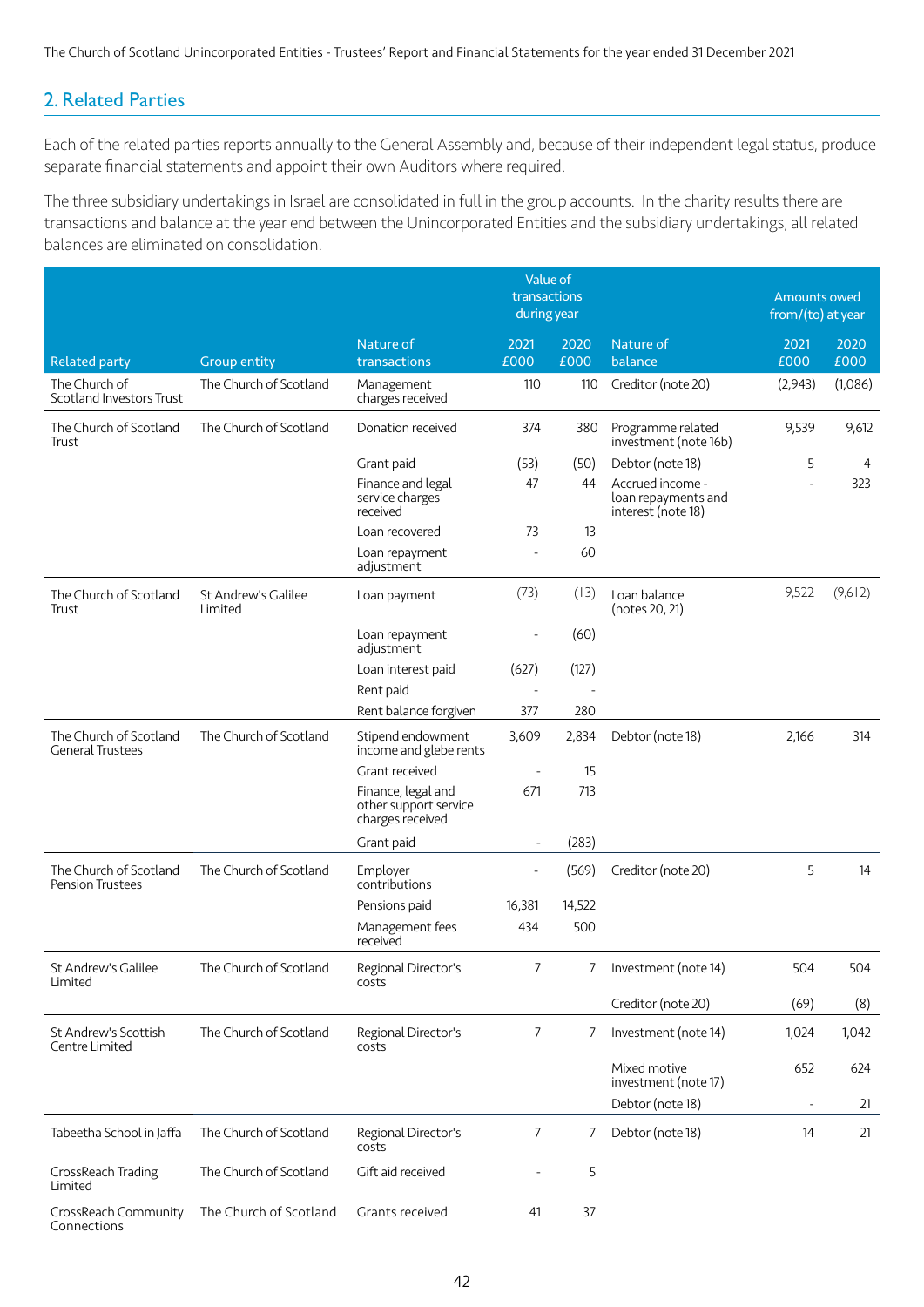### The Church of Scotland Investors Trust

*The Church of Scotland Investors Trust* was incorporated by the Church of Scotland (Properties and Investments) Order Confirmation Act 1994. All investments of the Unincorporated Entities are made through the investment funds provided by The Church of Scotland Investors Trust. As the Church of Scotland Investors Trust does not hold a bank account in their own name, the creditor balance represents the bank account operated by the UE on behalf of the Church of Scotland Investors Trust. All transactions through the internal banking system are transactions undertaken in the usual course of business for the Church of Scotland Investors Trust and not transactions undertaken directly with the Unincorporated Entities. The remaining movement on the creditor balance (£1.9 million) represents the net position of all other day to day transactions undertaken by the Church of Scotland Investors Trust throughout the year within its internal account.

### The Church of Scotland Trust

*The Church of Scotland Trust* was incorporated by the Church of Scotland Trust Order Confirmation Act 1932. The Church of Scotland Trust holds the titles to the properties out with Scotland of the Unincorporated Entities. It also holds, for behoof of the Faith Impact Forum, all the shares in St. Andrew's Galilee Company Limited in Tiberias and St. Andrew's Scottish Centre Limited in Jerusalem, both of which are incorporated in Israel as "foreign institutions". The Faith Impact Forum has given an indemnity to the Trust in respect of all liabilities arising from its Shareholding.

### The Church of Scotland General Trustees

*The Church of Scotland General Trustees* was incorporated by the Church of Scotland (General Trustees) Order Confirmation Act 1921. The General Trustees holds the titles to the properties in Scotland of the Unincorporated Entities. As at 31 December 2021, the Unincorporated Entities had a debtor balance in respect of monies held in the church's internal banking system.

### The Church of Scotland Pension Trustees

*The Church of Scotland Pension Trustees,* an unincorporated body constituted by the General Assembly, administers the following Pension Schemes:

*The Church of Scotland Pension Scheme for Ministers and Overseas Missionaries*

*The Church of Scotland Pension Scheme for Ministries Development Staff (formerly Presbytery & Parish Workers)*

### *The Church of Scotland Pension Scheme for Staff*

The members of the bodies shown above are appointed by the General Assembly. In the case of the Church of Scotland Pension Trustees, additional trustees for the individual Pension Schemes are appointed by the Scheme members.

### St. Andrew's Galilee Limited

St. Andrew's Galilee Limited was incorporated in Israel in 1993. The share capital is held in total by The Church of Scotland Trust on behalf of Faith Impact Forum.

#### St. Andrew's Scottish Centre Limited

St. Andrew's Scottish Centre Limited was incorporated in Israel in 1993. The share capital is held in total by The Church of Scotland Trust on behalf of the Faith Impact Forum.

#### Tabeetha School in Jaffa

The Tabeetha School in Jaffa was registered as an Amuta, an Israeli not for profit association, in 2008 and commenced operations under the new arrangement in 2009. The school has operated under the supervision of the Faith Impact Forum. Accordingly it is considered that the Church of Scotland has control of the entity.

### CrossReach Trading Limited

CrossReach Trading Limited is a private company limited by shares incorporated in Scotland to sell CrossReach branded calendars and cards. CrossReach Trading Limited has a policy of paying a gift aid amount up to the taxable profits each year to CrossReach.

### CrossReach Community Connections

CrossReach Community Connections was formed under the Charities and Trustees Investment (Scotland) Act 2005. The SCIO passes grants on to CrossReach under the same terms and conditions as apply to the initial award to the SCIO.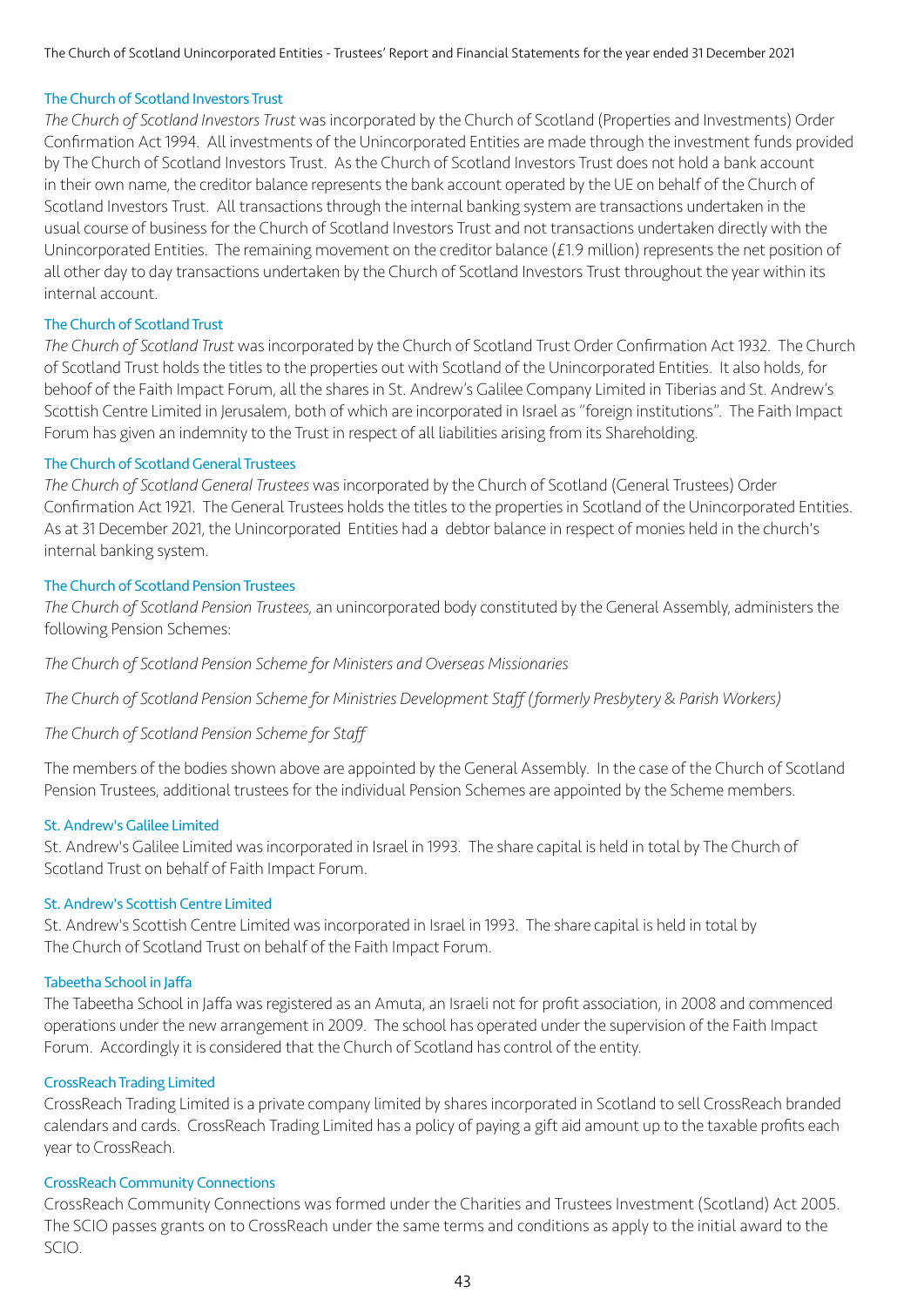### 3. Staff Costs and Numbers

Staff are paid and/or employed by the Ministries Council, Social Care Council, Central Services Committee (CSC) and World Mission Council and such costs are included in expenditure disclosed in Notes 10 and 11.

The following figures include parish ministers, although they are office holders and not employees. Ministers are not employees of Church of Scotland and they do not hold a contract, but they are recruited, trained, supported and paid by the Faith Nurture Forum.

The Social Care Council's staff costs include £4.0 million for agency staff (2020: £3.9 million). These staff are not included in the average staff numbers noted below. Agency staff are employed due to the difficulty in recruiting permanent staff to work in care homes and units. Agency staff are used by other Forums but the cost is immaterial.

|                                      | <b>Ministries</b><br>£000 | <b>Social Care</b><br>£000 | <b>CSC</b><br>£000       | World<br><b>Mission</b><br>£000 | 2021<br><b>Total</b><br>£000 | 2020<br><b>Total</b><br>£000 |
|--------------------------------------|---------------------------|----------------------------|--------------------------|---------------------------------|------------------------------|------------------------------|
| <b>Staff Costs</b>                   |                           |                            |                          |                                 |                              |                              |
| Salaries and Stipends                | 27,528                    | 33,048                     | 6,089                    | 253                             | 66,918                       | 66,635                       |
| Social Security Costs                | 2,693                     | 2,474                      | 628                      | 18                              | 5,813                        | 5,334                        |
| Pension Costs - Defined Contribution | 4,328                     | 1,118                      | 970                      | 41                              | 6,457                        | 7,314                        |
| Pension Costs - Defined Benefit      | $\overline{\phantom{a}}$  | 257                        | $\overline{\phantom{a}}$ | $\overline{\phantom{a}}$        | 257                          | 9,936                        |
| <b>Total</b>                         | 34,549                    | 36,897                     | 7,687                    | 312                             | 79,445                       | 89,219                       |

Severance costs included in the above were £245,000 (2020: £686,000). These related to closed services in the Social Care Council and other termination costs in the year.

Ex-gratia payments included in the above were £nil (2020: £360,000). In 2020 these were one off payments made to staff in the Social Care Council to recognise employees who had worked under unprecendented circumstances caused by the Covid-19 pandemic.

|                              | <b>Ministries</b><br>No. | <b>Social Care</b><br>No. | <b>CSC</b><br>No. | World<br><b>Mission</b><br>No. | 2021<br><b>Total</b><br>No. | 2020<br>Total<br>No. |
|------------------------------|--------------------------|---------------------------|-------------------|--------------------------------|-----------------------------|----------------------|
| <b>Average Staff Numbers</b> |                          |                           |                   |                                |                             |                      |
| Monthly Average              |                          |                           |                   |                                |                             |                      |
| <b>Full Time</b>             | 782                      | 463                       | 144               | 10                             | 1,399                       | 1,438                |
| Part Time                    | 86                       | 1,233                     | 63                | $\overline{\phantom{a}}$       | 1,382                       | 1,413                |
| <b>Total</b>                 | 868                      | 1,696                     | 207               | 10 <sup>°</sup>                | 2,781                       | 2,851                |
| <b>Full Time Equivalents</b> | 826                      | 1,083                     | 186               | 10                             | 2,106                       | 2,153                |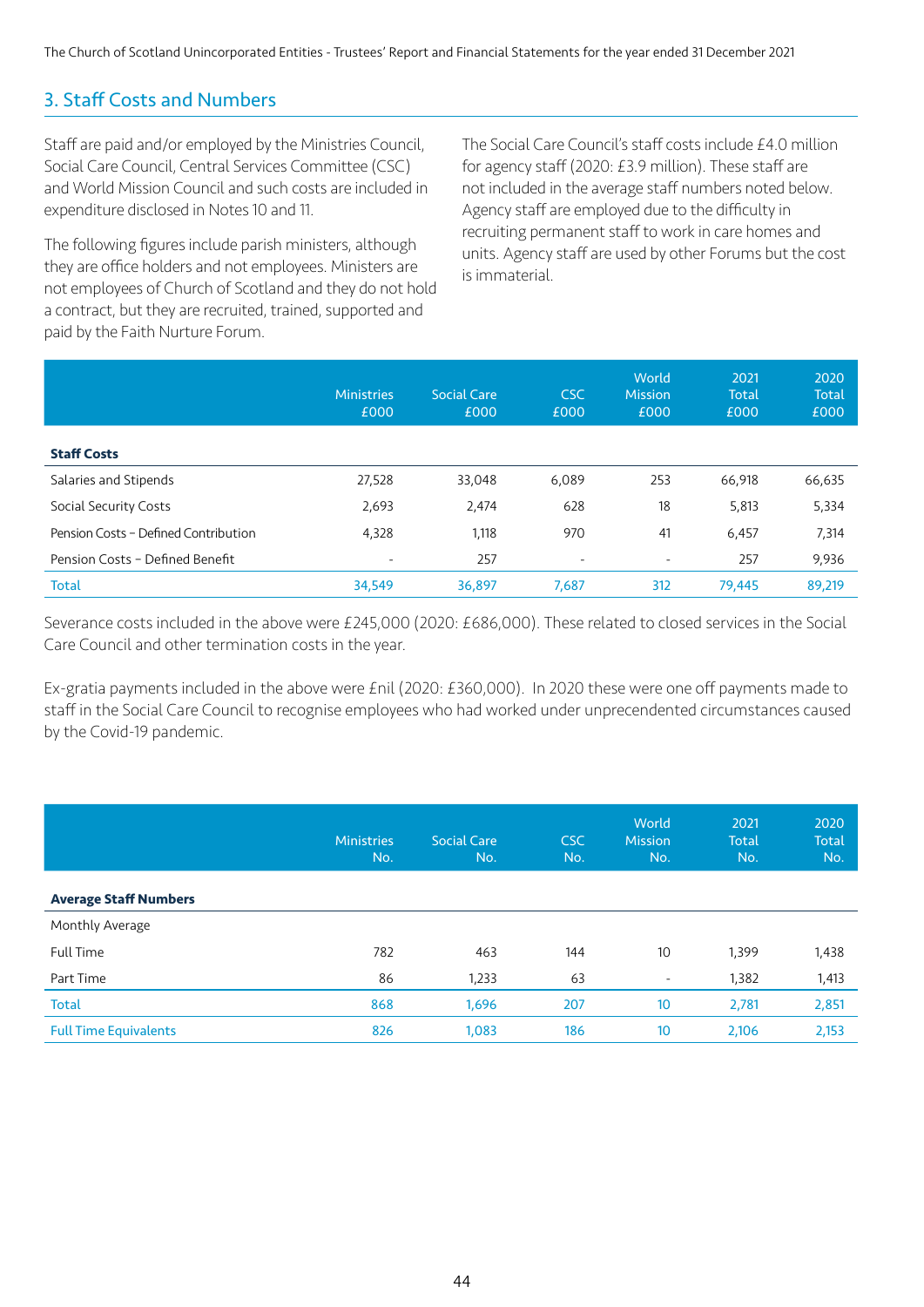There were 18 employees whose employee benefits (excluding employer pension contributions) exceeded £60,000 in 2021 (2020: 22 employees).

|                     | <b>Social Care</b><br>No. | <b>CSC</b><br>No.        | 2021<br><b>Total</b><br>No. | 2020<br><b>Total</b><br>No. |
|---------------------|---------------------------|--------------------------|-----------------------------|-----------------------------|
| <b>Salary Bands</b> |                           |                          |                             |                             |
| £60,001 - £70,000   | 2                         | 9                        | 11                          | 14                          |
| £70,001 - £80,000   | $\overline{2}$            | 1                        | 3                           | 7                           |
| £80,001 - £90,000   | 3                         | $\overline{\phantom{a}}$ | 3                           | $\overline{\phantom{a}}$    |
| £90,001 - £100,000  | $\overline{\phantom{a}}$  | $\overline{\phantom{a}}$ | $\overline{\phantom{0}}$    | $\overline{\phantom{a}}$    |
| £100,001 - £110,000 |                           | $\overline{\phantom{a}}$ |                             |                             |
|                     |                           |                          |                             |                             |

During 2021, there were 12 (2020: 11) individuals who served as members of the Key Management Personnel. The total remuneration (salary, benefits, employer pension contributions and employer national insurance contributions) for the Key Management Personnel for 2021 was £859,000 (2020: £900,000).

Subsidiary Companies and Tabeetha School

Staff employed by three institutions in Israel are paid in New Israeli Shekels, translated to Sterling for the purposes of the consolidated financial statements. Social security costs in Israel are not comparable to those in the United Kingdom and costs and benefits disclosed below include benefits which are required legally or by industry custom and practice. These include provisions for severance pay, educational and pensions plans and disability provision. Senior hotel managers receive

|                       | 2021<br>£000 | 2020<br>£000 |
|-----------------------|--------------|--------------|
| <b>Staff Costs</b>    |              |              |
| Salaries              | 3,413        | 2,692        |
| Social Security Costs | 275          | 235          |
| <b>Pension Costs</b>  | 345          | 325          |
| <b>Total</b>          | 4,033        | 3,252        |

|                              | 2021<br>No. | 2020<br>No. |
|------------------------------|-------------|-------------|
| <b>Average Staff Numbers</b> |             |             |
| Monthly Average              | 152         | 118         |
| <b>Full Time Equivalents</b> | 104         | 79          |

performance related bonuses and use of a vehicle, all of which are taxable benefits.

Employees received emoluments including local benefits in kind as described above, which when converted to Sterling were as follows:

|                     | 2021<br>No.   | 2020<br>No. |
|---------------------|---------------|-------------|
|                     |               |             |
| £60,001 - £70,000   | 1             |             |
| £70,001 - £80,000   | $\mathcal{P}$ |             |
| £90,001 - £100,000  |               | C           |
| £100,001 - £110,000 |               |             |
| £120,001 - £130,000 |               |             |
| £190,001 - £200,000 |               |             |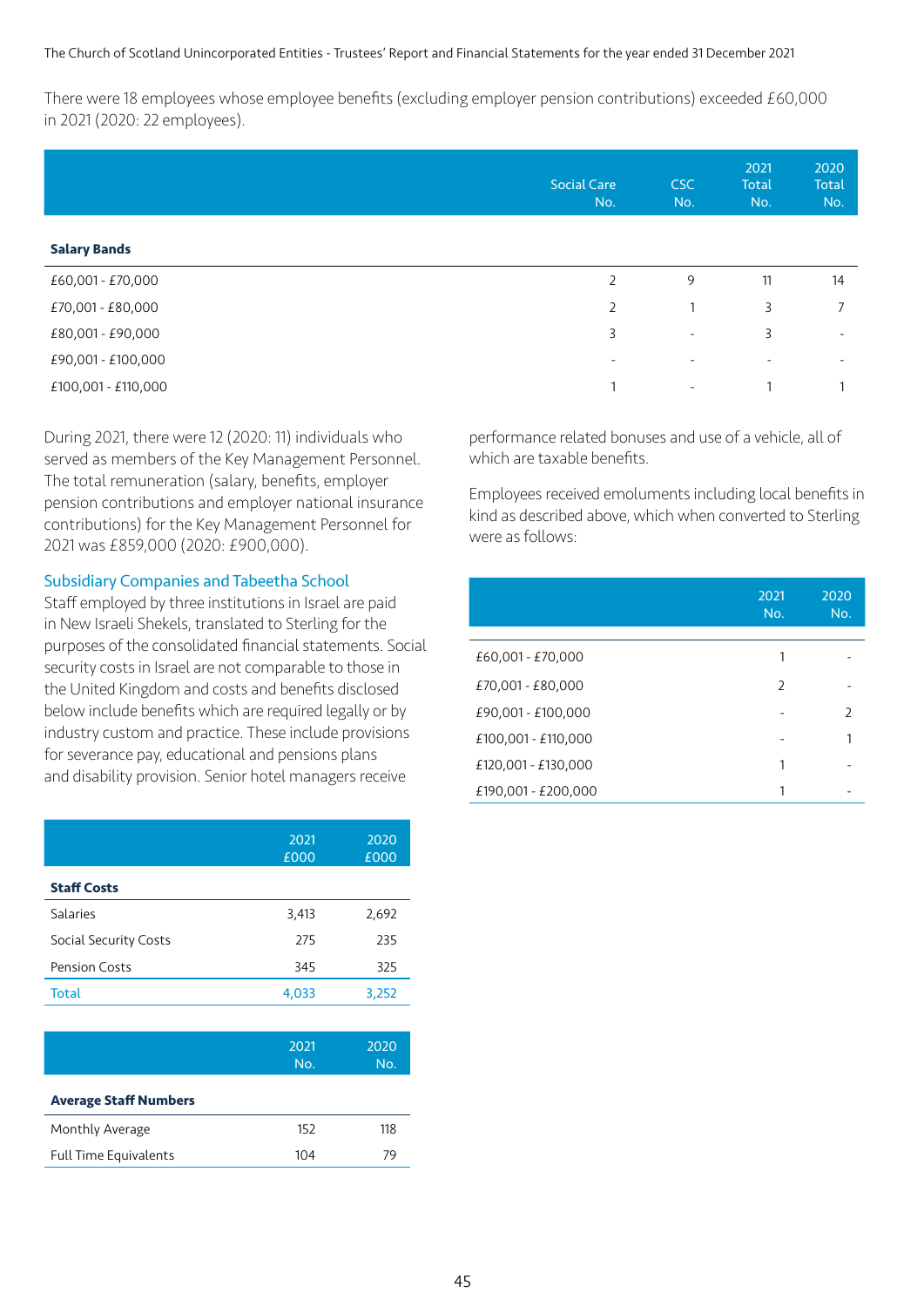### 4. Donations and Legacies

|                                             | Group        |              | Charity      |              |
|---------------------------------------------|--------------|--------------|--------------|--------------|
|                                             | 2021<br>£000 | 2020<br>£000 | 2021<br>£000 | 2020<br>£000 |
| Assessed Congregational Contributions       | 35,563       | 42,648       | 35,563       | 42,648       |
| Stipend Endowment Income                    | 3,609        | 2,834        | 3,609        | 2,834        |
| Total Congregational Income                 | 39,172       | 45,482       | 39,172       | 45,482       |
| Donations, Grants, Trusts                   | 2,136        | 2,056        | 1,364        | 2,036        |
| Legacies                                    | 3,011        | 1,104        | 3,011        | 1,104        |
| Donations from The Church of Scotland Trust | 374          | 380          | 374          | 380          |
|                                             | 44,693       | 49,022       | 43,921       | 49,002       |

Donations, Grants, Trusts includes £nil (2020: £16,000) in respect of government grants for specific projects carried out by Faith Impact Forum.

### 5. Other trading activities

|                              |              | Group        |              | Charity                  |
|------------------------------|--------------|--------------|--------------|--------------------------|
|                              | 2021<br>£000 | 2020<br>£000 | 2021<br>£000 | 2020<br>£000             |
| Fundraising                  | 163          | 210          | 163          | 210                      |
| Israeli Trading Subsidiaries | 6,218        | 3,146        | $\sim$       | $\overline{\phantom{0}}$ |
|                              | 6,381        | 3,356        | 163          | 210                      |

### 6. Income from Investments

|                                     | Group        |              | Charity      |              |
|-------------------------------------|--------------|--------------|--------------|--------------|
|                                     | 2021<br>£000 | 2020<br>£000 | 2021<br>£000 | 2020<br>£000 |
| Dividends from Unitised Investments | 3,232        | 3,661        | 3,232        | 3,661        |
| Deposit and Bank Account Interest   | 14           | 92           | 14           | 92           |
|                                     | 3,246        | 3.753        | 3.246        | 3.753        |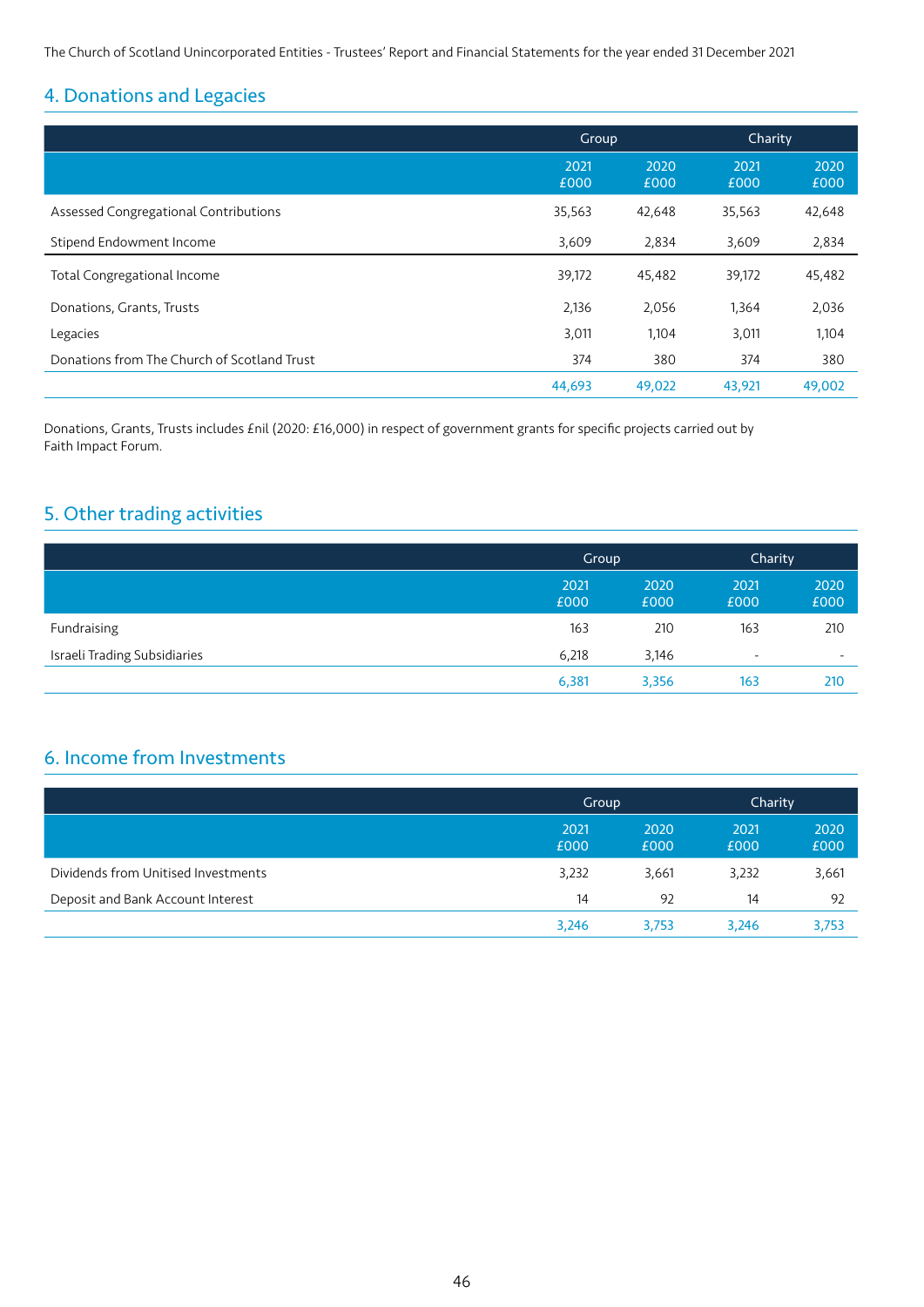## 7. Income from Charitable Activities

|                                                                                                  | Group        |              | Charity      |              |
|--------------------------------------------------------------------------------------------------|--------------|--------------|--------------|--------------|
|                                                                                                  | 2021<br>£000 | 2020<br>£000 | 2021<br>£000 | 2020<br>£000 |
| Social Service Provision                                                                         | 46,159       | 42,806       | 44,822       | 40,745       |
| Rental of Accommodation and Premises                                                             | 640          | 658          | 640          | 658          |
| Publications and Royalties                                                                       | 462          | 481          | 462          | 481          |
| Income from Events                                                                               | 111          | 53           | 111          | 53           |
| Guild Memberships and Other Fees                                                                 | 88           | 194          | 88           | 194          |
| Reimbursement of Legal, Accounting and Other Support<br>by Wider Network of Church Organisations | 1,270        | 1,290        | 1,270        | 1,290        |
| Other                                                                                            | 678          | 408          | 678          | 408          |
|                                                                                                  | 49,408       | 45,890       | 48,071       | 43,829       |

### 8. Other Income

|                                     | Group        |                          | Charity      |              |
|-------------------------------------|--------------|--------------------------|--------------|--------------|
|                                     | 2021<br>£000 | 2020<br>£000             | 2021<br>£000 | 2020<br>£000 |
| Gain on Disposal of Fixed Assets    | 4,685        | 761                      | 4,685        | 761          |
| Coronavirus Job Retention Scheme    | 305          | 1,520                    | 305          | 1,520        |
| Social Care Sustainability Payments | 1,925        | $\overline{\phantom{a}}$ | 1,925        | ۰            |
|                                     | 6,915        | 2.281                    | 6,915        | 2,281        |

During the year the Church of Scotland received support from the government under the Coronavirus Job Retention Scheme of £305,000 (2020: £1,520,000). The scheme provides for the reimbursement of wages for employees who were placed on furlough leave. Under the scheme the Church of Scotland applied for the reimbursement of up to 80% of employees' wage costs up to £2,500 per month for wages payable from 1 March 2020. The scheme was accessed by designating affected employees as furloughed or retained on paid leave of absence, notifying employees of these changes, submitting information about these employees and their earnings to HMRC.

During the year the Church of Scotland (Social Care Council) received £1,925,000 in sustainability payments from Local Authorities under a national scheme. The scheme provides to fund Covid related additional costs and to compensate for income lost due to Covid related reduction in the level of services provided.

## 9. Expenditure on Raising Funds

|                                                                   | Group        |              | <b>Charity</b>           |              |
|-------------------------------------------------------------------|--------------|--------------|--------------------------|--------------|
|                                                                   | 2021<br>£000 | 2020<br>£000 | 2021<br>£000             | 2020<br>£000 |
| Fundraising Activities (including Trading Subsidiaries in Israel) | 5,669        | 3,340        | $\overline{\phantom{0}}$ |              |
| Costs of Generating Voluntary Income                              | 499          | 559          | 499                      | 559          |
|                                                                   | 6,168        | 3.899        | 499                      | 559          |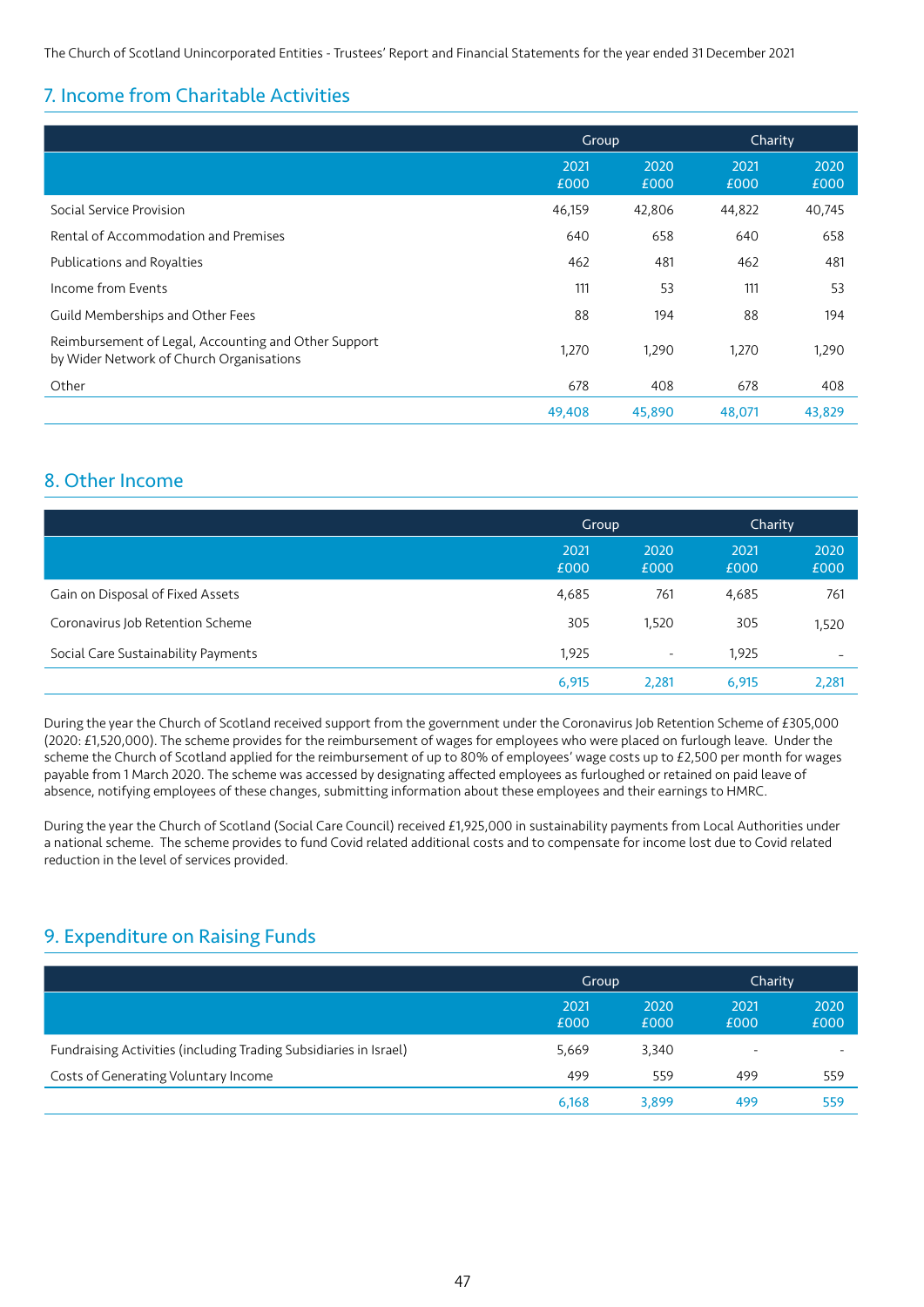## 10. Expenditure on Charitable Activities

|                                           | Group and Charity 2021         |                       |                          |                              |  |
|-------------------------------------------|--------------------------------|-----------------------|--------------------------|------------------------------|--|
|                                           | <b>Direct</b><br>Costs<br>£000 | <b>Grants</b><br>£000 | Support<br>Costs<br>£000 | <b>Total</b><br>2021<br>£000 |  |
| Social Care Council                       | 46,677                         | 36                    | 4,395                    | 51,108                       |  |
| Faith Nurture Forum                       | 40,367                         | 1,412                 | 3,930                    | 45,709                       |  |
| Faith Impact Forum                        | 1,627                          | 377                   | 189                      | 2,193                        |  |
| Support and Services Departments          | 1,269                          | (62)                  | 113                      | 1,320                        |  |
| Other Funds                               | 3,091                          | 328                   | 322                      | 3,741                        |  |
| Charity Total                             | 93,031                         | 2,091                 | 8,949                    | 104,071                      |  |
| Faith Impact Forum - Israeli Subsidiaries | 2,213                          |                       | $\overline{a}$           | 2,213                        |  |
| <b>Group Total</b>                        | 95,244                         | 2,091                 | 8,949                    | 106,284                      |  |

|                                           |                                | Group and Charity 2020   |                          |                              |  |  |
|-------------------------------------------|--------------------------------|--------------------------|--------------------------|------------------------------|--|--|
|                                           | <b>Direct</b><br>Costs<br>£000 | <b>Grants</b><br>£000    | Support<br>Costs<br>£000 | <b>Total</b><br>2020<br>£000 |  |  |
| Social Care Council                       | 42,474                         | 41                       | 4,082                    | 46,597                       |  |  |
| Faith Nurture Forum                       | 44,993                         | 1,757                    | 3,570                    | 50,320                       |  |  |
| Faith Impact Forum                        | 1,865                          | 720                      | 148                      | 2,733                        |  |  |
| Support and Services Departments          | 5,170                          | $\overline{\phantom{a}}$ | 410                      | 5,580                        |  |  |
| Other Funds                               | 1,999                          | 471                      | 158                      | 2,628                        |  |  |
| Charity Total                             | 96,501                         | 2,989                    | 8,368                    | 107,858                      |  |  |
| Faith Impact Forum - Israeli Subsidiaries | 2,219                          | $\overline{\phantom{a}}$ | $\overline{\phantom{a}}$ | 2,219                        |  |  |
| <b>Group Total</b>                        | 98,720                         | 2,989                    | 8,368                    | 110,077                      |  |  |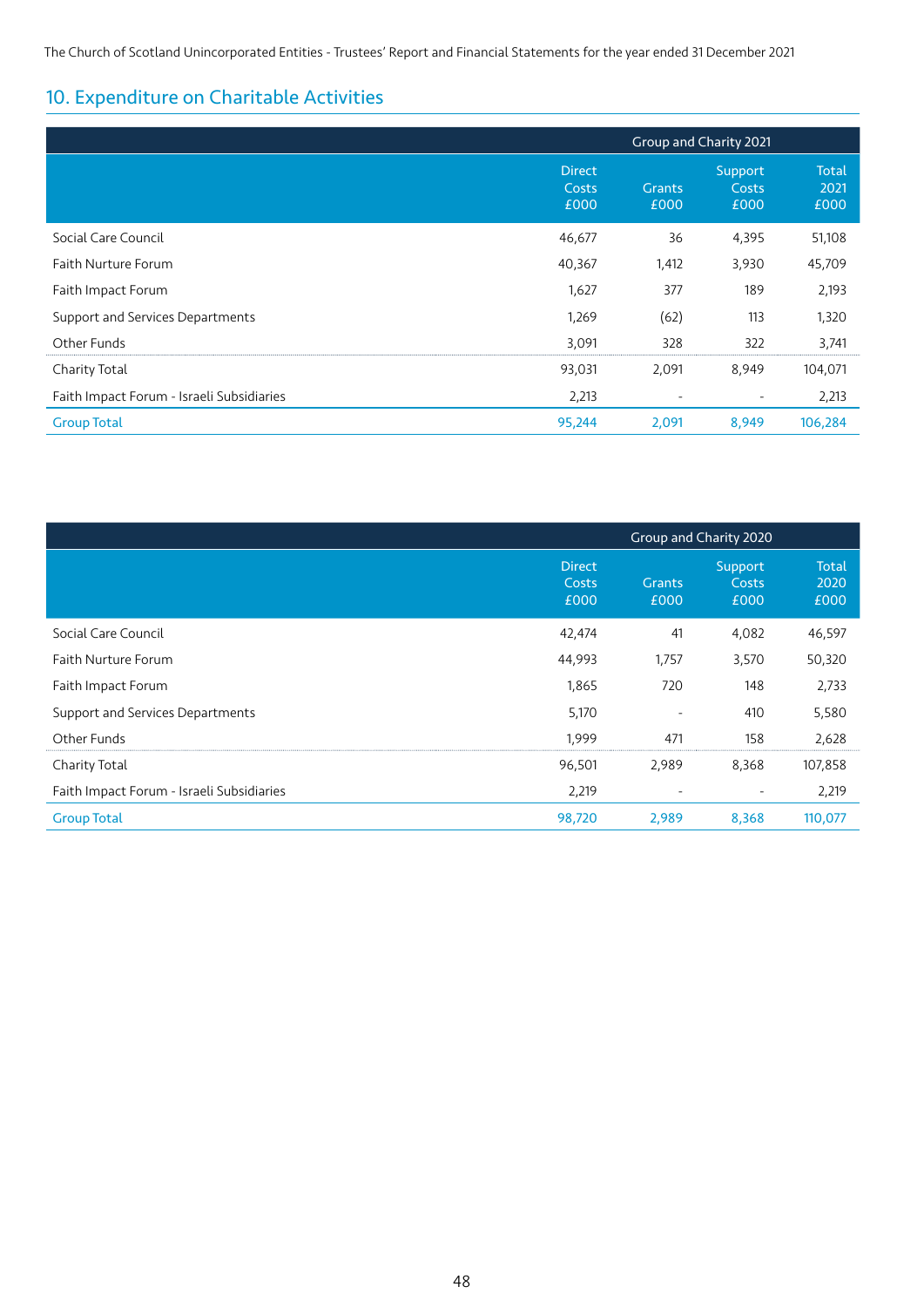## 10. Expenditure on Charitable Activities (continued)

|                                                          | Group and Charity |              |  |
|----------------------------------------------------------|-------------------|--------------|--|
|                                                          | 2021<br>£000      | 2020<br>£000 |  |
| <b>Grants</b>                                            |                   |              |  |
| <b>Grants to Individuals:</b>                            |                   |              |  |
| Bursaries and Educational Purposes                       | 731               | 868          |  |
| Cases of Hardship                                        | 63                | 102          |  |
| Project Work of the Charity                              | 7                 | 13           |  |
|                                                          | 801               | 983          |  |
| Grants to Organisations for the Advancement of Religion: |                   |              |  |
| Through Theological Education and Partner Churches       | 265               | 660          |  |
| Through Community Projects including 'Go For It'         | 505               | 660          |  |
| By Payments to Support Individual Congregations          | 381               | 505          |  |
| For the Relief of Poverty                                | 135               | 181          |  |
| For Heritage and the Environment                         | 4                 |              |  |
|                                                          | 1,290             | 2,006        |  |
| <b>Total Grants</b>                                      | 2,091             | 2,989        |  |

|                                                      |              | <b>Group and Charity</b> |
|------------------------------------------------------|--------------|--------------------------|
|                                                      | 2021<br>£000 | 2020<br>£000             |
| <b>Support Costs</b>                                 |              |                          |
| Finance, Payroll, Information Technology and Estates | 3,152        | 3,004                    |
| Human Resources and Training                         | 1,181        | 1,126                    |
| <b>Central Premises</b>                              | 748          | 730                      |
| Regional Offices and Senior Operational Management   | 2,219        | 1,497                    |
| Legal                                                | 142          | 247                      |
| Safeguarding of Children and Vulnerable Adults       | 355          | 314                      |
| Media Relations and Website                          | 835          | 776                      |
| FRS102 Defined Benefit Pension Scheme Costs          | 317          | 674                      |
|                                                      | 8,949        | 8,368                    |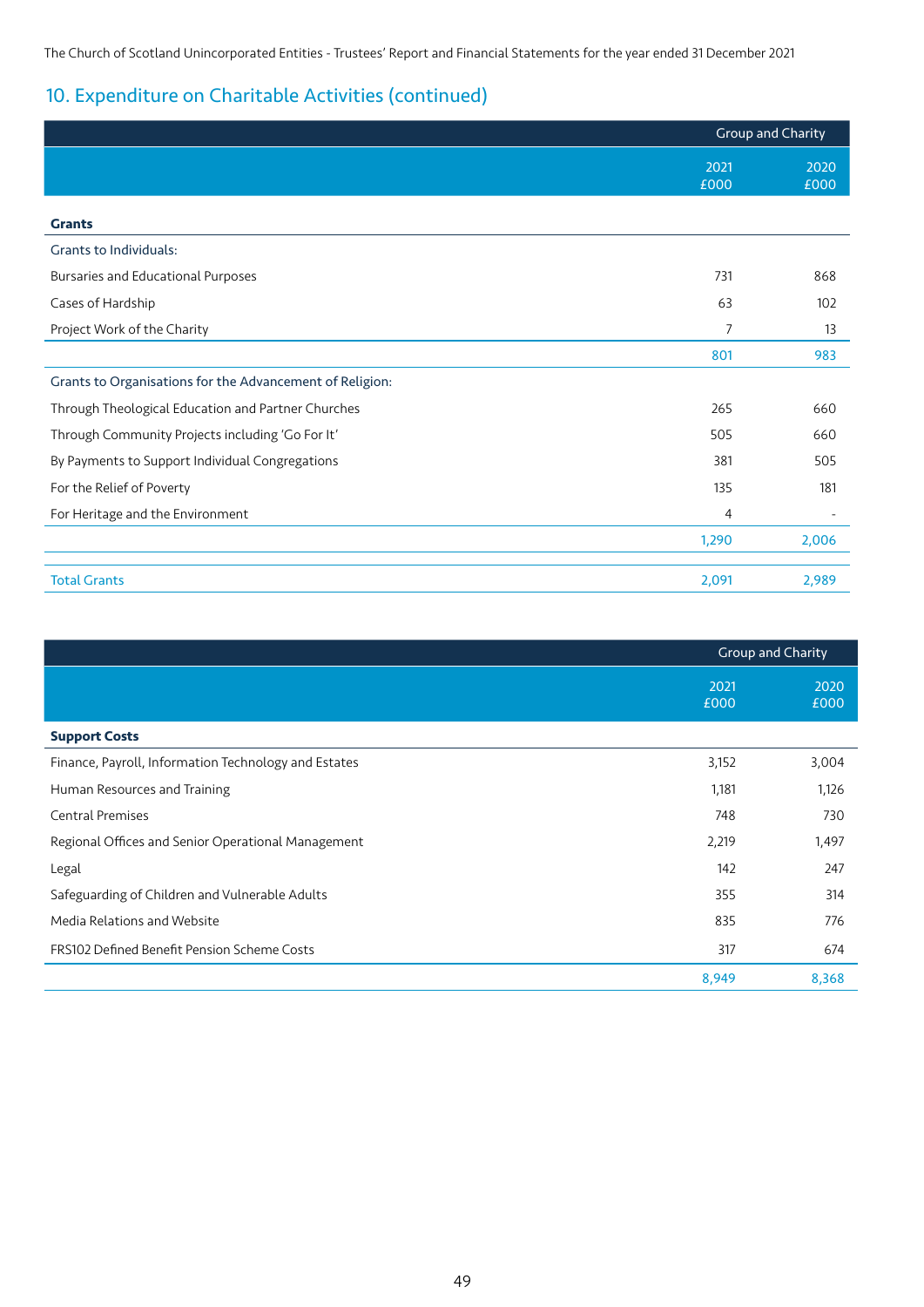# 10. Expenditure on Charitable Activities (continued)

|                                                                                                                  | Group and Charity |              |
|------------------------------------------------------------------------------------------------------------------|-------------------|--------------|
|                                                                                                                  | 2021<br>£000      | 2020<br>£000 |
| <b>Governance costs included in Expenditure on Charitable Activities</b>                                         | 1,384             | 946          |
| Support costs are apportioned to charitable activities and individual Forums on the basis of direct expenditure. |                   |              |
| Leasing costs charged to the SOFA                                                                                |                   |              |
| Property                                                                                                         | 1,153             | 1,141        |
| Other                                                                                                            | 335               | 502          |
| <b>Total Leasing Charges</b>                                                                                     | 1,488             | 1,643        |
| Fees paid to the external auditors are as follows;                                                               |                   |              |
| Audit of UE - RSM UK                                                                                             | 94                | 104          |
| Audit of subsidiary undertakings - PWC (2020: PWC)                                                               | 13                | 13           |
| Total audit fees                                                                                                 | 107               | 117          |
| Tax advice-RSM UK                                                                                                | 2                 | 19           |
| Total non-audit fees                                                                                             | 2                 | 19           |
| <b>Total Fees</b>                                                                                                | 109               | 136          |
| <b>Impairment losses included in Expenditure on Charitable Activities</b>                                        | 319               |              |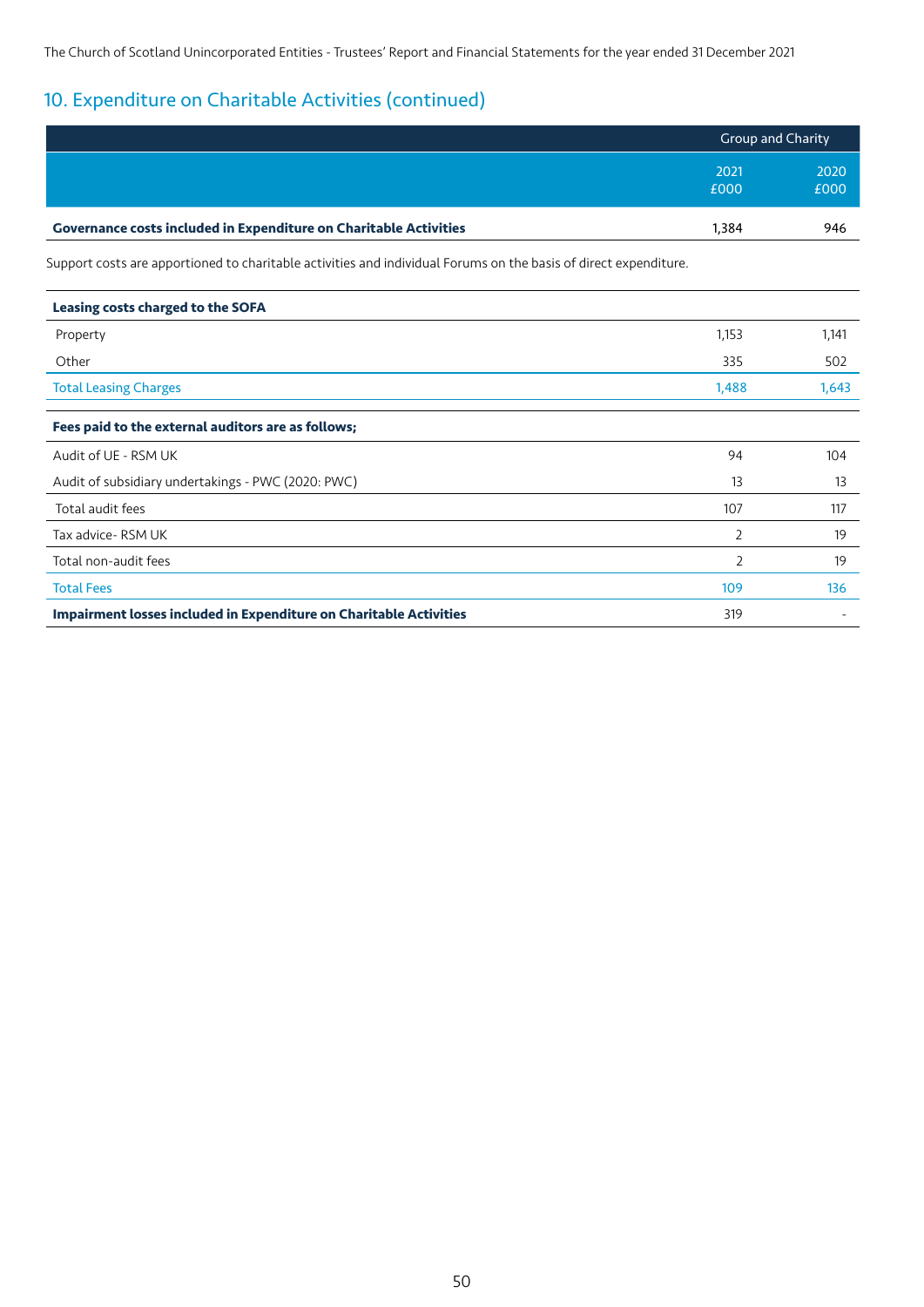### 11. Trustees' Remuneration and Expenses

Trustees are not remunerated for their services as Assembly Trustees. During 2021 there were 18 Assembly Trustees. Four of the eighteen voting members who served during 2021 (2020: two of fifteen) are parish ministers appointed by individual congregations, inducted by presbyteries, and remunerated for their work with congregations in accordance with the National Stipend Scale. The amount paid to these four Trustees as parish ministers was £172,000 (2020: £74,000). Expenses of £1,000 (2020: £1,000) were reimbursed to Trustees in respect of travel to Assembly Trustee meetings and

overnight accommodation where required. In total, two Trustees received expenses during 2021 (2020: six Trustees). During the year one Trustee, Anikó Schűtz Bradwell, in their role as parish minister, had a car loan under the standard terms and conditions with the UE, with an outstanding balance of £nil at 31 December 2021 (2020: £1,000). One Trustee, John Chalmers, received a standard payment of £1,000 for their contribution to articles within the Life and Works publication. The list of all Trustees who served during 2021 is given at the end of the Annual Report.

### 12. Intangible Assets

|                                 | <b>Website Costs</b><br>£000 | <b>Computer Software</b><br>£000 | Total<br>£000 |
|---------------------------------|------------------------------|----------------------------------|---------------|
| <b>Group and Charity</b>        |                              |                                  |               |
| Cost                            |                              |                                  |               |
| At 1 January 2021               | 78                           | 217                              | 295           |
| Additions                       | $\overline{\phantom{a}}$     | 11                               | 11            |
| At 31 December 2021             | 78                           | 228                              | 306           |
| <b>Accumulated Amortisation</b> |                              |                                  |               |
| At 1 January 2021               | 19                           | 89                               | 108           |
| Charge for year                 | 8                            | 73                               | 81            |
| At 31 December 2021             | 27                           | 162                              | 189           |
| <b>Net Book Value</b>           |                              |                                  |               |
| At 31 December 2021             | 51                           | 66                               | 117           |
| At 31 December 2020             | 59                           | 128                              | 187           |

Intangible assets are the costs of the software for the new HR/Payroll System and website costs for Social Care Council.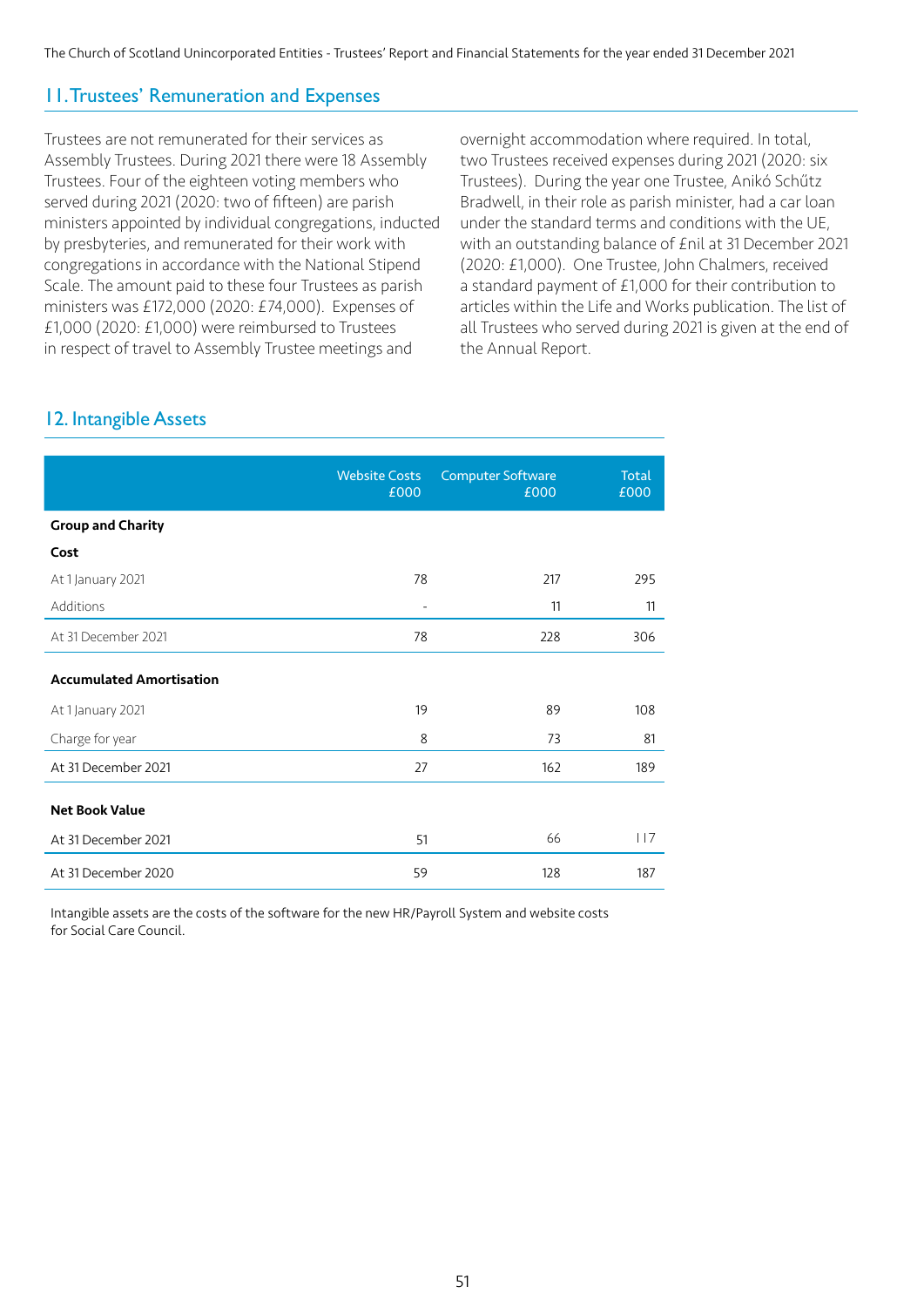## 13. Tangible Assets

|                                       | Heritable<br>& Other<br>Properties<br>£000 | Motor<br><b>Vehicles</b><br>£000 | Equipment &<br>Furniture<br>£000 | <b>Capital Work</b><br>in Progress<br>£000 | Total<br>£000 |
|---------------------------------------|--------------------------------------------|----------------------------------|----------------------------------|--------------------------------------------|---------------|
| <b>Group</b>                          |                                            |                                  |                                  |                                            |               |
| Cost                                  |                                            |                                  |                                  |                                            |               |
| At 1 January 2021                     | 83,064                                     | 295                              | 6,920                            | 1,288                                      | 91,567        |
| Additions                             | 2,068                                      | 156                              | 349                              | 104                                        | 2,677         |
| Transfers                             | 1,404                                      |                                  | 33                               | (1, 437)                                   |               |
| Disposals                             | (7, 295)                                   | (38)                             | (31)                             | $\overline{\phantom{m}}$                   | (7, 364)      |
| Foreign Currency Exchange Adjustments | 659                                        |                                  | 162                              | 45                                         | 866           |
| At 31 December 2021                   | 79,900                                     | 413                              | 7,433                            |                                            | 87,746        |
| <b>Accumulated Depreciation</b>       |                                            |                                  |                                  |                                            |               |
| At 1 January 2021                     | 39,924                                     | 274                              | 5,037                            |                                            | 45,235        |
| Disposals                             | (5,944)                                    | (38)                             | (29)                             |                                            | (6, 011)      |
| Impairment Charge                     | 319                                        |                                  |                                  |                                            | 319           |
| Charge for Year                       | 1,034                                      | 24                               | 402                              |                                            | 1,460         |
| Foreign Currency Exchange Adjustments | 416                                        |                                  | 137                              |                                            | 553           |
| At 31 December 2021                   | 35,749                                     | 260                              | 5,547                            |                                            | 41,556        |
| <b>Net Book Value</b>                 |                                            |                                  |                                  |                                            |               |
| At 31 December 2021                   | 44,151                                     | 153                              | 1,888                            |                                            | 46,192        |
| At 31 December 2020                   | 43,140                                     | 21                               | 1,883                            | 1,288                                      | 46,332        |
| <b>Charity</b>                        |                                            |                                  |                                  |                                            |               |
| <b>Cost</b>                           |                                            |                                  |                                  |                                            |               |
| At 1 January 2021                     | 64,125                                     | 284                              | 2,241                            |                                            | 66,650        |
| Additions                             | 1,960                                      | 156                              | 231                              |                                            | 2,347         |
| Disposals                             | (7, 295)                                   | (38)                             | (31)                             |                                            | (7, 364)      |
| At 31 December 2021                   | 58,790                                     | 402                              | 2,441                            |                                            | 61,633        |
| <b>Accumulated Depreciation</b>       |                                            |                                  |                                  |                                            |               |
| At 1 January 2021                     | 28,975                                     | 263                              | 1,424                            |                                            | 30,662        |
| Disposals                             | (5,944)                                    | (38)                             | (27)                             |                                            | (6,009)       |
| Impairment Charge                     | 319                                        |                                  |                                  |                                            | 319           |
| Charge for Year                       | 448                                        | 24                               | 252                              |                                            | 724           |
| At 31 December 2021                   | 23,798                                     | 249                              | 1,649                            |                                            | 25,696        |
| <b>Net Book Value</b>                 |                                            |                                  |                                  |                                            |               |
| At 31 December 2021                   | 34,992                                     | 153                              | 792                              |                                            | 35,937        |
| At 31 December 2020                   | 35,150                                     | 21                               | 817                              |                                            | 35,988        |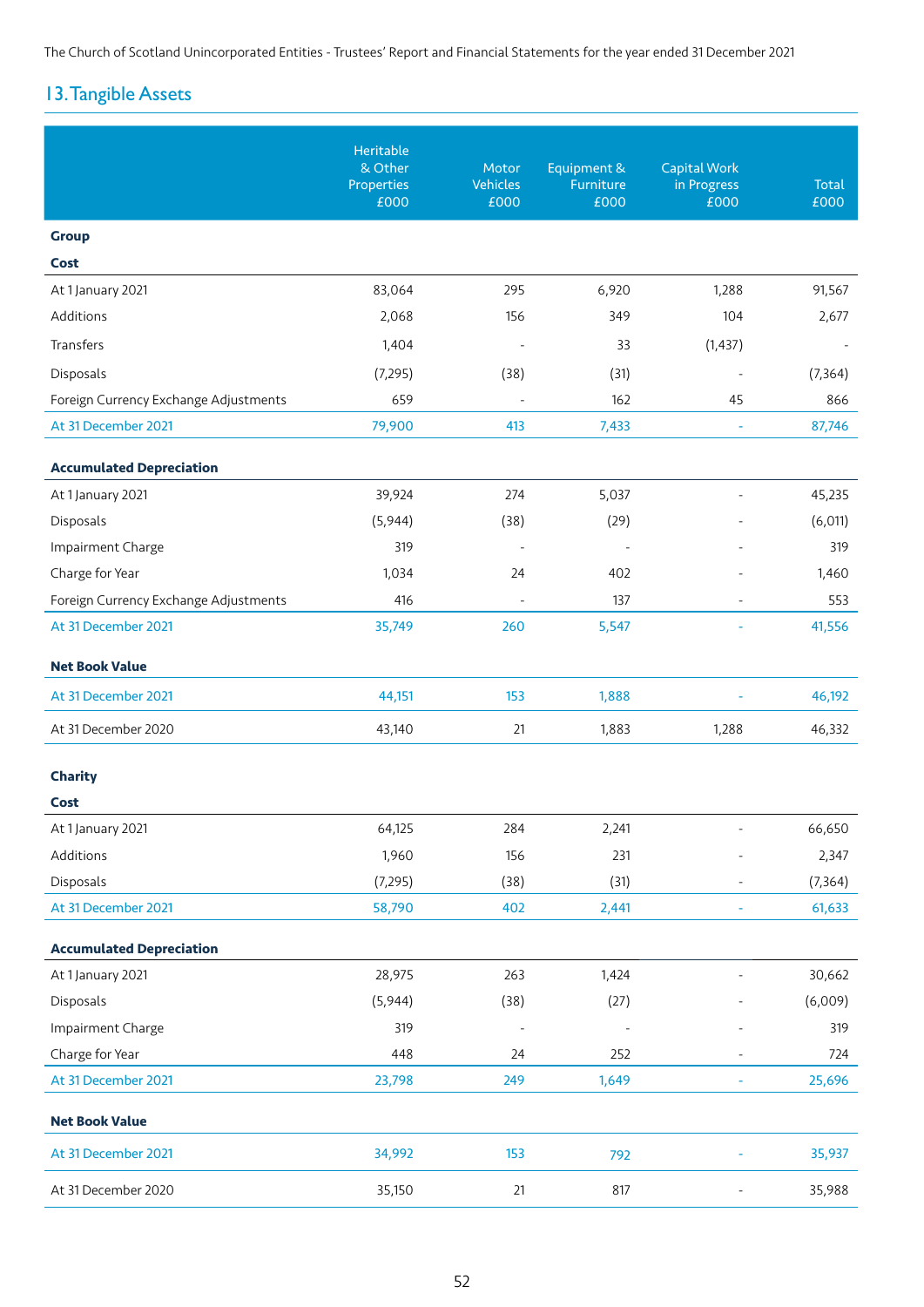### 14. Investments

|                                                               | Group        |              | Charity                  |              |
|---------------------------------------------------------------|--------------|--------------|--------------------------|--------------|
|                                                               | 2021<br>£000 | 2020<br>£000 | 2021<br>£000             | 2020<br>£000 |
| Unlisted Investments - Growth Fund                            | 119,988      | 113,730      | 119,988                  | 113,730      |
| Unlisted Investments - Income Fund                            | 29,202       | 20,530       | 29,202                   | 20,530       |
| Unlisted Investments - Investment in Oiko Credit Co-operative | 204          | 204          | 204                      | 204          |
| Deposit Fund - Bank Deposit Accounts                          |              | 11           | $\overline{\phantom{a}}$ | 11           |
|                                                               | 149,394      | 134,475      | 149.394                  | 134,475      |
| Investment in Subsidiary Entities                             |              |              | 1,528                    | 1,546        |
| <b>Fair Value/Cost</b>                                        | 149,394      | 134,475      | 150,922                  | 136,021      |
| <b>Historic Cost</b>                                          | 79,469       | 70,732       | 81,015                   | 72,278       |

The Growth Fund and Income Fund are unitised funds and these holdings of the Unincorporated Entities cannot therefore be analysed across asset classes. A description of the three investment funds operated by the Investors Trust is given in the Financial Review.

### Movements in Investments

|                                                                | Group        | Charity      |
|----------------------------------------------------------------|--------------|--------------|
|                                                                | 2021<br>£000 | 2021<br>£000 |
| Fair Value at 1 January                                        | 134,475      | 136,021      |
| Disposals at Opening Fair Value                                | (8,939)      | (8,939)      |
| Reclassification to Short Term Deposits                        | (11)         | (11)         |
| Acquisitions at Cost                                           | 11,058       | 11,058       |
| Losses on Revaluation of Foreign Assets                        |              | (18)         |
| Net Gains on Revaluation at 31 December                        | 12,811       | 12,811       |
| Market Value at 31 December                                    | 149,394      | 150,922      |
| <b>Net (Losses)/Gains on Disposal of Investments</b>           |              |              |
| Sale Proceeds                                                  | 8,861        | 8,861        |
| Fair Value at 1 January                                        | (8,939)      | (8,939)      |
| Net Realised (Losses)/Gains on disposal in Year                | (78)         | (78)         |
| <b>Amount charged to the Statement of Financial Activities</b> |              |              |
| Net Gains on Revaluation of Investments                        | 12,811       | 12,811       |
| Net Realised Losses on Disposal of Investments                 | (78)         | (78)         |
| Losses on Revaluation of Foreign Assets                        |              | (18)         |
| Net (Losses)/Gains on Investment Assets                        | 12,733       | 12,715       |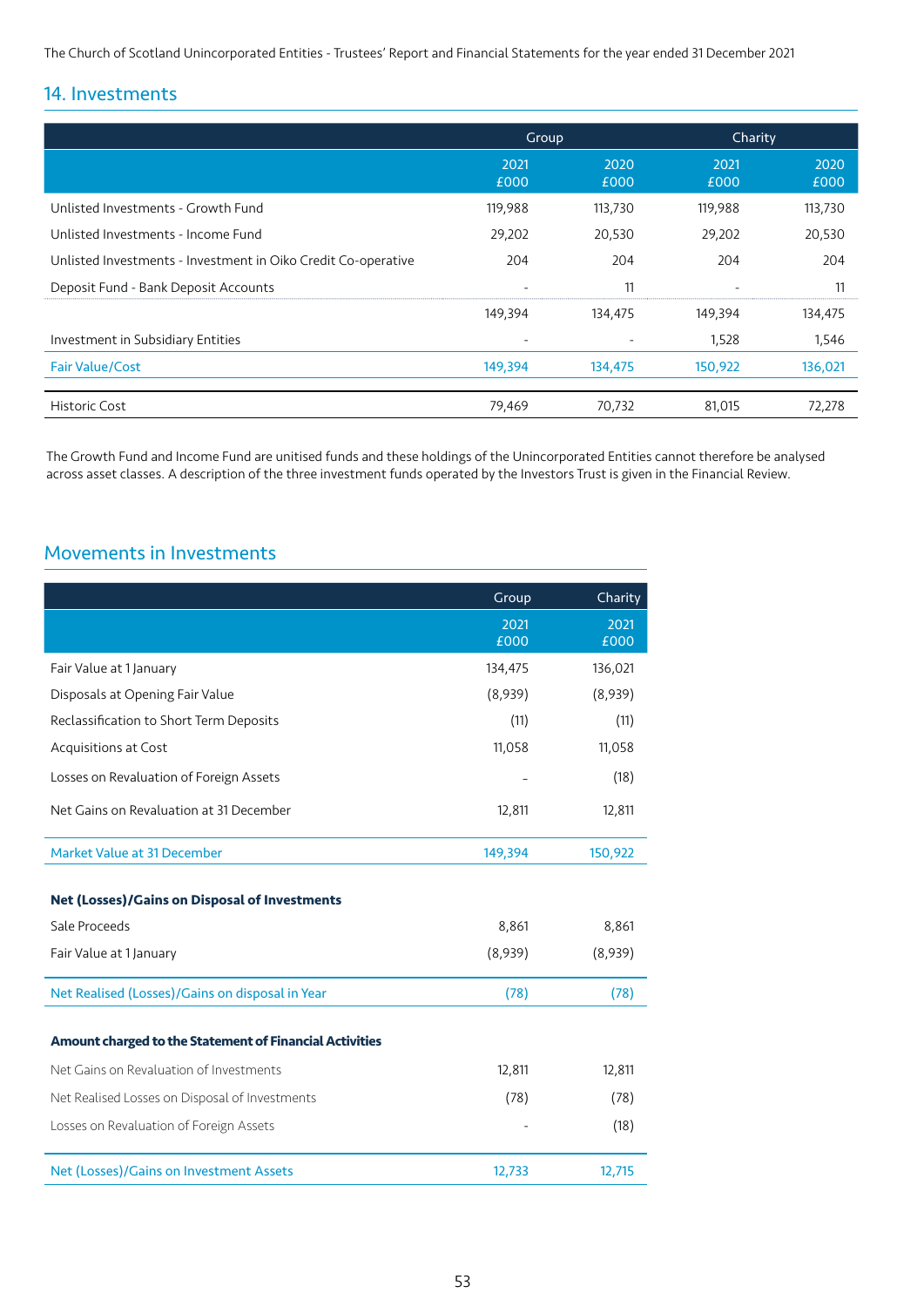### 15. Foreign Currency

|                                                                       | Group        |              | Charity      |              |
|-----------------------------------------------------------------------|--------------|--------------|--------------|--------------|
|                                                                       | 2021<br>£000 | 2020<br>£000 | 2021<br>£000 | 2020<br>£000 |
| Realised Gains and Losses recognised in:                              |              |              |              |              |
| Income                                                                |              |              |              |              |
| On Bank Deposits not denominated in sterling                          | 9            | (60)         | 9            | (60)         |
| Unrealised Gains and Losses recognised in:                            |              |              |              |              |
| Expenditure                                                           |              |              |              |              |
| On Bank Deposits not denominated in sterling                          | (1)          | 20           | (1)          | 20           |
| Other Recognised Gains and Losses                                     |              |              |              |              |
| Gains/(Losses) on Net Assets of Subsidiary Companies on Consolidation | 6            | 565          | (18)         |              |

Net assets of the Israel-based subsidiaries are translated into sterling using the rate of exchange at the balance sheet date. Exchange differences arise as a result of the exchange rate differing from that at the previous balance sheet date.

### 16a. Mixed Motive Investments - Fixed Assets

|                                                     | Group and Charity |              |  |
|-----------------------------------------------------|-------------------|--------------|--|
|                                                     | 2021<br>£000      | 2020<br>£000 |  |
| Housing Loans (heritably secured) at amortised cost | 6,025             | 6,267        |  |
| Property held as mixed motive investment            | 700               | 700          |  |
|                                                     | 6,725             | 6,967        |  |

The Housing Loans are repayable when the properties relating to the loans are sold, and attract interest at rates between 0.75% and 2%. The carrying value of concessionary loans was £6,000,000 (2020: £6,047,000). At 31 December 2021, future Housing Loans which were committed but not taken up were £563,000 (2020: £950,000).

|                                                      | <b>Group and Charity</b> |                          |  |
|------------------------------------------------------|--------------------------|--------------------------|--|
|                                                      | 2021<br>£000             | 2020<br>£000             |  |
| Movement in Property held as Mixed Motive Investment |                          |                          |  |
| Valuation at 1 January                               | 700                      | 700                      |  |
| Unrealised loss on revaluation                       | $\overline{\phantom{0}}$ | $\overline{\phantom{0}}$ |  |
| Valuation at 31 December                             | 700                      | 700                      |  |

### 16b. Programme Related Investments

|                                     |                          | Group and Charity        |
|-------------------------------------|--------------------------|--------------------------|
|                                     | 2021<br>£000             | 2020<br>£000             |
| <b>The Church of Scotland Trust</b> |                          |                          |
| At 1 January                        | 9,612                    | 9,685                    |
| Loan advanced                       | $\overline{\phantom{0}}$ | $\overline{\phantom{a}}$ |
| Loan repaid                         | (73)                     | (73)                     |
| At 31 December                      | 9,539                    | 9,612                    |

The funding provided to The Church of Scotland Trust is an unsecured loan which is repayable over thirty nine years. No interest is charged on the loan.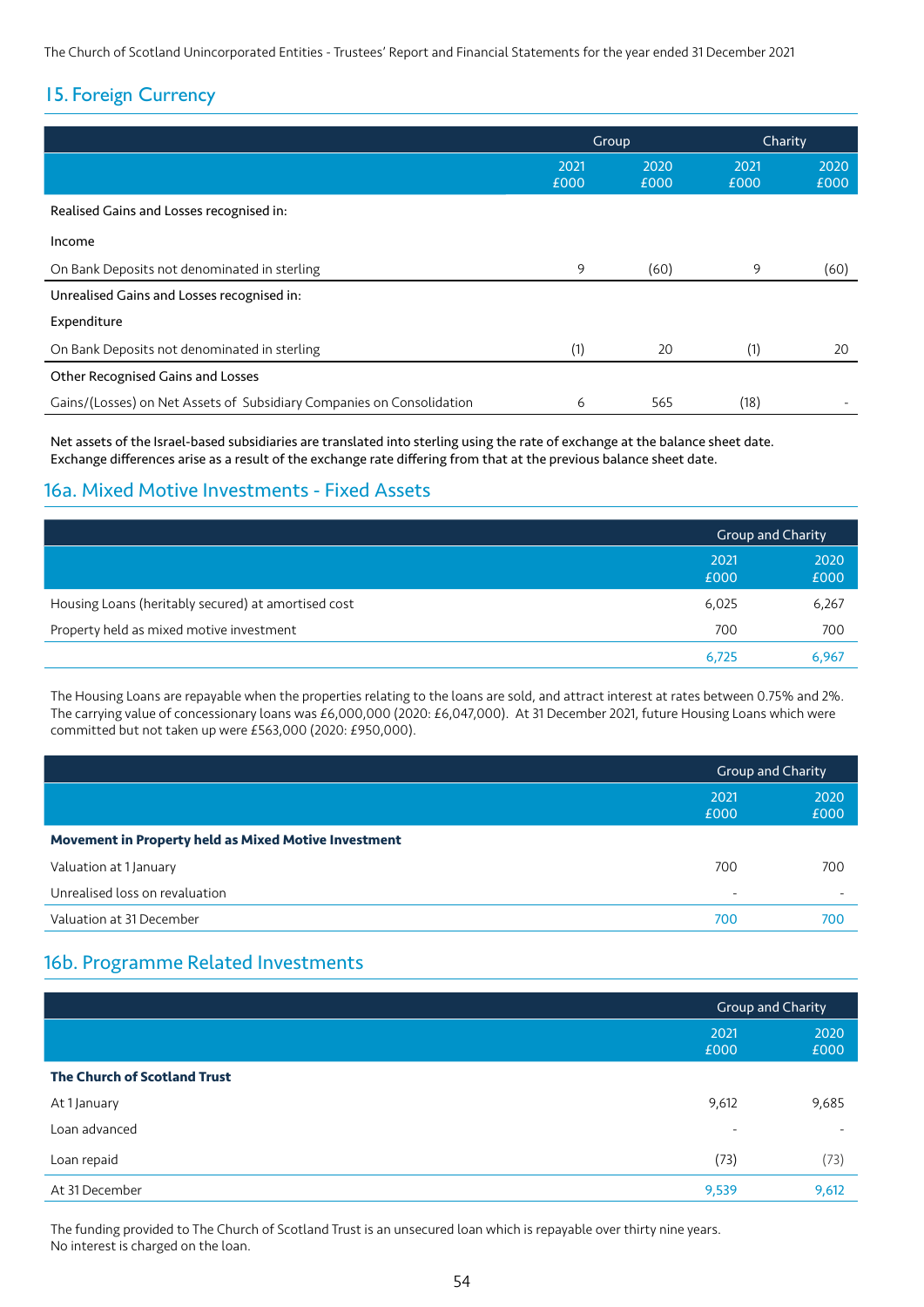## 17. Mixed Motive Investments - Current Assets

|                            |                          | Group                    |              | Charity      |  |
|----------------------------|--------------------------|--------------------------|--------------|--------------|--|
|                            | 2021<br>£000             | 2020<br>£000             | 2021<br>£000 | 2020<br>£000 |  |
| Car Loans                  | 46                       | 74                       | 46           | 74           |  |
| Loan to Subsidiary Company | $\overline{\phantom{a}}$ | $\overline{\phantom{a}}$ | 652          | 624          |  |
| Other Loans                | 56                       | 62                       | 56           | 62           |  |
|                            | 102                      | 136                      | 754          | 760          |  |

Car Loans are provided to ministers and overseas missionaries at a rate of 6%. Other loans are provided to assist ministers.

### 18. Debtors

|                                     |              | Group        |              | Charity      |  |
|-------------------------------------|--------------|--------------|--------------|--------------|--|
|                                     | 2021<br>£000 | 2020<br>£000 | 2021<br>£000 | 2020<br>£000 |  |
| Amounts receivable within one year  |              |              |              |              |  |
| Trade Debtors                       | 3,821        | 2,471        | 2,411        | 1,738        |  |
| Amounts Owed by: Congregations      | 1,952        | 3,103        | 1,952        | 3,103        |  |
| Church of Scotland General Trustees | 2,166        | 314          | 2,166        | 314          |  |
| Church of Scotland Trust            | 5            | 4            | 5            | 4            |  |
| <b>Sundry Debtors</b>               | 47           | 192          | 56           | 56           |  |
| Prepayments                         | 885          | 721          | 834          | 700          |  |
| Accrued Income                      | 2,745        | 1,725        | 2,745        | 1,739        |  |
|                                     | 11,621       | 8,530        | 10,169       | 7,654        |  |

Amounts owed by congregations were in respect of congregational contributions, ministers' travel, locums and associate ministers.

## 19. Short Term Deposits

|                                                      | Group        |              | Charity      |              |
|------------------------------------------------------|--------------|--------------|--------------|--------------|
|                                                      | 2021<br>£000 | 2020<br>£000 | 2021<br>£000 | 2020<br>£000 |
| Deposit Fund with Church of Scotland Investors Trust | 11,868       | 11.877       | 11,868       | 11,877       |
|                                                      | 11,868       | 11.877       | 11,868       | 11,877       |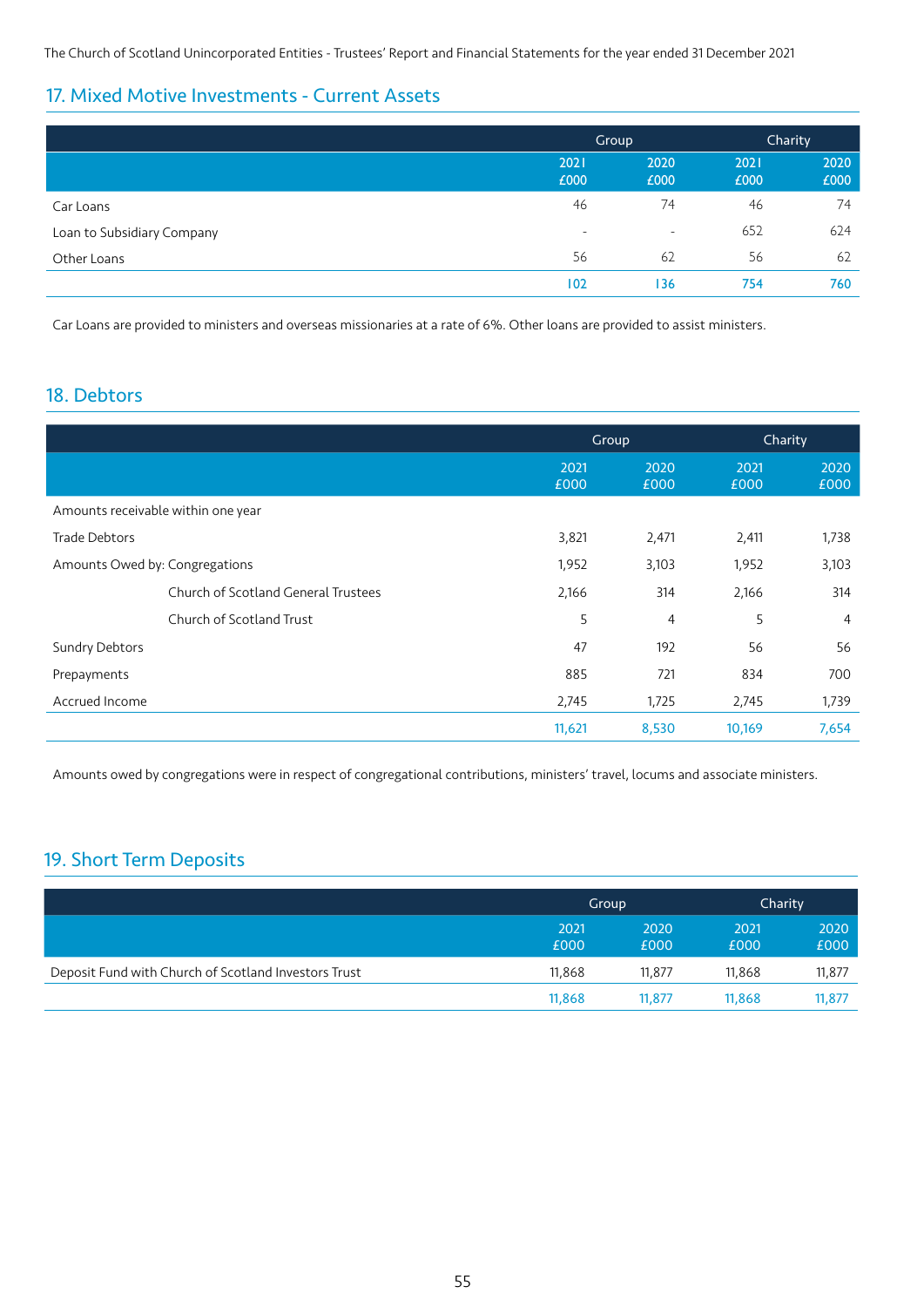### 20. Creditors: Amounts Falling Due within One Year

|                                                                   | Group        |                              | Charity      |              |
|-------------------------------------------------------------------|--------------|------------------------------|--------------|--------------|
|                                                                   | 2021<br>£000 | 2020<br>£000                 | 2021<br>£000 | 2020<br>£000 |
| <b>Trade Creditors</b>                                            | 830          | 592                          | 480          | 479          |
| Amounts Owed to: Church of Scotland Investors Trust               | 2,943        | 1,086                        | 2,943        | 1,086        |
| Church of Scotland Pension Trustees                               | 5            | 14                           | 5            | 14           |
| Congregations                                                     | 321          | $\qquad \qquad \blacksquare$ | 321          |              |
| Loan from Church of Scotland Trust to St Andrew's Galilee Limited | 49           |                              |              |              |
| Other Creditors Including Tax and Social Security                 | 3,147        | 2,664                        | 2,736        | 2,433        |
| <b>Sundry Creditors</b>                                           | 623          | 2,321                        | 517          | 1,995        |
| Accruals                                                          | 2,505        | 3,336                        | 2,411        | 3,103        |
| Deferred Income                                                   | 2,049        | 2,292                        | 896          | 1,160        |
|                                                                   | 12,472       | 12,305                       | 10,309       | 10,270       |

Deferred Income relates to payments received in advance of services being provided by the Social Care Council (£850,000), and advance payments from customers received by the Israeli trading subsidiaries (£1,153,000). The balances reported have all been deferred in the current year and will be released to income in the following year.

## Deferred Income

|                                        |              | Group        |              | <b>Charity</b> |
|----------------------------------------|--------------|--------------|--------------|----------------|
|                                        | 2021<br>£000 | 2020<br>£000 | 2021<br>£000 | 2020<br>£000   |
| Balance brought forward at 1 January   | 2,292        | 1,295        | 1,160        | 844            |
| Income deferred in the year            | 1,293        | 2,555        | 221          | 1,012          |
| Amounts released from previous periods | (1,536)      | (1,558)      | (485)        | (696)          |
| Balance carried forward at 31 December | 2.049        | 2,292        | 896          | 1,160          |

### 21. Creditors: Amounts Falling Due after One Year

|                                                                   | Group        |              | Charity                  |              |
|-------------------------------------------------------------------|--------------|--------------|--------------------------|--------------|
|                                                                   | 2021<br>£000 | 2020<br>£000 | 2021<br>£000             | 2020<br>£000 |
| Grants                                                            | 80           | 32           | 80                       | 32           |
| Loan from Church of Scotland Trust to St Andrew's Galilee Limited | 9,473        | 9,689        | $\overline{\phantom{0}}$ |              |
| Loan from Nan Stevenson Trust to Housing & Loan Fund              | 5            |              |                          |              |
|                                                                   | 9,588        | 9.726        | 85                       | 37           |

A loan agreement exists between St Andrew's Galilee Limited and the Church of Scotland Trust for the loan detailed in notes 20 and 21. Payments are made from St Andrew's Galilee Limited to the Church of Scotland Trust in line with the loan agreement. Interest is charged at 3.9% and the full term of the loan is 39 years. £49,000 is due to be repaid within 1 year as shown in Note 20.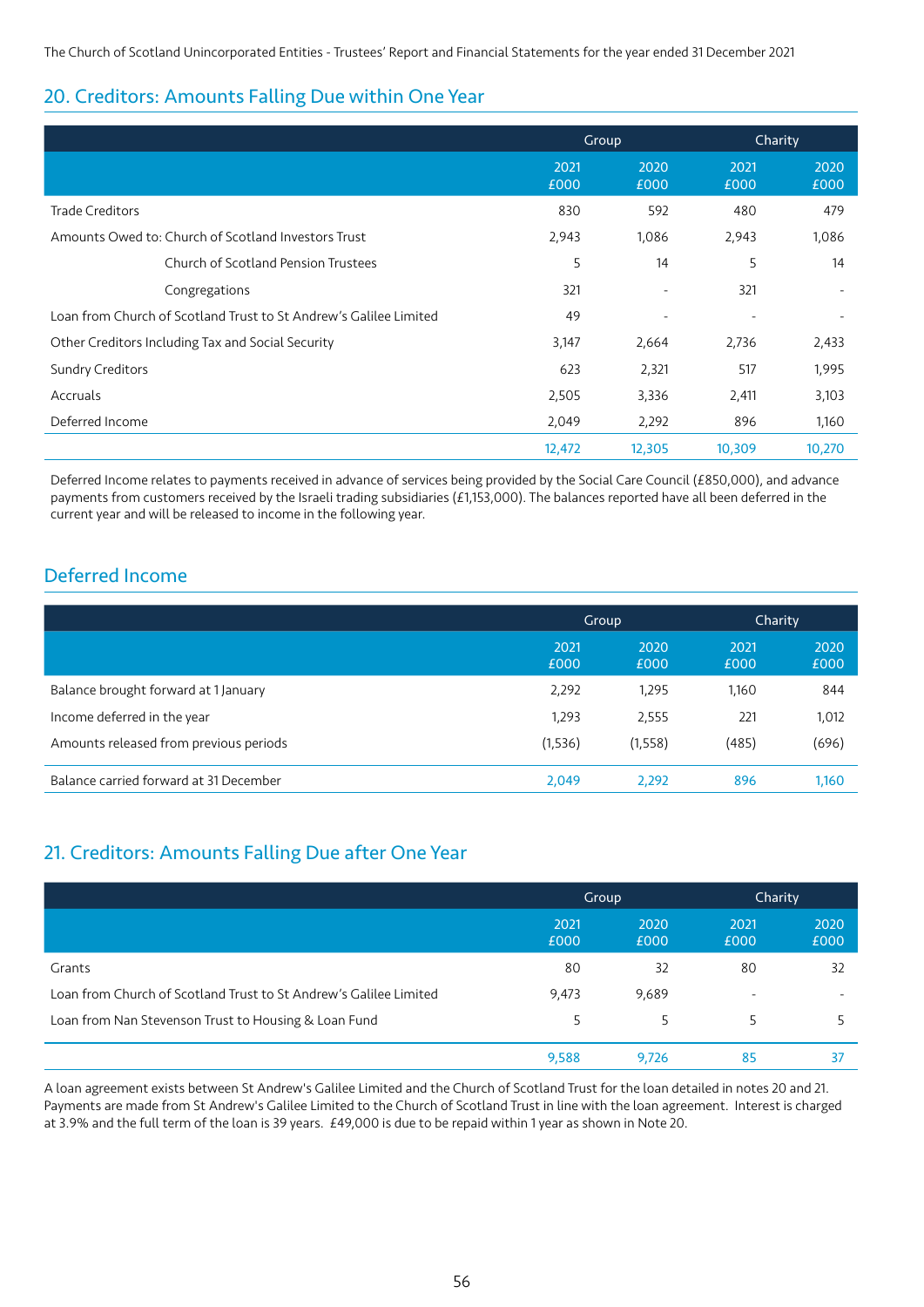### 22. Provision for Liabilities and Charges

|                                                | Group         |                                 |                                       |                      |
|------------------------------------------------|---------------|---------------------------------|---------------------------------------|----------------------|
|                                                | Other<br>£000 | <b>Onerous</b><br>Lease<br>£000 | <b>Statutory</b><br>Severence<br>£000 | <b>Total</b><br>£000 |
| Balance brought forward<br>at 1 January 2021   | 629           | 468                             | 600                                   | 1,697                |
| Utilised in the year                           | (159)         |                                 | (148)                                 | (307)                |
| Additional provision in the year               | 1,364         |                                 | 209                                   | 1,573                |
| Reversed in year                               | (188)         | $\overline{\phantom{a}}$        | $\overline{\phantom{a}}$              | (188)                |
| Balance carried forward<br>at 31 December 2021 | 1,646         | 468                             | 661                                   | 2,775                |

|                                                | Charity       |                                 |                      |  |  |  |
|------------------------------------------------|---------------|---------------------------------|----------------------|--|--|--|
|                                                | Other<br>£000 | <b>Onerous</b><br>Lease<br>£000 | <b>Total</b><br>£000 |  |  |  |
| Balance brought forward<br>at 1 January 2021   | 629           | 468                             | 1,097                |  |  |  |
| Utilised in the year                           | (159)         | $\qquad \qquad \blacksquare$    | (159)                |  |  |  |
| Additional provision in the year               | 1,364         | $\overline{\phantom{0}}$        | 1,364                |  |  |  |
| Reversed in year                               | (188)         | $\blacksquare$                  | (188)                |  |  |  |
| Balance carried forward<br>at 31 December 2021 | 1,646         | 468                             | 2,114                |  |  |  |

The onerous lease provision for dilapidations relates to a property formerly leased and then vacated in 2015 and the provision is for an ongoing dispute concerning dilapidation costs on the property. There are arbitration proceedings which are currently ongoing. The timing of the release of the severence pay provision is inherently uncertain as these are calculated by reference to the length of service of employees in Israel. Other provisions include a range of provisions covering dilapidations, redundancy costs and claims and compensation under the historic child abuse enquiry.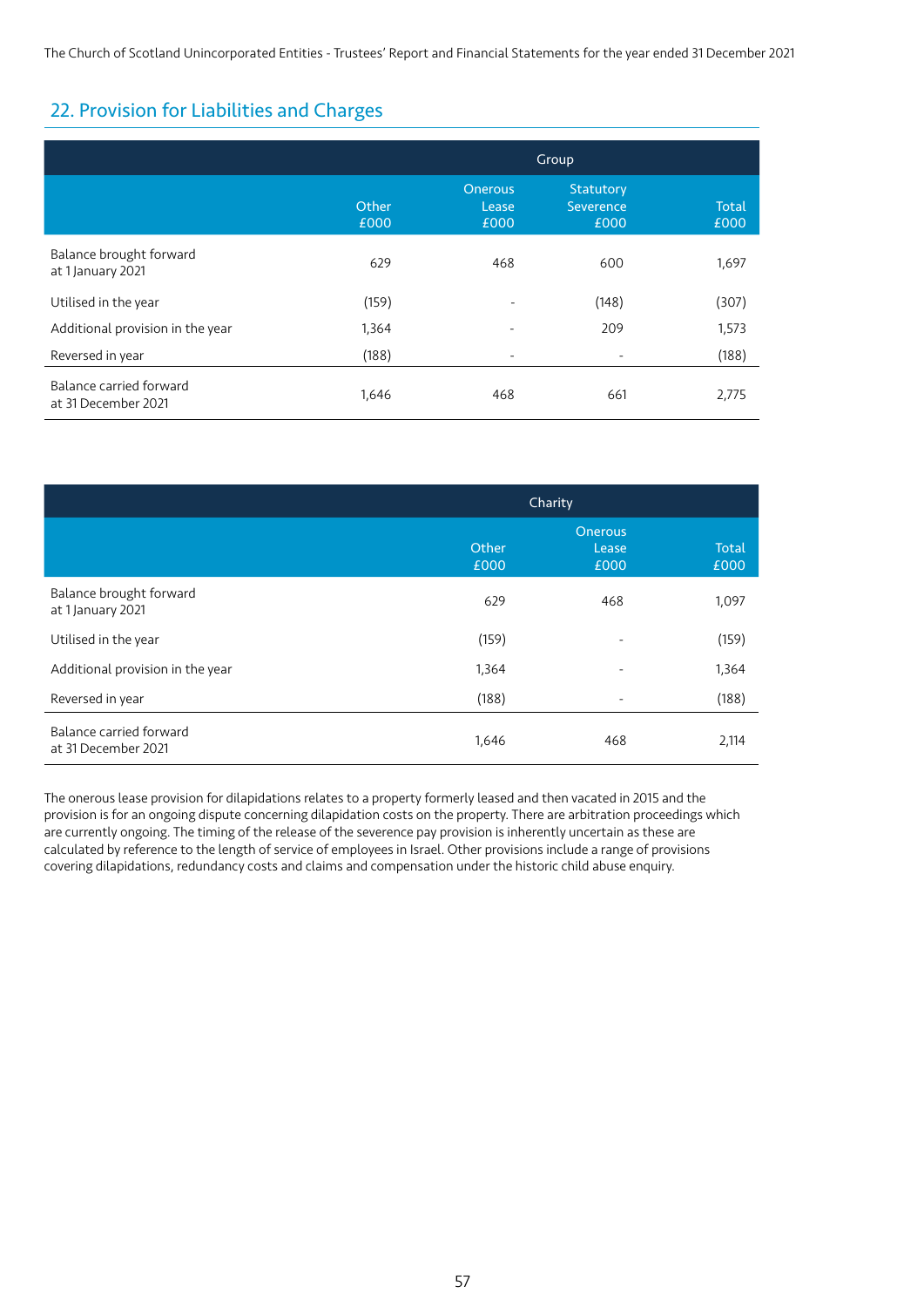### 23. Financial Instruments

The carrying amount of the financial instruments at 31 December were:

|                                                                              | Group        |              | Charity      |              |
|------------------------------------------------------------------------------|--------------|--------------|--------------|--------------|
|                                                                              | 2021<br>£000 | 2020<br>£000 | 2021<br>£000 | 2020<br>£000 |
| Financial assets at fair value through the Statement of Financial Activities |              |              |              |              |
| Unlisted investments                                                         | 149.394      | 134.464      | 150.922      | 136,040      |

### 24. Analysis of Net Assets among Funds - Group

|                                                                                                          | Unrestricted<br><b>Funds</b><br>£000 | <b>Restricted</b><br><b>Funds</b><br>£000 | Endowment<br><b>Funds</b><br>£000 | <b>Total</b><br>2021<br>£000 |
|----------------------------------------------------------------------------------------------------------|--------------------------------------|-------------------------------------------|-----------------------------------|------------------------------|
| Tangible and Intangible Fixed Assets                                                                     | 10,701                               | 35,606                                    |                                   | 46,307                       |
| Investments                                                                                              | 53,566                               | 69,883                                    | 25,945                            | 149,394                      |
| Mixed Motive Investments                                                                                 | 25                                   | 6,700                                     |                                   | 6,725                        |
| Programme Related Investments                                                                            | 9,539                                |                                           |                                   | 9,539                        |
| <b>Total Fixed Assets</b>                                                                                | 73,831                               | 112,189                                   | 25,945                            | 211,965                      |
| Net Current Assets                                                                                       | 13,654                               | 5,417                                     |                                   | 19,071                       |
| Creditors: Amounts falling due<br>after more than one year and Provisions<br>for Liabilities and Charges | (11, 578)                            | (755)                                     |                                   | (12, 333)                    |
| Pension Scheme Liability                                                                                 |                                      | (2,956)                                   |                                   | (2,956)                      |
| <b>Net Assets</b>                                                                                        | 75,907                               | 113,895                                   | 25,945                            | 215,747                      |

|                                                                                                          | Unrestricted<br><b>Funds</b><br>£000 | Restricted<br><b>Funds</b><br>£000 | Endowment<br><b>Funds</b><br>£000 | <b>Total</b><br>2020<br>£000 |
|----------------------------------------------------------------------------------------------------------|--------------------------------------|------------------------------------|-----------------------------------|------------------------------|
| Tangible and Intangible Fixed Assets                                                                     | 9,355                                | 37,164                             |                                   | 46,519                       |
| Investments                                                                                              |                                      | 111,212                            | 23,263                            | 134,475                      |
| Mixed Motive Investments                                                                                 |                                      | 6,967                              |                                   | 6,967                        |
| Programme Related Investments                                                                            |                                      | 9,612                              |                                   | 9,612                        |
| <b>Total Fixed Assets</b>                                                                                | 9,355                                | 164,955                            | 23,263                            | 197,573                      |
| Net Current Assets                                                                                       | 7,261                                | 10,670                             |                                   | 17,931                       |
| Creditors: Amounts falling due<br>after more than one year and Provisions<br>for Liabilities and Charges | (10, 289)                            | (1, 134)                           |                                   | 11,423                       |
| Pension Scheme Liability                                                                                 |                                      | (6, 747)                           |                                   | (6, 747)                     |
| <b>Net Assets</b>                                                                                        | 6,327                                | 167,744                            | 23,263                            | 197,334                      |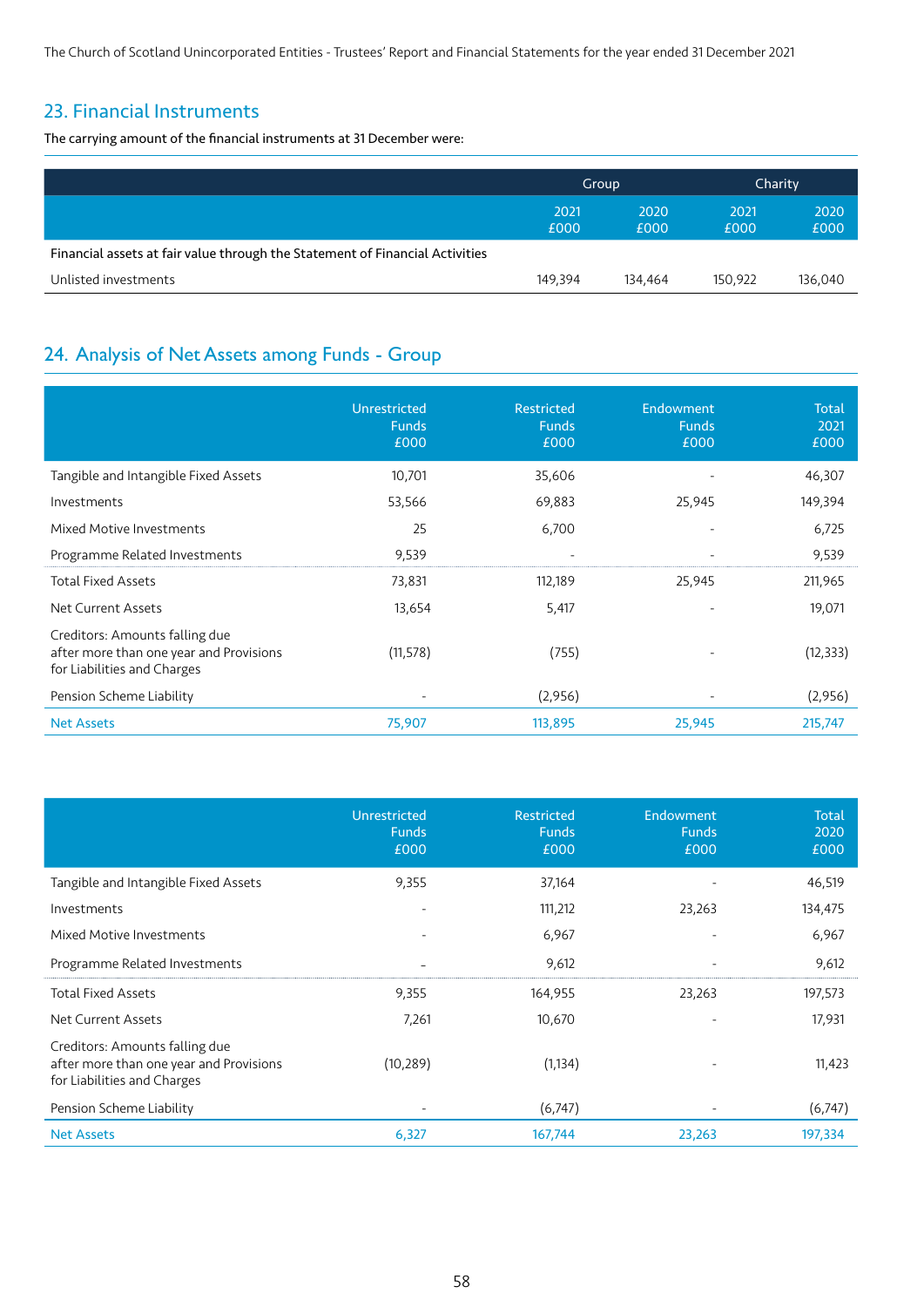# 25. Analysis of Net Assets among Funds - Charity

|                                                                                                          | Unrestricted<br><b>Funds</b><br>£000 | Restricted<br><b>Funds</b><br>£000 | Endowment<br><b>Funds</b><br>£000 | <b>Total</b><br>2021<br>£000 |
|----------------------------------------------------------------------------------------------------------|--------------------------------------|------------------------------------|-----------------------------------|------------------------------|
| Tangible and Intangible Fixed Assets                                                                     | 448                                  | 35,606                             |                                   | 36,054                       |
| Investments                                                                                              | 55,094                               | 69,883                             | 25,945                            | 150,922                      |
| Mixed Motive Investments                                                                                 | 25                                   | 6,700                              |                                   | 6,725                        |
| Programme Related Investments                                                                            | 9,539                                | $\overline{\phantom{a}}$           | -                                 | 9,539                        |
| <b>Total Fixed Assets</b>                                                                                | 65,106                               | 112,189                            | 25,945                            | 203,240                      |
| Net Current Assets                                                                                       | 13,983                               | 5,417                              |                                   | 19,400                       |
| Creditors: Amounts falling due<br>after more than one year and Provisions<br>for Liabilities and Charges | (1, 444)                             | (755)                              |                                   | (2,199)                      |
| Pension Scheme Liability                                                                                 |                                      | (2,956)                            |                                   | (2,956)                      |
| Net Assets at 31 December 2021                                                                           | 77,645                               | 113,895                            | 25,945                            | 217,485                      |

|                                                                                                          | Unrestricted<br><b>Funds</b><br>£000 | Restricted<br><b>Funds</b><br>£000 | Endowment<br><b>Funds</b><br>£000 | Total<br>2020<br>£000 |
|----------------------------------------------------------------------------------------------------------|--------------------------------------|------------------------------------|-----------------------------------|-----------------------|
| Tangible and Intangible Fixed Assets                                                                     |                                      | 36,175                             |                                   | 36,175                |
| Investments                                                                                              | 504                                  | 112,254                            | 23,263                            | 136,021               |
| Mixed Motive Investments                                                                                 |                                      | 6,967                              |                                   | 6,967                 |
| Programme Related Investments                                                                            |                                      | 9,612                              |                                   | 9,612                 |
| <b>Total Fixed Assets</b>                                                                                | 504                                  | 165,008                            | 23,263                            | 188,775               |
| Net Current Assets                                                                                       | 7,956                                | 10,691                             |                                   | 18,647                |
| Creditors: Amounts falling due<br>after more than one year and Provisions<br>for Liabilities and Charges |                                      | (1, 134)                           |                                   | (1, 134)              |
| Pension Scheme Liability                                                                                 |                                      | (6, 747)                           |                                   | (6, 747)              |
| Net Assets at 31 December 2020                                                                           | 8,460                                | 167,818                            | 23,263                            | 199,541               |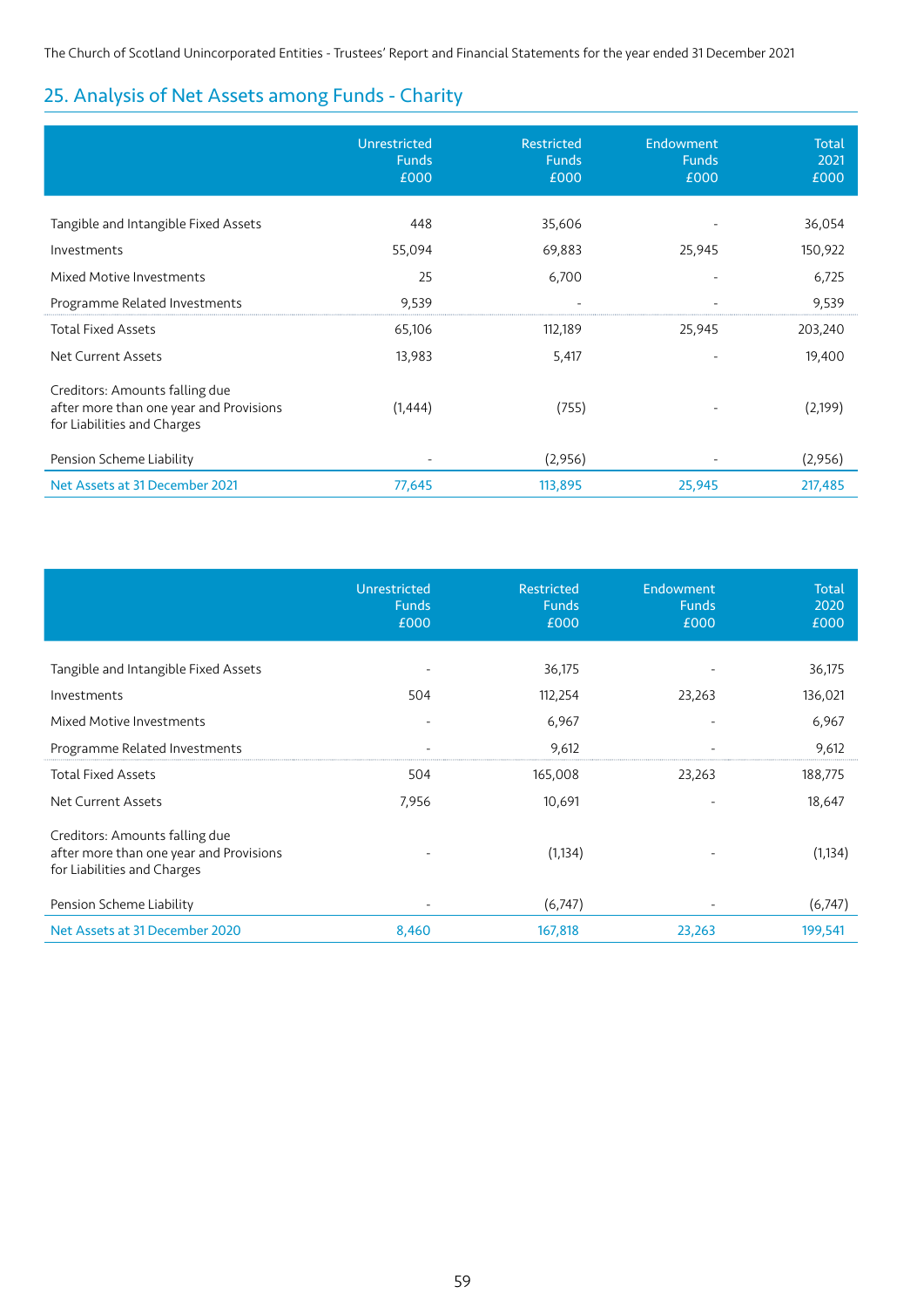## 26. Analysis of Fund Transfers - Group

|                                 | <b>Clarification and amendment of opening fund balances</b> |                          |                          |                                                 |                                                 | <b>Transfers during the year</b>                 |                                   |                                                   |  |
|---------------------------------|-------------------------------------------------------------|--------------------------|--------------------------|-------------------------------------------------|-------------------------------------------------|--------------------------------------------------|-----------------------------------|---------------------------------------------------|--|
|                                 | To<br>Unrestricted<br>£000                                  | To<br>Restricted<br>£000 | To<br>Endowment<br>£000  | Realloca-<br>tions and<br><b>Splits</b><br>£000 | Reallo-<br>cation of<br>Agency<br>Funds<br>£000 | Reclassifi-<br>cation of<br><b>Funds</b><br>£000 | Other<br><b>Transfers</b><br>£000 | Group<br><b>Total</b><br><b>Transfers</b><br>£000 |  |
| <b>Unrestricted Funds</b>       |                                                             |                          |                          |                                                 |                                                 |                                                  |                                   |                                                   |  |
| Social Care Council             |                                                             |                          |                          |                                                 |                                                 |                                                  |                                   |                                                   |  |
| Faith Nurture Forum             | 29,297                                                      |                          |                          | 16,172                                          | (45, 469)                                       |                                                  |                                   |                                                   |  |
| Faith Impact Forum              | 17,560                                                      |                          |                          | 1,343                                           | (19, 407)                                       | 2,133                                            |                                   | 1,629                                             |  |
| Support & Services              | 165                                                         |                          |                          | 1,571                                           | (1,736)                                         |                                                  |                                   |                                                   |  |
| General Fund                    | 2,161                                                       |                          |                          | (234)                                           | 66,612                                          | (10, 539)                                        | (1,085)                           | 56,915                                            |  |
| Priority Areas Properties       |                                                             |                          |                          |                                                 | $\overline{\phantom{a}}$                        | 1,594                                            |                                   | 1,594                                             |  |
| Ministries Candidates Bursaries |                                                             |                          |                          |                                                 | ÷,                                              | 1,387                                            |                                   | 1,387                                             |  |
| Study Leave Fund                |                                                             |                          |                          |                                                 | $\overline{a}$                                  | 1,419                                            |                                   | 1,419                                             |  |
| New College Funds               |                                                             |                          |                          |                                                 | $\overline{\phantom{m}}$                        | 1,030                                            |                                   | 1,030                                             |  |
| St Colm's Fund                  |                                                             |                          |                          |                                                 | ÷,                                              | 919                                              | $\overline{\phantom{a}}$          | 919                                               |  |
| Other Funds                     |                                                             |                          |                          |                                                 | $\qquad \qquad \blacksquare$                    | 1,833                                            |                                   | 1,833                                             |  |
|                                 | 49,183                                                      |                          |                          | 18,852                                          |                                                 | (224)                                            | (1,085)                           | 66,726                                            |  |
| <b>Restricted Funds</b>         |                                                             |                          |                          |                                                 |                                                 |                                                  |                                   |                                                   |  |
| Social Care Council             |                                                             |                          |                          |                                                 |                                                 | 1                                                | 1,085                             | 1,086                                             |  |
| Faith Nurture Forum             | (29,099)                                                    | 6                        |                          | (16, 728)                                       | (7,180)                                         |                                                  | $\overline{\phantom{a}}$          | (53,001)                                          |  |
| Faith Impact Forum              | (17, 560)                                                   | 58                       | $\overline{\phantom{a}}$ | (1, 175)                                        | (9,656)                                         | 74                                               | $\overline{\phantom{a}}$          | (28, 259)                                         |  |
| Support & Services              | (165)                                                       |                          |                          | (1, 322)                                        | 1,322                                           |                                                  |                                   | (165)                                             |  |
| Housing & Loan                  |                                                             |                          |                          |                                                 |                                                 |                                                  |                                   |                                                   |  |
| F G Salvesen Trust              |                                                             |                          |                          |                                                 |                                                 | (14)                                             |                                   | (14)                                              |  |
| Ministries Benevolence          |                                                             |                          |                          | 556                                             |                                                 | 2                                                |                                   | 558                                               |  |
| Faith Impact Fund               |                                                             |                          |                          |                                                 | $\overline{\phantom{a}}$                        | 1,985                                            | $\overline{\phantom{a}}$          | 1,985                                             |  |
| Faith Nurture Fund              |                                                             |                          |                          |                                                 | $\overline{\phantom{0}}$                        | 1,483                                            |                                   | 1,483                                             |  |
| Other Funds                     | (2,161)                                                     | 4                        | (295)                    | $\overline{\phantom{0}}$                        | 15,514                                          | (3,390)                                          |                                   | 9,672                                             |  |
|                                 | (48, 985)                                                   | 68                       | (295)                    | (18, 669)                                       |                                                 | 141                                              | 1,085                             | (66, 655)                                         |  |
| <b>Endowment Funds</b>          |                                                             |                          |                          |                                                 |                                                 |                                                  |                                   |                                                   |  |
| Social Care Council             |                                                             |                          |                          |                                                 |                                                 | (1)                                              |                                   | (1)                                               |  |
| Faith Nurture Forum             | (198)                                                       | (6)                      |                          |                                                 | (1,600)                                         |                                                  |                                   | (1,804)                                           |  |
| Faith Impact Forum              |                                                             | (58)                     |                          | (168)                                           | (5,257)                                         |                                                  |                                   | (5, 483)                                          |  |
| Support & Services              |                                                             |                          |                          | (249)                                           | 249                                             |                                                  |                                   |                                                   |  |
| Augusta Lamont Bequest          |                                                             |                          |                          | 3,333                                           |                                                 |                                                  | $\overline{\phantom{a}}$          | 3,333                                             |  |
| Craigfoodie Endowment           |                                                             |                          |                          | 969                                             |                                                 |                                                  |                                   | 969                                               |  |
| Erskine Cunnigham Hill Trust    |                                                             |                          |                          | 1,372                                           |                                                 |                                                  |                                   | 1,372                                             |  |
| Other Funds                     |                                                             | (4)                      | 295                      | (5,440)                                         | 6,608                                           | 84                                               |                                   | 1,543                                             |  |
|                                 | (198)                                                       | (68)                     | 295                      | (183)                                           |                                                 | 83                                               |                                   | (71)                                              |  |
|                                 |                                                             |                          |                          |                                                 |                                                 |                                                  |                                   |                                                   |  |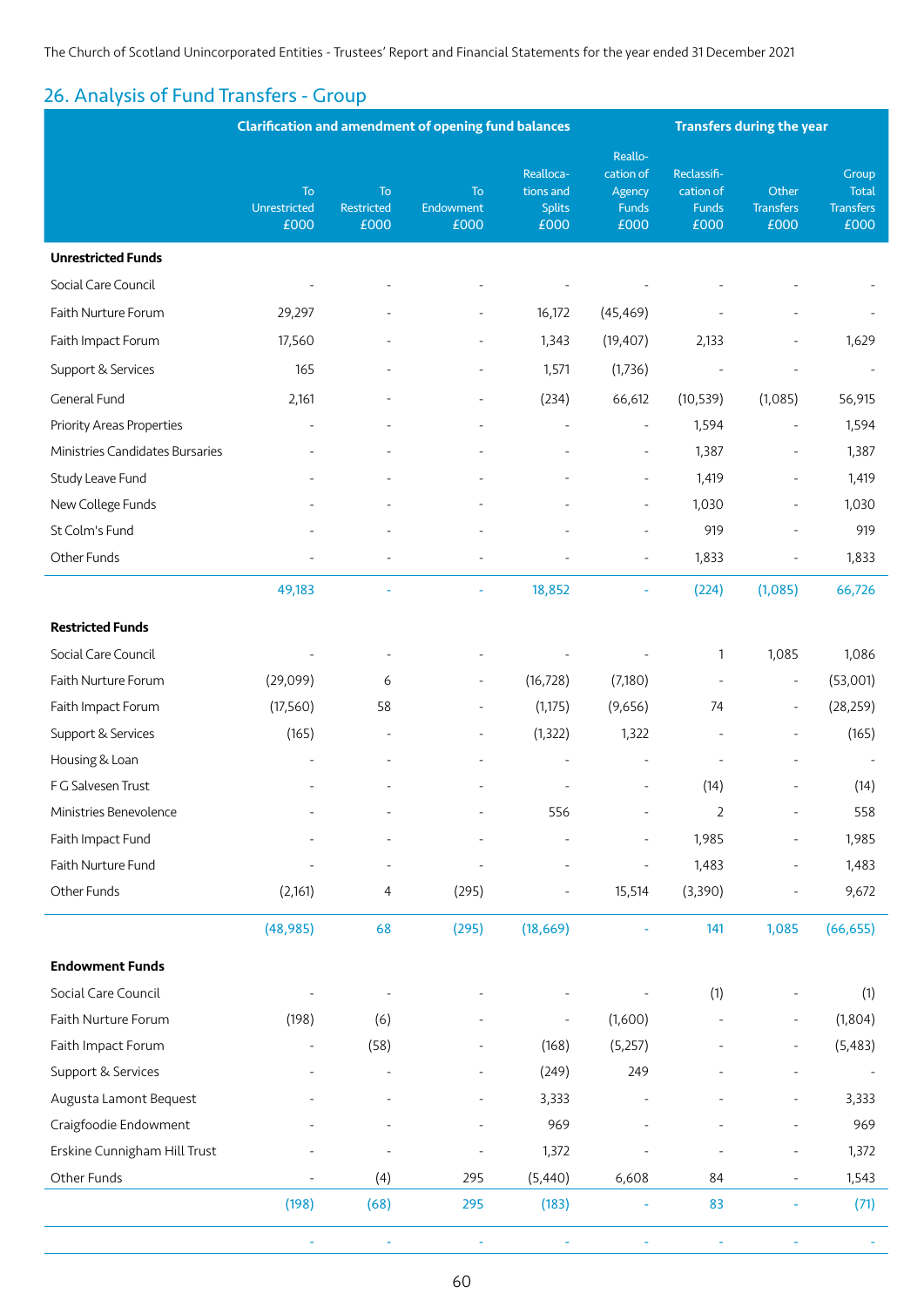# 26. Analysis of Fund Transfers - Charity

|                                 | <b>Clarification and amendment of opening fund balances</b><br><b>Transfers during the year</b> |                          |                         |                                                 |                                                 |                                           |                                   |                                                     |
|---------------------------------|-------------------------------------------------------------------------------------------------|--------------------------|-------------------------|-------------------------------------------------|-------------------------------------------------|-------------------------------------------|-----------------------------------|-----------------------------------------------------|
|                                 | To<br>Unrestricted<br>£000                                                                      | To<br>Restricted<br>£000 | To<br>Endowment<br>£000 | Realloca-<br>tions and<br><b>Splits</b><br>£000 | Reallo-<br>cation of<br>Agency<br>Funds<br>£000 | Reclassifi-<br>cation of<br>Funds<br>£000 | Other<br><b>Transfers</b><br>£000 | Charity<br><b>Total</b><br><b>Transfers</b><br>£000 |
| <b>Unrestricted Funds</b>       |                                                                                                 |                          |                         |                                                 |                                                 |                                           |                                   |                                                     |
| Social Care Council             |                                                                                                 |                          |                         |                                                 |                                                 |                                           |                                   |                                                     |
| Faith Nurture Forum             | 29,297                                                                                          |                          |                         | 16,172                                          | (45, 469)                                       |                                           |                                   |                                                     |
| Faith Impact Forum              | 17,560                                                                                          |                          |                         | 1,343                                           | (19, 407)                                       |                                           |                                   | (504)                                               |
| Support & Services              | 165                                                                                             |                          |                         | 1,571                                           | (1,736)                                         |                                           |                                   |                                                     |
| General Fund                    | 2,161                                                                                           |                          |                         | (234)                                           | 66,612                                          | (8, 332)                                  | (1,085)                           | 59,122                                              |
| Priority Areas Properties       |                                                                                                 |                          |                         |                                                 | ÷,                                              | 1,594                                     |                                   | 1,594                                               |
| Ministries Candidates Bursaries |                                                                                                 |                          |                         |                                                 | $\overline{a}$                                  | 1,387                                     | $\overline{\phantom{a}}$          | 1,387                                               |
| Study Leave Fund                |                                                                                                 |                          |                         |                                                 | ÷,                                              | 1,419                                     |                                   | 1,419                                               |
| New College Funds               |                                                                                                 |                          |                         |                                                 | ÷,                                              | 1,030                                     |                                   | 1,030                                               |
| St Colm's Fund                  |                                                                                                 |                          |                         |                                                 |                                                 | 919                                       |                                   | 919                                                 |
| Other Funds                     |                                                                                                 |                          |                         |                                                 | $\overline{\phantom{0}}$                        | 1,833                                     |                                   | 1,833                                               |
|                                 | 49,183                                                                                          |                          |                         | 18,852                                          | ÷,                                              | (150)                                     | (1,085)                           | 66,800                                              |
| <b>Restricted Funds</b>         |                                                                                                 |                          |                         |                                                 |                                                 |                                           |                                   |                                                     |
| Social Care Council             |                                                                                                 |                          |                         |                                                 |                                                 | 1                                         | 1,085                             | 1,086                                               |
| Faith Nurture Forum             | (29,099)                                                                                        | 6                        |                         | (16, 728)                                       | (7,180)                                         |                                           | $\overline{\phantom{a}}$          | (53,001)                                            |
| Faith Impact Forum              | (17, 560)                                                                                       | 58                       |                         | (1, 175)                                        | (9,656)                                         |                                           | $\overline{\phantom{a}}$          | (28, 333)                                           |
| Support & Services              | (165)                                                                                           | $\overline{\phantom{a}}$ |                         | (1, 322)                                        | 1,322                                           |                                           |                                   | (165)                                               |
| Housing & Loan                  |                                                                                                 |                          |                         |                                                 |                                                 |                                           |                                   |                                                     |
| F G Salvesen Trust              |                                                                                                 |                          |                         |                                                 |                                                 | (14)                                      |                                   | (14)                                                |
| Ministries Benevolence          |                                                                                                 |                          |                         | 556                                             |                                                 | 2                                         |                                   | 558                                                 |
| Faith Impact Fund               |                                                                                                 |                          |                         |                                                 |                                                 | 1,985                                     |                                   | 1,985                                               |
| Faith Nurture Fund              |                                                                                                 |                          |                         |                                                 |                                                 | 1,483                                     |                                   | 1,483                                               |
| Other Funds                     | (2,161)                                                                                         | 4                        | (295)                   | $\overline{\phantom{0}}$                        | 15,514                                          | (3,390)                                   |                                   | 9,672                                               |
|                                 | (48, 985)                                                                                       | 68                       | (295)                   | (18, 669)                                       |                                                 | 67                                        | 1,085                             | (66, 729)                                           |
| <b>Endowment Funds</b>          |                                                                                                 |                          |                         |                                                 |                                                 |                                           |                                   |                                                     |
| Social Care Council             |                                                                                                 |                          |                         |                                                 |                                                 | (1)                                       |                                   | (1)                                                 |
| Faith Nurture Forum             | (198)                                                                                           | (6)                      |                         | $\qquad \qquad \blacksquare$                    | (1,600)                                         |                                           | $\overline{\phantom{a}}$          | (1,804)                                             |
| Faith Impact Forum              |                                                                                                 | (58)                     |                         | (168)                                           | (5,257)                                         |                                           |                                   | (5, 483)                                            |
| Support & Services              |                                                                                                 |                          |                         | (249)                                           | 249                                             |                                           |                                   |                                                     |
| Augusta Lamont Bequest          |                                                                                                 |                          |                         | 3,333                                           |                                                 |                                           |                                   | 3,333                                               |
| Craigfoodie Endowment           |                                                                                                 |                          |                         | 969                                             |                                                 |                                           |                                   | 969                                                 |
| Erskine Cunnigham Hill Trust    |                                                                                                 |                          |                         | 1,372                                           |                                                 |                                           |                                   | 1,372                                               |
| Other Funds                     |                                                                                                 | (4)                      | 295                     | (5, 440)                                        | 6,608                                           | 84                                        |                                   | 1,543                                               |
|                                 | (198)                                                                                           | (68)                     | 295                     | (183)                                           |                                                 | 83                                        |                                   | (71)                                                |
|                                 |                                                                                                 |                          |                         |                                                 |                                                 |                                           |                                   |                                                     |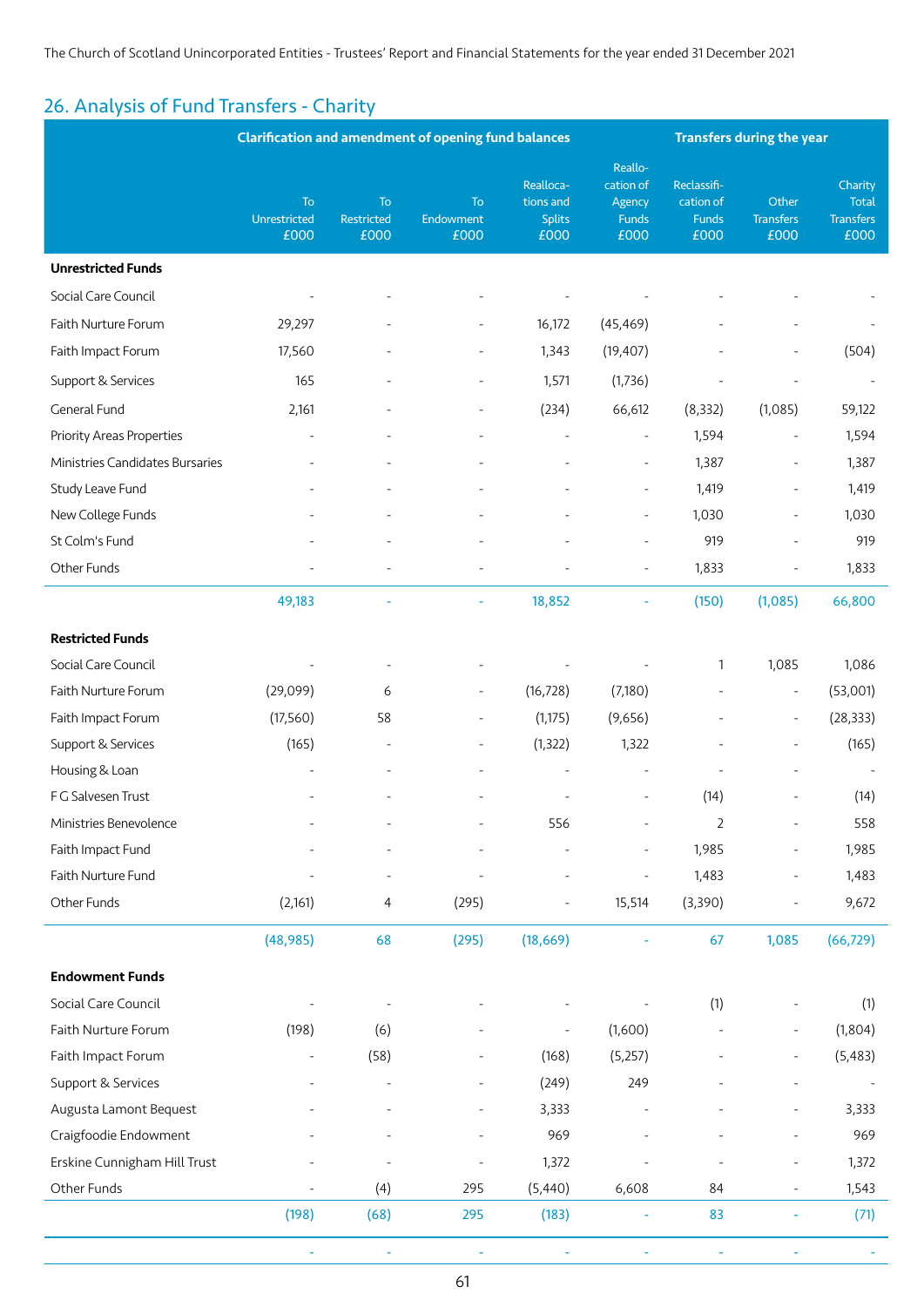## 26. Analysis of Fund Transfers (cont)

The accounting for funds was reviewed and amended in 2021. Previously funds had been internally allocated by the Trustees to a specific agency and therefore classified as restricted to that agency. These funds, however, were not restricted in the legal sense/for a particular purpose as stipulated by a donor, and therefore should have been shown as unrestricted. This treatment has been amended in the year. Funds are now recognised/classified as restricted by their purpose rather than by allocation to a specific agency, and all unrestricted funds have been transferred to the General Fund in the year. The purpose of a fund is no longer tied to a specific Agency, and all funds are directly controlled by the Trustees. This amendment resulted in the majority of transfers in the year as the classification of funds was changed.

In 2020 some funds, including unrealised investment gains/losses were grouped together. Under the reclassification exercise these have now been split and reallocated to the specific funds to which they relate – this has resulted in the transfers under reallocations and splits.

Transfers outwith the above amendments relate to reclassifications in the year including the recognition of certain designated and restricted funds to classify funds by purpose, which had previously been included in the funds allocated by Agency. Other transfers includes the transfer of funds from the General Fund to CrossReach made during the year.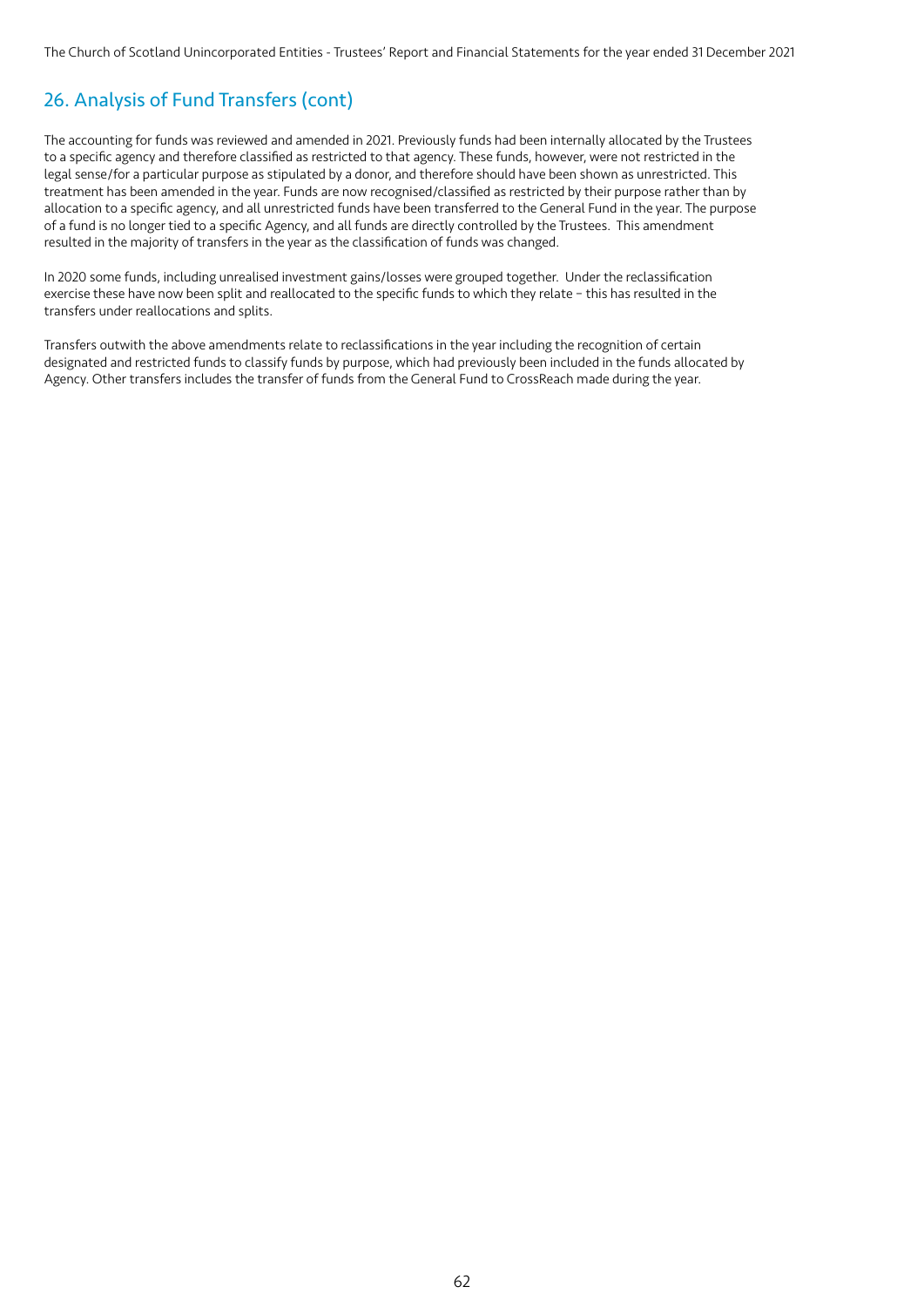## 27. Unrestricted Funds - Group and Charity

| Group                           |                          |                |                     |                                  |                                          |                           |
|---------------------------------|--------------------------|----------------|---------------------|----------------------------------|------------------------------------------|---------------------------|
|                                 | At 1 Jan<br>2021<br>£000 | Income<br>£000 | Expenditure<br>£000 | Fund<br><b>Transfers</b><br>£000 | <b>Other Gains</b><br>and Losses<br>£000 | At 31 Dec<br>2021<br>£000 |
| Faith Impact Forum              | (1,629)                  |                |                     | 1,629                            |                                          |                           |
| General Fund                    | 7,956                    | 53,628         | (55,259)            | 56,915                           | 3,971                                    | 67,211                    |
| <b>Total General Funds</b>      | 6,327                    | 53,628         | (55,259)            | 58,544                           | 3,971                                    | 67,211                    |
| Priority Areas Properties       |                          | 31             |                     | 1,594                            | 173                                      | 1,798                     |
| Ministries Candidates Bursaries |                          | 30             | (48)                | 1,387                            | 166                                      | 1,535                     |
| Study Leave Fund                |                          | 38             | (22)                | 1,419                            | 29                                       | 1,464                     |
| New College Funds               | $\overline{\phantom{a}}$ | 23             | (32)                | 1,030                            | 105                                      | 1,126                     |
| St Colm's Fund                  |                          | 20             | 3                   | 919                              | 114                                      | 1,056                     |
| Other Designated Funds          | $\overline{\phantom{0}}$ | 173            | (368)               | 1,833                            | 79                                       | 1,717                     |
| <b>Total Designated Funds</b>   |                          | 315            | (467)               | 8,182                            | 666                                      | 8,696                     |
| <b>Total Unrestricted Funds</b> | 6,327                    | 53,943         | (55, 726)           | 66,726                           | 4,637                                    | 75,907                    |

### Charity

|                                 | At 1 Jan<br>2021<br>£000 | Income<br>£000 | Expenditure<br>£000 | Fund<br><b>Transfers</b><br>£000 | <b>Other Gains</b><br>and Losses<br>£000 | At 31 Dec<br>2021<br>£000 |
|---------------------------------|--------------------------|----------------|---------------------|----------------------------------|------------------------------------------|---------------------------|
| Faith Impact Forum              | 504                      |                |                     | (504)                            |                                          |                           |
| General Fund                    | 7,956                    | 45,301         | (47, 377)           | 59,122                           | 3,947                                    | 68,949                    |
| <b>Total General Funds</b>      | 8,460                    | 45,301         | (47, 377)           | 58,618                           | 3,947                                    | 68,949                    |
| Priority Areas Properties       | $\overline{a}$           | 31             |                     | 1,594                            | 173                                      | 1,798                     |
| Ministries Candidates Bursaries |                          | 30             | (48)                | 1,387                            | 166                                      | 1,535                     |
| Study Leave Fund                |                          | 38             | (22)                | 1,419                            | 29                                       | 1,464                     |
| New College Funds               |                          | 23             | (32)                | 1,030                            | 105                                      | 1,126                     |
| St Colm's Fund                  |                          | 20             | 3                   | 919                              | 114                                      | 1,056                     |
| Other Designated Funds          |                          | 173            | (368)               | 1,833                            | 79                                       | 1,717                     |
| <b>Total Designated Funds</b>   |                          | 315            | (467)               | 8,182                            | 666                                      | 8,696                     |
| <b>Total Unrestricted Funds</b> | 8,460                    | 45,616         | (47, 844)           | 66,800                           | 4,613                                    | 77,645                    |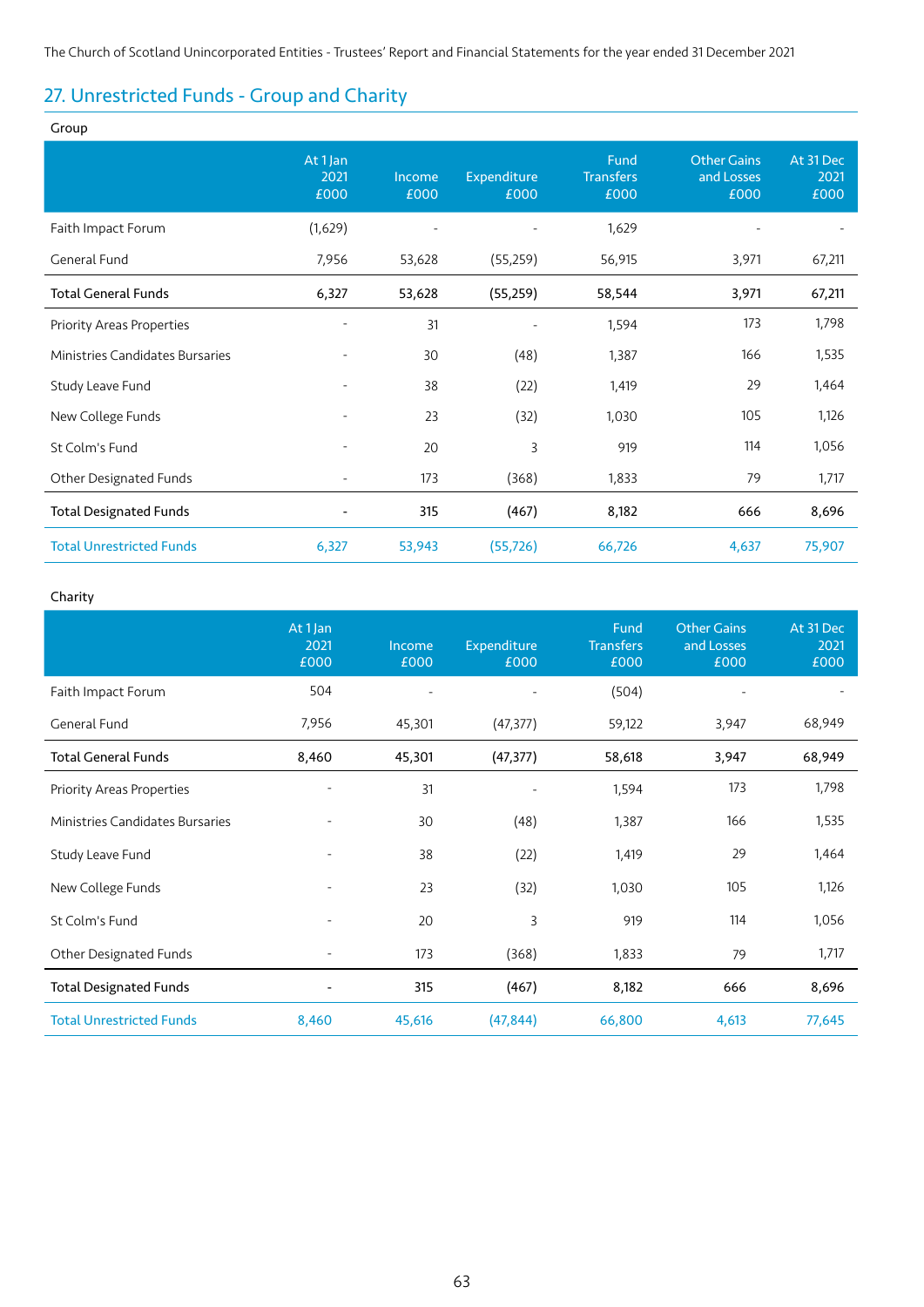## 27. Unrestricted Funds - Group and Charity (cont)

Group

|                     | At 1 Jan<br>2020<br>£000 | Income<br>£000 | Expenditure<br>£000      | <b>Fund</b><br><b>Transfers</b><br>£000 | Other Recognised<br><b>Gains and Losses</b><br>£000 | At 31 Dec<br>2020<br>£000 |
|---------------------|--------------------------|----------------|--------------------------|-----------------------------------------|-----------------------------------------------------|---------------------------|
| Social Care Council | $\overline{\phantom{a}}$ | 178            | -                        | (178)                                   |                                                     |                           |
| Faith Nurture Forum | 4                        | 1,365          | (604)                    | (765)                                   |                                                     |                           |
| Faith Impact Forum  | (806)                    | 5,859          | (5,970)                  | (200)                                   | (512)                                               | (1,629)                   |
| Support & Services  | $\overline{\phantom{a}}$ | 1,701          | (1, 373)                 | (328)                                   |                                                     |                           |
| Other Funds         | 7,358                    | 653            | $\overline{\phantom{a}}$ | (55)                                    | ۰.                                                  | 7,956                     |
|                     | 6,556                    | 9,756          | (7,947)                  | (1,526)                                 | (512)                                               | 6,327                     |

#### Charity

|                     | At 1 Jan<br>2020<br>£000 | Income<br>£000 | Expenditure<br>£000      | Fund<br><b>Transfers</b><br>£000 | At 31 Dec<br>2020<br>£000 |
|---------------------|--------------------------|----------------|--------------------------|----------------------------------|---------------------------|
| Social Care Council | $\overline{\phantom{a}}$ | 178            | $\overline{\phantom{a}}$ | (178)                            | $\overline{\phantom{a}}$  |
| Faith Nurture Forum | 4                        | 1,365          | (604)                    | (765)                            | $\overline{\phantom{a}}$  |
| Faith Impact Forum  | 504                      | 632            | (432)                    | (200)                            | 504                       |
| Support & Services  | $\overline{\phantom{a}}$ | 1,701          | (1, 373)                 | (328)                            | $\overline{\phantom{a}}$  |
| Other Funds         | 7,358                    | 653            | $\overline{\phantom{a}}$ | (55)                             | 7,956                     |
|                     | 7,866                    | 4,529          | (2,409)                  | (1,526)                          | 8,460                     |

In 2021 there was a foreign currency translation gain of  $E24,000$  upon consolidation of the net assets of the Israeli Subsidiaries as disclosed in Note 30 (2020: loss £512,000).

The purpose of the five main designated funds at 31 December 2021 which make up over 80% of the total designated funds and are disclosed in the note above are as follows:

Priority Areas Properties. This fund is used to cover the costs of priority areas.

Ministries Candidates Bursaries Fund. This is used to fund bursaries for candidates training for Ministry.

Study Leave Fund. This is used to fund study leave costs for ministers, probationers and others within the Church.

New College funds. These are funds which are designated for use by New College.

St Colm's Fund. The fund is to promote practical and community training with ecumenical, experiential, inter-faith and international emphasis, especially involving and supporting women.

Transfers in the year are detailed in note 26.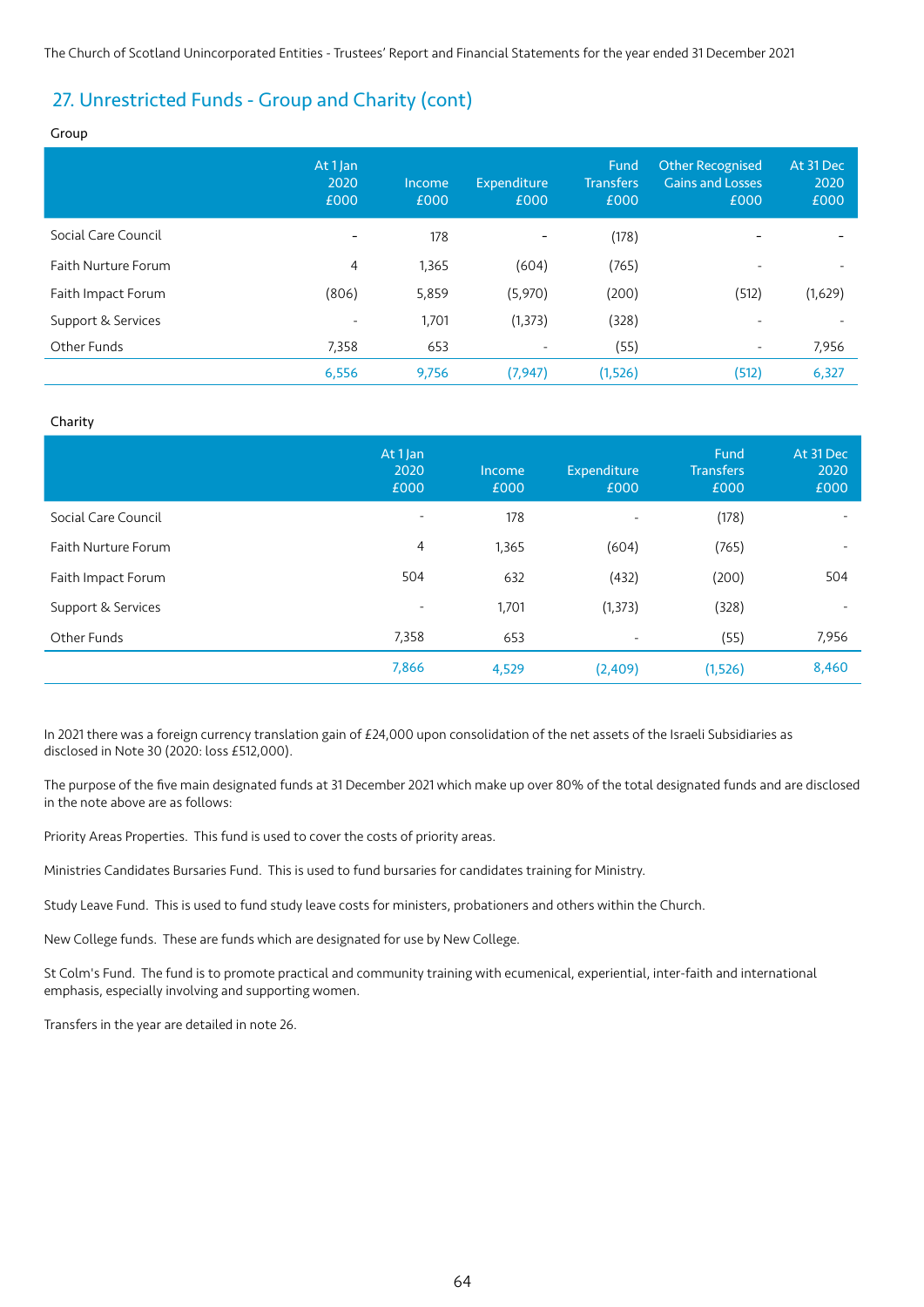## 28. Restricted Funds - Group and Charity

### Group

|                             | <b>Balance</b><br>1 Jan<br>2021<br>£000 | Income<br>£000           | Expenditure<br>£000      | Net Gains on<br>Investment<br><b>Assets</b><br>£000 | Fund<br><b>Transfers</b><br>£000 | Other<br>recognised<br><b>Gains and</b><br>Losses<br>£000 | <b>Balance</b><br>31 Dec<br>2021<br>£000 |
|-----------------------------|-----------------------------------------|--------------------------|--------------------------|-----------------------------------------------------|----------------------------------|-----------------------------------------------------------|------------------------------------------|
| Social Care Council         | 19,372                                  | 51,282                   | (50, 774)                | 976                                                 | 1,086                            |                                                           | 21,942                                   |
| Faith Nurture Forum         | 53,001                                  | $\overline{\phantom{a}}$ | $\overline{\phantom{a}}$ | $\overline{\phantom{a}}$                            | (53,001)                         |                                                           | $\overline{\phantom{a}}$                 |
| Faith Impact Forum          | 28,259                                  |                          |                          | $\overline{\phantom{a}}$                            | (28, 259)                        |                                                           |                                          |
| Support & Services          | 165                                     |                          |                          |                                                     | (165)                            |                                                           |                                          |
| Housing & Loan              | 47,415                                  | 3,208                    | (489)                    | 1,853                                               | $\overline{\phantom{a}}$         | $\overline{\phantom{a}}$                                  | 51,987                                   |
| F G Salvesen Trust          | 16,964                                  | 413                      | (287)                    | 919                                                 | (14)                             | $\overline{\phantom{a}}$                                  | 17,995                                   |
| Ministries Benevolence Fund | 1,214                                   | 37                       | (57)                     | 201                                                 | 558                              |                                                           | 1,953                                    |
| Faith Impact Fund           |                                         | 66                       | (30)                     | 26                                                  | 1,985                            |                                                           | 2,047                                    |
| Faith Nurture Fund          | $\overline{\phantom{a}}$                | 39                       | (45)                     | 1                                                   | 1,483                            |                                                           | 1,478                                    |
| Other Funds                 | 8,101                                   | 1,655                    | (1, 351)                 | 1,372                                               | 9,672                            |                                                           | 19,449                                   |
|                             | 174,491                                 | 56,700                   | (53,033)                 | 5,348                                               | (66, 655)                        |                                                           | 116,851                                  |
| Pensions Reserve            | (6,747)                                 |                          | (3,685)                  |                                                     |                                  | 7,476                                                     | (2,956)                                  |
|                             | 167,744                                 | 56,700                   | (56, 718)                | 5,348                                               | (66, 655)                        | 7,476                                                     | 113,895                                  |

### Charity

|                             | <b>Balance</b><br>1 Jan<br>2021<br>£000 | Income<br>£000           | Expenditure<br>£000      | Net Gains on<br>Investment<br><b>Assets</b><br>£000 | Fund<br><b>Transfers</b><br>£000 | Other<br>recognised<br><b>Gains and</b><br><b>Losses</b><br>£000 | <b>Balance</b><br>31 Dec<br>2021<br>£000 |
|-----------------------------|-----------------------------------------|--------------------------|--------------------------|-----------------------------------------------------|----------------------------------|------------------------------------------------------------------|------------------------------------------|
| Social Care Council         | 19,372                                  | 51,282                   | (50, 774)                | 976                                                 | 1,086                            |                                                                  | 21,942                                   |
| Faith Nurture Forum         | 53,001                                  | $\overline{\phantom{a}}$ | $\overline{\phantom{a}}$ | $\overline{\phantom{a}}$                            | (53,001)                         |                                                                  |                                          |
| Faith Impact Forum          | 28,333                                  | $\overline{\phantom{a}}$ | $\overline{\phantom{a}}$ | $\overline{\phantom{a}}$                            | (28, 333)                        |                                                                  |                                          |
| Support & Services          | 165                                     | $\overline{\phantom{a}}$ |                          |                                                     | (165)                            |                                                                  |                                          |
| Housing & Loan              | 47,415                                  | 3,208                    | (489)                    | 1,853                                               |                                  |                                                                  | 51,987                                   |
| F G Salvesen Trust          | 16,964                                  | 413                      | (287)                    | 919                                                 | (14)                             |                                                                  | 17,995                                   |
| Ministries Benevolence Fund | 1,214                                   | 37                       | (57)                     | 201                                                 | 558                              |                                                                  | 1,953                                    |
| Faith Impact Fund           | $\overline{\phantom{a}}$                | 66                       | (30)                     | 26                                                  | 1,985                            |                                                                  | 2,047                                    |
| Faith Nurture Fund          | $\overline{\phantom{m}}$                | 39                       | (45)                     | 1                                                   | 1,483                            |                                                                  | 1,478                                    |
| Other Funds                 | 8,101                                   | 1,655                    | (1, 351)                 | 1,372                                               | 9,672                            |                                                                  | 19,449                                   |
|                             | 174,565                                 | 56,700                   | (53, 033)                | 5,348                                               | (66, 729)                        |                                                                  | 116,851                                  |
| Pensions Reserve            | (6, 747)                                | $\overline{\phantom{a}}$ | (3,685)                  | $\overline{\phantom{a}}$                            | $\overline{\phantom{a}}$         | 7,476                                                            | (2,956)                                  |
|                             | 167,818                                 | 56,700                   | (56, 718)                | 5,348                                               | (66,729)                         | 7,476                                                            | 113,895                                  |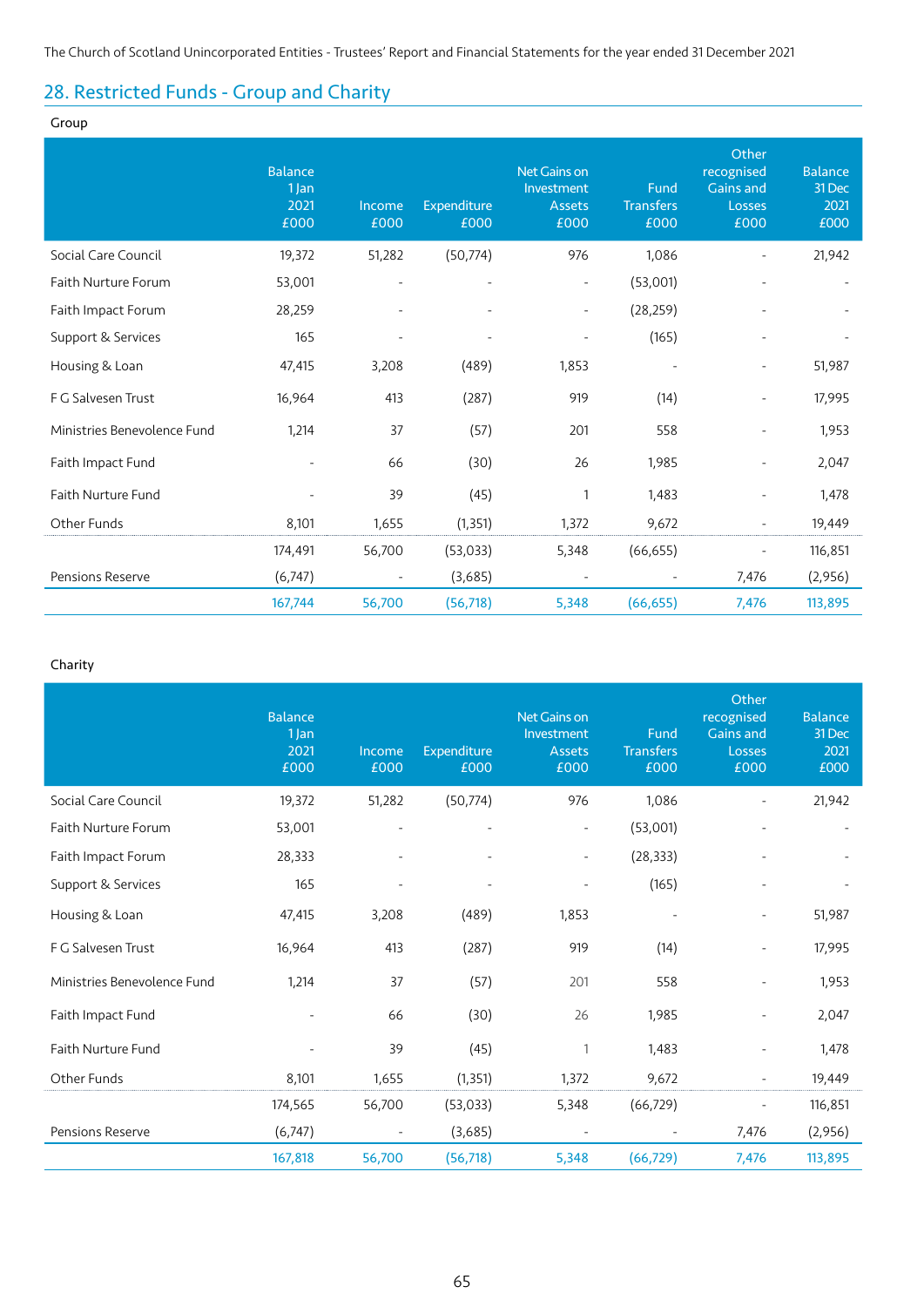### 28. Restricted Funds - Group and Charity (cont)

Group

|                     | <b>Balance</b><br>1 Jan<br>2020<br>£000 | Income<br>£000           | Expenditure<br>£000 | <b>Net Gains on</b><br>Investment<br><b>Assets</b><br>£000 | Fund<br><b>Transfers</b><br>£000 | Other<br>recognised<br>Gains and<br>Losses<br>£000 | <b>Balance</b><br>31 Dec<br>2020<br>£000 |
|---------------------|-----------------------------------------|--------------------------|---------------------|------------------------------------------------------------|----------------------------------|----------------------------------------------------|------------------------------------------|
| Social Care Council | 22,732                                  | 42,092                   | (46,904)            | (292)                                                      | 1,744                            |                                                    | 19,372                                   |
| Faith Nurture Forum | 53,005                                  | 38,772                   | (40, 577)           | (1, 431)                                                   | 4,446                            | $\overline{\phantom{0}}$                           | 54,215                                   |
| Faith Impact Forum  | 46,223                                  | 1,422                    | (2, 410)            | (938)                                                      | 926                              | -                                                  | 45,223                                   |
| Support & Services  | 391                                     | (4)                      | (4,386)             |                                                            | 4,217                            | (53)                                               | 165                                      |
| Other Funds         | 52,865                                  | 12,264                   | (2,622)             | (571)                                                      | (6, 420)                         |                                                    | 55,516                                   |
|                     | 175,216                                 | 94,546                   | (96, 899)           | (3,232)                                                    | 4,913                            | (53)                                               | 174,491                                  |
| Pensions Reserve    | (3,754)                                 | $\overline{\phantom{a}}$ | (9,170)             |                                                            |                                  | 6,177                                              | (6,747)                                  |
|                     | 171,462                                 | 94,546                   | (106, 069)          | (3,232)                                                    | 4,913                            | 6,124                                              | 167,744                                  |

#### Charity

|                     | <b>Balance</b><br>1 Jan<br>2020<br>£000 | Income<br>£000 | Expenditure<br>£000 | <b>Net Gains on</b><br>Investment<br><b>Assets</b><br>£000 | Fund<br><b>Transfers</b><br>£000 | Actuarial<br>Gains<br>£000 | <b>Balance</b><br>31 Dec<br>2020<br>£000 |
|---------------------|-----------------------------------------|----------------|---------------------|------------------------------------------------------------|----------------------------------|----------------------------|------------------------------------------|
| Social Care Council | 22,732                                  | 42,092         | (46,904)            | (292)                                                      | 1,744                            |                            | 19,372                                   |
| Faith Nurture Forum | 53,005                                  | 38,772         | (40, 577)           | (1, 431)                                                   | 4,446                            |                            | 54,215                                   |
| Faith Impact Forum  | 46,223                                  | 1,422          | (2, 336)            | (938)                                                      | 926                              | -                          | 45,297                                   |
| Support & Services  | 391                                     | (4)            | (4, 439)            |                                                            | 4,217                            |                            | 165                                      |
| Other Funds         | 52,865                                  | 12,264         | (2,622)             | (571)                                                      | (6, 420)                         |                            | 55,516                                   |
|                     | 175,216                                 | 94,546         | (96, 878)           | (3,232)                                                    | 4,913                            | $\overline{\phantom{0}}$   | 174,565                                  |
| Pensions Reserve    | (3,754)                                 | -              | (9,170)             |                                                            |                                  | 6,177                      | (6,747)                                  |
|                     | 171,462                                 | 94,546         | (106, 048)          | (3,232)                                                    | 4,913                            | 6,177                      | 167,818                                  |

Material funds have been shown separately in this note.

The restrictions on the use of the funds disclosed above are:

Social Care Council – funds received by CrossReach specifically for the provision of care to specific individuals.

Faith Nurture Fund – various donations and grants received from donors specifically for use by the Faith Nurture Forum.

Faith Impact Fund – various donations and grants received from donors specifically for use by the Faith Impact Forum.

Housing and Loan – for providing support to retired Church of Scotland ministers, and widows, widowers, separated or divorced spouses and separated or former civil partners of Church of Scotland ministers, in need of help with housing.

FG Salvesen Trust – for any purposes (including, where appropriate, the rendering of financial assistance to indigenous Churches) which, in the opinion of the [Salvesen trustees] provide or assist in providing the ordinances of religion to Scots in any part of the world outwith the United Kingdom of Great Britain and Northern Ireland.

Ministries Benevolence Fund – to provide grants for support to any retired person who has been ordained or commissioned for the Ministry of the Church of Scotland; widow, widower, spouse or former spouse and/or child of a person who has been ordained or commissioned for the Ministry of the Church of Scotland; anyone involved in active Ministry within the Church of Scotland; who is in need.

Fund transfers are detailed in Note 26.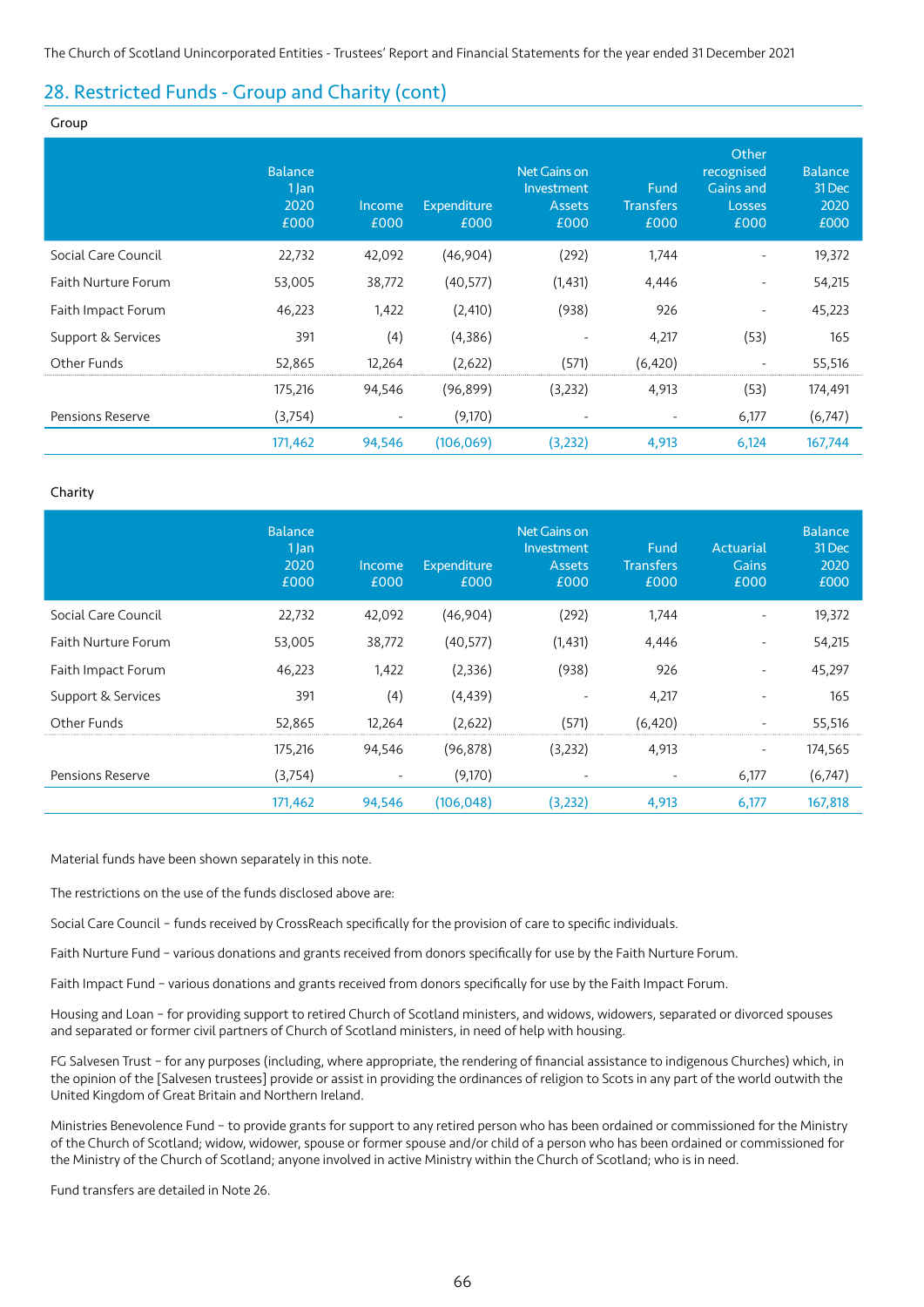### 29. Endowment Funds - Group and Charity

|                              | <b>Balance</b><br>1 Jan 2021<br>£000 | Income<br>£000           | Investment<br>Gains<br>£000 | Fund<br><b>Transfers</b><br>£000 | <b>Balance</b><br>31 Dec 2021<br>£000 |
|------------------------------|--------------------------------------|--------------------------|-----------------------------|----------------------------------|---------------------------------------|
| Social Care Council          | 319                                  | $\overline{\phantom{a}}$ | $\overline{\phantom{a}}$    | (1)                              | 318                                   |
| Faith Nurture Forum          | 1,804                                | $\overline{\phantom{a}}$ | $\overline{\phantom{a}}$    | (1,804)                          | $\overline{\phantom{a}}$              |
| Faith Impact Forum           | 5,483                                | $\overline{\phantom{a}}$ | $\overline{\phantom{a}}$    | (5,483)                          |                                       |
| Augusta Lamont Bequest       | 2,157                                | $\overline{\phantom{a}}$ | 685                         | 3,333                            | 6,175                                 |
| Craigfoodie Endowment        | 527                                  | $\overline{\phantom{0}}$ | 187                         | 969                              | 1,683                                 |
| Erskine Cunnigham Hill Trust | 302                                  | $\overline{\phantom{a}}$ | 181                         | 1,372                            | 1,855                                 |
| Other Funds                  | 12,671                               | $\overline{\phantom{a}}$ | 1,700                       | 1,543                            | 15,914                                |
|                              | 23,263                               | ۰                        | 2,753                       | (71)                             | 25,945                                |

|                     | <b>Balance</b><br>1 Jan 2020<br>£000 | Income<br>£000           | Investment<br>Gains<br>£000 | Fund<br><b>Transfers</b><br>£000 | <b>Balance</b><br>31 Dec 2020<br>£000 |
|---------------------|--------------------------------------|--------------------------|-----------------------------|----------------------------------|---------------------------------------|
| Social Care Council | 350                                  | $\blacksquare$           | $\overline{\phantom{a}}$    | (31)                             | 319                                   |
| Faith Nurture Forum | 4,449                                | $\overline{\phantom{0}}$ | (88)                        | (2,557)                          | 1,804                                 |
| Faith Impact Forum  | 5,688                                | $\overline{\phantom{m}}$ | (213)                       | 8                                | 5,483                                 |
| Support & Services  | 49                                   | $\overline{\phantom{0}}$ | $\overline{\phantom{a}}$    | (149)                            | $\overline{\phantom{a}}$              |
| Other Funds         | 16,936                               | $\overline{\phantom{a}}$ | (621)                       | (658)                            | 15,657                                |
|                     | 27,572                               | $\sim$                   | (922)                       | (3, 387)                         | 23,263                                |

Total Endowment Funds at 31 December 2021 of £25,945,000 are made up of £25,235,000 Permanent Endowment and £710,000 Expendable Endowment (2020: Permanent Endowment £22,715,000 and Expendable Endowment £548,000). Transfers of investment income were made to relevant restricted funds for expending on the charitable activities. Income from endowment funds is for restricted purposes. Fund transfers are detailed in note 26.

The restrictions on the use of the funds disclosed above are:

Augusta Lamont Bequest – the income generated by the fund is used to assist schemes in operation in Cowal.

Erskine Cunningham Hill Trust – the income generated by the fund is for the purpose of making donations, subscriptions or grants to charitable schemes of the Church of Scotland and other recognised charities.

Craigfoodie Endowment – the income generated by the fund is paid to New College to assist with the salary costs of the holder of the Meldrum Lectureship.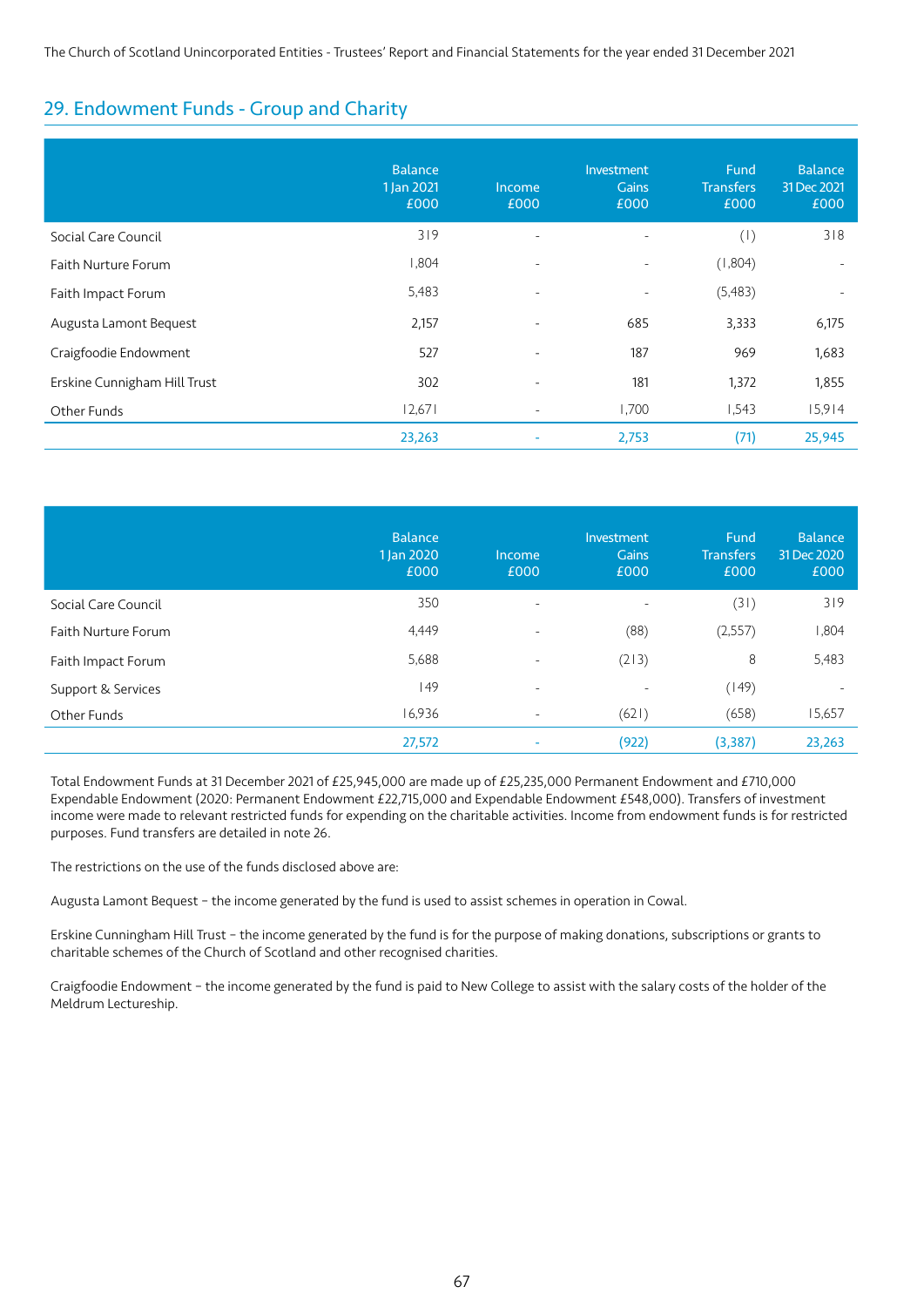### 30. Subsidiary Undertakings

The Church of Scotland has the following material subsidiary undertakings:

### St. Andrew's Galilee Limited - Israel Company Registration Number 511727620

The company was incorporated in Israel in 1993 to manage the Tiberias Guesthouse, later redeveloped into a sixty-nine bedroom facility "The Scots Hotel, St. Andrew's Galilee". The share capital of 2,900,102 shares each of one New Israeli Shekel (approximately £0.22) is held in total by The Church of Scotland Trust on behalf of the Faith Impact Forum.

### St. Andrew's Scottish Centre Limited - Israel Company Registration Number 511832495

The company was incorporated in Israel in 1993 to manage the nineteen bedroom St. Andrew's Scottish Guesthouse in Jerusalem. The share capital of 22,900 shares each of one New Israeli Shekel (approximately £0.22) is held in total by the Church of Scotland Trust on behalf of the Faith Impact Forum.

The Tiberias Guesthouse and St. Andrew's Scottish Guesthouse provide accommodation to those wishing to visit Israel and Palestine and witness the work of the Church of Scotland and are also open to all guests. The Financial Year end of both Companies is 31 December and both subsidiaries are consolidated in the Group Financial Statements.

### Tabeetha School in Jaffa - Israel Amuta (Not for Profit Organisation) Number 580500601

The school has operated under the supervision of the Faith Impact Forum since 1912. Title to the school property is held by the Church of Scotland Trust on behalf of the Faith Impact Forum. Accordingly, it is considered that the Church of Scotland has control of the entity and its results are consolidated in full. The school was registered as an Amuta, an Israeli not for profit association, in 2008 and commenced operations under the new arrangement in 2009. The Financial Year end of the company is 31 December and the results of the school are consolidated in the Group Financial Statements.

|                                                               | St. Andrew's<br><b>Galilee Limited</b> |              |              | Scottish<br><b>Centre Limited</b> |              | Tabeetha<br>School |
|---------------------------------------------------------------|----------------------------------------|--------------|--------------|-----------------------------------|--------------|--------------------|
|                                                               | 2021<br>£000                           | 2020<br>£000 | 2021<br>£000 | 2020<br>£000                      | 2021<br>£000 | 2020<br>£000       |
| Income                                                        | 5,792                                  | 3,029        | 426          | 117                               | 2,109        | 2,081              |
| Expenditure                                                   | (5, 182)                               | (3,026)      | (487)        | (314)                             | (2,213)      | (2,198)            |
| Net Profit/(Loss)                                             | 610                                    | 3            | (61)         | (197)                             | (104)        | (117)              |
| Unrealised Gains/(Losses) on<br>Foreign Currency transactions | (12)                                   | (306)        | 45           | (204)                             | (9)          | (2)                |
|                                                               | 598                                    | (303)        | (16)         | (401)                             | (113)        | (119)              |
|                                                               |                                        |              |              |                                   |              |                    |
| <b>Gross Assets</b>                                           | 9,723                                  | 9,213        | 1,710        | 1,639                             | 1,476        | 1,484              |
| <b>Gross Liabilities</b>                                      | (10, 553)                              | (10, 642)    | (890)        | (785)                             | (1,676)      | (1, 571)           |
| <b>Total Net (Liabilities)/Assets</b>                         | (830)                                  | (1, 429)     | 820          | 854                               | (200)        | (87)               |

### **Their financial results were as follows:**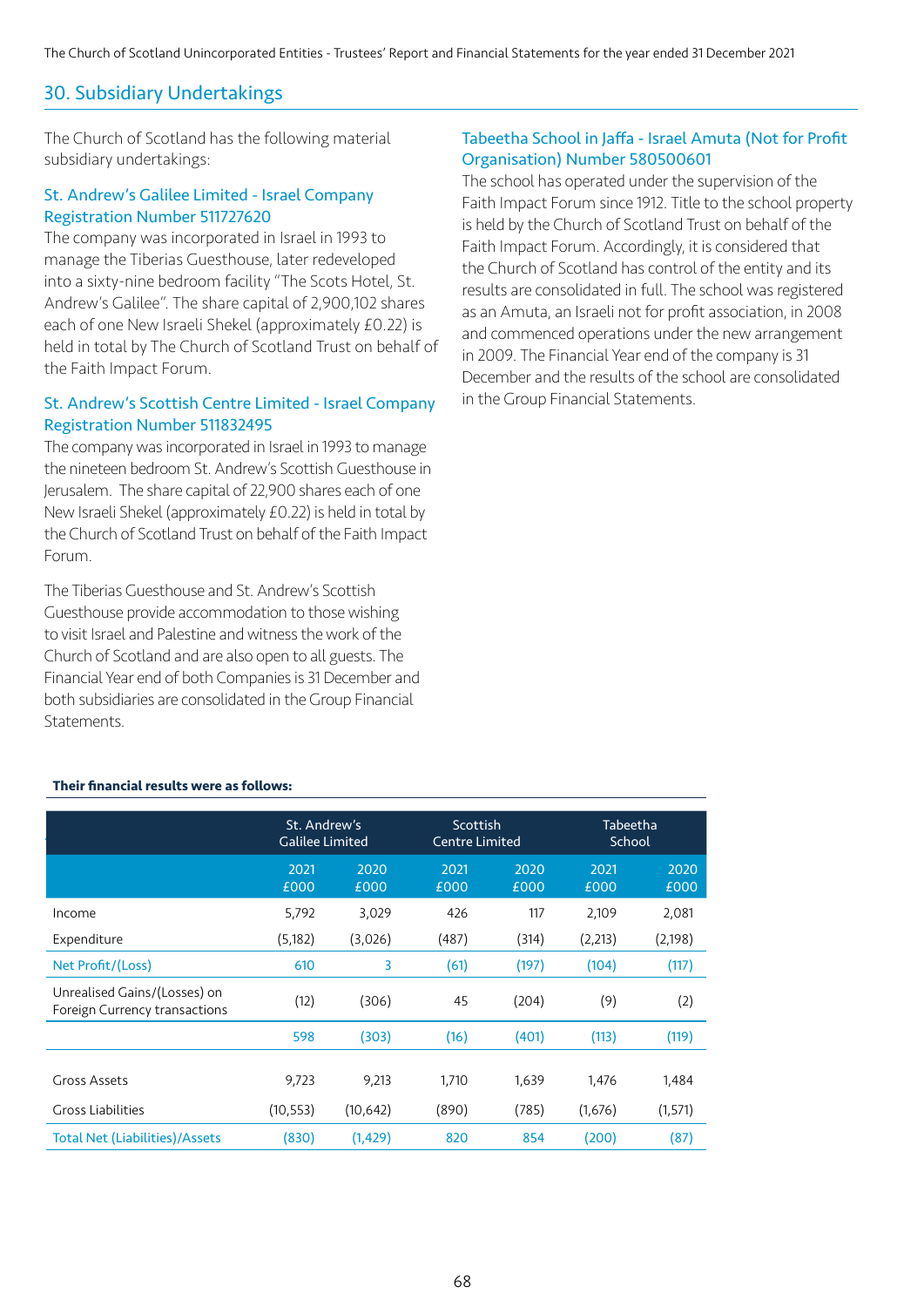### 31. Commitments

|                                                                                               | Group and Charity |              |
|-----------------------------------------------------------------------------------------------|-------------------|--------------|
|                                                                                               | 2021<br>£000      | 2020<br>£000 |
| <b>Capital Expenditure</b>                                                                    |                   |              |
| Contracts placed for future capital expenditure not provided for in the financial statements: |                   |              |
| Central Services Committee                                                                    |                   |              |
| Social Care Council                                                                           | 288               | 121          |
|                                                                                               | 288               | 121          |
|                                                                                               |                   |              |

#### **Capital Expenditure authorised by Councils and Other Funds, not contracted for at 31 December:**

| Social y<br>$\sim$ $\sim$ $\sim$<br>12 <sub>C</sub><br>Council<br>care '<br> |  |  |
|------------------------------------------------------------------------------|--|--|
|                                                                              |  |  |

#### **Operating Leases where the Group is Lessee**

Future minimum rentals payable under non-cancellable operating leases are as follows:

|                                 |                  |               |                              | Group and Charity            |
|---------------------------------|------------------|---------------|------------------------------|------------------------------|
|                                 | Property<br>£000 | Other<br>£000 | 2021<br><b>Total</b><br>£000 | 2020<br><b>Total</b><br>£000 |
| Within one year                 | 650              | 283           | 933                          | 1,291                        |
| After one and before five years | 494              | 229           | 723                          | 1,652                        |
|                                 | 1,144            | 512           | 1,656                        | 2,943                        |

#### **Operating Leases where the Group is Lessor**

Future minimum lease rentals receivable under non-cancellable operating leases are as follows:

|                                 |                          | Group and Charity |
|---------------------------------|--------------------------|-------------------|
|                                 | 2021<br>£000             | 2020<br>£000      |
| Within one year                 | 55                       | 20                |
| After one and before five years | $\overline{\phantom{a}}$ | -                 |
|                                 | 55                       |                   |

Certain commercial property leases are non-cancellable. These leases have remaining terms of between 1 and 2 years. Other leases have terms of less than one year.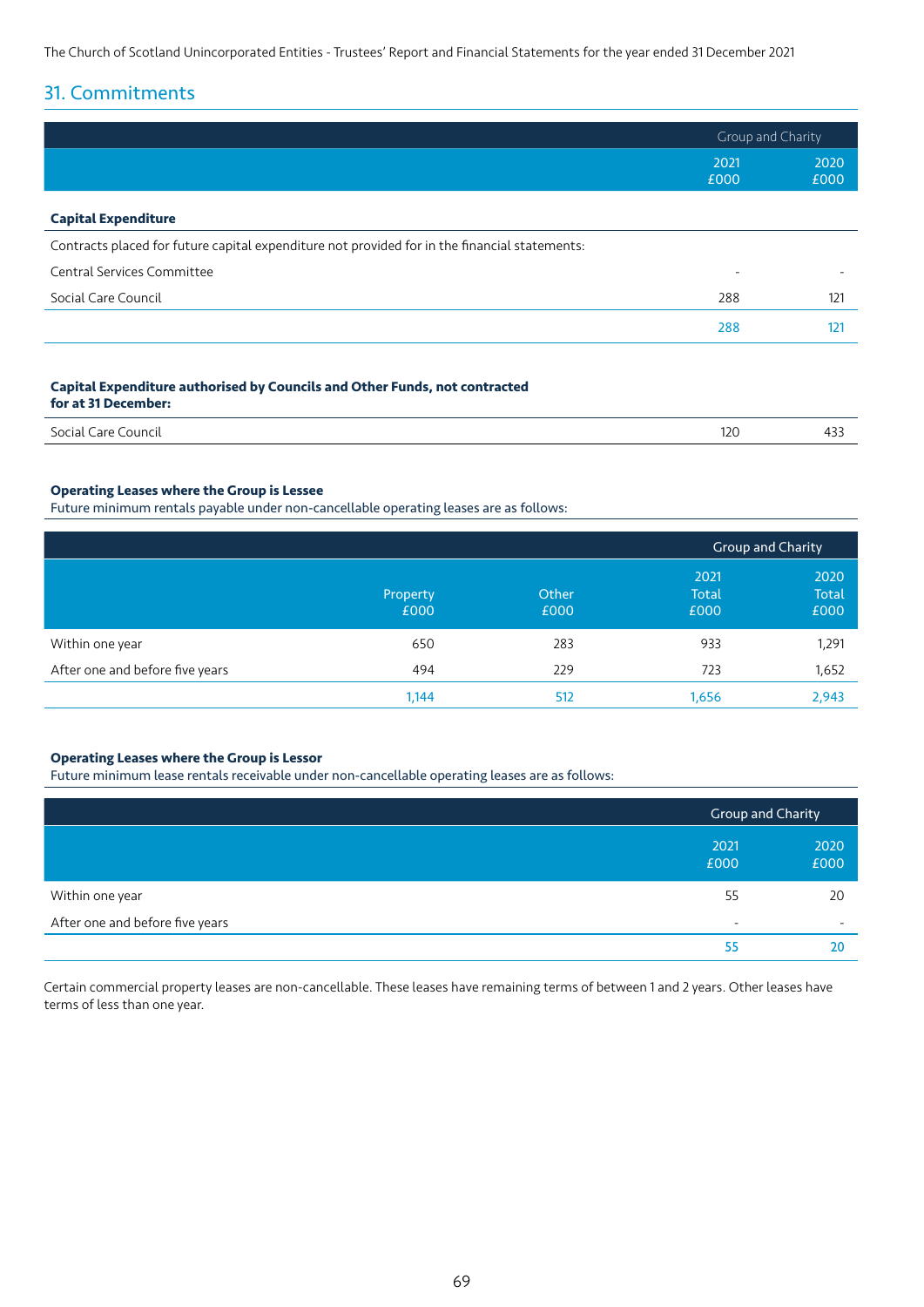### 32. Pension Schemes

### Details of Schemes

The Church of Scotland has six pension schemes, three of which are defined contribution schemes and three defined benefit schemes.

### Defined Contribution Schemes

Since August 2013 the Social Care council scheme has been provided by Legal and General with employer rates of 5%.

From 1 October 2013 two further defined contribution schemes were provided by Legal and General, one for employees of the Ministries and World Mission Councils with employer rates of 11.5% to 14%, and one for employees of the Central Services Committee with employer rates of 11.5% to 14%. A statutory minimum compliance employer rate of 3% is provided for certain categories of workers such as locum ministers.

The Group allocates the defined contribution schemes expenses and liability between funds according to the activity for which staff are employed.

### Defined Benefit Schemes

- **>** The Scheme for Ministers and Overseas Missionaries (for employees of the Faith Nurture and Faith Impact Forums). The Scheme has three separate funds, the Main Pension Fund, The Contributors' Pension Fund and the Widows' and Orphans' Fund. The Contributors' and the Widows' and Orphans' Funds are excluded from the disclosures because both funds have irrecoverable surpluses which can only be recovered to the extent that there is a liability associated with the Fund. Given that the costs accruing to these Funds are considered to be negligible and no contributions are payable, it is not expected that any surplus can be recognised.
- **>** The Scheme for Staff (employees of the Social Care Council and the Central Services Committee). The Scheme has two separate funds, the Social Care Fund and the Central Services Committee Fund (CSC Fund).
- **>** The Scheme for Ministry Development Staff (MDS), formerly the Presbytery and Parish Workers' Scheme (PPWs) and formerly the Scheme for National Mission (for certain employees of the Faith Nurture Forum).

The Social Care component of the Staff Scheme was closed to future accrual in August 2013 and the other three Schemes closed to future accrual after 31 December 2013.

All three defined benefit Pension Schemes provided facilities for additional voluntary contributions with either Scottish Widows or Standard Life until 31 December 2013.

Certain voluntary contributions were allowed to continue after that date.

All assets are held independently of the Church of Scotland by the Church of Scotland Pension Trustees. The investments of the Pension Schemes are held in the Pension Investment Fund, which is operated on a unitised basis, the Managers being Baillie Gifford & Co, Aberdeen Standard Investments, BlackRock Asset Management (UK) Ltd, Legal & General Investment Management Ltd, Kames Capital Plc and Newton Investment Management Ltd. The Pension Investment Fund was created in June 1998 and formalised on 17 May 2005 by Trust Deed. The Pension Investment Fund has one Trustee, the Church of Scotland Pension Investment Fund Trustee Limited.

The Schemes closed to future accrual on 31 December 2013 with the exception of the Widows' & Orphans' Fund, for which only employee contributions are paid, based on historic calculations. Consequently, with this exception, from 2014 the only contributions payable relate to past service.

The charity also contributes to two Local Government Pension Schemes (LGP Schemes) in respect of certain current and past employees of Crossreach. These schemes are currently in deficit. The group's and charity's share of the LGP Schemes' assets and liabilities and the impact on the Statements of Financial Activites of these schemes are shown in aggregate in the following tables.

### Treatment in Financial Statements

The most recent actuarial valuations for the Ministers, MDS, and Social Care/CSC defined benefit schemes were carried out as at 31 December 2021. They were not available at the time for the Group's actuaries, Hymans Robertson LLP, to assess the assets and liabilities of the schemes at 31 December 2021, therefore the previous actuarial valuation from 31 December 2018 was used. The Actuary determines contribution rates for funding past service each year, and these will be funded from the General Funds.

The most recent actuarial valuations for the Local Government Pension Scheme (LGPS) was 31 March 2020. The contributions paid by the Employer are set by the Fund Actuary at each triennial actuarial valuation (the most recent being as at 31 March 2020), or at any other time as instructed to do so by the Administering Authority. The contributions payable over the period to 31 March 2024 are set out in the Rate and Adjustments certificate.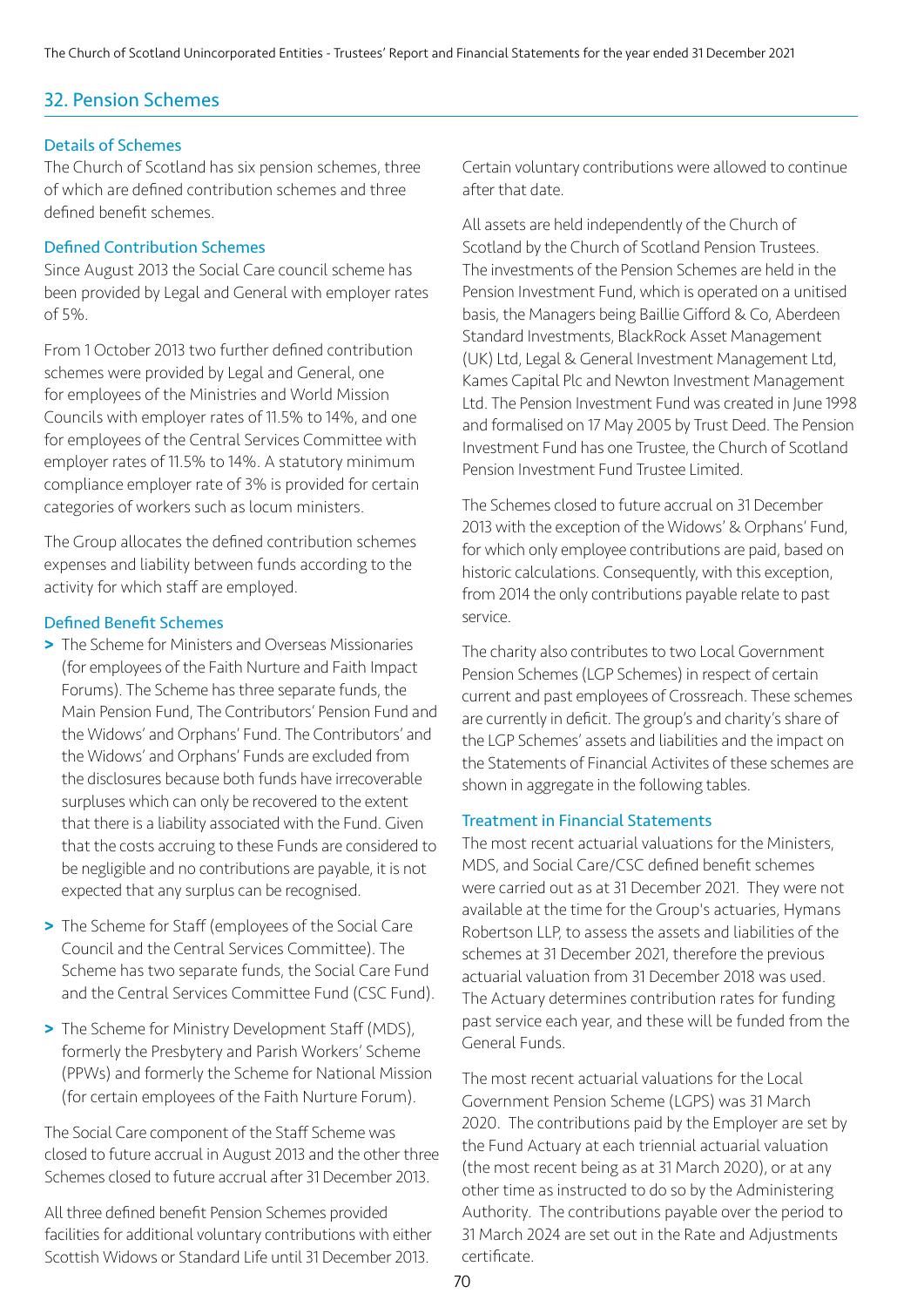|                                            | <b>Ministers</b><br>£000 | <b>MDS</b><br>£000 | <b>Social</b><br>Care<br>£000 | CSC<br>£000 | <b>LGP</b><br><b>Schemes</b><br>£000 | 2021<br>£000 |
|--------------------------------------------|--------------------------|--------------------|-------------------------------|-------------|--------------------------------------|--------------|
| <b>Defined Benefit Obligation</b>          |                          |                    |                               |             |                                      |              |
| Opening Defined Benefit Obligations        | 265,352                  | 16,436             | 60,690                        | 38,237      | 25,656                               | 406,371      |
| Current Service Cost                       | $\overline{\phantom{a}}$ | -                  |                               |             | 436                                  | 436          |
| <b>Administration Cost</b>                 | 434                      | 119                | 277                           | 140         |                                      | 970          |
| Interest Cost                              | 3,233                    | 203                | 747                           | 470         | 333                                  | 4,986        |
| Contributions by Scheme Participants       | $\overline{\phantom{a}}$ | ٠                  |                               |             | 50                                   | 50           |
| Actuarial Losses/(Gains)                   | (8, 736)                 | (431)              | (1,127)                       | (1, 344)    | (1, 421)                             | (13,059)     |
| Past Service Cost                          | 2,370                    |                    |                               |             | 14                                   | 2,384        |
| Benefits and Expenses paid                 | (13, 962)                | (613)              | (2, 185)                      | (1, 345)    | (533)                                | (18, 638)    |
| <b>Closing Defined Benefit Obligations</b> | 248,691                  | 15,714             | 58,402                        | 36,158      | 24,535                               | 383,500      |

|                                                                       | <b>Ministers</b><br>£000 | <b>MDS</b><br>£000 | Social<br>Care<br>£000 | <b>CSC</b><br>£000 | <b>LGP</b><br><b>Schemes</b><br>£000 | 2021<br>£000 |
|-----------------------------------------------------------------------|--------------------------|--------------------|------------------------|--------------------|--------------------------------------|--------------|
| <b>Fair Value of Scheme Assets</b>                                    |                          |                    |                        |                    |                                      |              |
| Opening Fair Value of Scheme Assets                                   | 350,129                  | 20,540             | 70,942                 | 47,000             | 18,909                               | 507,520      |
| Interest Income                                                       | 4,286                    | 253                | 876                    | 580                | 244                                  | 6,239        |
| Contributions by Scheme Participants                                  |                          |                    |                        |                    | 50                                   | 50           |
| Contributions by the Employer                                         | 14                       |                    |                        |                    | 184                                  | 198          |
| Actual return on assets excluding<br>amounts included in net interest | (3,956)                  | (320)              | (797)                  | (1, 451)           | 2,725                                | (3,799)      |
| Benefits and Expenses paid                                            | (13, 962)                | (613)              | (2, 185)               | (1, 345)           | (533)                                | (18, 638)    |
| <b>Closing Fair Value of Scheme Assets</b>                            | 336,511                  | 19,860             | 68,836                 | 44,784             | 21,579                               | 491,570      |
| Irrecoverable surplus brought forward                                 | (84, 777)                | (4,104)            | (10, 252)              | (8, 763)           | $\frac{1}{2}$                        | (107, 896)   |
| Impact of irrecoverable surplus on<br>interest income                 | (1,059)                  | (51)               | (128)                  | (108)              |                                      | (1, 346)     |
| Decrease/(Increase) in irrecoverable<br>surplus from experience       | (1,984)                  | 9                  | (54)                   | 245                |                                      | (1,784)      |
| Irrecoverable surplus at end of year                                  | (87, 820)                | (4,146)            | (10, 434)              | (8,626)            | $\overline{\phantom{a}}$             | (111, 026)   |
| <b>Closing Fair Value of Scheme Assets</b>                            | 248,691                  | 15,714             | 58,402                 | 36,158             | 21,579                               | 380,534      |
| <b>Closing Net Defined Benefit Obligation</b>                         |                          |                    |                        |                    | 2,956                                | 2,956        |
| <b>Opening Net Defined Benefit</b><br>Obligation                      |                          |                    |                        |                    | 6,747                                | 6,747        |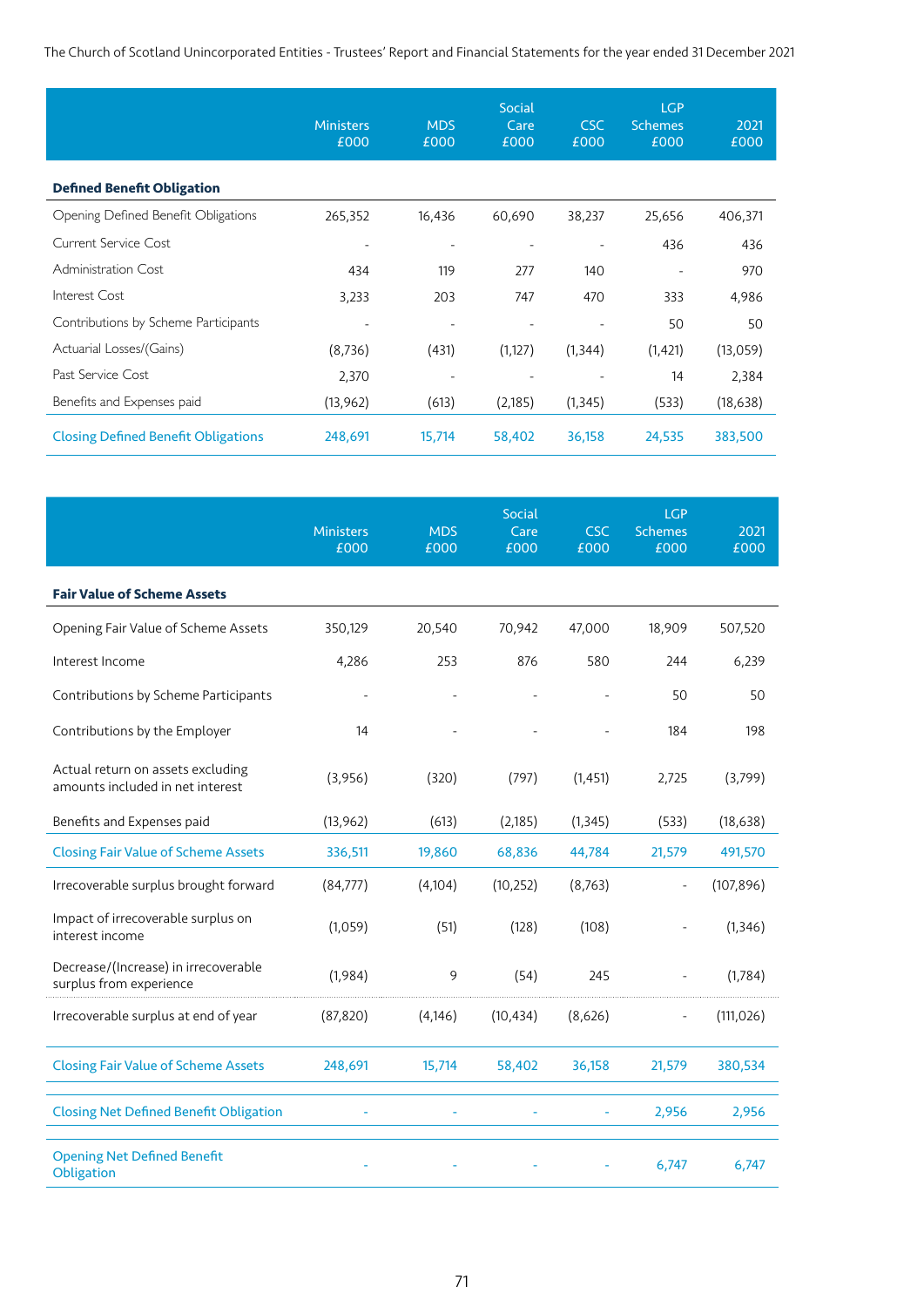|                                                           | <b>Ministers</b><br>£000 | <b>MDS</b><br>£000       | Social<br>Care<br>£000 | <b>CSC</b><br>£000       | <b>LGP</b><br><b>Schemes</b><br>£000 | 2021<br>£000 | 2020<br>£000 |  |  |
|-----------------------------------------------------------|--------------------------|--------------------------|------------------------|--------------------------|--------------------------------------|--------------|--------------|--|--|
| Analysis of Amount Charged to Operating (Deficit)/Surplus |                          |                          |                        |                          |                                      |              |              |  |  |
| Current & Past Service Cost                               | 2,370                    | $\overline{\phantom{a}}$ | $\overline{a}$         | $\overline{\phantom{a}}$ | 450                                  | 2,820        | 8,813        |  |  |
| <b>Administration Costs</b>                               | 434                      | 119                      | 277                    | 140                      | $\overline{\phantom{a}}$             | 970          | 995          |  |  |
| <b>Total Operating Charge</b>                             | 2,804                    | 119                      | 277                    | 140                      | 450                                  | 3,790        | 9,808        |  |  |

|                                                            | <b>Ministers</b><br>£000 | <b>MDS</b><br>£000 | Social<br>Care<br>£000 | <b>CSC</b><br>£000 | <b>LGP</b><br>Schemes<br>£000 | 2021<br>£000 | 2020<br>£000 |  |  |
|------------------------------------------------------------|--------------------------|--------------------|------------------------|--------------------|-------------------------------|--------------|--------------|--|--|
| <b>Analysis of Amount Credited to Other Finance Income</b> |                          |                    |                        |                    |                               |              |              |  |  |
| Interest Income on Scheme<br>Assets                        | 4,286                    | 253                | 876                    | 580                | 244                           | 6,239        | 9,290        |  |  |
| Impact of Asset Ceiling on<br>Net Interest                 | (1,059)                  | (51)               | (128)                  | (108)              | $\overline{\phantom{a}}$      | (1, 346)     | (2, 313)     |  |  |
| Interest on Scheme Liabilities                             | (3,233)                  | (203)              | (747)                  | (470)              | (333)                         | (4,986)      | (7,105)      |  |  |
| Net Interest on Net<br>Defined Benefit Liability           | (6)                      | (1)                |                        | 2                  | (89)                          | (93)         | (128)        |  |  |

|                                                                  | <b>Ministers</b><br>£000 | <b>MDS</b><br>£000 | Social<br>Care<br>£000 | <b>CSC</b><br>£000 | <b>LGP</b><br><b>Schemes</b><br>£000 | 2021<br>£000 | 2020<br>£000 |  |  |  |
|------------------------------------------------------------------|--------------------------|--------------------|------------------------|--------------------|--------------------------------------|--------------|--------------|--|--|--|
| <b>Total Amount Charged to Statement of Financial Activities</b> |                          |                    |                        |                    |                                      |              |              |  |  |  |
| <b>Total Operating Charge less</b><br>Net Interest               | 2,810                    | 120                | 276                    | 138                | 539                                  | 3,883        | 9,936        |  |  |  |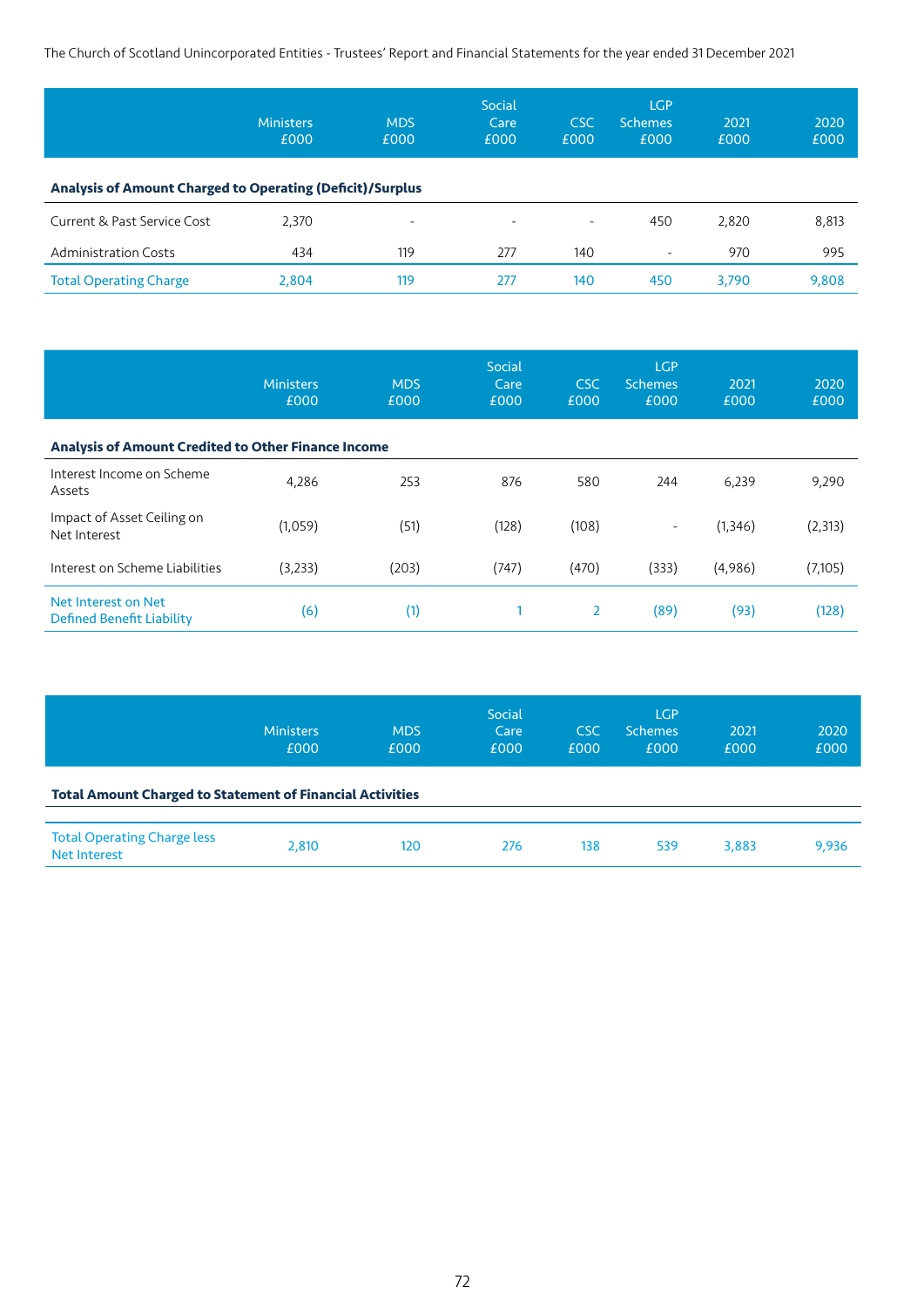|                                                                                              | <b>Ministers</b><br>£000 | <b>MDS</b><br>£000 | Social<br>Care<br>£000 | CSC<br>£000 | <b>LGP</b><br><b>Schemes</b><br>£000 | 2021<br>£000 | 2020<br>£000 |
|----------------------------------------------------------------------------------------------|--------------------------|--------------------|------------------------|-------------|--------------------------------------|--------------|--------------|
| Analysis of Amount recognised in Other Recognised Gains and Losses                           |                          |                    |                        |             |                                      |              |              |
| Actual return on Assets<br>excluding amounts included<br>in net interest                     | (3,956)                  | (320)              | (797)                  | (1, 451)    | 2,725                                | (3,799)      | 31,315       |
| Actuarial (losses)/gains on<br>Scheme obligations                                            | 8,736                    | 431                | 1,127                  | 1,344       | 1,421                                | 13,059       | (38,189)     |
| Decrease/(Increase) in<br>irrecoverable surplus from<br>membership fall and other<br>factors | (1,984)                  | 9                  | (54)                   | 245         | $\overline{\phantom{a}}$             | (1,784)      | 13,051       |
| Remeasurement gain/(loss)<br>recognised in Other<br><b>Recognised Gains and Losses</b>       | 2,796                    | 120                | 276                    | 138         | 4,146                                | 7,476        | 6,177        |

|                                                     | <b>Ministers</b><br>£000 | <b>MDS</b><br>£000       | Social<br>Care<br>£000 | <b>CSC</b><br>£000           | <b>LGP</b><br><b>Schemes</b><br>£000 | 2021<br>£000 | 2020<br>£000 |
|-----------------------------------------------------|--------------------------|--------------------------|------------------------|------------------------------|--------------------------------------|--------------|--------------|
| <b>Fair Value of Scheme Assets:</b>                 |                          |                          |                        |                              |                                      |              |              |
| <b>UK Equities</b>                                  |                          |                          |                        | $\qquad \qquad \blacksquare$ | 13,778                               | 13,778       | 12,047       |
| Overseas Equities                                   | ٠                        | $\overline{\phantom{m}}$ |                        | ÷                            | $\overline{\phantom{a}}$             |              | 1,282        |
| Diversified Growth Fund                             | 7,156                    | 417                      | 1,596                  | 951                          | $\overline{\phantom{a}}$             | 10,120       | 590          |
| Adept Strategy Fund                                 | 26,063                   | 1,498                    | 5,225                  | 3,408                        | ÷                                    | 36,194       | 27,078       |
| UK Managed Funds                                    | 3,555                    | 204                      | 820                    | 464                          | $\overline{\phantom{a}}$             | 5,043        | 4,655        |
| Overseas Managed Funds                              | 3,256                    | 187                      | 751                    | 425                          |                                      | 4,619        | 2,922        |
| Buy & Maintain Bond Fund                            | 25,836                   | 1,472                    | 5,180                  | 3,348                        | $\overline{a}$                       | 35,836       |              |
| <b>UK Government</b><br>Index-linked Bonds          | 118,117                  | 11,905                   | 37,584                 | 18,753                       | 5,427                                | 191,786      | 240,778      |
| <b>UK Government</b><br><b>Fixed-interest Bonds</b> | 116,963                  | 3,771                    | 15,518                 | 15,815                       | ÷                                    | 152,067      | 179,026      |
| Property                                            |                          |                          |                        | $\overline{a}$               | 1,478                                | 1,478        | 1,387        |
| Cash/Net Current Assets                             | 35,565                   | 406                      | 2,162                  | 1,620                        | 896                                  | 40,649       | 37,755       |
| <b>Total Value of Assets</b>                        | 336,511                  | 19,860                   | 68,836                 | 44,784                       | 21,579                               | 491,570      | 507,520      |
| Actuarial Value of<br>Liabilities                   | (248, 691)               | (15, 714)                | (58, 402)              | (36, 158)                    | (24, 535)                            | (383,500)    | (406, 371)   |
| Surplus/(Deficit) of Funded<br>Scheme Liabilities   | 87,820                   | 4,146                    | 10,434                 | 8,626                        | (2,956)                              | 108,070      | 507,519      |
| Irrecoverable Surplus                               | (87, 820)                | (4, 146)                 | (10, 434)              | (8,626)                      |                                      | (111, 026)   | (107, 896)   |
| <b>Net Pension Liability</b>                        |                          |                          |                        |                              | (2,956)                              | (2,956)      | (6, 747)     |

The actual return on plan assets was £30.9 million (2020: (£6.5 million)).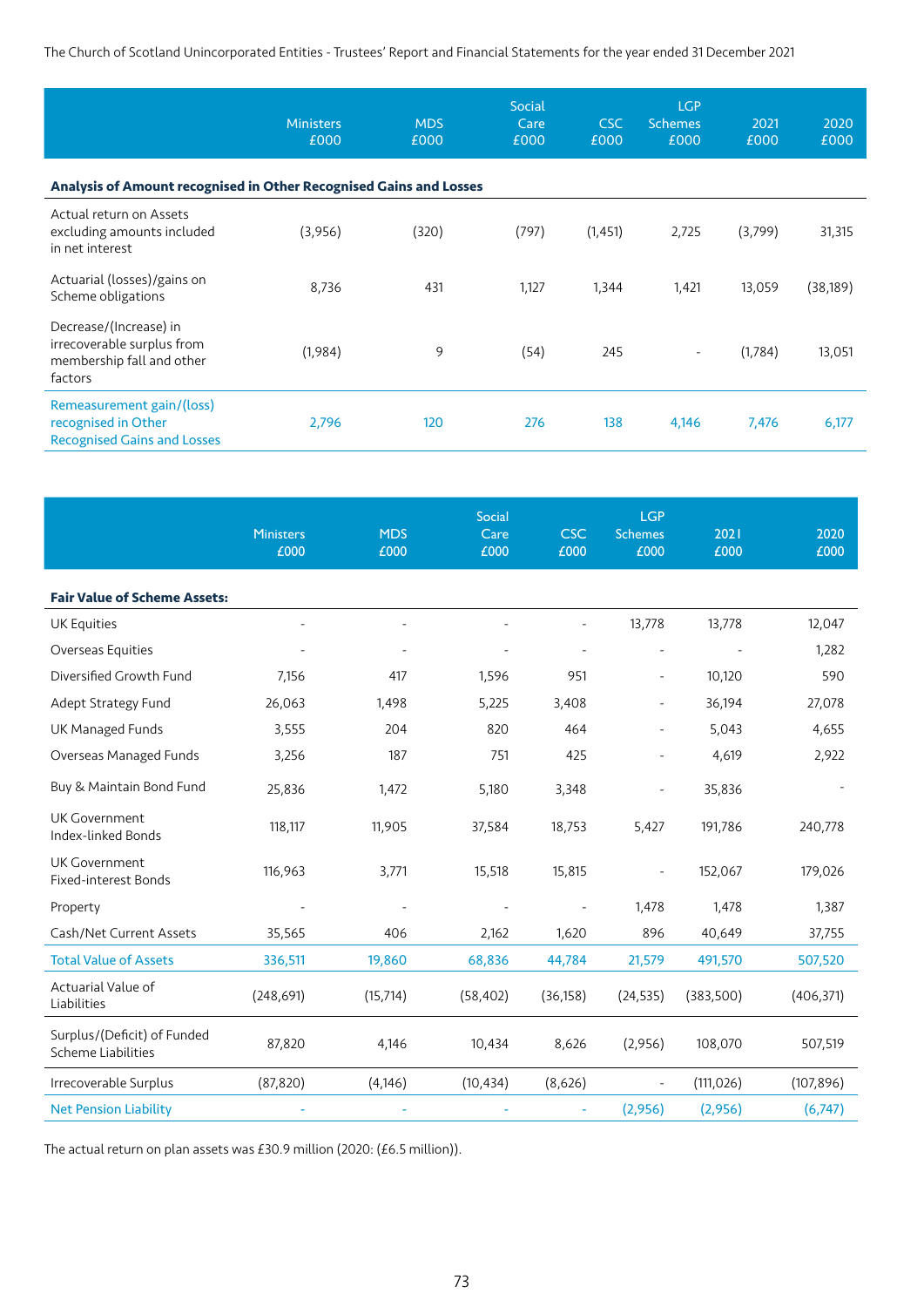Although some of the defined benefit pension schemes show an accounting surplus as disclosed above, the financial positions as measured by the latest actuarial valuations may require that the Charity makes total deficit repair payments. As of February 2021 the Pension Trustees agreed to cease the contributions, but if trigger points on the funding levels are met they would resume again in accordance with the following amounts:

|                                | £000 |
|--------------------------------|------|
| <b>Deficit Repair Payments</b> |      |
| 2022                           | 603  |
| 2023                           | 621  |
| 2024                           | 640  |
| 2025                           | 165  |

The main financial assumptions used in preparing the defined benefit schemes figures above as at 31 December 2021 and 2020 are as follows:

|                                         | 2021<br>$\%$  | 2020<br>$\%$  |
|-----------------------------------------|---------------|---------------|
| <b>Financial Assumptions</b>            |               |               |
| Retail Price inflation                  | 3.55          | 3.05          |
| Consumer Price inflation                | 3.00          | $2.45 - 2.50$ |
| Discount rate                           | $1.85 - 1.90$ | $1.25 - 1.30$ |
| Pension Increase Rate                   | $2.10 - 2.95$ | $2.45 - 2.50$ |
| Salary increase rate (LGP Schemes only) | $3.50 - 3.60$ | 3.20          |

The assumptions made for life expectancy are as follows:

|                                    | 2021<br>$\%$ | 2020<br>$\%$ |
|------------------------------------|--------------|--------------|
| <b>Life Expectancy Assumptions</b> |              |              |
| Age 65                             | 22.8         | 22.4         |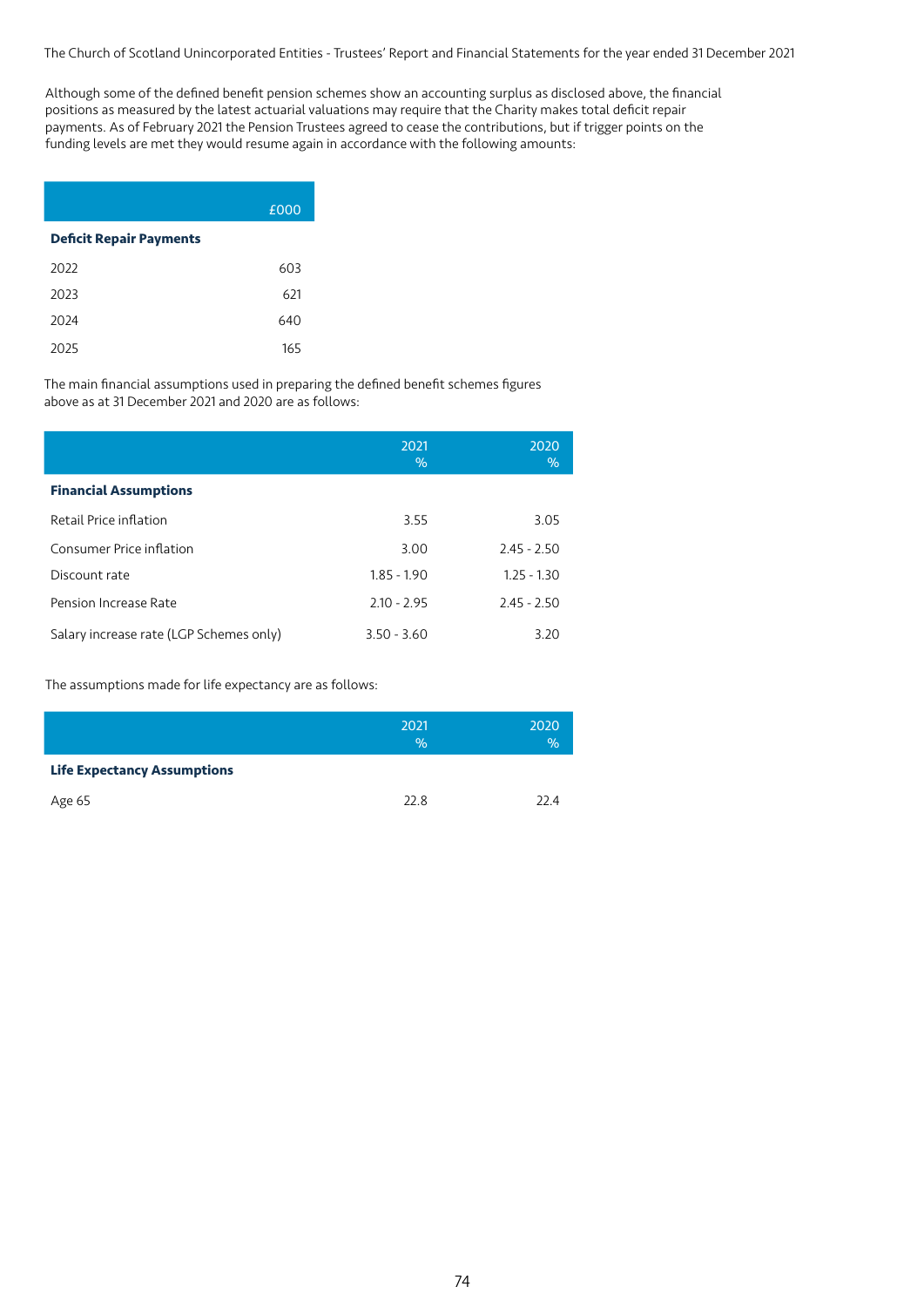### 33. Contingencies

The Church of Scotland has operated a large number of residential and community based social care services for over 150 years, latterly through the Social Care Council, trading as CrossReach, and previously through the Board of Social Responsibility, caring for significant numbers of vulnerable children as part of their work over that time. Safeguarding practices have always been followed and have evolved into the robust procedures which are in place today.

The Scottish Parliament has passed The Redress for Survivors (Historical Child Abuse in Care) (Scotland) Act that is intended to deliver reparation for the survivors of historical abuse. It is anticipated that CrossReach will be making a contribution to the Scottish Government Redress Scheme in respect of compensation payments to survivors of childhood abuse in care. Negotiations are ongoing with the Scottish Government to formally agree the level of contribution which will be made and the cap applied to such payment. The contingency will be the difference between the formally agreed core contribution and the formally agreed cap. The provision of waiver, within the Scheme, will mean that recipients of a Redress payment cannot then pursue a civil claim. We are still in discussion with the Scottish Government and are, as yet, unable to quantify the timing or amount of the cap applied to the financial contribution to the Scheme.

CrossReach provides social care services to people of all ages. Older people have been at greater risk from Covid-19 since the start of the pandemic but are not exclusively affected. CrossReach has adhered strictly to Scottish Government guidance, as it was issued, to create as safe an environment as possible for all service users and staff. Nevertheless, there is a risk of potential claims arising from application of that guidance, as there is from illness or death occurring in services as a result of coronavirus. The Trustees have considered this likelihood and the potential amounts of any such claims and do not consider a provision in the accounts is required in this regard.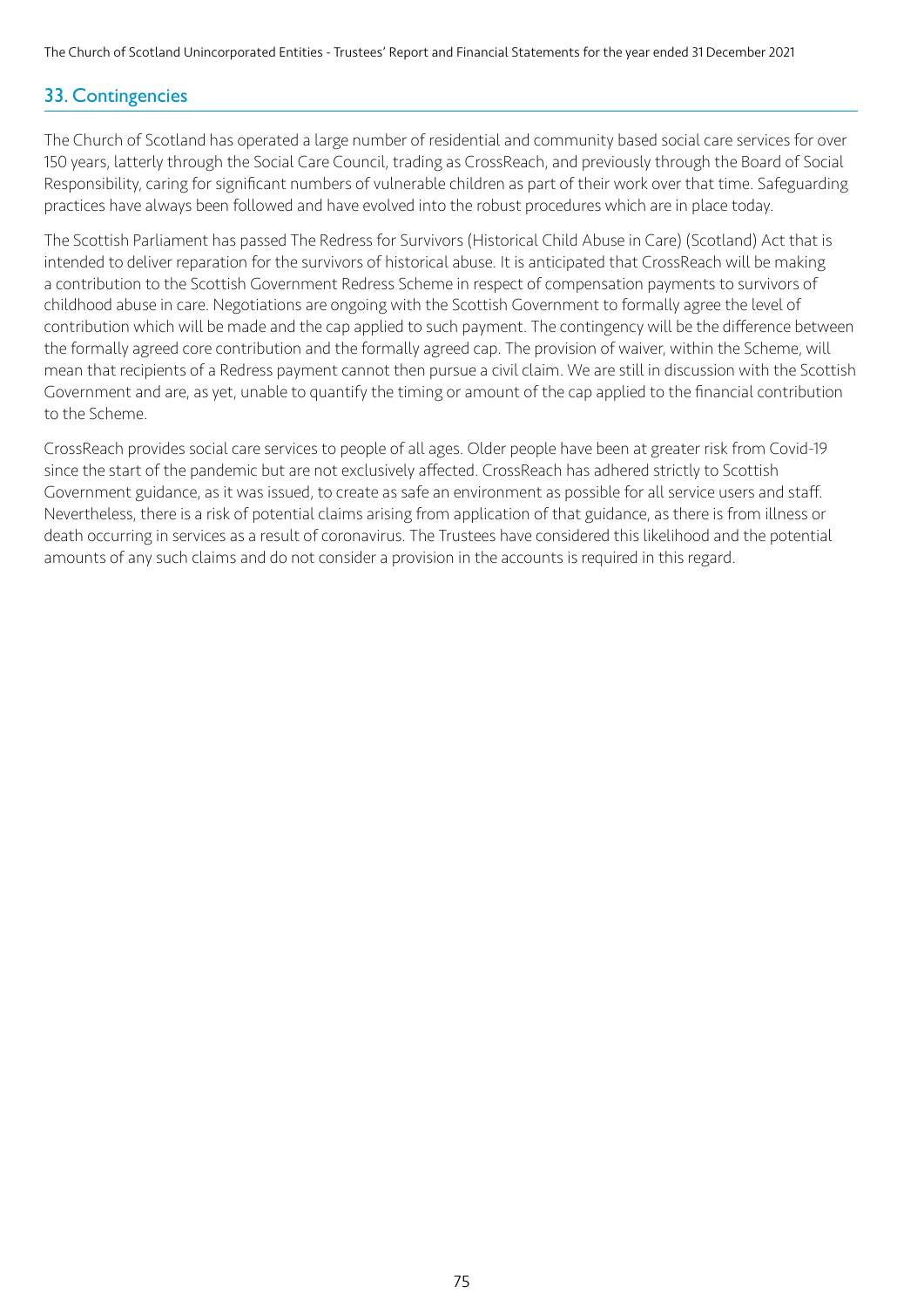# **Reference and Administrative Details**

### Assembly **Trustees**

- Beth Ashcroft (from June 2019, term ended May 2021)
- David Cameron (from June 2021)
- Alan Campbell (from June 2019, term ended May 2021)
- John Chalmers (from June 2019)
- Jean Couper, (from June 2020)
- David Harrison (from June 2020)
- Barry Hughes (from June 2021)
- Linda Irvine (from June 2020)
- Donald McCorkindale, ex officio Convener of Assembly Business Committee (from December 2019)
- Peter McEnhill (from June 2021)
- James McNeill (from June 2019)
- Geoff Miller (from June 2020)
- Ann Nelson (from June 2020)
- Norma Rolls (from June 2019, term ended May 2021)
- Anikó Schűtz Bradwell (from June 2019)
- Ian Townsend ex officio Chair of General Trustees (from May 2021, resigned March 2022)
- Raymond Young ex officio Chair of General Trustees (from June 2019, term ended May 2021)
- Philip Ziegler (from December 2020)

### Key Management Personnel

- Ian Alexander, Interim Head of Faith Impact Forum (until 30 June 2021)
- Viv Dickenson, Chief Executive Officer CrossReach
- Liam Fennell, Head of Estates
- Dave Kendall, Chief Officer
- Anne Macintosh, General Treasurer
- Mary Macleod, Solicitor of the Church
- Ruth MacLeod, Head of Communications
- David Malcolm, IT Manager (until 30 September 2021)
- Angus Mathieson, Interim Head of Faith Nurture Forum (until 30 June 2021)
- Elaine McCloghry, Head of Human Resources
- Scott Shackleton, Head of Faith Action Programme (from 1 May 2021)
- Catherine Skinner, Head of Analysis and Programme Development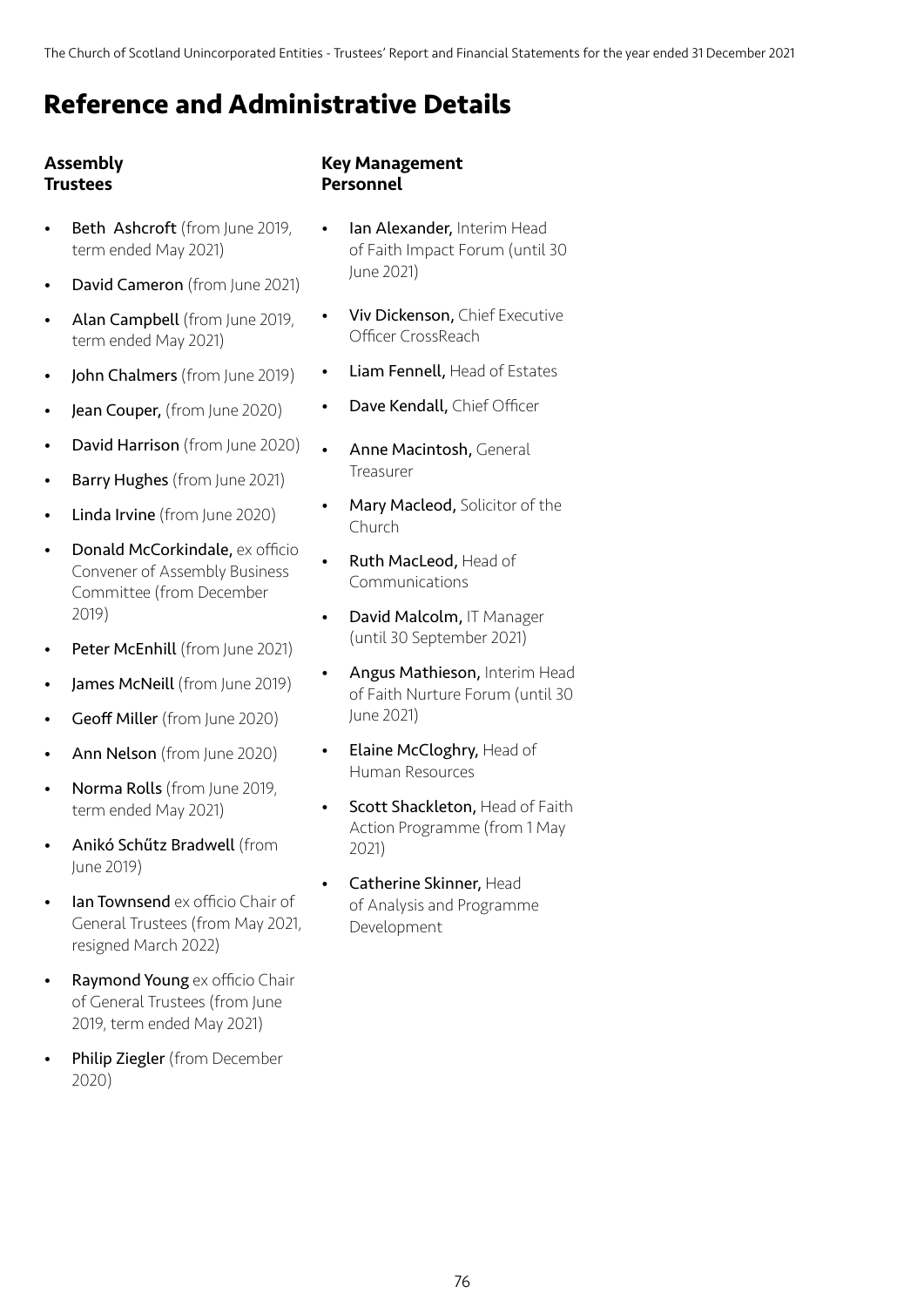# **Scottish Charity Number**

SC011353

# **Principal Office**

121 George Street Edinburgh EH2 4YN

# **Professional Advisors**

#### **Auditors**

#### RSM UK Audit LLP

(Group Auditors) Chartered Accountants and Statutory Auditor Third Floor 2 Semple Street Edinburgh EH3 8BL

#### PricewaterhouseCoopers

(Auditors of Israeli Subsidiaries) Shufat Street 5 East Jerusalem Palestinian Territories

### **Bankers**

The Royal Bank of Scotland plc 36 St Andrew Square Edinburgh EH2 2AD

#### The Bank of Scotland

The Mound Edinburgh EH1 1YZ

#### Bank Hapoalim

45 Hamelach Street Netanya 42505 Israel

#### Mercantile Discount Bank Ltd

PO Box 1292 103 Allenby Street Tel Aviv 61012 Israel

## **Investments**

The Church of Scotland Investors Trust 121 George Street Edinburgh EH2 4YN